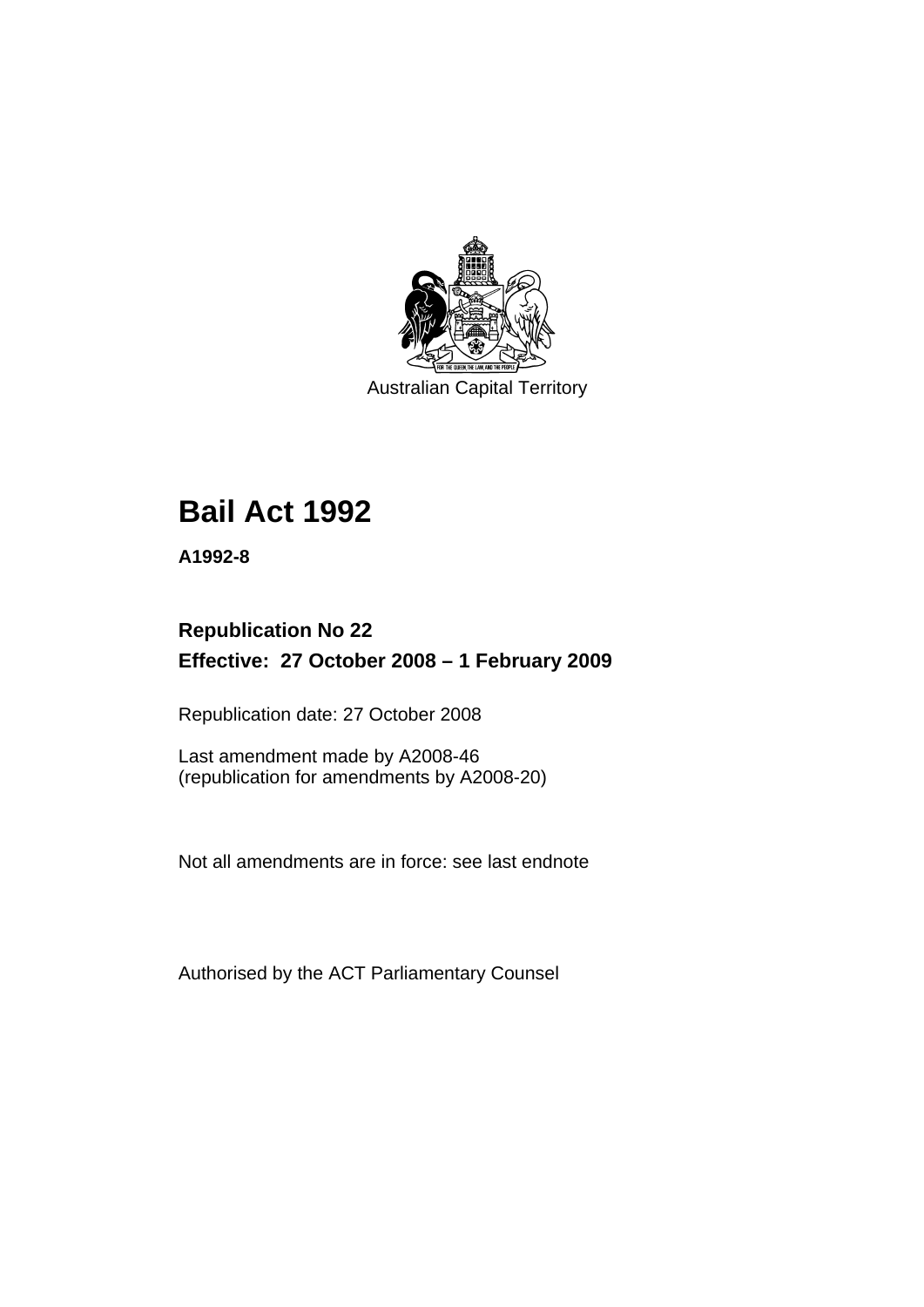#### **About this republication**

#### **The republished law**

This is a republication of the *Bail Act 1992* (including any amendment made under the *Legislation Act 2001*, part 11.3 (Editorial changes)) as in force on 27 October 2008*.* It also includes any amendment, repeal or expiry affecting the republished law to 27 October 2008.

The legislation history and amendment history of the republished law are set out in endnotes 3 and 4.

#### **Kinds of republications**

The Parliamentary Counsel's Office prepares 2 kinds of republications of ACT laws (see the ACT legislation register at www.legislation.act.gov.au):

- authorised republications to which the *Legislation Act 2001* applies
- unauthorised republications.

The status of this republication appears on the bottom of each page.

#### **Editorial changes**

The *Legislation Act 2001*, part 11.3 authorises the Parliamentary Counsel to make editorial amendments and other changes of a formal nature when preparing a law for republication. Editorial changes do not change the effect of the law, but have effect as if they had been made by an Act commencing on the republication date (see *Legislation Act 2001*, s 115 and s 117). The changes are made if the Parliamentary Counsel considers they are desirable to bring the law into line, or more closely into line, with current legislative drafting practice.

This republication does not include amendments made under part 11.3 (see endnote 1).

#### **Uncommenced provisions and amendments**

If a provision of the republished law has not commenced or is affected by an uncommenced amendment, the symbol  $\mathbf{U}$  appears immediately before the provision heading. The text of the uncommenced provision or amendment appears only in the last endnote.

#### **Modifications**

If a provision of the republished law is affected by a current modification, the symbol  $\mathbf{M}$ appears immediately before the provision heading. The text of the modifying provision appears in the endnotes. For the legal status of modifications, see *Legislation Act 2001*, section 95.

#### **Penalties**

The value of a penalty unit for an offence against this republished law at the republication date is—

- (a) if the person charged is an individual—\$100; or
- (b) if the person charged is a corporation—\$500.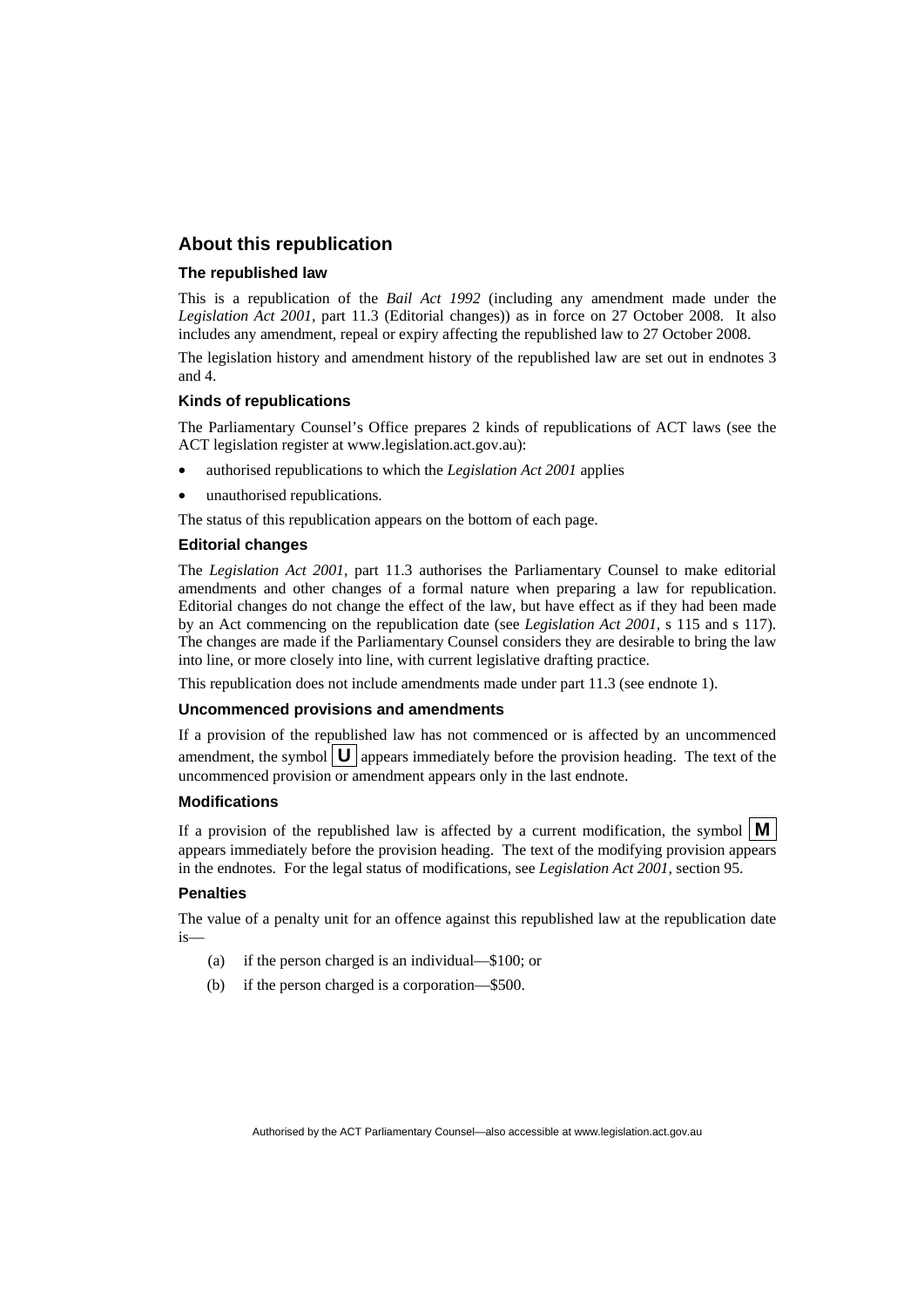

Australian Capital Territory

# **[Bail Act 1992](#page-6-0)**

# **Contents**

27/10/08

|                     |                                                       | Page           |
|---------------------|-------------------------------------------------------|----------------|
| Part 1              | <b>Preliminary</b>                                    |                |
| 1                   | Name of Act                                           | 2              |
| 2                   | Dictionary                                            | $\overline{2}$ |
| 3                   | <b>Notes</b>                                          | 2              |
| 3A                  | Offences against Act—application of Criminal Code etc | 3              |
| 4                   | Act applies to children                               | 3              |
| Part 2              | <b>Availability of bail</b>                           |                |
| <b>Division 2.1</b> | When bail may be granted and rights following         |                |
| 5                   | When may bail be granted?                             | 4              |
| 6                   | Rights following grant of bail                        | 4              |
| <b>Division 2.2</b> | <b>Presumption for bail</b>                           |                |
| 7                   | Div 2.2 subject to div 2.3 and div 2.4                | 5              |
| R <sub>22</sub>     | Bail Act 1992                                         | contents 1     |

Authorised by the ACT Parliamentary Counsel—also accessible at www.legislation.act.gov.au

Effective: 27/10/08-01/02/09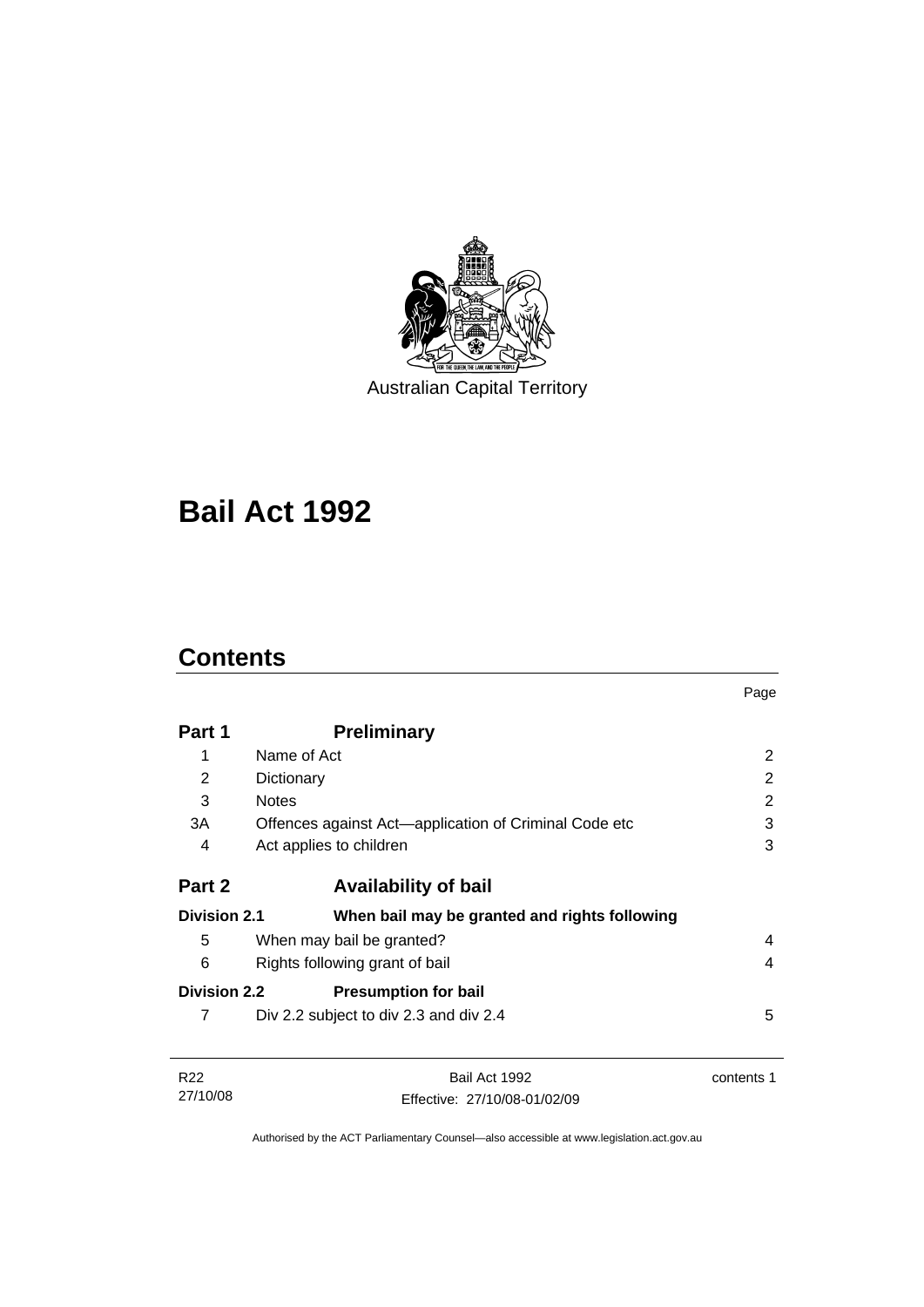|                     |                                                                                       | Page            |
|---------------------|---------------------------------------------------------------------------------------|-----------------|
| 8                   | Entitlement to bail-certain minor offences etc                                        | 5.              |
| 8A                  | Entitlement to bail-breach of sentence obligations                                    |                 |
| 8B                  | Entitlement to bail—custody relating to sentence administration board<br>hearings     | 7               |
| 9                   | Limitations on entitlement to bail                                                    | 8               |
| 9Α                  | Entitlement to bail-offences other than minor offences                                |                 |
| Division 2.3        | No presumption for bail                                                               |                 |
| 9Β                  | Div 2.2 not to apply to certain offences                                              | 9               |
| <b>Division 2.4</b> | <b>Presumption against bail</b>                                                       |                 |
| 9C                  | Bail for murder and certain serious drug offences                                     | 10              |
| 9D                  | Bail for serious offence committed while charge for another pending or<br>outstanding | 11              |
| 9Ε                  | Bail for person sentenced to imprisonment                                             | 14              |
| 9F                  | Domestic violence offence-bail by authorised officer                                  | 14              |
| 9G                  | Special or exceptional circumstances                                                  |                 |
| Part 3              | <b>Dispensing with bail</b>                                                           |                 |
| 10                  | Dispensing with bail                                                                  | 17              |
| 11                  | Effect of dispensing with bail                                                        | 17              |
| 12                  | Decision to dispense with bail                                                        | 18              |
| Part 4              | <b>Grant of bail</b>                                                                  |                 |
| 13                  | Deciding bail after charge laid                                                       | 19              |
| 14                  | Grant of bail by authorised officers                                                  | 21              |
| 15                  | Deciding of questions of bail by authorised officers                                  | 21              |
| 16                  | Notification of decision of authorised officer                                        | 22              |
| 17                  | Charged people in custody to be brought before court                                  | 24              |
| 18                  | Facilities to be provided to accused people                                           | 24              |
| 19                  | General provisions relating to court bail                                             | 25              |
| 20                  | Limitations on power of magistrate                                                    | 26              |
| 21                  | Bail in relation to several offences                                                  | 27              |
| 22                  | Criteria for granting bail to adults                                                  | 27              |
| 23                  | Criteria for granting bail to children                                                | 29              |
| 23A                 | Victim's concern about need for protection                                            | 29              |
| contents 2          | Bail Act 1992                                                                         | R <sub>22</sub> |

Effective: 27/10/08-01/02/09

27/10/08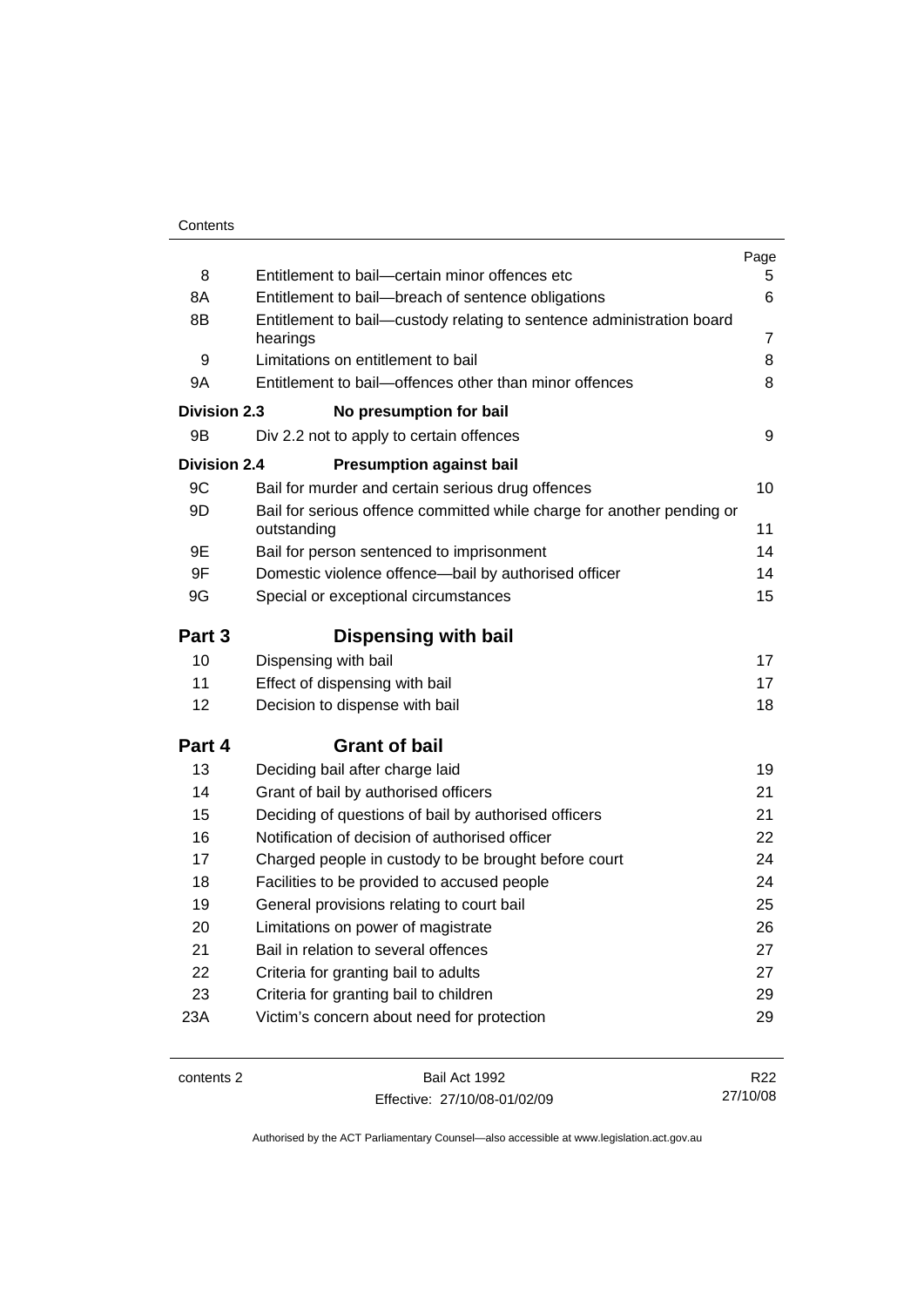| Contents |
|----------|
|----------|

|                     |                                                              | Page       |
|---------------------|--------------------------------------------------------------|------------|
| Part 5              | Bail conditions and undertakings to appear                   |            |
| 24                  | Conditions of bail                                           | 31         |
| 25                  | Conditions on which bail may be granted to adults            | 31         |
| 25A                 | Supervision condition when offence committed as young person | 35         |
| 26                  | Conditions on which bail may be granted to children          | 35         |
| 27                  | Recording of certain bail decisions                          | 37         |
| 28                  | Undertakings to appear                                       | 38         |
| 30                  | Accused person may be excused from attendance before court   | 39         |
| 31                  | Bail requirements                                            | 40         |
| 32                  | Acceptable people and security for bail                      | 41         |
| 33                  | Continuation of bail and undertakings                        | 41         |
| 34                  | Written notice of conditions of bail                         | 43         |
| 36                  | Discharge of surety                                          | 44         |
| 37                  | Payment of amounts to Territory                              | 45         |
| Part 6              | <b>Review of bail decisions</b>                              |            |
| <b>Division 6.1</b> | Review of decisions by authorised officers                   |            |
| 38                  | Review by authorised officers                                | 47         |
| 39                  | Exercise of power to review                                  | 47         |
| 40                  | Limitation on power of authorised officer to review          | 48         |
| <b>Division 6.2</b> | <b>Review of decisions by courts</b>                         |            |
| 41                  | Right of review of bail decisions                            | 48         |
| 41A                 | Court may review on its own initiative                       | 49         |
| 42                  | Power of Magistrates Court to review                         | 49         |
| 43                  | Power of Supreme Court to review                             | 49         |
| 45                  | Exercise of power to review                                  | 50         |
| 46                  | Review limited to bail conditions                            | 51         |
| Part 7              | <b>Miscellaneous</b>                                         |            |
| 47                  | Giving information relating to bail                          | 53         |
| 47A                 | Notice to victim of bail decisions                           | 53         |
| 48                  | Notification to court that bail condition not satisfied      | 54         |
| 49                  | Failure to answer bail                                       | 54         |
| 51                  | Indemnification of sureties                                  | 55         |
| R22                 | Bail Act 1992                                                | contents 3 |
| 27/10/08            | Effective: 27/10/08-01/02/09                                 |            |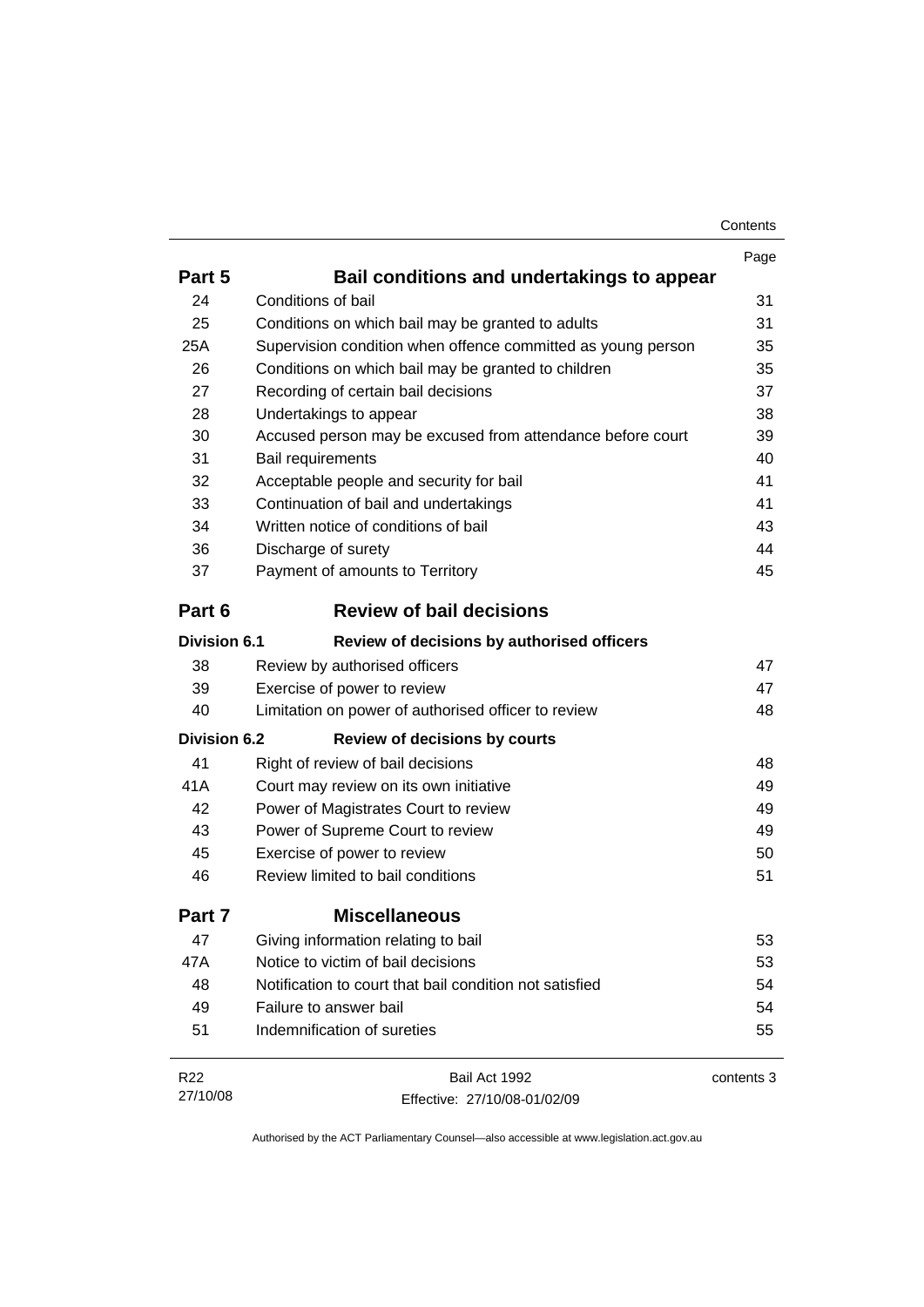| Contents |                                                       |      |
|----------|-------------------------------------------------------|------|
|          |                                                       | Page |
| 52       | Contravention of Act by police officers               | 55   |
| 55       | Civil standard of proof to apply for certain purposes | 56   |
| 56       | No right of surety to arrest                          | 56   |
| 56A      | Arrest without warrant of person on bail              | 56   |
| 56B      | Arrest for breach of condition by person outside ACT  | 57   |
| 57       | Act to prevail                                        | 58   |
| 57AA     | Abolition of inherent power of bail                   | 58   |
| 58       | Approved forms                                        | 58   |
| 59       | Regulation-making power                               | 58   |

| <b>Schedule 1</b> | Offences to which presumption of bail does                                   |    |  |
|-------------------|------------------------------------------------------------------------------|----|--|
|                   | not apply                                                                    | 60 |  |
| <b>Part 1.1</b>   | <b>Offences against Crimes Act 1900</b>                                      | 60 |  |
| <b>Part 1.2</b>   | <b>Offences against Criminal Code</b>                                        | 60 |  |
| <b>Part 1.3</b>   | <b>Offences against Drugs of Dependence Act 1989</b>                         | 62 |  |
| <b>Part 1.3A</b>  | <b>Offences against Medicines, Poisons and Therapeutic</b><br>Goods Act 2008 | 63 |  |
| <b>Part 1.4</b>   | <b>Offences against Customs Act 1901 (Cwith)</b>                             | 63 |  |

# **Dictionary** [64](#page-69-0)

| <b>Endnotes</b> |                        |    |
|-----------------|------------------------|----|
|                 | About the endnotes     | 68 |
| 2               | Abbreviation key       | 68 |
| 3               | Legislation history    | 69 |
| 4               | Amendment history      | 74 |
| 5               | Earlier republications | 82 |
| 6               | Uncommenced amendments | 83 |

contents 4 Bail Act 1992 Effective: 27/10/08-01/02/09

R22 27/10/08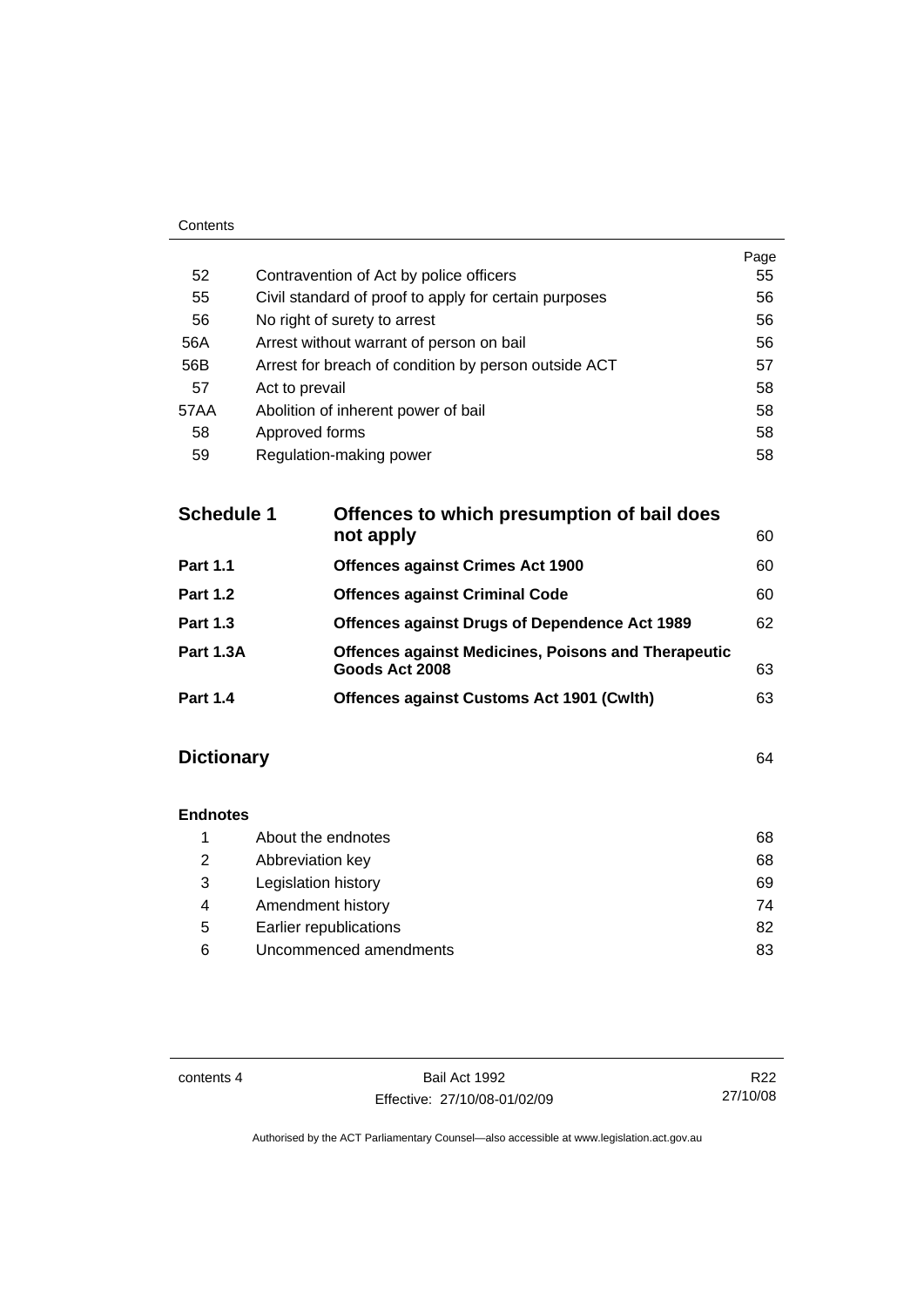<span id="page-6-0"></span>

# **Bail Act 1992**

An Act relating to bail for accused people in connection with criminal proceedings

R22 27/10/08

l

page 1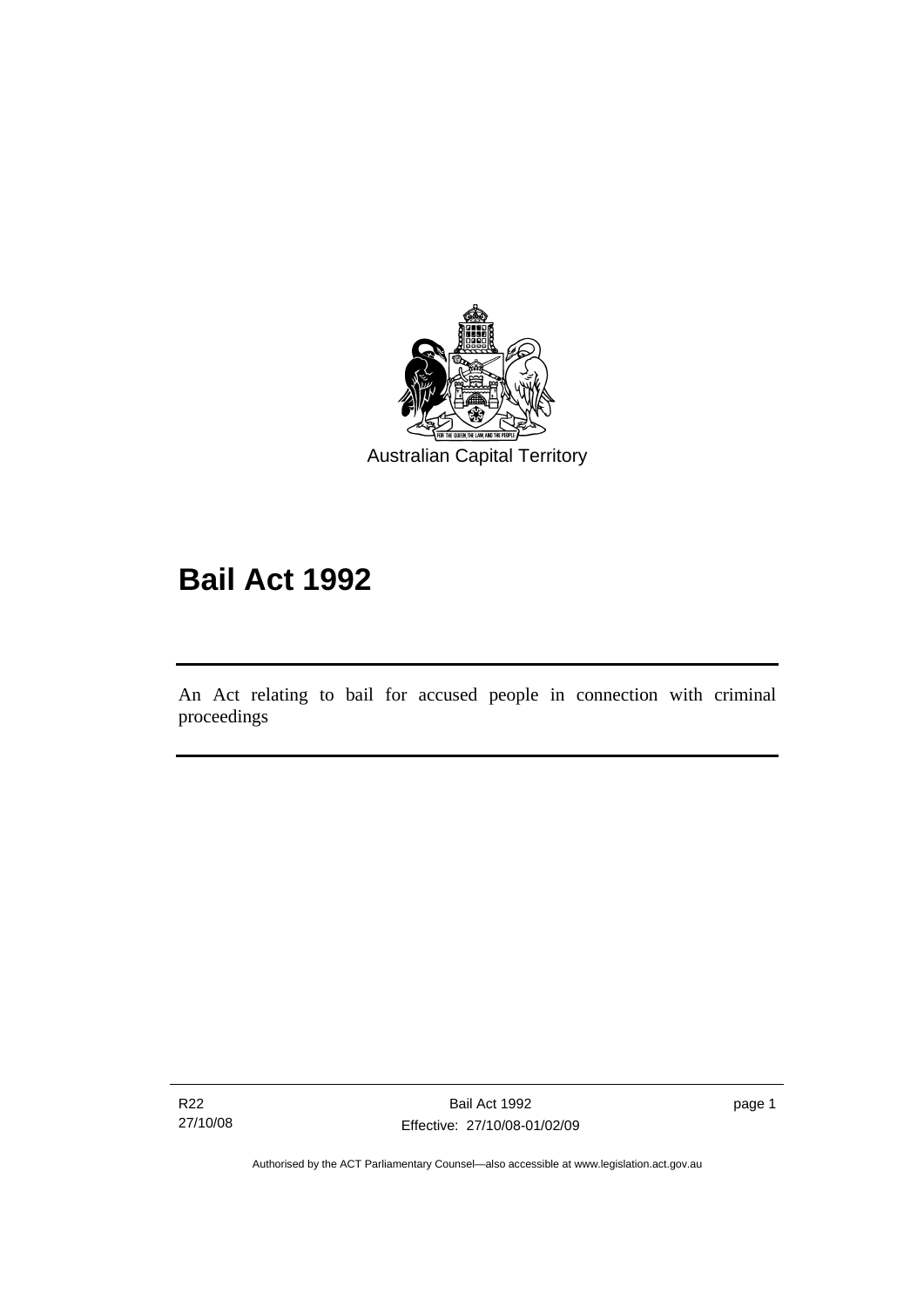#### <span id="page-7-0"></span>Part 1 **Preliminary**

Section 1

# **Part 1** Preliminary

#### **1 Name of Act**

This Act is the *Bail Act 1992*.

#### **2 Dictionary**

The dictionary at the end of this Act is part of this Act.

*Note 1* The dictionary at the end of this Act defines certain terms used in this Act, and includes references (*signpost definitions*) to other terms defined elsewhere.

> For example, the signpost definition '*mental dysfunction*—see the *Mental Health (Treatment and Care) Act 1994*, dictionary.' means that the term 'mental dysfunction' is defined in that dictionary and the definition applies to this Act.

*Note* 2 A definition in the dictionary (including a signpost definition) applies to the entire Act unless the definition, or another provision of the Act, provides otherwise or the contrary intention otherwise appears (see Legislation Act, s  $155$  and s  $156$  (1)).

#### **3 Notes**

A note included in this Act is explanatory and is not part of this Act.

*Note* See the Legislation Act, s 127 (1), (4) and (5) for the legal status of notes.

R22 27/10/08

Authorised by the ACT Parliamentary Counsel—also accessible at www.legislation.act.gov.au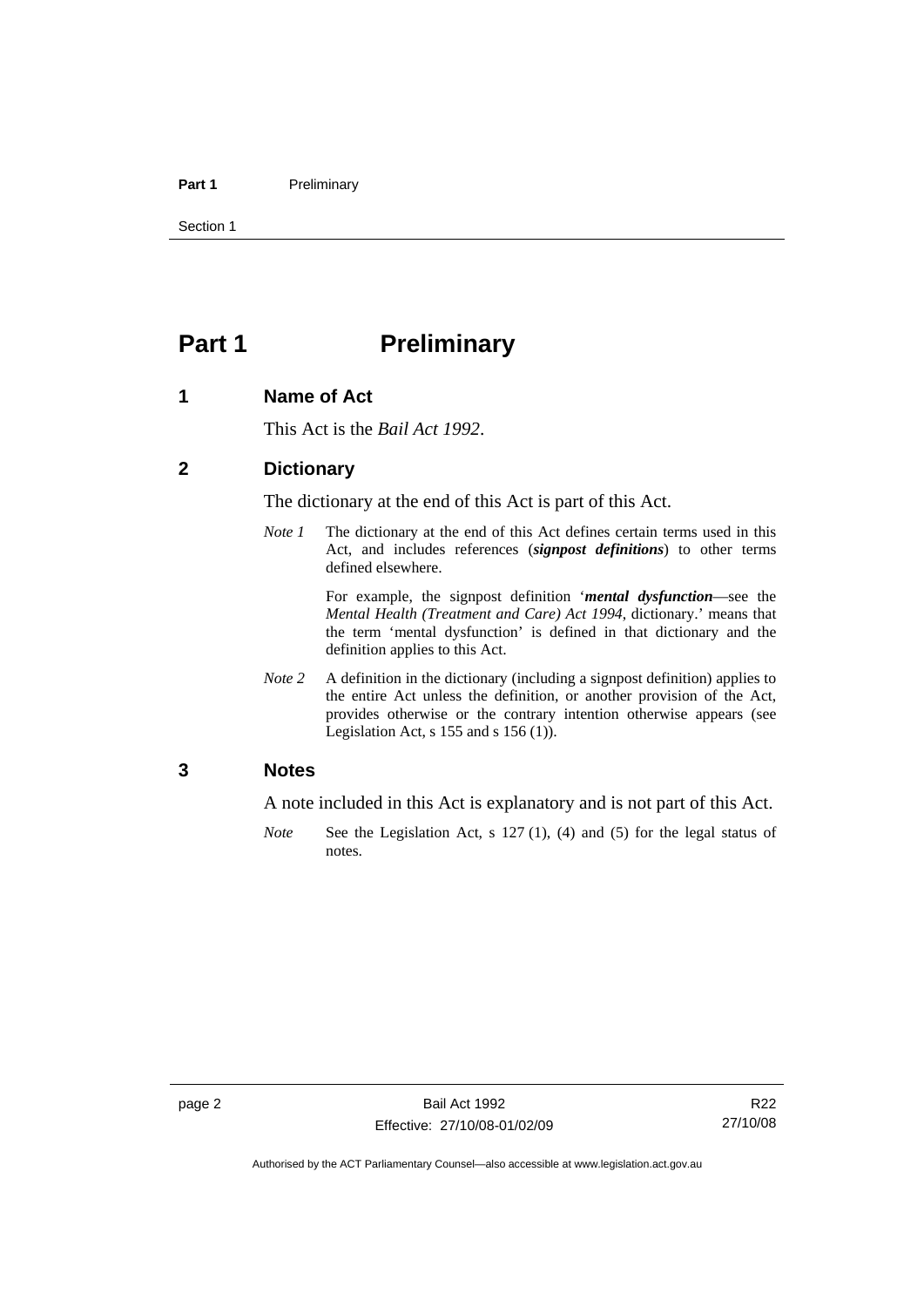### <span id="page-8-0"></span>**3A Offences against Act—application of Criminal Code etc**

Other legislation applies in relation to offences against this Act.

*Note 1 Criminal Code*

The Criminal Code, ch 2 applies to all offences against this Act (see Code, pt 2.1).

The chapter sets out the general principles of criminal responsibility (including burdens of proof and general defences), and defines terms used for offences to which the Code applies (eg *conduct*, *intention*, *recklessness* and *strict liability*).

*Note 2 Penalty units* 

The Legislation Act, s 133 deals with the meaning of offence penalties that are expressed in penalty units.

### **4 Act applies to children**

This Act applies to a person whether or not the person is an adult.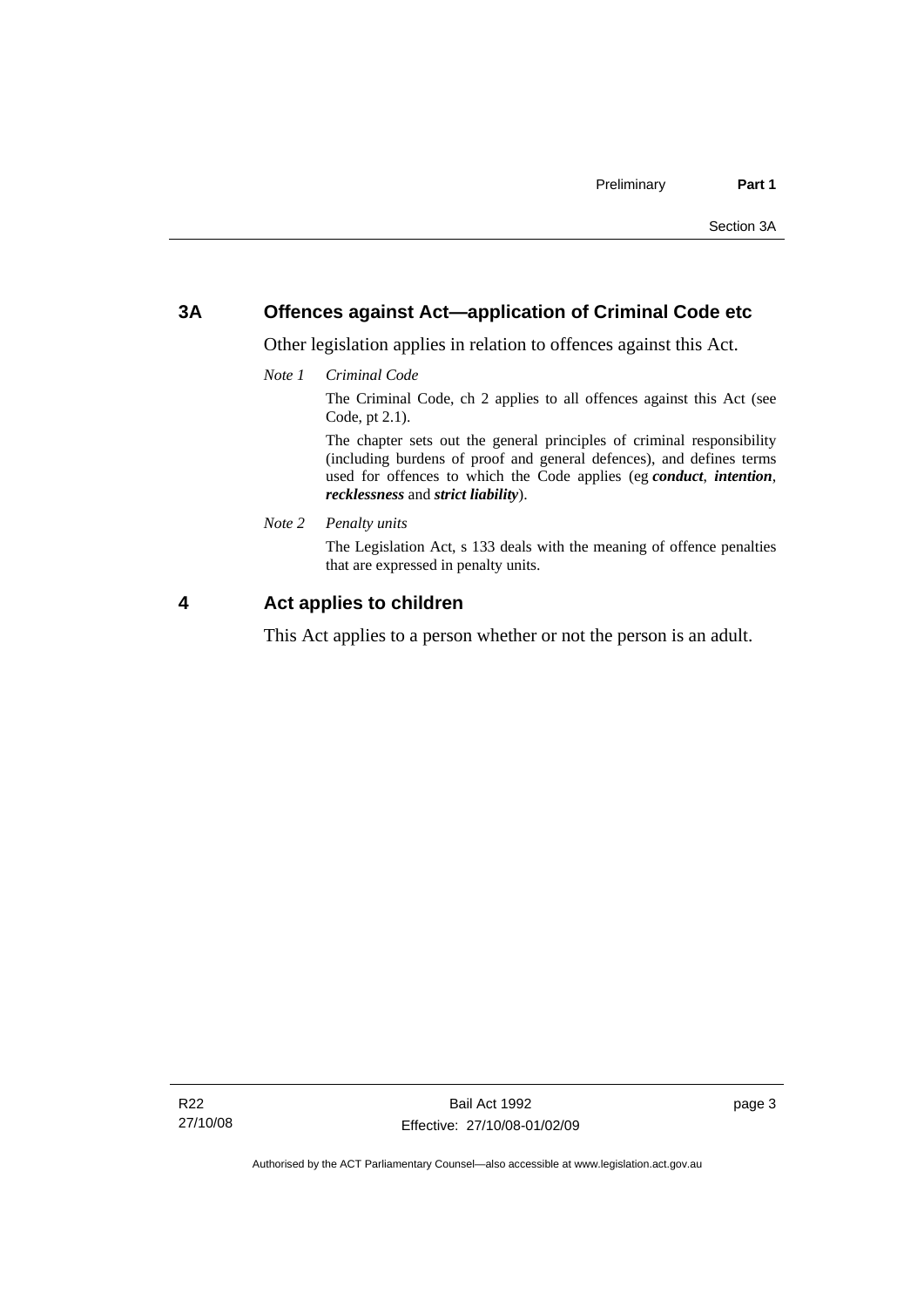# <span id="page-9-0"></span>**Part 2 Availability of bail**

# **Division 2.1 When bail may be granted and rights following**

#### **5 When may bail be granted?**

- (1) An accused person may be granted bail in relation to any period when the person is not required to attend court in relation to the offence with which the person has been charged.
- (2) However, an accused person who is in custody in relation to an offence must not be granted bail in relation to any period when—
	- (a) the person is in custody for another offence or reason in relation to which the person is not entitled to be granted bail; or
	- (b) the person is serving a sentence of imprisonment.

#### **6 Rights following grant of bail**

- (1) This section applies if—
	- (a) bail is granted to an accused person in relation to an offence; and
	- (b) the person gives an undertaking to appear; and
	- (c) if a bail condition mentioned in section  $25(1)$  (b) (ii) or (c) is imposed—the security is given or the deposit made.
- (2) The person is entitled—
	- (a) if the person is in custody—to be released from custody; and
	- (b) to remain at liberty in relation to the offence until required to appear before a court in accordance with the undertaking.
- (3) This section is subject to section 56A (Arrest without warrant of person on bail).

R22 27/10/08

Authorised by the ACT Parliamentary Counsel—also accessible at www.legislation.act.gov.au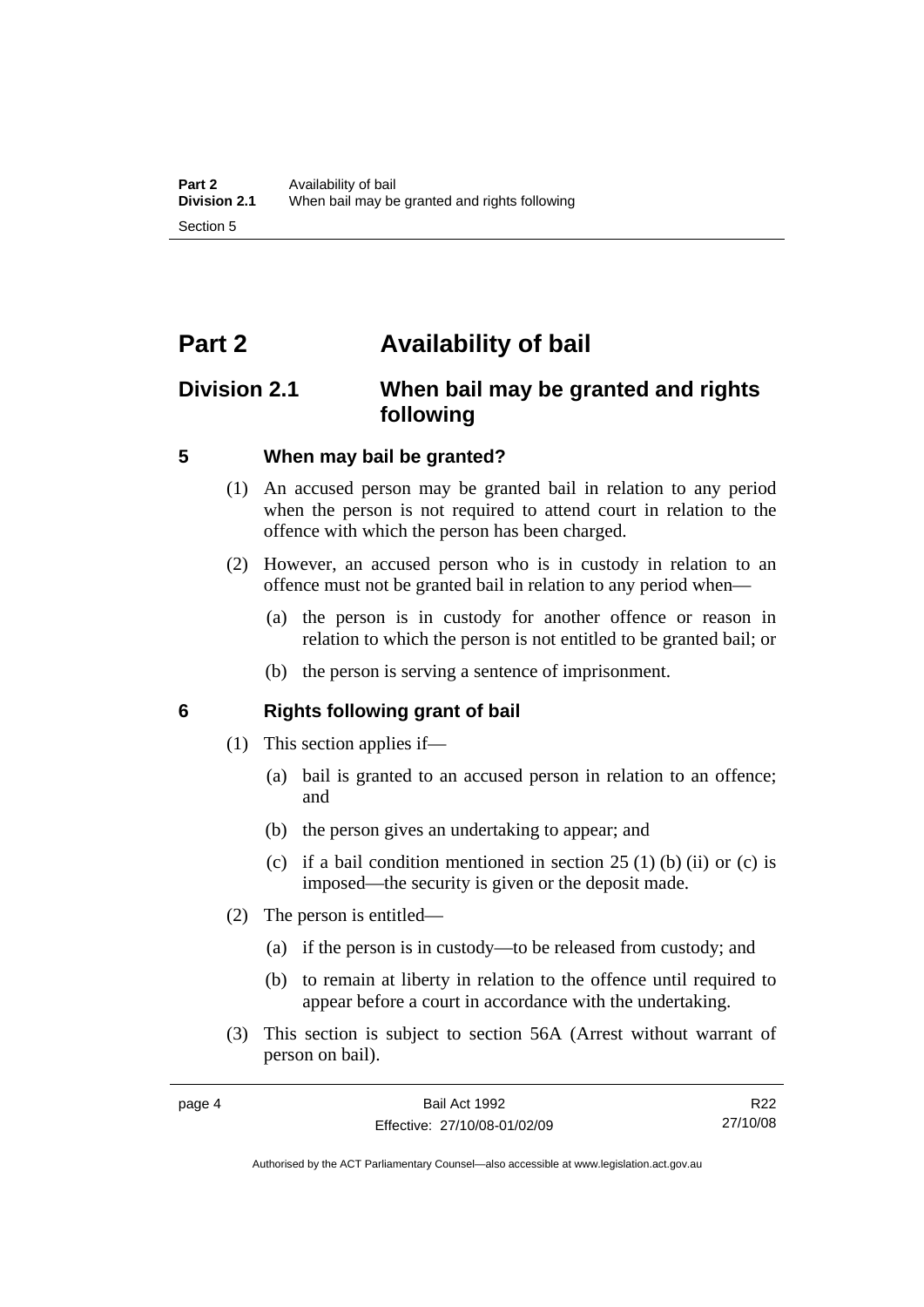# <span id="page-10-0"></span>**Division 2.2 Presumption for bail**

### **7 Div 2.2 subject to div 2.3 and div 2.4**

This division is subject to division 2.3 (No presumption for bail) and division 2.4 (Presumption against bail).

### **8 Entitlement to bail—certain minor offences etc**

- (1) This section applies to—
	- (a) a person charged with an offence not punishable by imprisonment (except in default of payment of a fine); and
	- (b) a person charged with an offence punishable by imprisonment for not longer than 6 months; and
	- (c) a person arrested for a breach of the peace or apprehended breach of the peace; and
	- (d) a person arrested under a warrant because of failure to comply with a summons or subpoena; and
	- (e) a person brought up to attend a trial or hearing following the issue of a habeas corpus order.
- (2) The person is entitled—
	- (a) to be granted bail; and
	- (b) if the person is in custody—to be released from custody as soon as the person gives an undertaking to appear.
- (3) However, if no further appearance is required for a person arrested for a breach of the peace or an apprehended breach of the peace, the person may be released from custody without giving an undertaking to appear.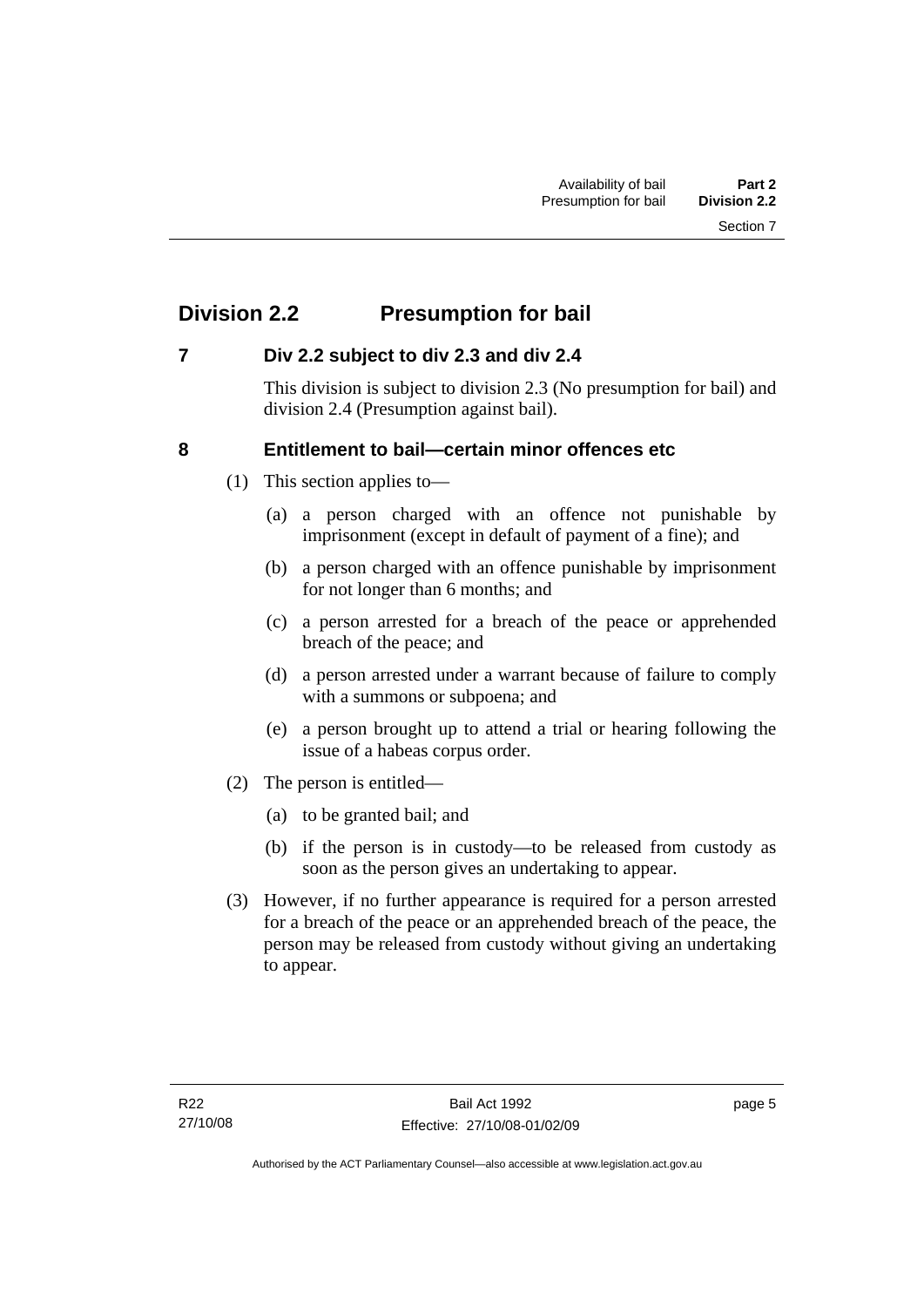- <span id="page-11-0"></span> (4) A condition to keep the peace may be imposed on a grant of bail to a person arrested for a breach of the peace or an apprehended breach of the peace.
	- *Note* For other conditions that may be imposed on a grant of bail, see s 25 and s 26.

#### **8A Entitlement to bail—breach of sentence obligations**

- (1) This section applies to a person arrested, or otherwise brought before the court or a magistrate, in relation to a breach, or anticipated breach, of—
	- (a) a deferred sentence obligation under the *Crimes (Sentencing) Act 2005*; or
	- (b) any of the following obligations under the *Crimes (Sentence Administration) Act 2005*:
		- (i) a periodic detention obligation;
		- (ii) a good behaviour obligation;
		- (iii) a parole obligation;
		- (iv) a release on licence obligation.
- (2) The person has the same entitlement to bail in relation to the breach, or anticipated breach, of the obligation as the person has under this part in relation to the offence to which the obligation relates.

#### **Examples**

1 Martin has been found guilty of armed robbery and sentenced to periodic detention. He has breached his periodic detention obligations and is arrested and brought before a magistrate under the *Crimes (Sentence Administration) Act 2005*, section 65 (Arrest warrant—breach of periodic detention obligations). There is no presumption in relation to bail because the offence of armed robbery is an offence to which division 2.2 (Presumption for bail) does not apply.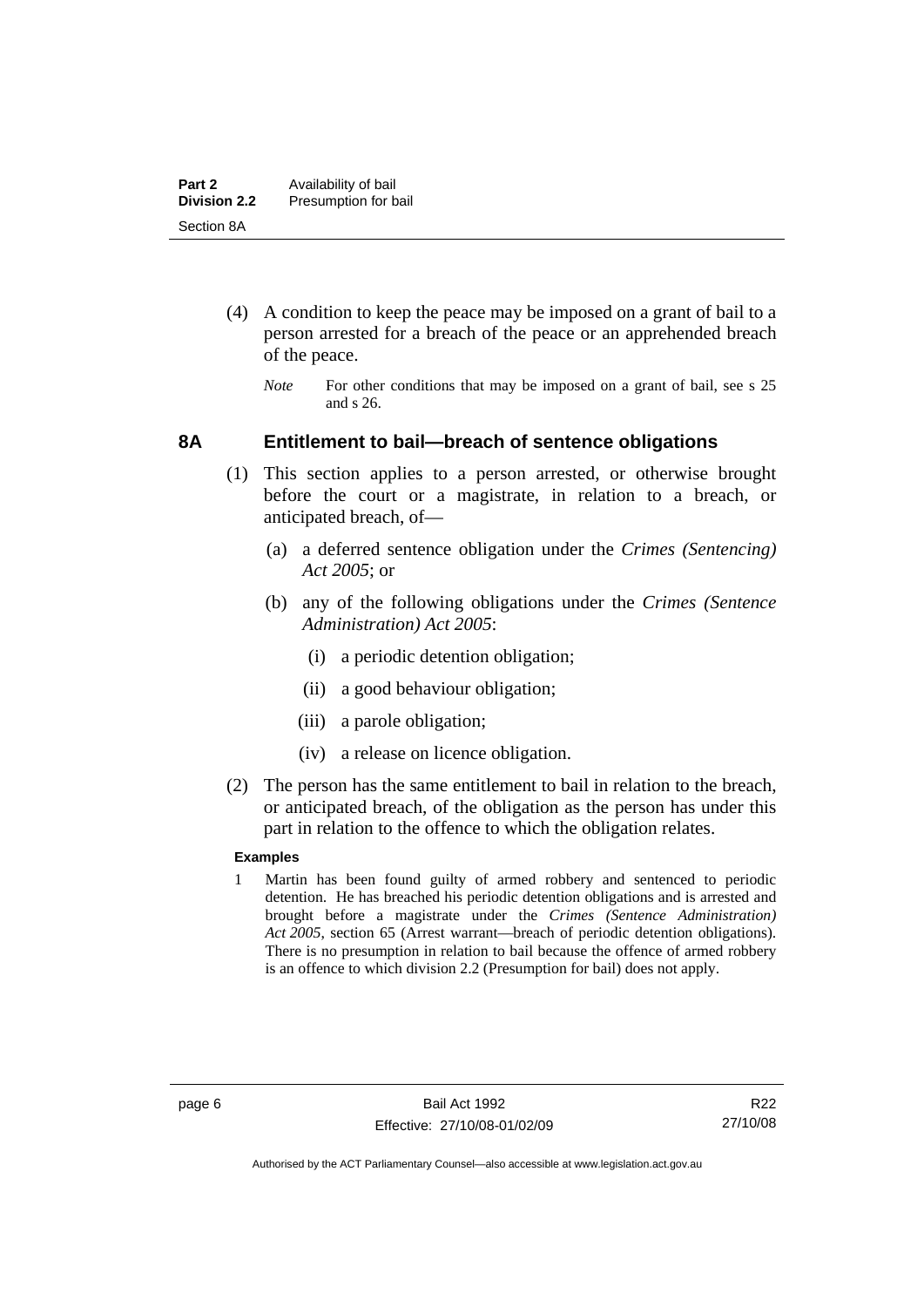- <span id="page-12-0"></span>2 Joe has been found guilty of threatening to kill. Joe had, 3 years before, been found guilty of an offence involving violence. A suspended sentence order under the *Crimes (Sentencing) Act 2005* is made as part of the sentence for the offence of threatening to kill and Joe is released under the order on signing an undertaking under a good behaviour order. However, Joe breaches the good behaviour order and is before the court on an application to cancel the order. There is no presumption in relation to bail because section 9B (b) applies to make the offence of threatening to kill an offence to which division 2.2 (Presumption for bail) does not apply.
	- *Note* An example is part of the Act, is not exhaustive and may extend, but does not limit, the meaning of the provision in which it appears (see Legislation Act, s 126 and s 132).
- (3) This section also applies to a person arrested, or otherwise brought before the court, in relation to a breach, or anticipated breach, of an obligation under an order to which the *Crimes (Sentence Administration) Act 2005*, section 332 (Home detention orders— Rehabilitation of Offenders (Interim) Act) applies.
- (4) Subsection (3) is a law to which the Legislation Act, section 88 (Repeal does not end effect of transitional laws etc) applies.
- (5) This subsection, subsection (3) and subsection (4) expire 3 years after the day this section commences.

# **8B Entitlement to bail—custody relating to sentence administration board hearings**

- (1) This section applies if—
	- (a) a person is arrested under the *Crimes (Sentence Administration) Act 2005*, section 206 (Arrest of offender for board hearing) and brought before a magistrate; or
	- (b) a person is remanded in custody under the *Crimes (Sentence Administration) Act 2005*, section 210 (Custody of offender during board hearing adjournment) and an application for bail for the person is made to a court or magistrate.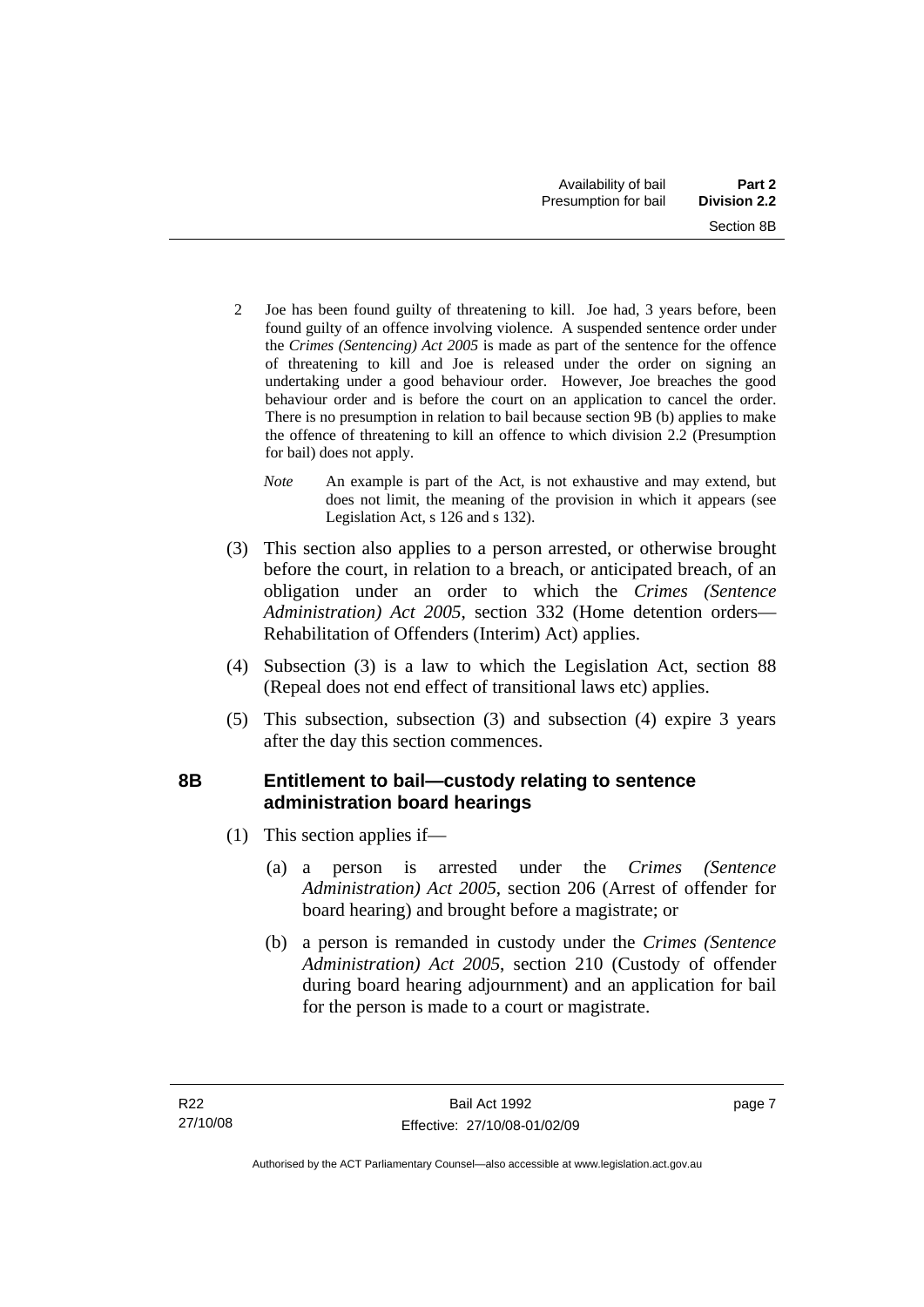<span id="page-13-0"></span> (2) The person has the same entitlement to bail as the person had for the offence to which the board hearing relates.

### **9 Limitations on entitlement to bail**

- (1) A person charged with an offence mentioned in section 8 (1) (a) or (b) is not entitled to be granted bail if—
	- (a) the person has previously failed to comply with an undertaking to appear, or a bail condition imposed, in relation to the same or a similar offence; or
	- (b) in the opinion of the court or authorised officer, the person is incapacitated by intoxication, injury or use of drugs or is otherwise in danger of physical injury or in need of physical protection.
- (2) A person arrested for a breach of the peace or apprehended breach of the peace is not entitled to be granted bail if the person has previously, without reasonable excuse, failed to comply with an undertaking to appear, or a bail condition imposed, in relation to a breach of the peace or apprehended breach of the peace.

## **9A Entitlement to bail—offences other than minor offences**

- (1) This section applies to—
	- (a) a person in relation to an offence other than an offence mentioned in section 8 (1) (a) or (b) (Entitlement to bail certain minor offences etc); and
	- (b) a person who is not entitled to bail under section 8 (2) because of section  $9(1)$  or  $(2)$ .
- (2) The person is entitled to be granted bail unless the court or authorised officer is satisfied that refusal is justified after considering—
	- (a) for an adult—the matters mentioned in section 22 (Criteria for granting bail to adults); or

R22 27/10/08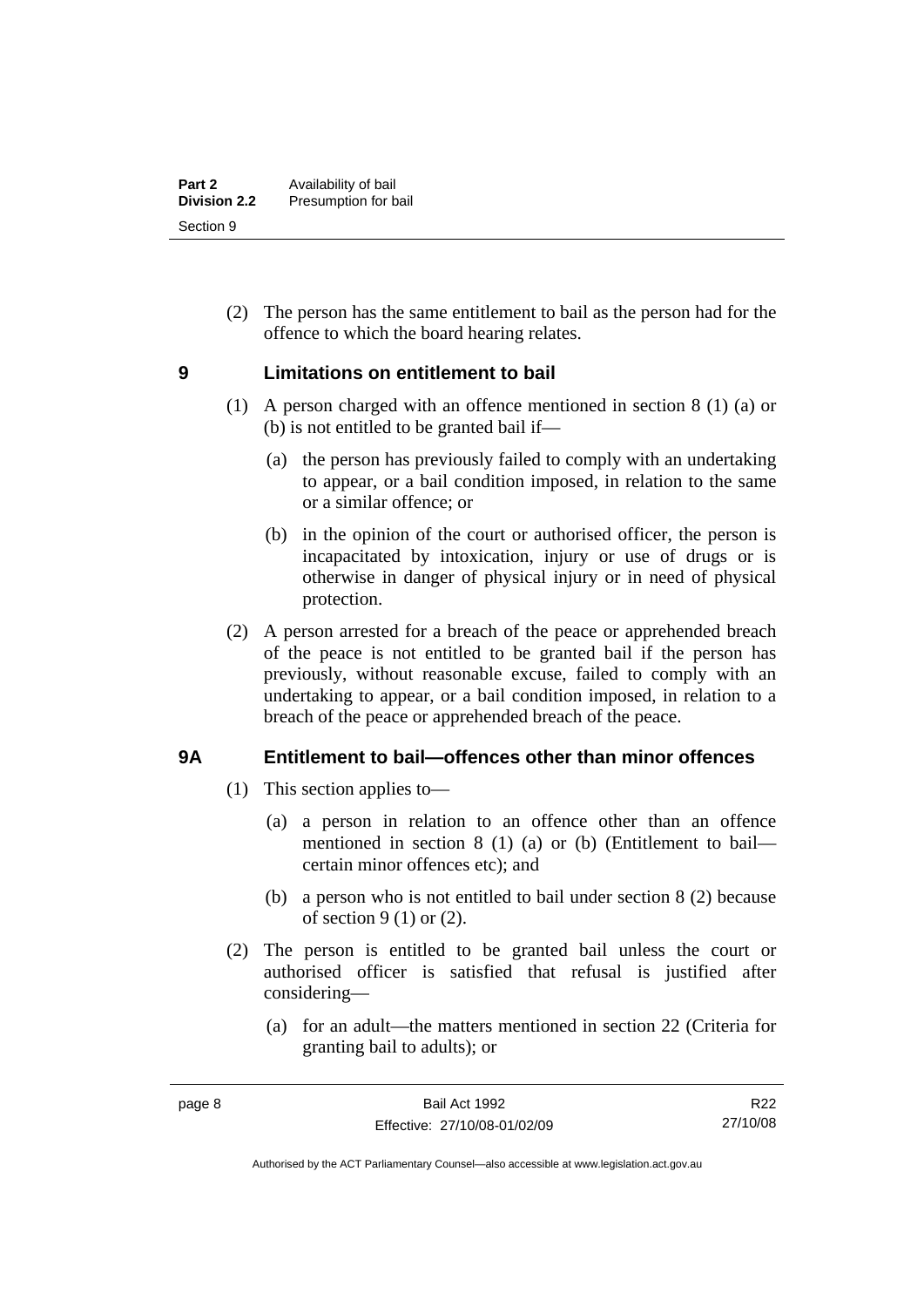<span id="page-14-0"></span> (b) for a child—the matters mentioned in section 23 (Criteria for granting bail to children).

# **Division 2.3 No presumption for bail**

# **U** 9B Div 2.2 not to apply to certain offences

Division 2.2 (Presumption for bail) does not apply to the grant of bail—

- (a) to a person accused of an offence mentioned in schedule 1 (Offences to which presumption for bail does not apply); or
- (b) to a person accused of any of the following offences, if the person has in the previous 10 years been found guilty of an offence involving violence or the threat of violence:
	- (i) an offence against the *Crimes Act 1900*, section 30 (Threat to kill);
	- (ii) an offence against the *Crimes Act 1900*, section 31 (Threat to inflict grievous bodily harm);
	- (iii) an offence against the *Crimes Act 1900*, section 35 (Stalking);
	- (iv) an offence against the *Domestic Violence and Protection Orders Act 2001*, section 34 (Offence for contravention of protection order); or
- (c) to a person accused of an offence against the *Criminal Code Act 1995* (Cwlth), section 80.1 (Treason); or
- (d) to a person convicted of an indictable offence but not sentenced.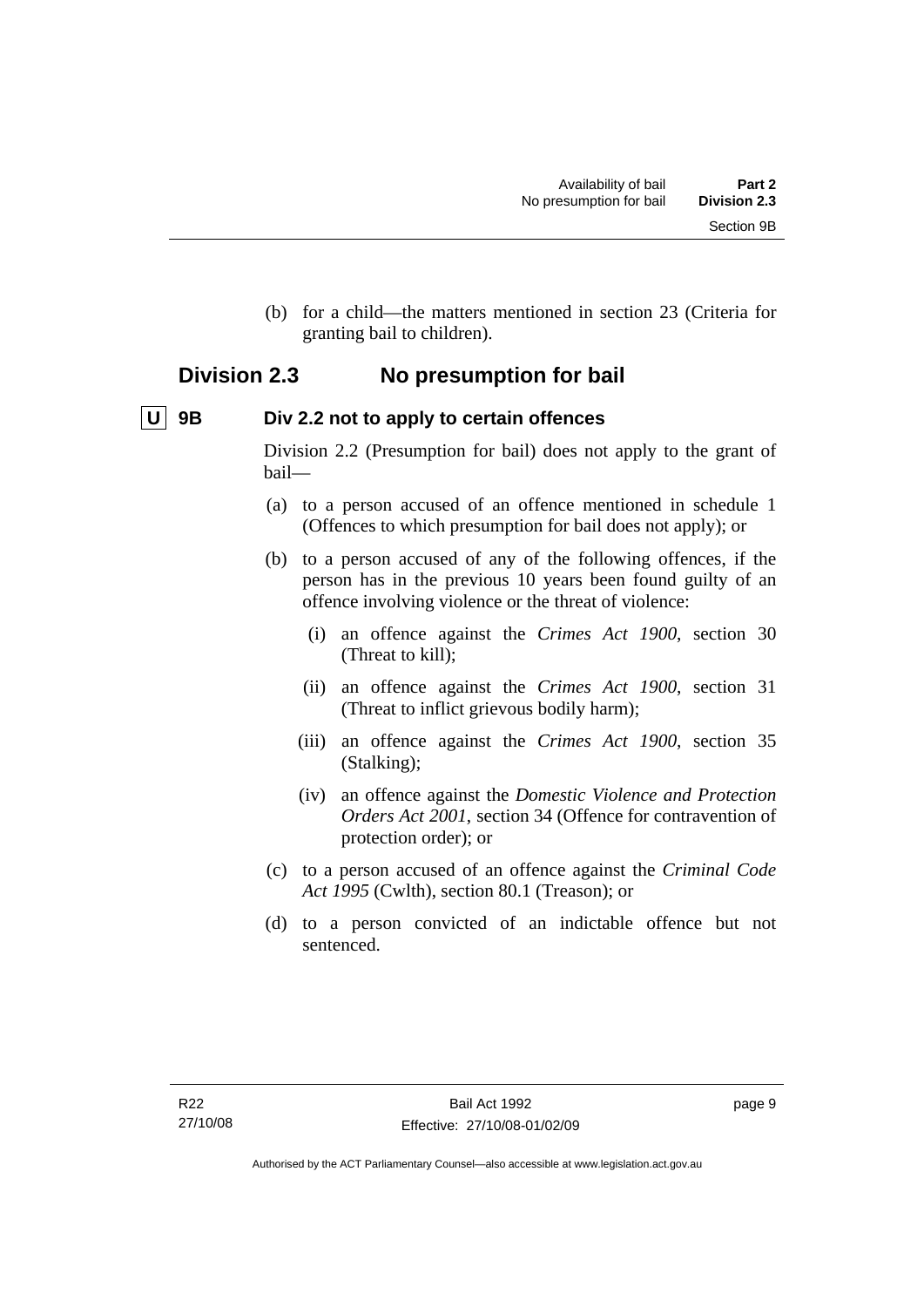# <span id="page-15-0"></span>**Division 2.4 Presumption against bail**

#### **9C Bail for murder and certain serious drug offences**

- (1) This section applies to a person accused of—
	- (a) murder; or
	- (b) an offence against any of the following provisions of the Criminal Code, chapter 6 (Serious drug offences):
		- (i) section 603 (1) (which is about trafficking in a large commercial quantity of a controlled drug);
		- (ii) section  $607(1)$  (which is about manufacturing a large commercial quantity of a controlled drug for selling);
		- (iii) section  $616(1)$  (which is about cultivating a large commercial quantity of a controlled plant for selling);
		- (iv) section 619 (1) (which is about selling a large commercial quantity of a controlled plant);
		- (v) section  $622(1)$  (which is about supplying etc a commercial quantity of a controlled drug to a child for selling);
		- (vi) section 624 (1) (which is about procuring a child to traffic in a commercial quantity of a controlled drug).
	- *Note* A reference to an offence against a territory law includes a reference to a related ancillary offence, eg attempt (see Legislation Act, s 189).
- (2) A court or authorised officer must not grant bail to the person unless satisfied that special or exceptional circumstances exist favouring the grant of bail.
- (3) However, even if special or exceptional circumstances are established, the court or officer must refuse bail if satisfied that refusal is justified after considering—

R22 27/10/08

Authorised by the ACT Parliamentary Counsel—also accessible at www.legislation.act.gov.au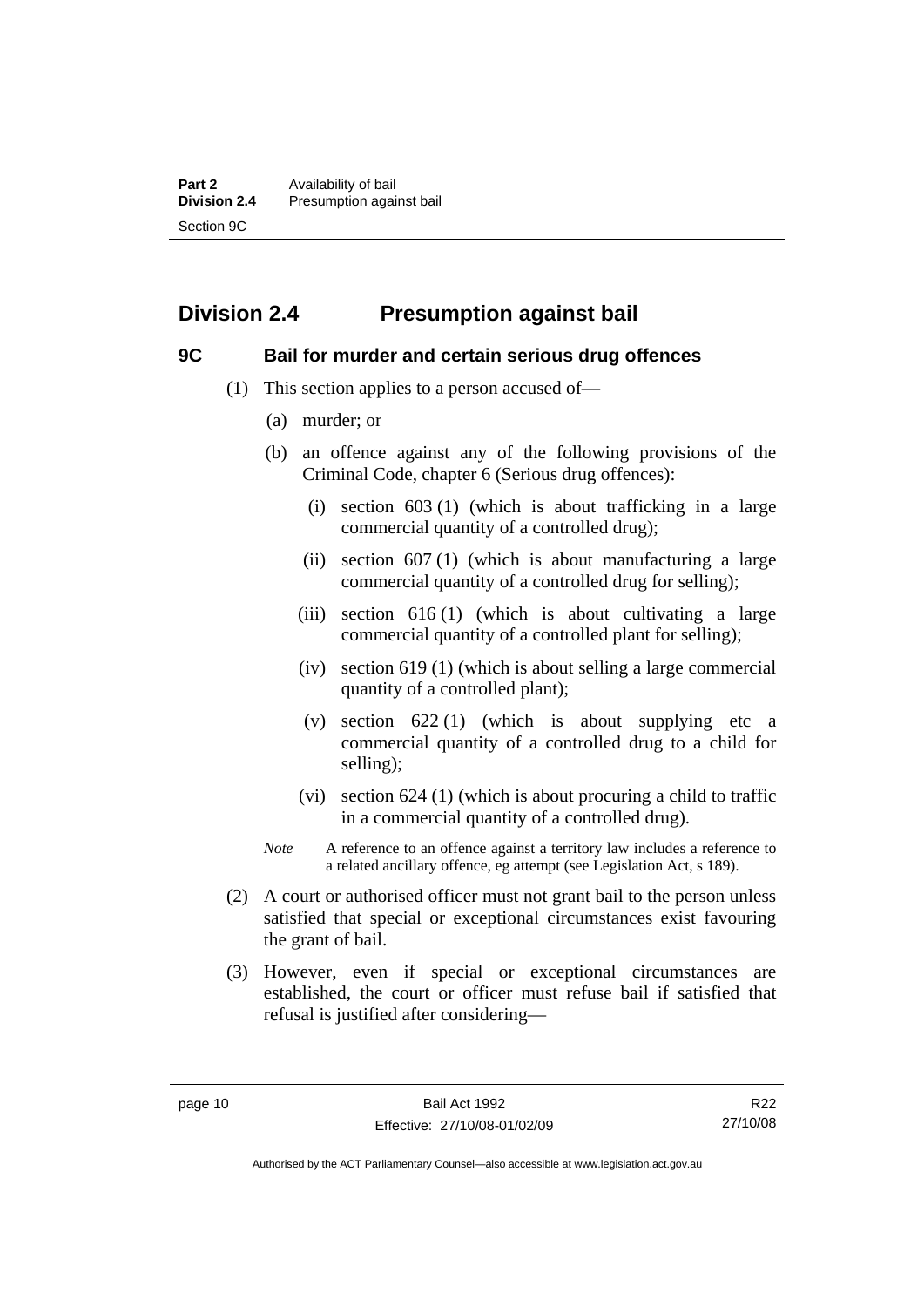- <span id="page-16-0"></span> (a) for an adult—the matters mentioned in section 22 (Criteria for granting bail to adults); or
- (b) for a child—the matters mentioned in section 23 (Criteria for granting bail to children).

### | U | 9D Bail for serious offence committed while charge for **another pending or outstanding**

- (1) This section applies if—
	- (a) a person is accused of a serious offence; and
	- (b) the person is alleged to have committed the offence while a charge against the person for another serious offence is pending or outstanding.

#### **Example**

Claude is served with a summons to attend the Magistrates Court to answer a charge that he has committed the offence of taking a motor vehicle without consent (punishable by 5 years imprisonment under the Criminal Code, section 318 (1), and so a serious offence for this section). Before the court date, Claude is arrested and charged with having committed an aggravated robbery the day after being served with the summons (punishable by 25 years imprisonment under the Criminal Code, section 310, and so also a serious offence for this section). At the time of the alleged aggravated robbery, the charge of taking a motor vehicle without consent was still pending. This section will apply to any decision about the grant of bail to Claude in relation to the aggravated robbery charge.

- *Note* An example is part of the Act, is not exhaustive and may extend, but does not limit, the meaning of the provision in which it appears (see Legislation Act, s 126 and s 132).
- (2) A court or an authorised officer must not grant bail to the accused person unless satisfied that special or exceptional circumstances exist favouring the grant of bail.
- (3) However, even if special or exceptional circumstances are established, the court or officer must refuse bail if satisfied that refusal is justified after considering—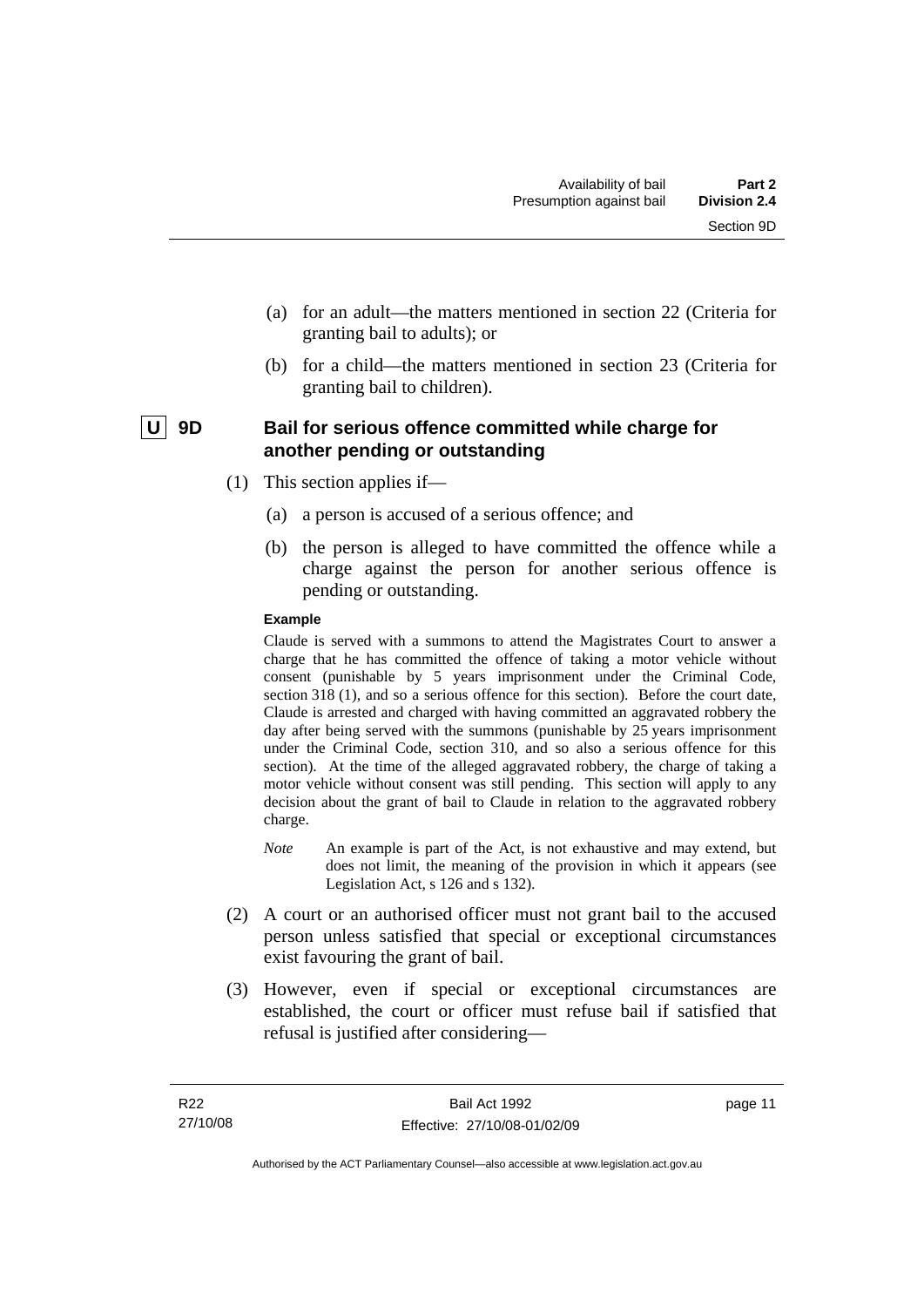- (a) for an adult—the matters mentioned in section 22 (Criteria for granting bail to adults); or
- (b) for a child—the matters mentioned in section 23 (Criteria for granting bail to children).
- (4) Also, if the serious offence mentioned in subsection (1) (a) or (b) is a domestic violence offence, an authorised person must not grant bail to the accused person if satisfied that refusal of bail is required under section 9F (Domestic violence offence—bail by authorised officer).
- (5) This section does not affect the application of section 9F (4) and (5) to the accused person if—
	- (a) the serious offence mentioned in subsection (1) (a) or (b) is a domestic violence offence; and
	- (b) an authorised person grants bail to the accused person.
- (6) In this section:

*outstanding*—a charge against a person for an offence is *outstanding*—

- (a) until the charge is finally dealt with in any of the following ways:
	- (i) the charge is withdrawn;
	- (ii) the charge is dismissed by a court;
	- (iii) the person is discharged by the Magistrates Court following a committal hearing;
	- (iv) the person is acquitted or found guilty by a court of the offence; and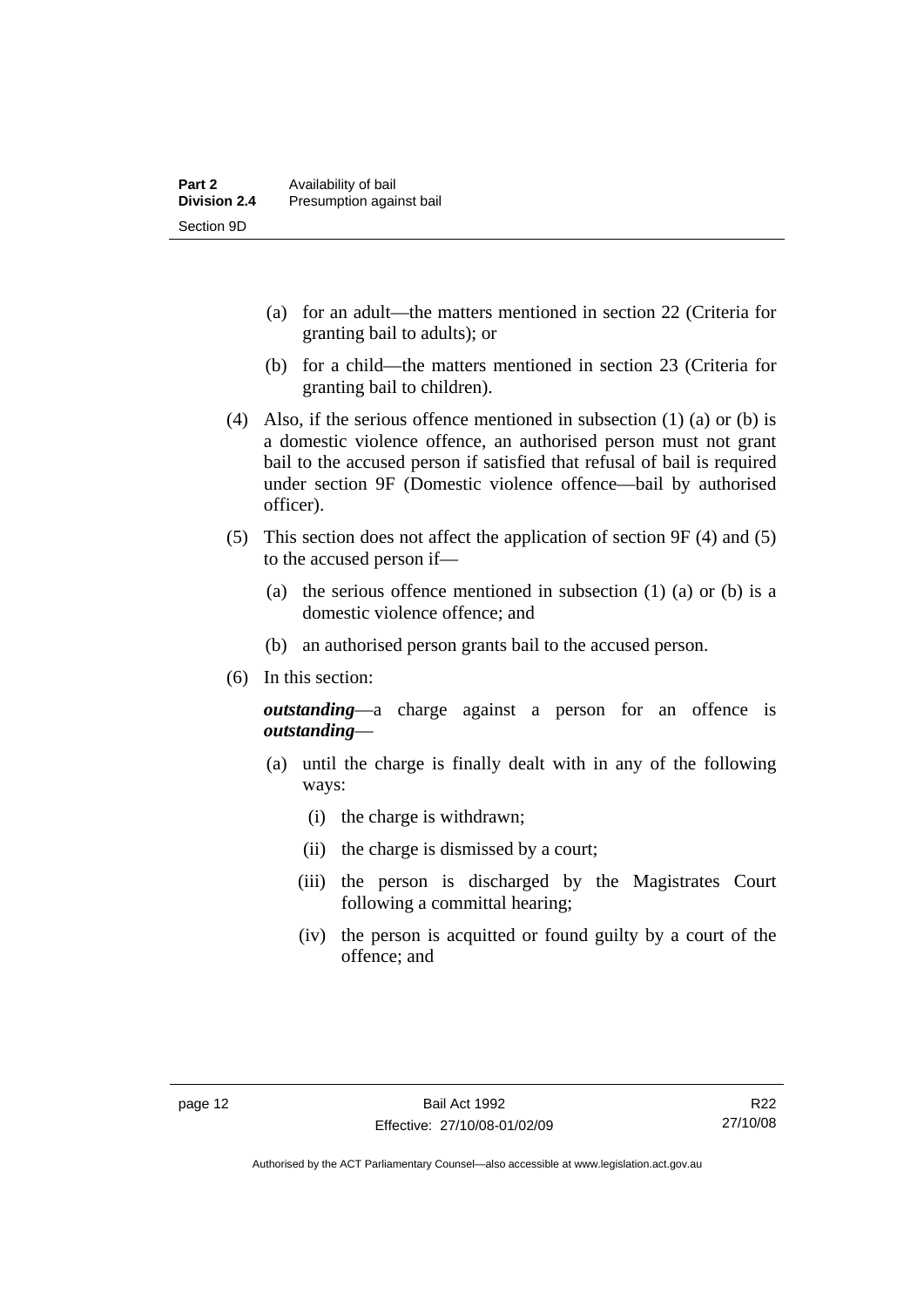- (b) if the person is acquitted or found guilty by a court of the offence charged, but a new trial on the charge (or a charge based on the same facts) is later ordered on appeal—from the date the new trial is ordered until the earliest of the following happens—
	- (i) the charge (or a charge based on the same facts) is finally dealt with as mentioned in paragraph (a)  $(i)$ ,  $(ii)$  or  $(iv)$ ;
	- (ii) the order for the new trial is reversed on a further appeal.

*Note Found guilty*, of an offence, includes—

- having an order made for the offence under the *Crimes (Sentencing) Act 2005*, s 17 (Non-conviction orders—general)
- having the offence taken into account under the *Crimes (Sentencing) Act 2005*, s 57 (Outstanding additional offences taken into account in sentencing)
- having an order made for the offence under the *Children and Young People Act 1999*, s 98 (Disposition without proceeding to conviction)

(see Legislation Act, dict, pt 1).

*pending*—a charge against a person for an serious offence is *pending* if the person has not yet been charged with the offence, but the person has—

- (a) been arrested for the offence (unless the person is later released without being charged with a serious offence); or
- (b) been served with a summons to appear before a court to answer a charge for the offence; or
- (c) at the invitation of a police officer, signed an agreement to attend court to answer a charge for the offence.

*serious offence* means an offence punishable by imprisonment for 5 years or longer.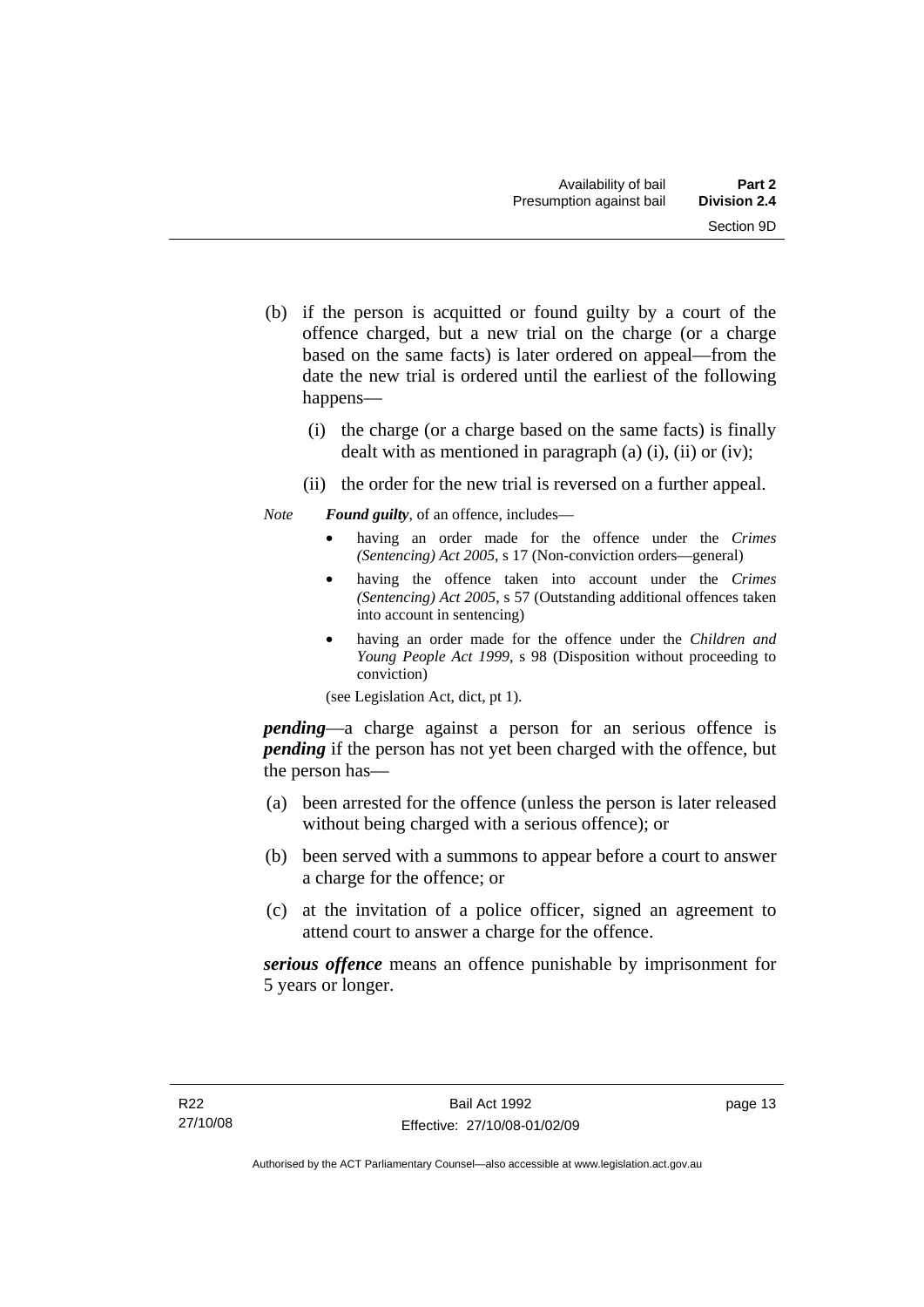#### <span id="page-19-0"></span>**9E Bail for person sentenced to imprisonment**

- (1) This section applies if—
	- (a) a person has been convicted of an offence by a court and sentenced to a period of imprisonment for the offence; and
	- (b) an appeal is pending in relation to the conviction or sentence.
- (2) A court must not grant bail to the person unless satisfied that special or exceptional circumstances exist favouring the grant of bail.
- (3) In this section:

*appeal* includes an appeal against a decision on appeal.

#### **U** 9F Domestic violence offence—bail by authorised officer

- (1) This section applies to a person accused of a domestic violence offence.
- (2) An authorised officer must not grant bail to the person unless satisfied that the person poses no danger to a protected person while released on bail.
- (3) However, even if the authorised officer is satisfied under subsection (2), the officer must refuse bail if satisfied that the refusal is justified after considering—
	- (a) for an adult—the matters mentioned in section 22 (Criteria for granting bail to adults); or
	- (b) for a child—the matters mentioned in section 23 (Criteria for granting bail to children).
- (4) Also, the person must not be released on bail under this section unless the person gives an undertaking to appear within 48 hours of being released.

R22 27/10/08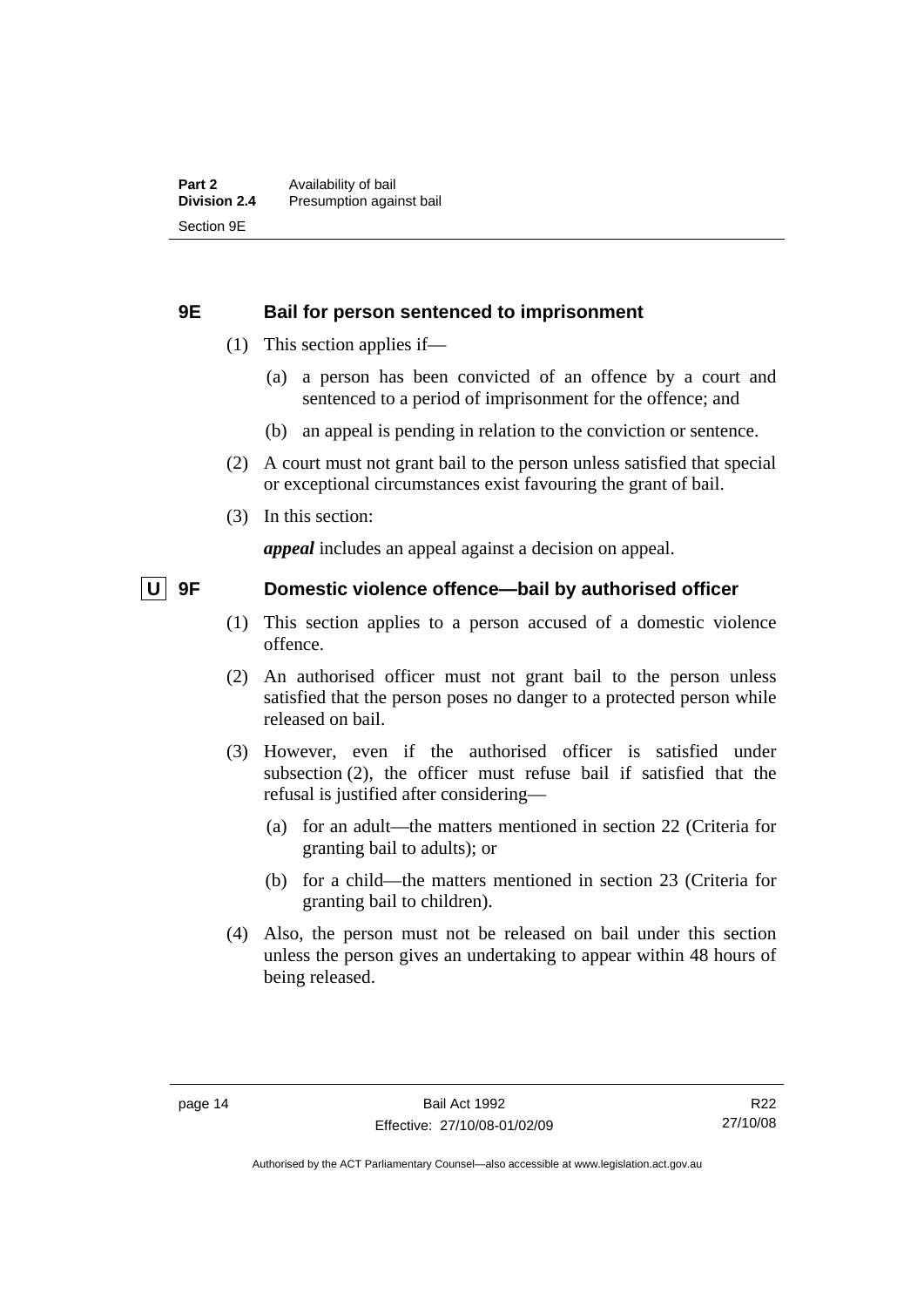- <span id="page-20-0"></span> (5) If the authorised officer grants bail to the person under this section, the officer must, in the record made under section 27 (Recording of certain bail decisions), state why the officer is satisfied that the person poses no danger to any protected person.
- (6) In this section:

*protected person*, in relation to a person accused of a domestic violence offence—

- (a) means a person against whom the alleged conduct making up the offence was directed; and
- (b) includes any other relevant person in relation to the accused person.

*relevant person*—see the *Domestic Violence and Protection Orders Act 2001*, dictionary.

- *Note* The *Domestic Violence and Protection Orders Act 2001*, dict defines a *relevant person* in relation to the accused person as any of the following people:
	- a domestic partner of the accused person (*domestic partner* is defined in the Legislation Act, s 169 (1))
	- a relative of the accused person (*relative* is defined in the *Domestic Violence and Protection Orders Act 2001*, s 10A)
	- a child of a domestic partner of the accused person
	- a parent of a child of the accused person.

# **9G Special or exceptional circumstances**

- (1) This section applies if a court or authorised officer is required under this part to be satisfied of the existence of special or exceptional circumstances favouring the grant of bail to a person.
- (2) A circumstance that would be an applicable bail criteria for the person is not a special or exceptional circumstance only because it is an applicable bail criteria.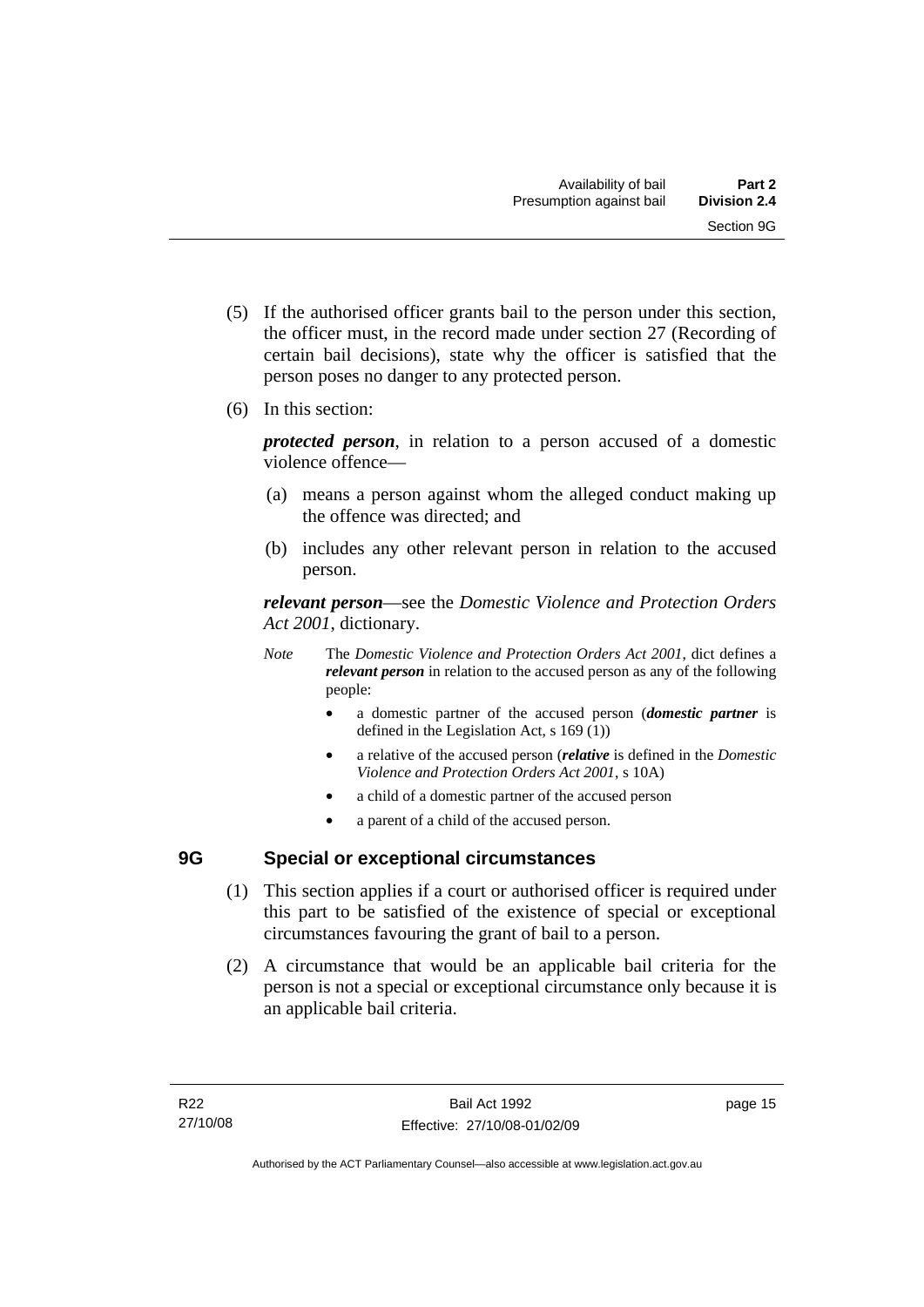(3) Also, the court or authorised officer must consider the applicable bail criteria for the person only after the court or authorised officer is satisfied of the existence of the special or exceptional circumstances.

#### **Examples for s (3)**

- 1 Damien is before the court charged with having committed an aggravated robbery. He has earlier been charged with having committed aggravated robbery. Section 9D applies and there is a presumption against bail unless there are special or exceptional circumstances. Damien argues that there are special circumstances as he needs to support his child, he may lose his job and he may lose an opportunity to take up public housing. The court considers that the circumstances are not special or exceptional. Bail is not granted and the criteria in section 22 are not considered.
- 2 Jason is facing similar charges. Jason has had a car accident before his arrest for the second offence. His kidneys are damaged requiring dialysis every 3 days. Jason argues that his need for regular treatment and his reduced mobility mean that he is highly unlikely to abscond. The court considers these circumstances are special or exceptional. The court then considers the criteria in section 22 in deciding whether to grant bail.
- *Note* An example is part of the Act, is not exhaustive and may extend, but does not limit, the meaning of the provision in which it appears (see Legislation Act, s 126 and s 132).

R22 27/10/08

Authorised by the ACT Parliamentary Counsel—also accessible at www.legislation.act.gov.au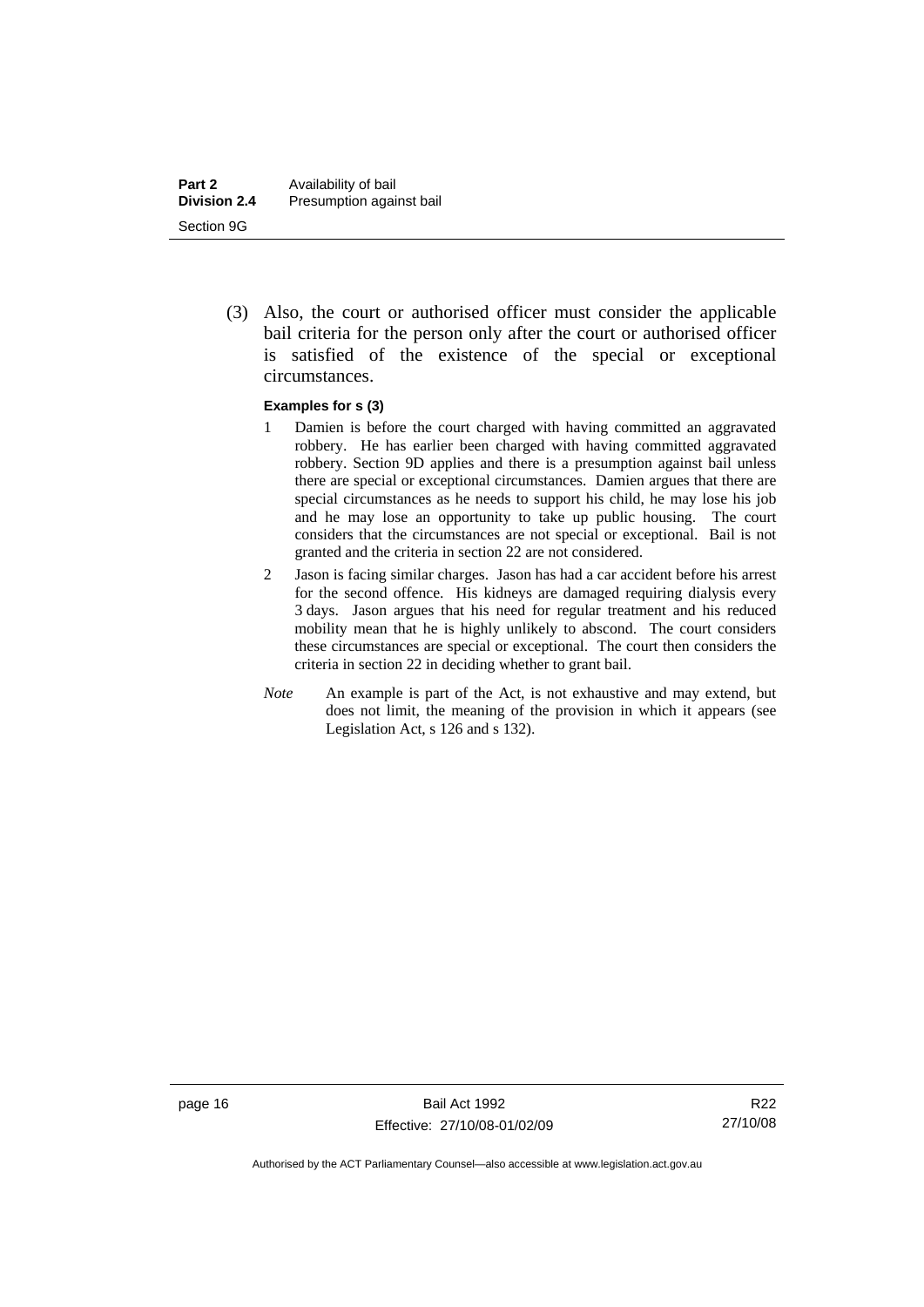# <span id="page-22-0"></span>**Part 3 Dispensing with bail**

## **10 Dispensing with bail**

- (1) A court that may grant bail to an accused person may instead dispense with the requirement for bail.
- (2) In deciding whether to release an accused person from custody without requiring bail, a court may have regard to any information that appears to the court to be relevant and reliable.
- (3) If, during an appearance by an accused person before a court, no specific order or direction is made by the court in relation to bail, the court is taken to have dispensed with the requirement for bail.
- (4) Subsection (2) does not apply if, under section 33 (3), the court is taken to have continued bail.
- (5) A court must not dispense with the requirement for bail for an accused person to whom either of the following sections apply unless satisfied that special or exceptional circumstances exist justifying dispensing with the requirement:
	- (a) section 9D (Bail for serious offence committed while charge for another pending or outstanding);
	- (b) section 9E (Bail for person sentenced to imprisonment).

## **11 Effect of dispensing with bail**

 (1) While the requirement for bail is dispensed with under this Act in relation to a person accused of an offence, the person is entitled to be and to remain at liberty in relation to the offence until the person is required to appear before a court in relation to the offence.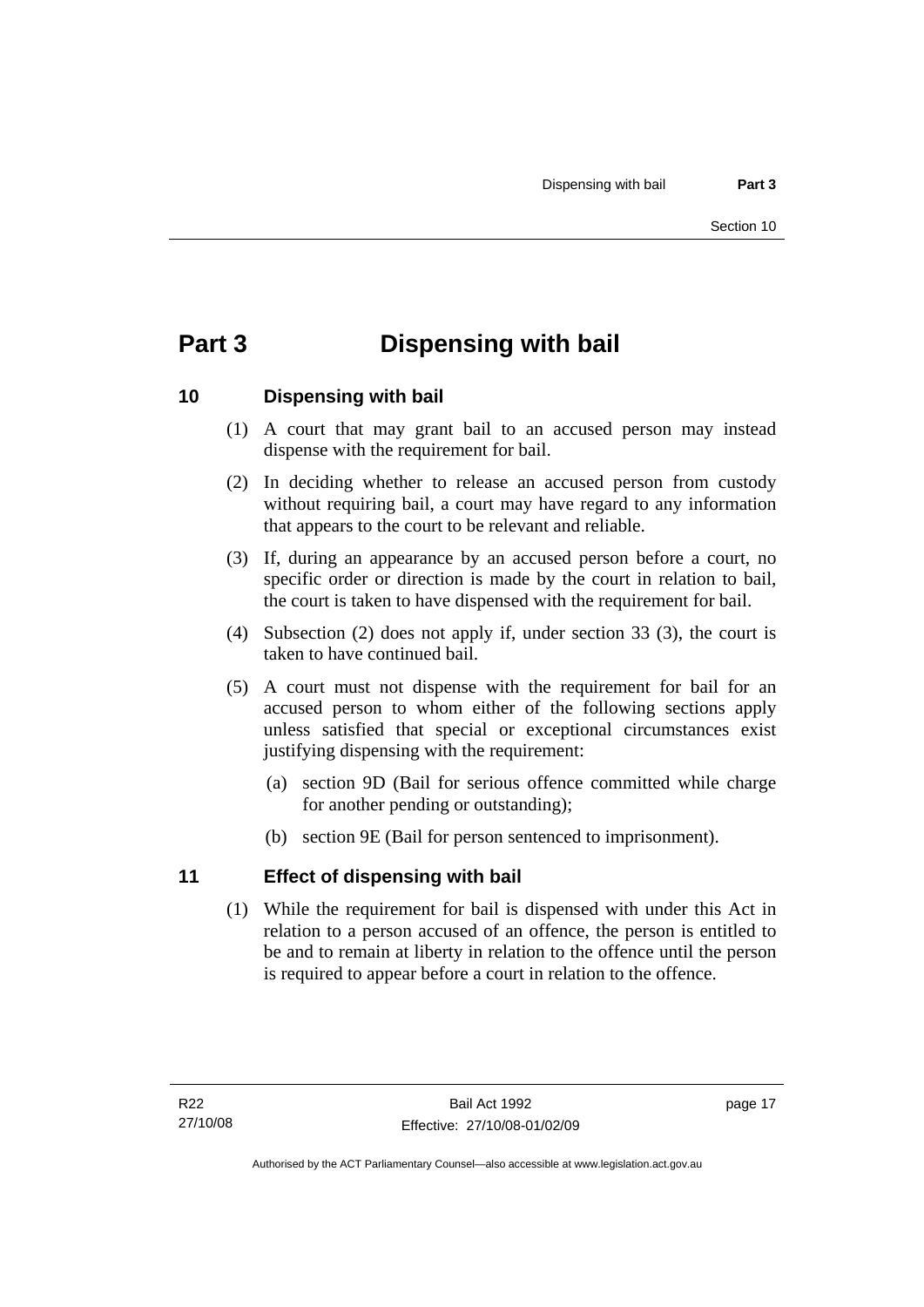#### <span id="page-23-0"></span>**Part 3** Dispensing with bail

#### Section 12

 (2) Subsection (1) does not apply to an accused person while the person is in custody for another offence or reason in relation to which the person is not entitled to be at liberty, whether under this Act or otherwise.

#### **12 Decision to dispense with bail**

For part 6, if a court dispenses with the requirement for bail, the court is taken to have made a decision in relation to bail.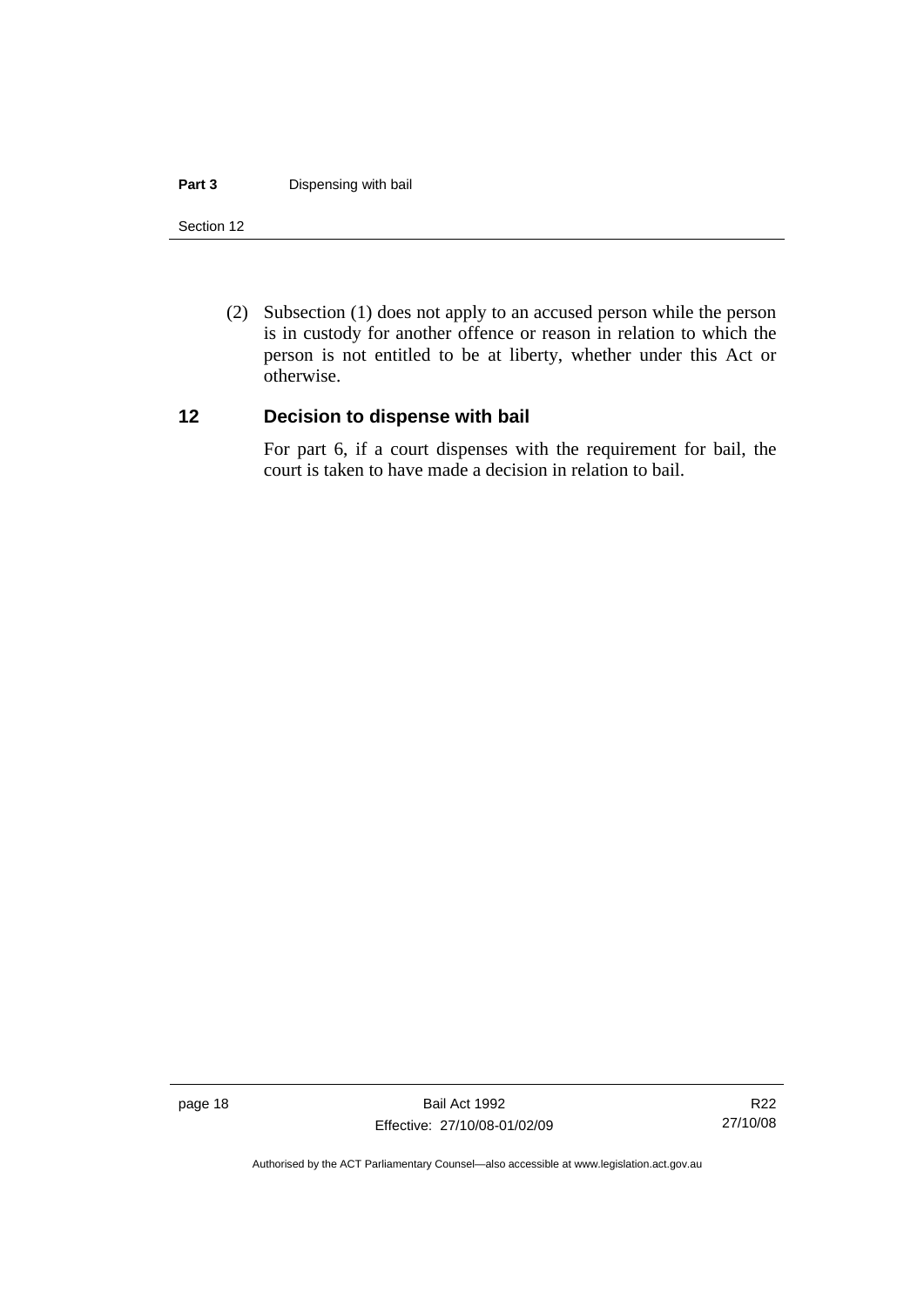# <span id="page-24-0"></span>**Part 4 Grant of bail**

# **13 Deciding bail after charge laid**

- $(1)$  If—
	- (a) a person who has been taken into custody by a police officer is charged with an offence but is not to be brought before a court forthwith after being so charged; or
	- (b) it is not practicable to bring before a court forthwith a person arrested under a warrant (being a warrant which does not expressly preclude the granting of bail) issued under the *Magistrates Court Act 1930*, section 42 (2) (Issue of warrant and summons) in relation to an offence punishable by a fine or by imprisonment for a period not exceeding 2 years;

the police officer who charges or arrests the person—

- (c) shall inform the person, or cause the person to be informed, that the person may—
	- (i) apply for bail; and
	- (ii) communicate with a lawyer of his or her choice in relation to the making of an application for bail; and
	- (iii) if the person cannot speak or understand the English language—have recourse to the services of a competent interpreter; and
	- (iv) communicate with any other person of his or her choice, being a person who may reasonably be expected to assist him or her in relation to the provision of bail; and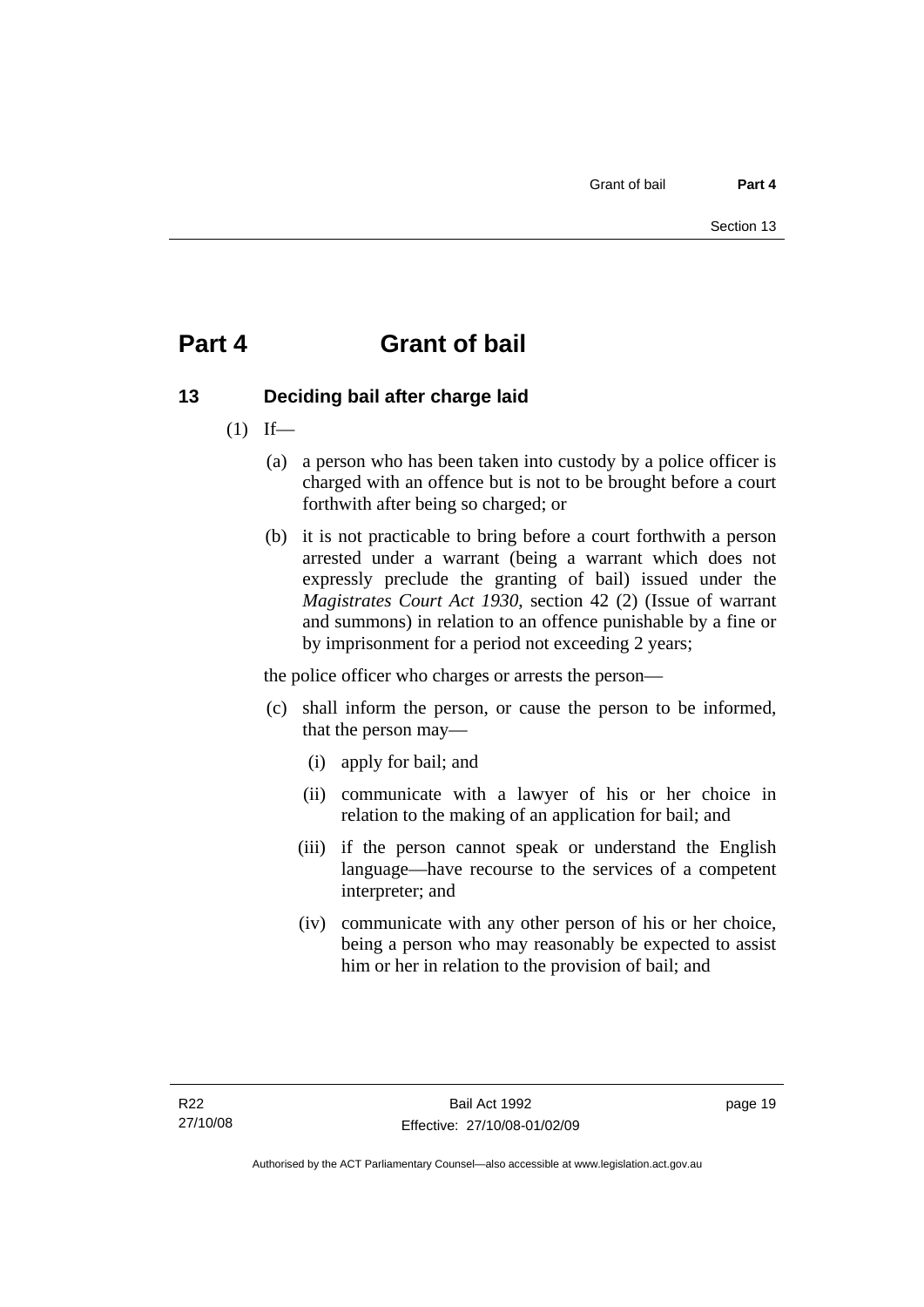#### **Part 4** Grant of bail

and, if the person asks for facilities to do so, shall provide the person with reasonable facilities to enable the person to communicate with a lawyer, such an interpreter or such other person; and

- (d) shall inform the person, or cause the person to be informed of—
	- (i) the applicable bail criteria; and
	- (ii) the conditions subject to which the person may be released on bail; and
- (e) if the person applies for bail—
	- (i) if the police officer is authorised to grant bail to the person—shall consider whether the person should be granted bail; or
	- (ii) in any other case—shall bring the person before an authorised officer.
- (2) If a person is brought before an authorised officer under subsection  $(1)$  (e)  $(ii)$ , the authorised officer shall consider whether the person should be granted bail.
- (3) If, before subsection (1) has been fully complied with in relation to an accused person, an authorised officer is satisfied that it is appropriate to release the person on bail subject only to the person giving an undertaking to appear, the authorised officer may so release the person.
- (4) A police officer who charges or arrests a person may refrain from complying with subsection  $(1)$   $(c)$   $(ii)$ ,  $(iii)$  or  $(iv)$  if the police officer believes on reasonable grounds that it is necessary to do so to prevent—
	- (a) the escape of an accomplice of the accused person; or
	- (b) the loss, destruction or falsification of evidence relating to the offence.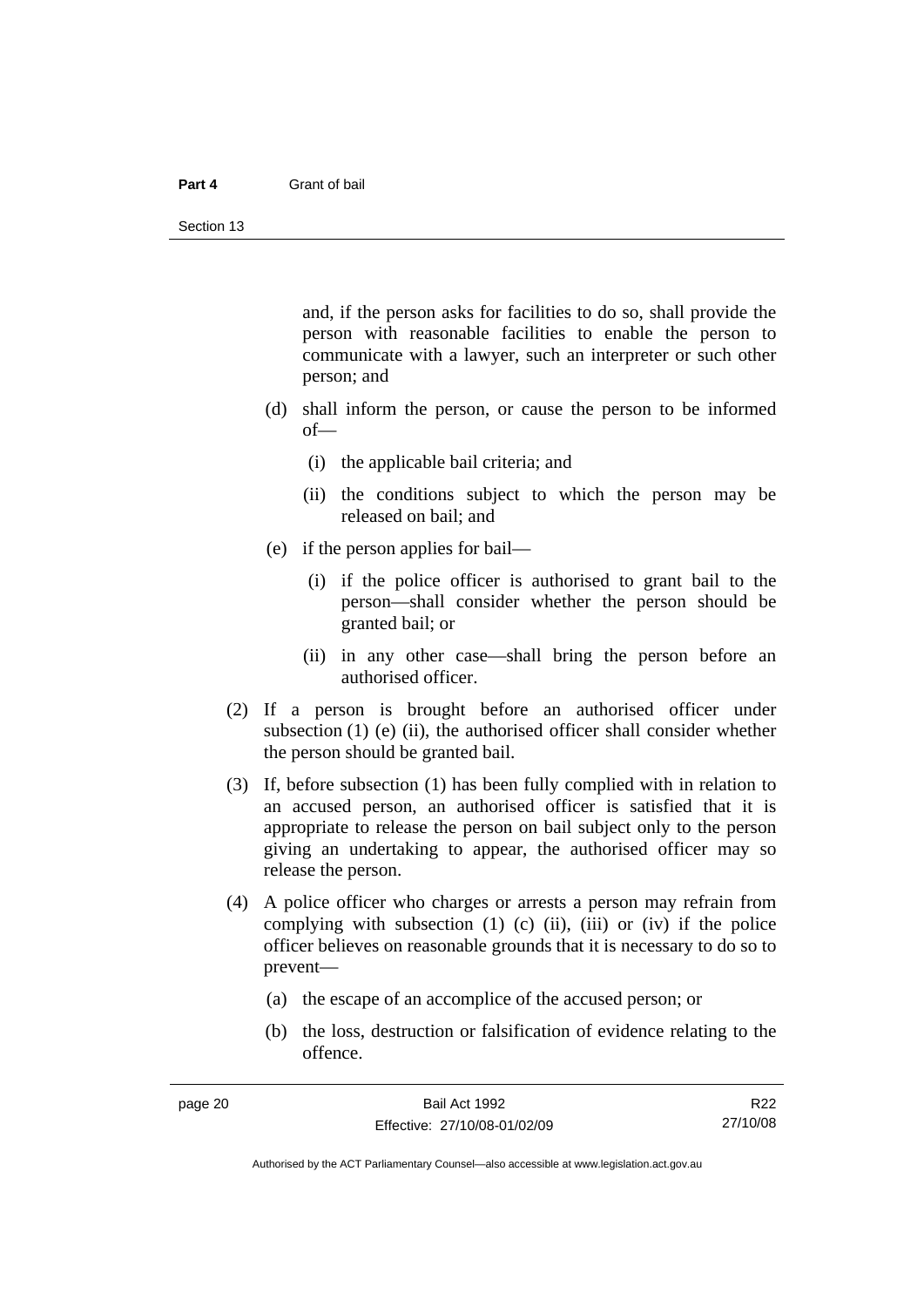<span id="page-26-0"></span> (5) If a police officer who charges or arrests a person refrains from complying with subsection  $(1)$   $(c)$   $(ii)$ ,  $(iii)$  or  $(iv)$  for a reason specified in subsection (4), the police officer shall record, or cause to be recorded, his or her reasons for not so complying.

## **14 Grant of bail by authorised officers**

- (1) Subject to subsection (2), an authorised officer may grant bail in accordance with this Act to an accused person who is present at a police station.
- (2) An authorised officer must not grant bail to a person accused of an offence if—
	- (a) a decision about bail in relation to the offence has been made by a court; or
	- (b) the offence is a domestic violence offence of murder.
	- *Note* A reference to an offence against a territory law includes a reference to a related ancillary offence, eg attempt (see Legislation Act, s 189).

## **15 Deciding of questions of bail by authorised officers**

- (1) An authorised officer who is required to consider whether to grant bail to an accused person shall as soon as reasonably practicable—
	- (a) give—
		- (i) the accused person or a lawyer representing the accused person; and
		- (ii) any police officer involved in the investigation of the offence with which the accused person is charged;

an opportunity to make submissions to the authorised officer about the conditions to which any grant of bail to the accused person should be made subject; and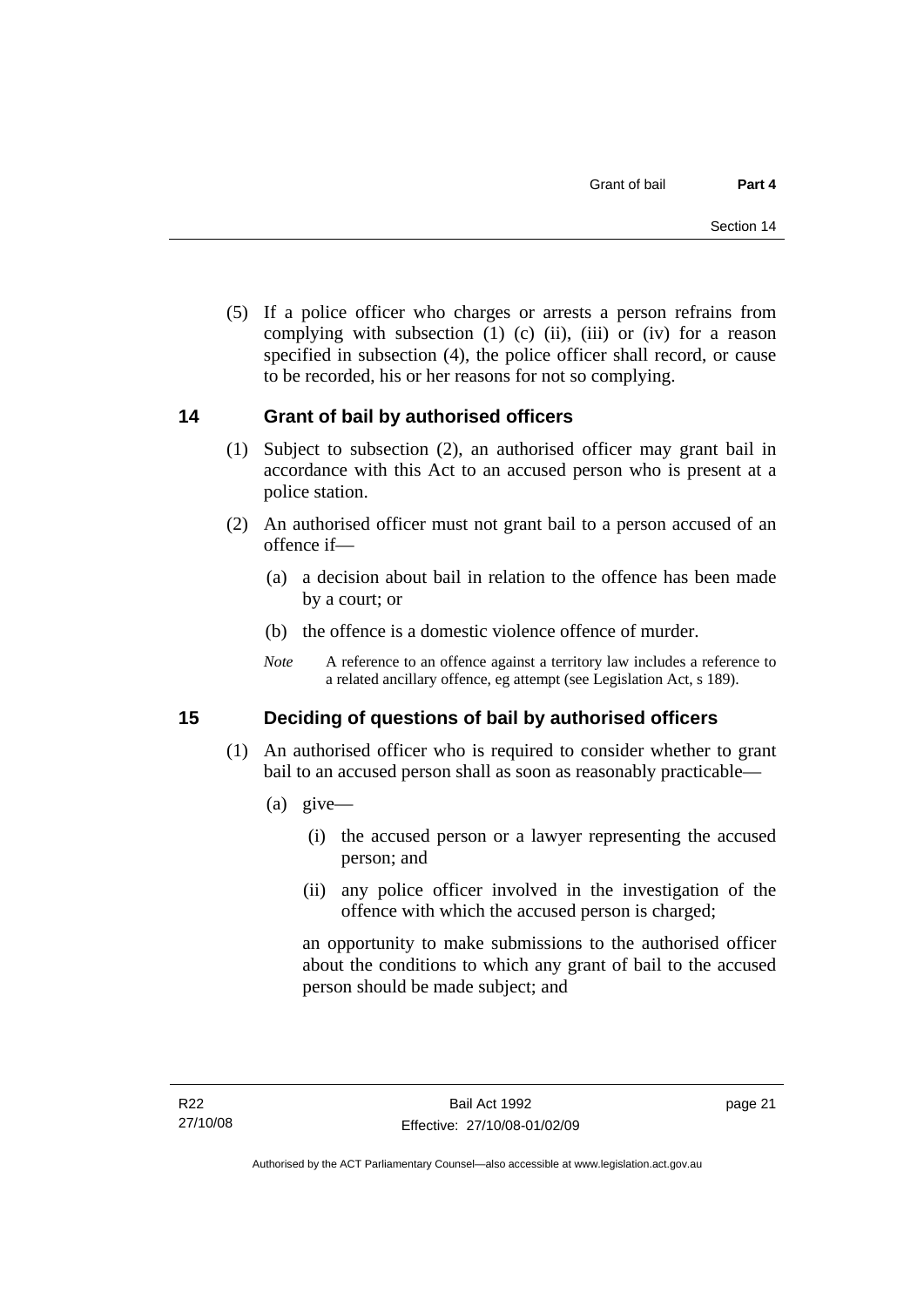- <span id="page-27-0"></span> (b) having regard to those submissions, to the applicable bail criteria and to any other available information that the authorised officer considers relevant and reliable, decide whether the person should be granted bail.
- (2) If the authorised officer is satisfied, having regard to the applicable bail criteria, that—
	- (a) it is appropriate to release the person on the person giving an undertaking to appear; and
	- (b) it is not necessary to impose a bail condition;

the authorised officer shall release the person on the person giving that undertaking.

- (3) If the authorised officer is satisfied, having regard to the applicable bail criteria, that it is not appropriate to grant bail to the accused person without imposing a condition, the authorised officer shall, having regard to—
	- (a) the conditions that may be imposed in granting bail to a person; and
	- (b) the extent to which the imposition of 1 or more bail conditions would be appropriate having regard to the matters mentioned in whichever of section 9F (2), section 22 or section 23 applies to the making of a decision regarding the granting of bail to the accused person;

decide whether to grant bail to the accused person.

#### **16 Notification of decision of authorised officer**

- (1) If an authorised officer decides—
	- (a) to refuse to grant bail to an accused person; or
	- (b) to grant bail to an accused person subject to 1 or more bail conditions;

Authorised by the ACT Parliamentary Counsel—also accessible at www.legislation.act.gov.au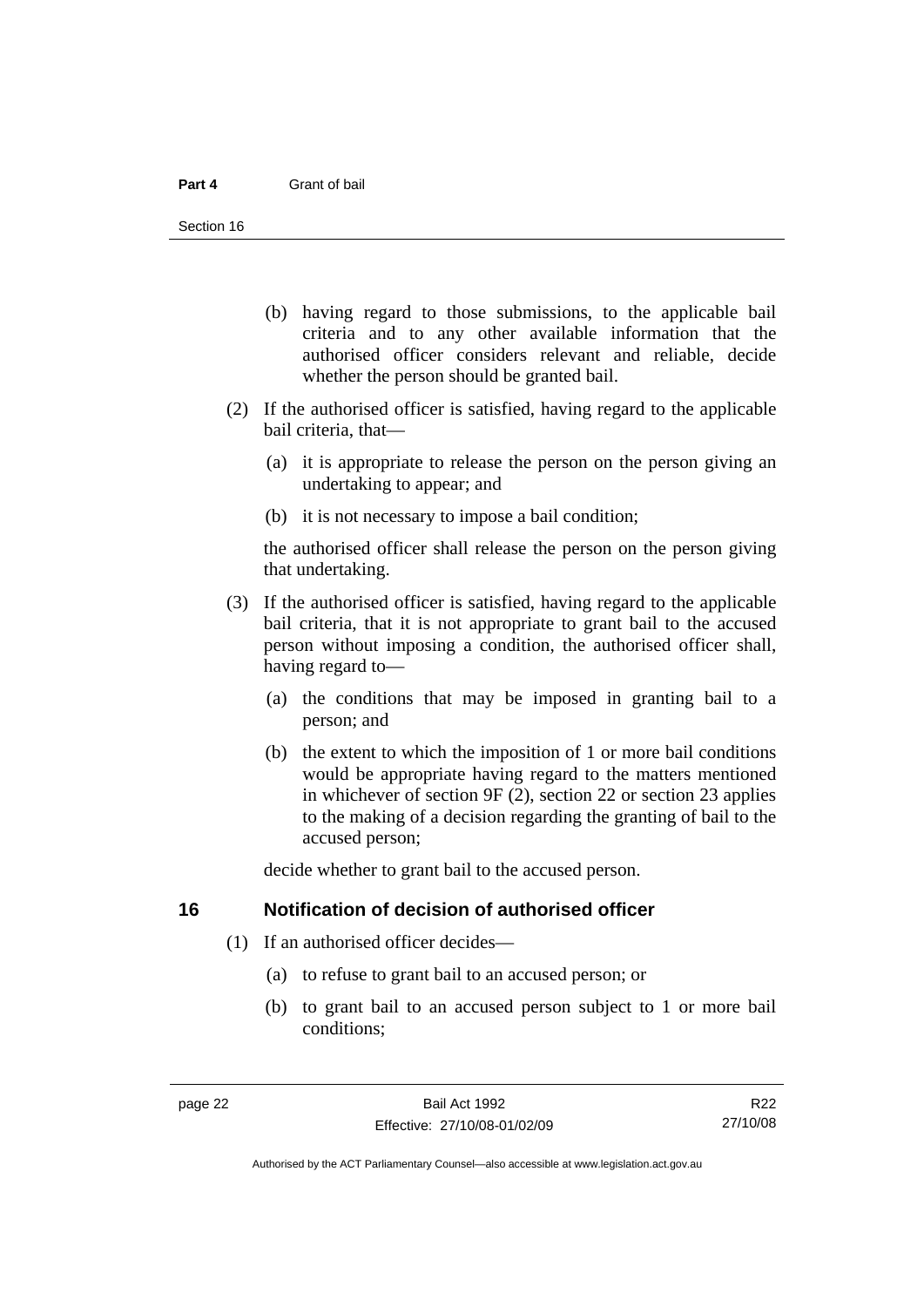the authorised officer shall inform the accused person—

- (c) of his or her decision; and
- (d) the right of the accused person to request a review of the decision under section 38; and
- (e) if bail is refused—that the person is entitled to communicate with a lawyer; and
- (f) if the person would be granted bail subject to 1 or more bail conditions and that bail condition, or those bail conditions, are such that the person is unable or unwilling to comply, or to arrange for compliance, with them—that the person is entitled to communicate with a lawyer.
- (2) An authorised officer shall, on being requested to do so by an accused person in relation to whom the authorised officer has made a decision of the kind referred to in subsection (1) (a) or (b), provide the person with reasonable facilities to communicate with a lawyer.
- (3) An authorised officer who refuses to grant bail to an accused person may refrain from complying with subsection (1) (e) or (f) and subsection (2) if the authorised officer believes on reasonable grounds that it is necessary to do so to prevent—
	- (a) the escape of an accomplice of the accused person; or
	- (b) the loss, destruction or falsification of evidence relating to the offence.
- (4) If an authorised officer refrains from complying with subsection  $(1)$  (e) or  $(f)$  and subsection  $(2)$  for a reason mentioned in subsection (3), the authorised officer shall record, or cause to be recorded, his or her reasons for not complying.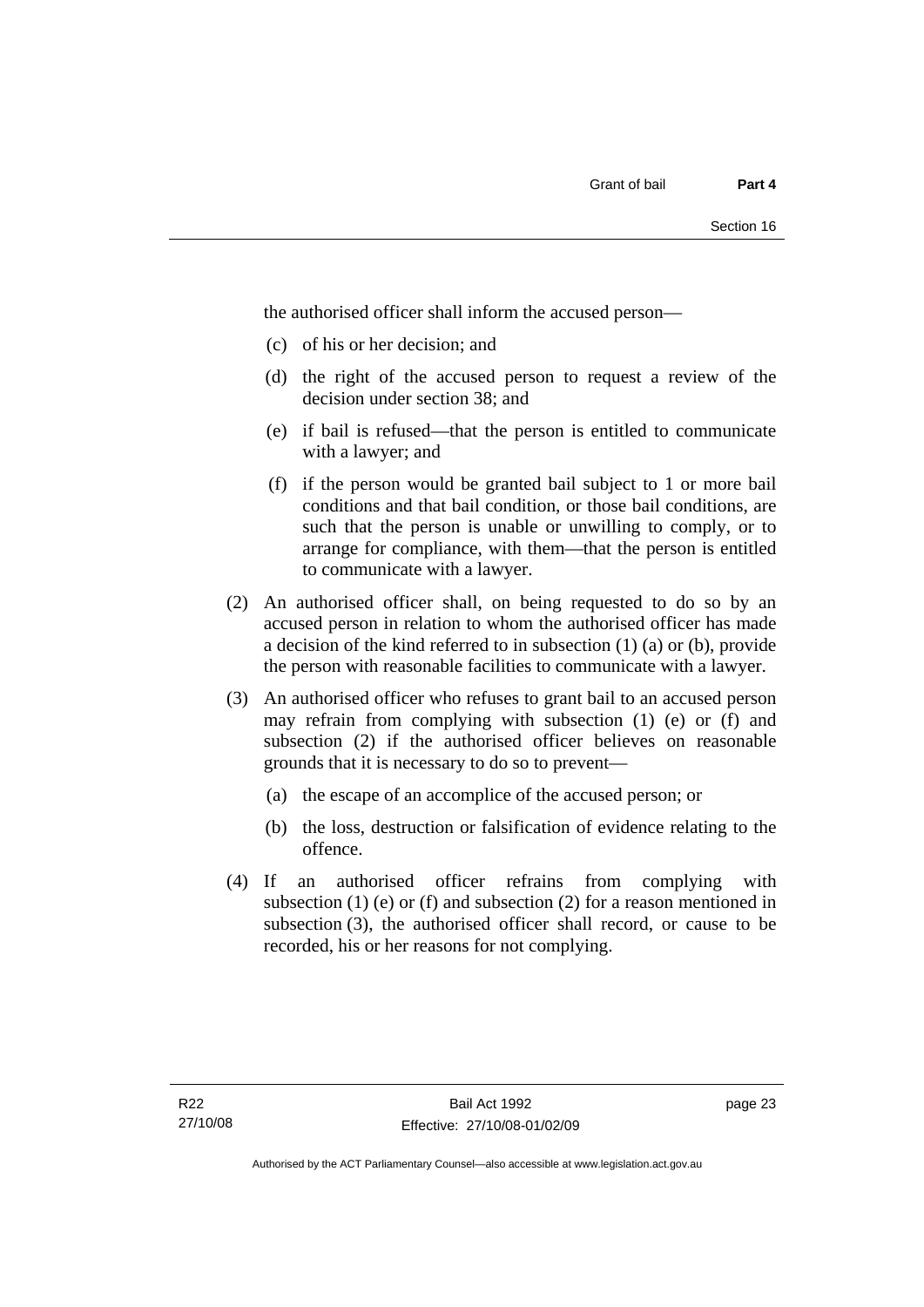<span id="page-29-0"></span>Section 17

- (5) If an authorised officer decides to grant bail to an accused person in relation to a domestic violence offence, the officer must take reasonable steps to tell each protected person, as soon as practicable, about the decision and, if the accused person is granted bail subject to a bail condition, about the condition.
- (6) If an authorised officer decides not to grant bail to an accused person in relation to a domestic violence offence, the officer must tell each protected person about the decision.
- (7) In this section:

*protected person*, in relation to a domestic violence offence, means—

- (a) if the conduct making up the offence was directed at a child—a person with parental responsibility for the child; or
- (b) if the conduct making up the offence was directed at someone else—the person at whom the conduct was directed.

#### **17 Charged people in custody to be brought before court**

An accused person who—

- (a) has been taken into custody and charged with an offence; and
- (b) is refused bail by an authorised officer or is not released on bail granted by an authorised officer;

shall be brought before a court as soon as practicable after the person has been taken into custody and, in any case, within 48 hours after having been taken into custody.

### **18 Facilities to be provided to accused people**

 (1) If an accused person in police custody is to be brought, for the first time in relation to the offence, before a court more than 4 hours after the person came into custody—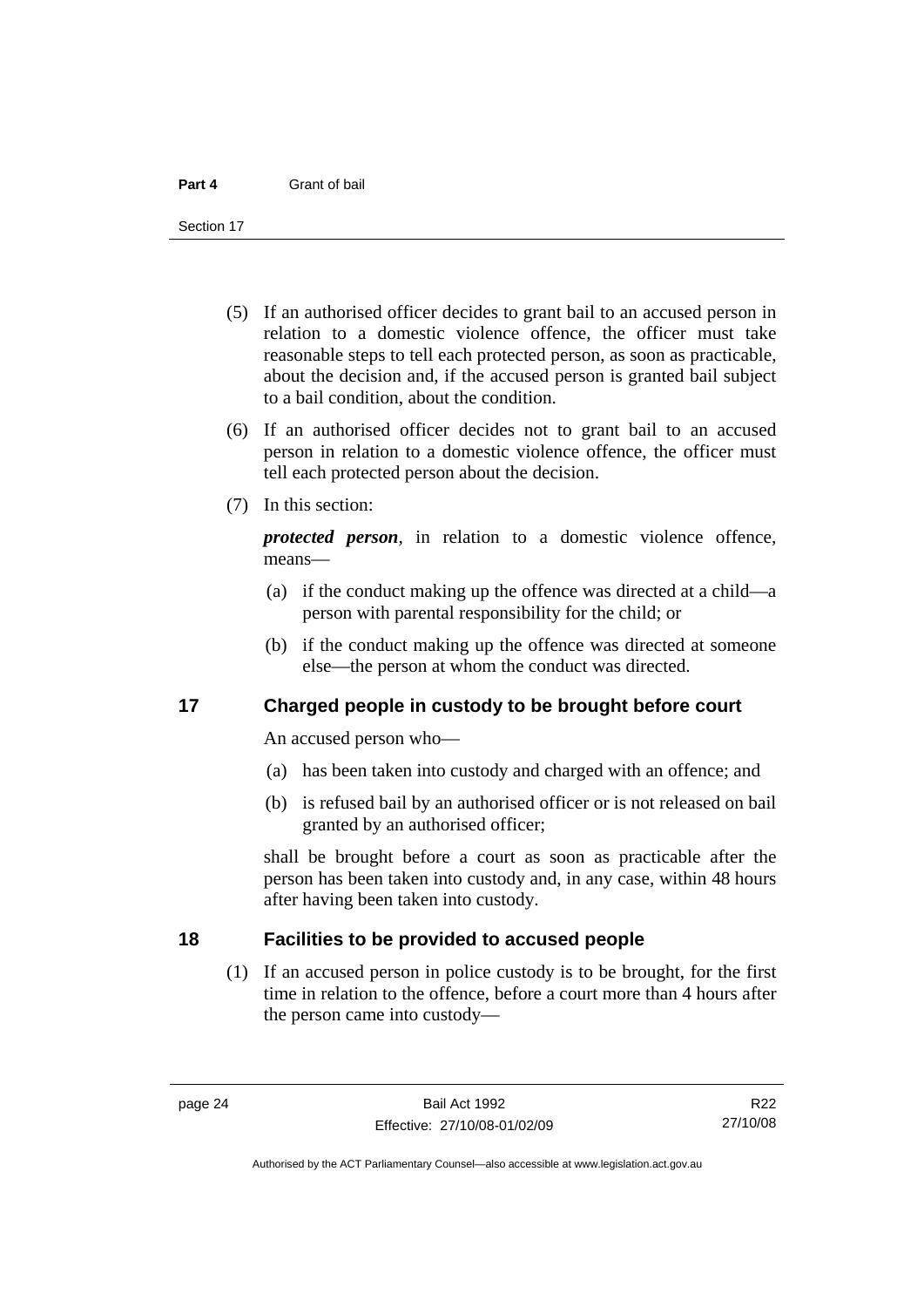- <span id="page-30-0"></span> (a) the police officer for the time being in charge of the police station where the person is in custody; or
- (b) if the person is not in custody at a police station—the police officer who has custody of the person;

shall, if it is reasonably practicable to do so, cause the person to be provided with, and allowed to use—

- (c) facilities to enable the accused person to wash, shower or bathe and (if appropriate) to shave; and
- (d) facilities to enable the accused person to change his or her clothing.
- (2) Nothing in subsection (1) requires a police officer, the Territory or the Commonwealth to provide clothing for the accused person unless the clothing is brought to the police station or other place where the accused person is in custody by a member of the accused person's family or some other person.

## **19 General provisions relating to court bail**

- (1) Subject to section 20, a court may—
	- (a) grant bail to an accused person who is being held in custody in relation to the offence with which the person has been charged; or
	- (b) enlarge, vary or revoke bail granted to an accused person.
- (2) There is no limit to the number of applications in relation to bail that may be made to a court by a person accused of an offence.
- (3) All applications to a court in relation to bail shall be dealt with as soon as is reasonably practicable.
- (4) Notwithstanding the provisions of subsections (2) and (3), a court may refuse to entertain an application in relation to bail if it is satisfied that the application is frivolous or vexatious.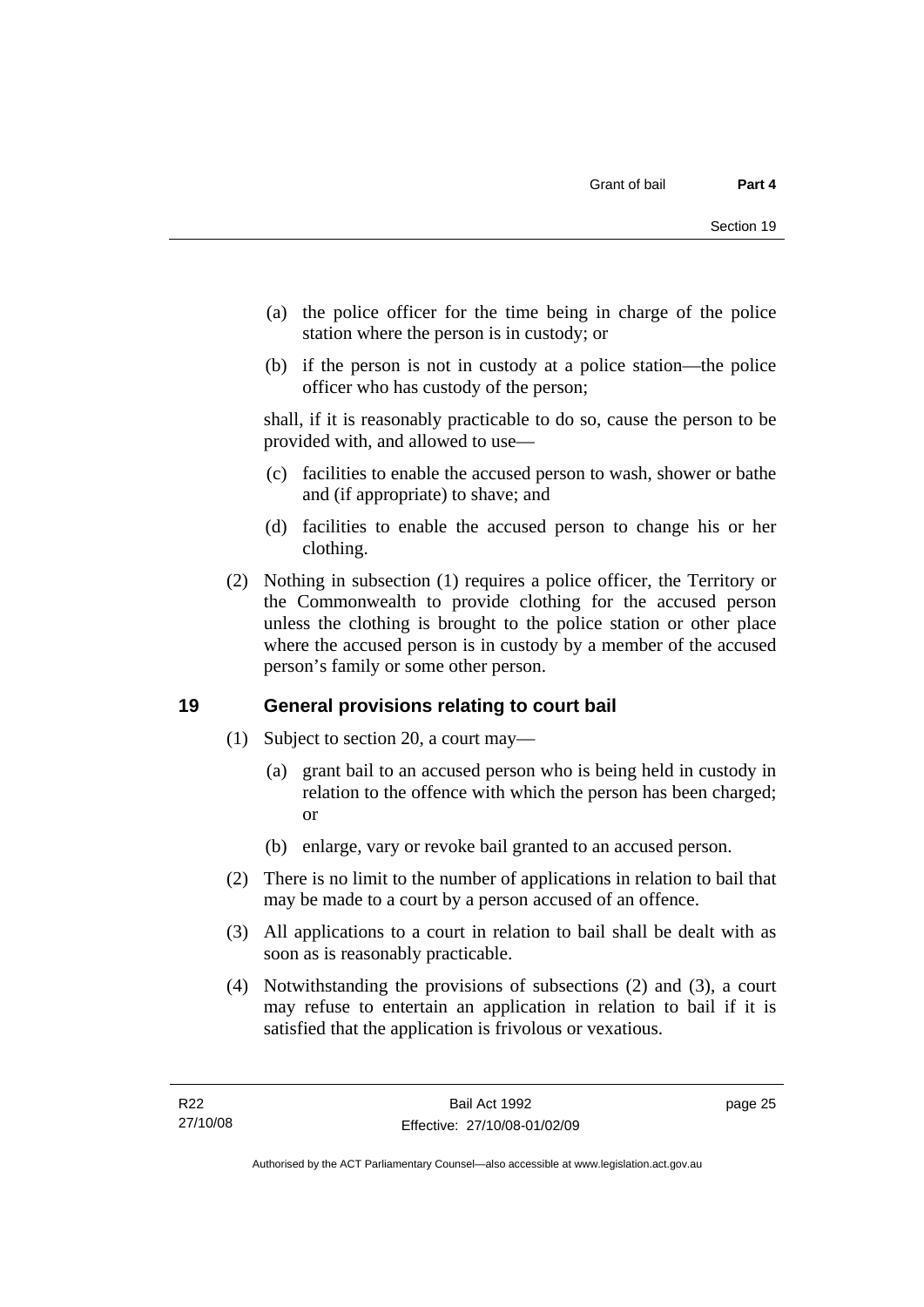<span id="page-31-0"></span>Section 20

- (5) If a court has made a decision in relation to an application for bail by an accused person, a court may only consider a further application for bail by the accused person if—
	- (a) the accused person was not represented by a lawyer at the hearing of his or her first application to a court for bail in relation to the offence with which the person is charged; or
	- (b) the accused person can show—
		- (i) that since the most recent application to a court for bail there has been a significant change in circumstances relevant to the granting of bail; or
		- (ii) that there is fresh evidence or information of material significance to the granting of bail to the person that was unavailable on the most recent application to a court for bail.
- (6) In deciding whether to grant bail to an accused person, a court may have regard to any information it considers relevant and reliable.

#### **20 Limitations on power of magistrate**

- (1) A magistrate must not grant bail to a person under section 19 in relation to an offence if the person has appeared before the Supreme Court—
	- (a) after the person's committal for trial or sentence for the offence; or
	- (b) on appeal against a conviction, order or sentence imposed on the person for the offence.
- (2) A magistrate must not enlarge, vary or revoke bail granted to an accused person following the person's committal for trial.

R22 27/10/08

Authorised by the ACT Parliamentary Counsel—also accessible at www.legislation.act.gov.au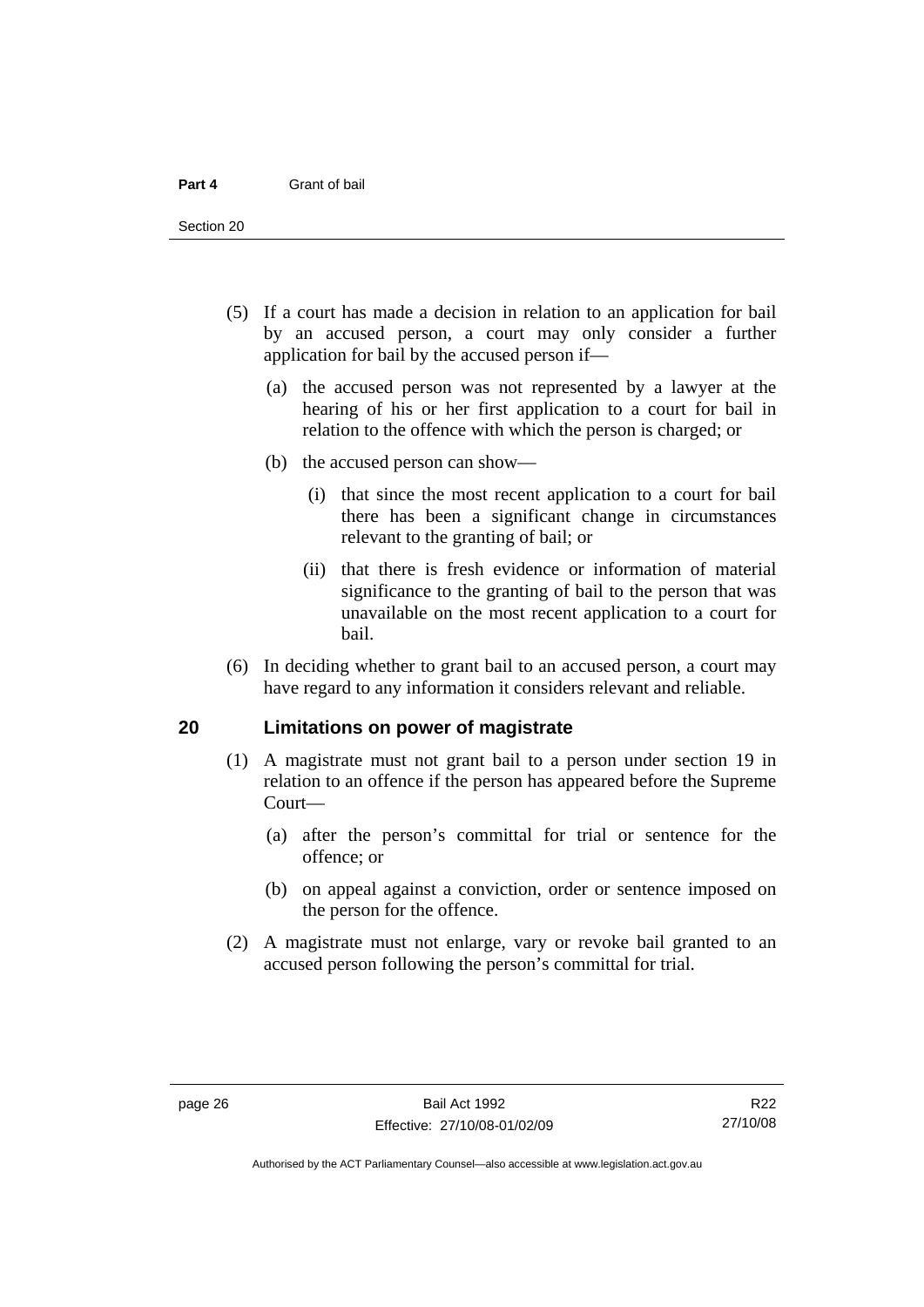#### <span id="page-32-0"></span>**21 Bail in relation to several offences**

If an accused person has been charged with 2 or more offences for which bail may be granted and is being held in custody in relation to those offences—

- (a) a court or an authorised officer shall, in considering whether to grant bail to the accused person, have regard to all the offences with which the person stands charged; and
- (b) if the court or authorised officer decides that the accused person should be granted bail—
	- (i) the accused person shall be granted bail in relation to all the offences with which the person has been charged for which bail may be granted; and
	- (ii) the accused person need give only 1 undertaking to appear in relation to all the offences with which the person has been charged for which bail may be granted; and
	- (iii) if the accused person is granted bail subject to conditions—the conditions shall apply in relation to each offence with which the accused person is charged for which bail may be granted.

#### **22 Criteria for granting bail to adults**

- (1) In making a decision about the grant of bail to an adult in relation to an offence, a court or authorised officer must consider—
	- (a) the likelihood of the person appearing in court in relation to the offence; and
	- (b) the likelihood of the person, while released on bail—
		- (i) committing an offence; or
		- (ii) harassing or endangering the safety or welfare of anyone; or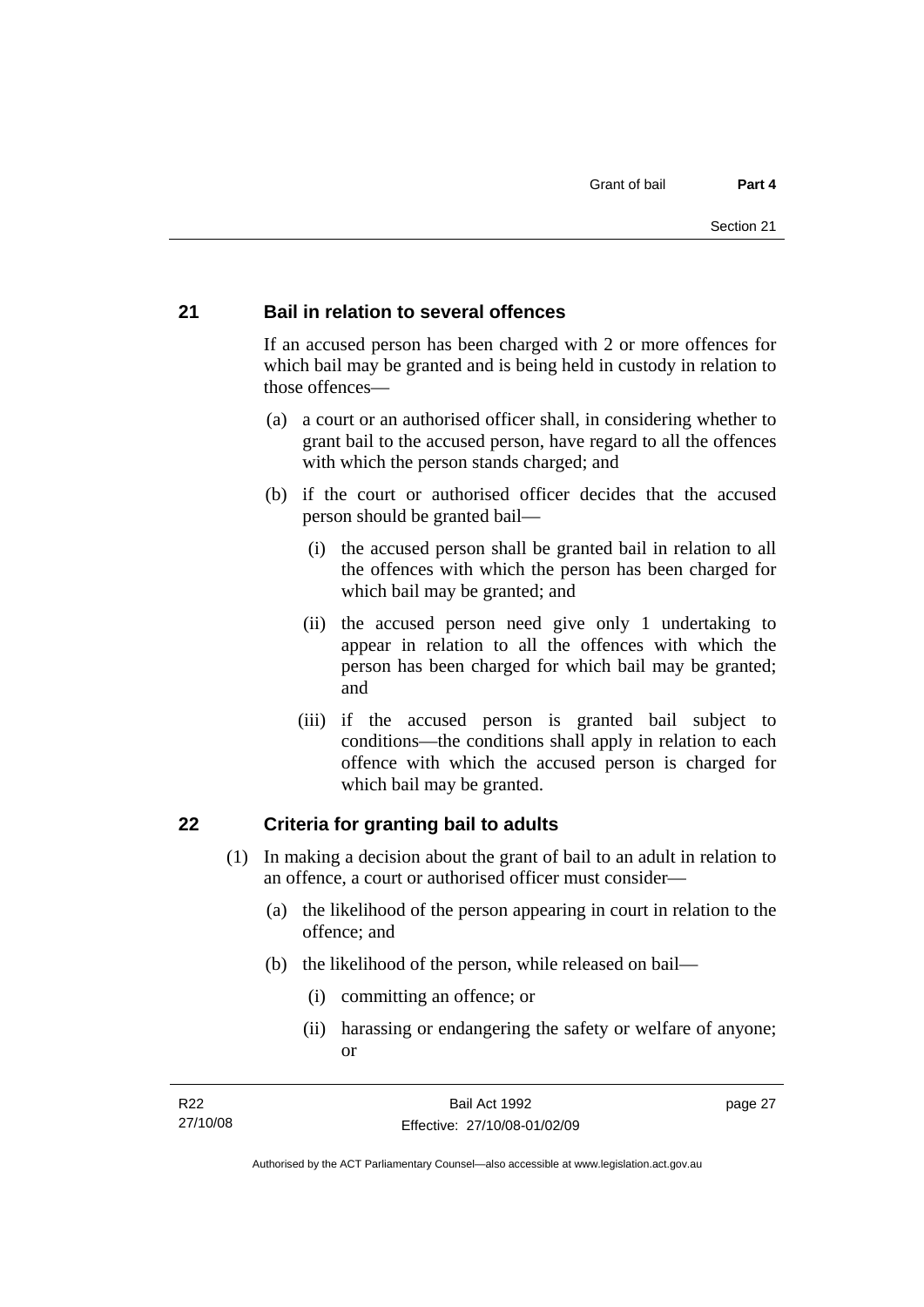Section 22

- (iii) interfering with evidence, intimidating a witness, or otherwise obstructing the course of justice, in relation to the person or anyone else; and
- (c) the interests of the person.

#### **Examples for par (c)**

- 1 the need of the person for physical protection
- 2 the period that the person may be held in custody if bail is refused and the conditions under which the person would be held
- *Note* An example is part of the Act, is not exhaustive and may extend, but does not limit, the meaning of the provision in which it appears (see Legislation Act, s 126 and s 132).
- (2) Also, if the person is convicted of an indictable offence, or the elements of an indictable offence are proven in relation to the person, but the person has not been sentenced, a court must consider the likelihood of the person being given a sentence of imprisonment.
- (3) In considering the matters mentioned in subsection (1) or (2), the court or authorised officer may have regard to any relevant matter, including—
	- (a) the nature and seriousness of the offence; or
	- (b) the person's character, background and community ties; or
	- (c) the likely effect of a refusal of bail on the person's family or dependants; or
	- (d) any previous grants of bail to the person; or
	- (e) the strength of the evidence against the person.

#### **Example**

In considering under subsection (1) the likelihood of the person appearing in court in relation to the offence, the court or authorised officer may have regard to whether the person failed to comply with a bail condition previously.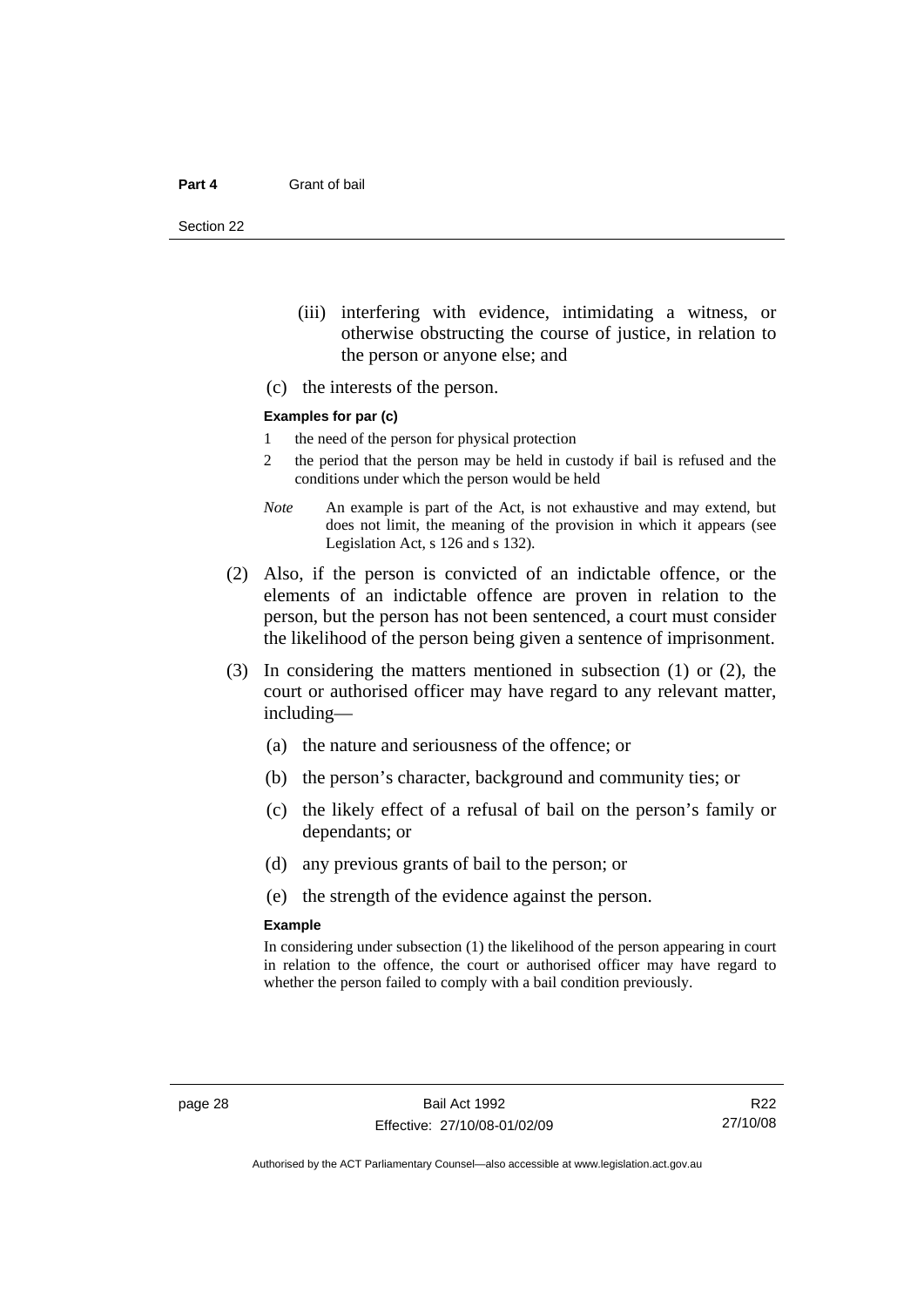<span id="page-34-0"></span> (4) The reference in subsection (1) (b) (i) to an *offence* includes a reference to an offence against a law of the Commonwealth, a State or another Territory (including an external territory).

## **U** 23 Criteria for granting bail to children

- (1) In making a decision about the grant of bail to a child in relation to an offence, a court or authorised officer must consider—
	- (a) the matters mentioned in section 22 (1) (a) and (b), (2) and (3); and
	- (b) the principles in the *Children and Young People Act 2008*, section 94 (Youth justice principles); and
	- (c) if the decision is being made by a court and a report has been given to the court under the *Children and Young People Act 1999*, section 73 (Powers of court in relation to reports) in relation to the child—the report.
- (2) In addition, the court or authorised officer must consider, as a primary consideration, the best interests of the child.

#### **23A Victim's concern about need for protection**

- (1) If a court is making a decision about the grant of bail to an accused person—
	- (a) the prosecutor must tell the court about any concern of which the prosecutor is aware expressed by a victim about the need for protection from violence or harassment by the accused person; and
	- (b) the court must receive any submission in relation to the concern and consider it in the context of the matter mentioned in section 22 (1) (b).
- (2) If an authorised officer who is making a decision about the grant of bail to an accused person is aware that a victim has expressed concern about the need for protection from violence or harassment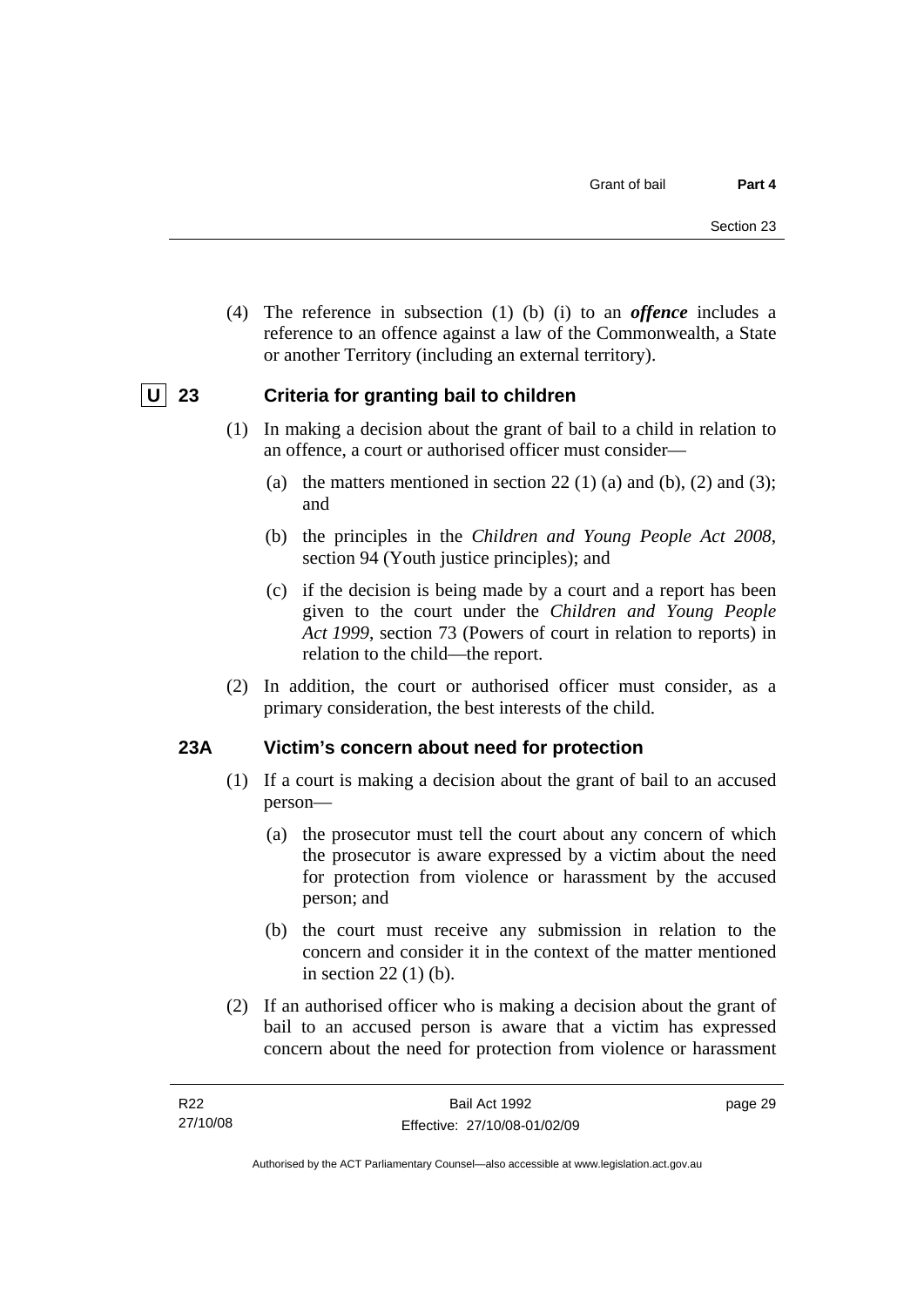#### **Part 4** Grant of bail

Section 23A

by the accused person, the authorised officer must consider that concern in the context of the matters mentioned in section 9F (Domestic violence offence—bail by authorised officer) and section 22 (1) (b).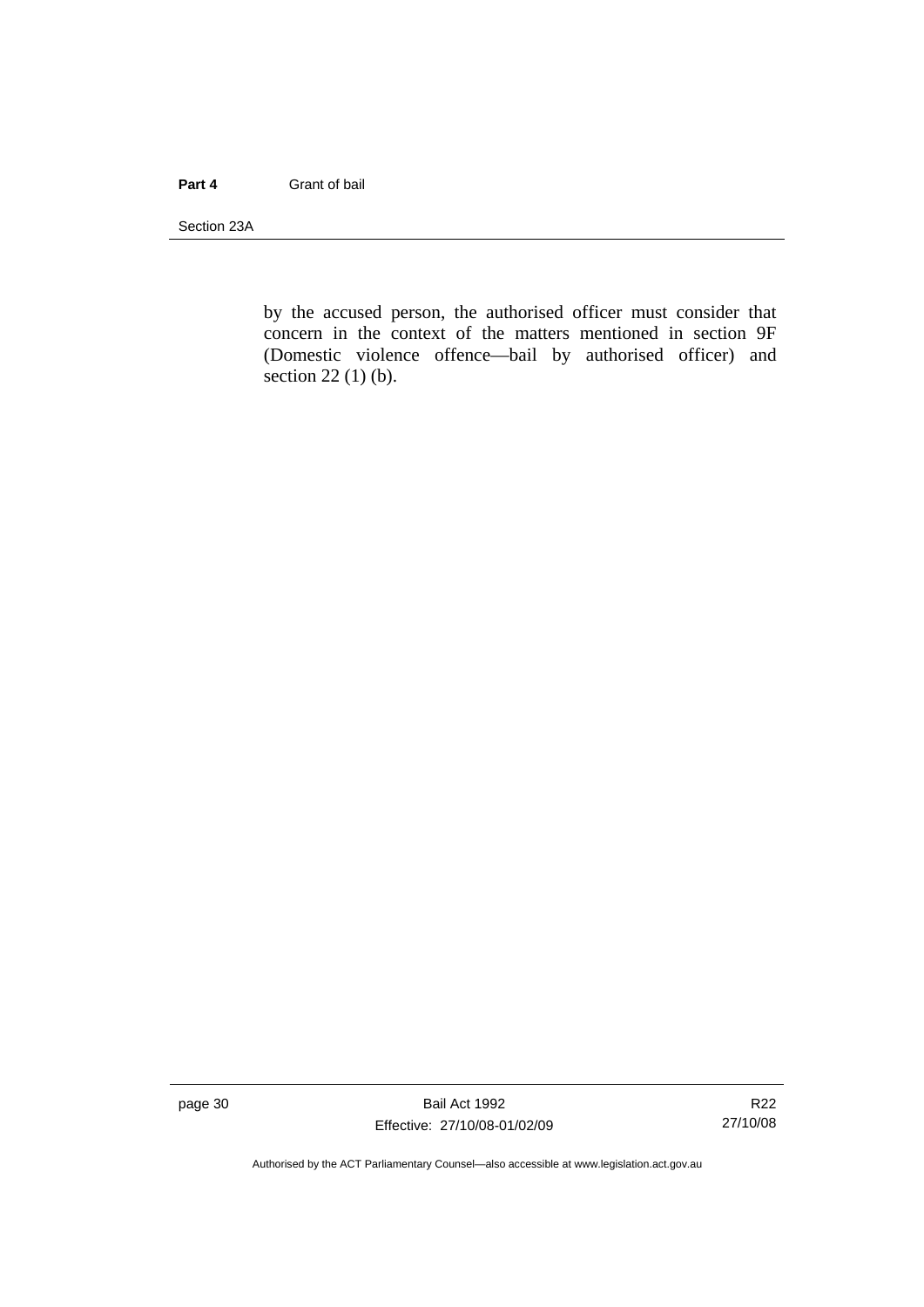# **Part 5 Bail conditions and undertakings to appear**

### **24 Conditions of bail**

A court or an authorised officer may grant bail without imposing conditions or subject to bail conditions imposed—

- (a) for a court—by order; or
- (b) for an authorised officer—in writing.

 **U 25 Conditions on which bail may be granted to adults** 

- (1) The following conditions may be imposed on a grant of bail to an adult:
	- (a) conditions about the person's conduct while released on bail;
	- (b) a condition that the person, an acceptable person or each of a number of acceptable people—
		- (i) pays to the Territory a stated amount if the person fails to appear in court in accordance with his or her undertaking; or
		- (ii) gives acceptable security for the payment to the Territory of a stated amount if the person fails to appear in court in accordance with his or her undertaking;
		- *Note* For acceptable people and acceptable security, see s 32.
	- (c) a condition that the person, an acceptable person or each of a number of acceptable people—
		- (i) deposits a stated amount with a court or authorised officer; and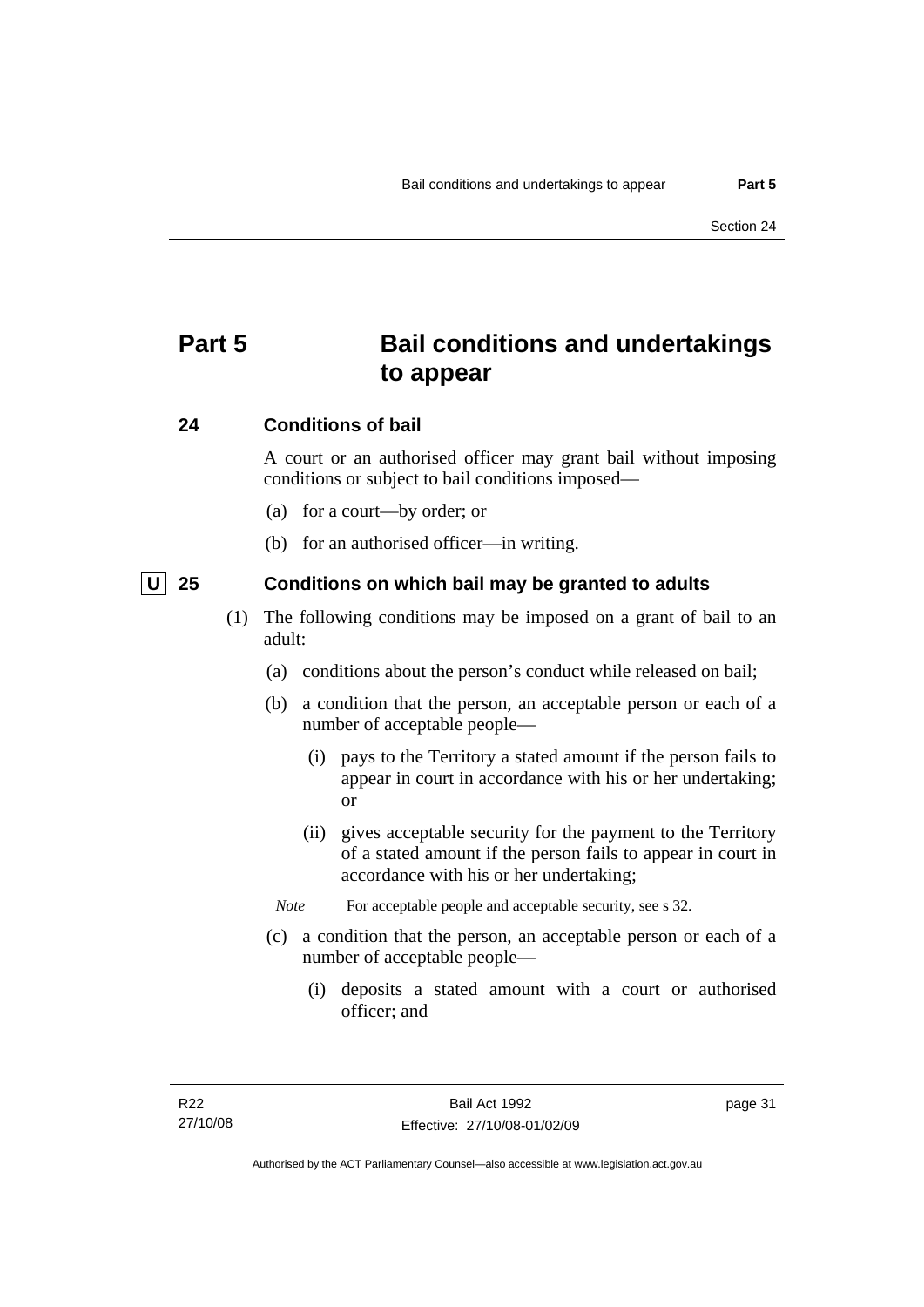Section 25

- (ii) forfeits the amount if the person fails to appear in court in accordance with his or her undertaking.
- (2) With the consent of a person who makes a deposit or gives security under subsection  $(1)$  (b)  $(ii)$  or  $(c)$ , it may be a condition of bail that the deposit or security continues to apply if bail is continued.
- (3) It must not be a condition of bail that a person gives consent under subsection (2).
- (4) Without limiting subsection (1) (a), the requirements that an accused person may be required to observe relating to his or her conduct while released on bail include—
	- (a) a requirement that the accused person report periodically, or at specified times, at a stated place; and
	- (b) a requirement that the accused person reside at a stated place; and
	- (c) a requirement that the person undergo psychiatric treatment or other medical treatment; and
	- (d) a requirement that the accused person participate in a program of personal development, training or rehabilitation; and
	- (e) a requirement that the person—
		- (i) accept supervision by the chief executive; and
		- (ii) comply with any reasonable direction of the chief executive; and

#### **Examples of directions**

- 1 a direction to attend a program
- 2 a direction to comply with a mental health assessment or treatment order made by the mental health tribunal
- 3 a direction to attend drug or alcohol counselling
- *Note* An example is part of the Act, is not exhaustive and may extend, but does not limit, the meaning of the provision in which it appears (see Legislation Act, s 126 and s 132).

R22 27/10/08

Authorised by the ACT Parliamentary Counsel—also accessible at www.legislation.act.gov.au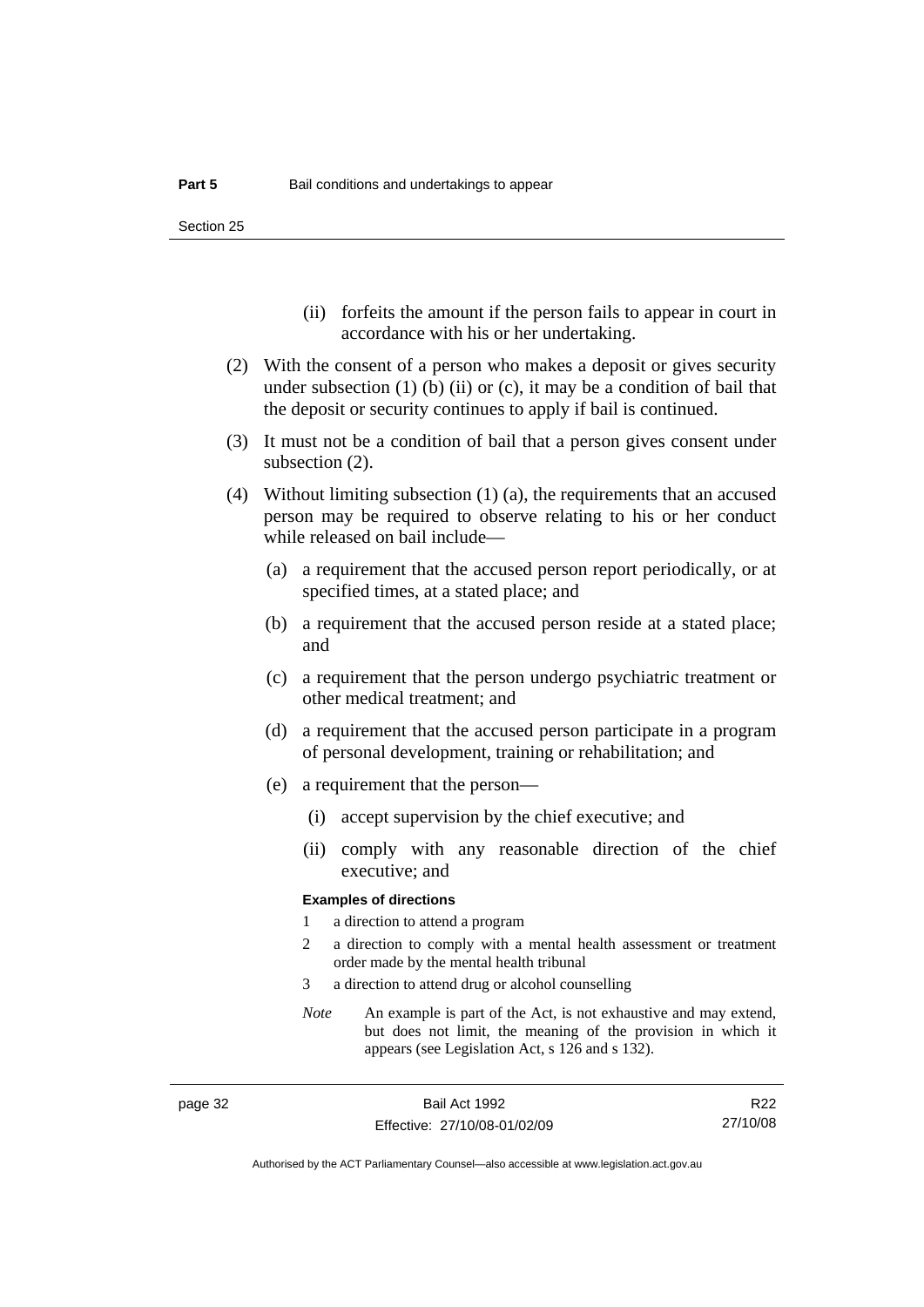- (f) for a person (the *accused person*) charged with a domestic violence offence—
	- (i) a requirement that the accused person not contact, harass, threaten or intimidate, or cause someone else to contact, harass, threaten or intimidate, a stated person; or
	- (ii) a requirement that the accused person not be on premises where a stated person lives or works; or
	- (iii) a requirement that the accused person not be on or near premises where a stated person is likely to be; or
	- (iv) a requirement that the accused person not be in a stated place; or
	- (v) a requirement that the accused person not be within a stated distance of a stated person; or
	- (vi) if the accused person lives with someone—a requirement that the accused person not enter or remain at the home if the accused person is under the influence of alcohol or another drug.
- (5) A court or an authorised officer shall, in considering conditions for the release on bail of an accused person who is an adult, consider the conditions for the release of that person in the sequence in which they appear in subsection (1).
- (6) A court or an authorised officer, in granting bail to an accused person who is an adult—
	- (a) shall not impose a condition mentioned in subsection (1) unless the court or authorised officer is of the opinion that the imposition of the condition is necessary to secure 1 or more of the following purposes:
		- (i) the attendance of the person before a court from time to time as required in relation to the offence in relation to which bail is being granted;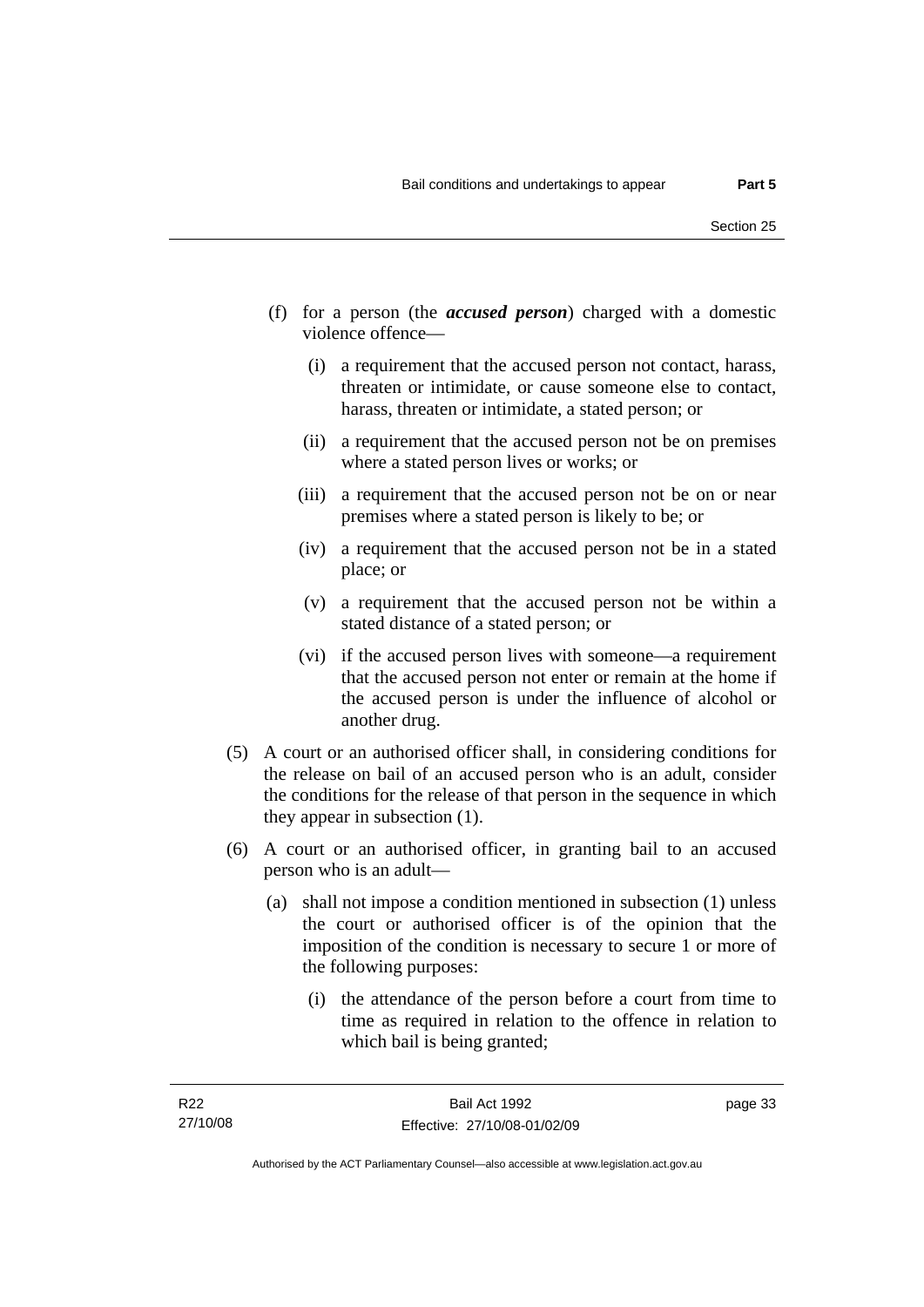- (ii) the protection from harm of the accused person or any other person;
- (iii) the prevention of the accused person from committing an offence while at liberty on bail;
- (iv) the prevention of the accused person from interfering with evidence, intimidating witnesses or otherwise obstructing the course of justice whether in relation to himself or herself or anyone else; and
- (b) shall not, except at the request of the accused person, impose a condition, or a combination of conditions, that impose obligations that are more onerous than necessary to secure the purposes referred to in paragraph (a) for which the condition or combination of conditions is imposed.
- (7) A court or an authorised officer, in granting bail to an accused person on a condition referred to in subsection (1) (b) or (c) shall not require the accused person to give an acceptable security for a stated sum, or to deposit a stated sum with the court or authorised officer, if the court or authorised officer has reasonable grounds for believing that the accused person does not have the means to provide such a security or make the deposit, as the case may be.
- (8) If a court or an authorised officer grants bail to an accused person on a condition mentioned in subsection (1) and the accused person satisfies the court or authorised officer that the person is unable to comply with that condition, the court or authorised officer shall—
	- (a) refuse bail; or
	- (b) grant the accused person bail subject to such other condition mentioned in subsection (1) as the authorised officer or the court believes the accused person will be able to comply with and will secure the purposes mentioned in subsection (6) (a).

R22 27/10/08

Authorised by the ACT Parliamentary Counsel—also accessible at www.legislation.act.gov.au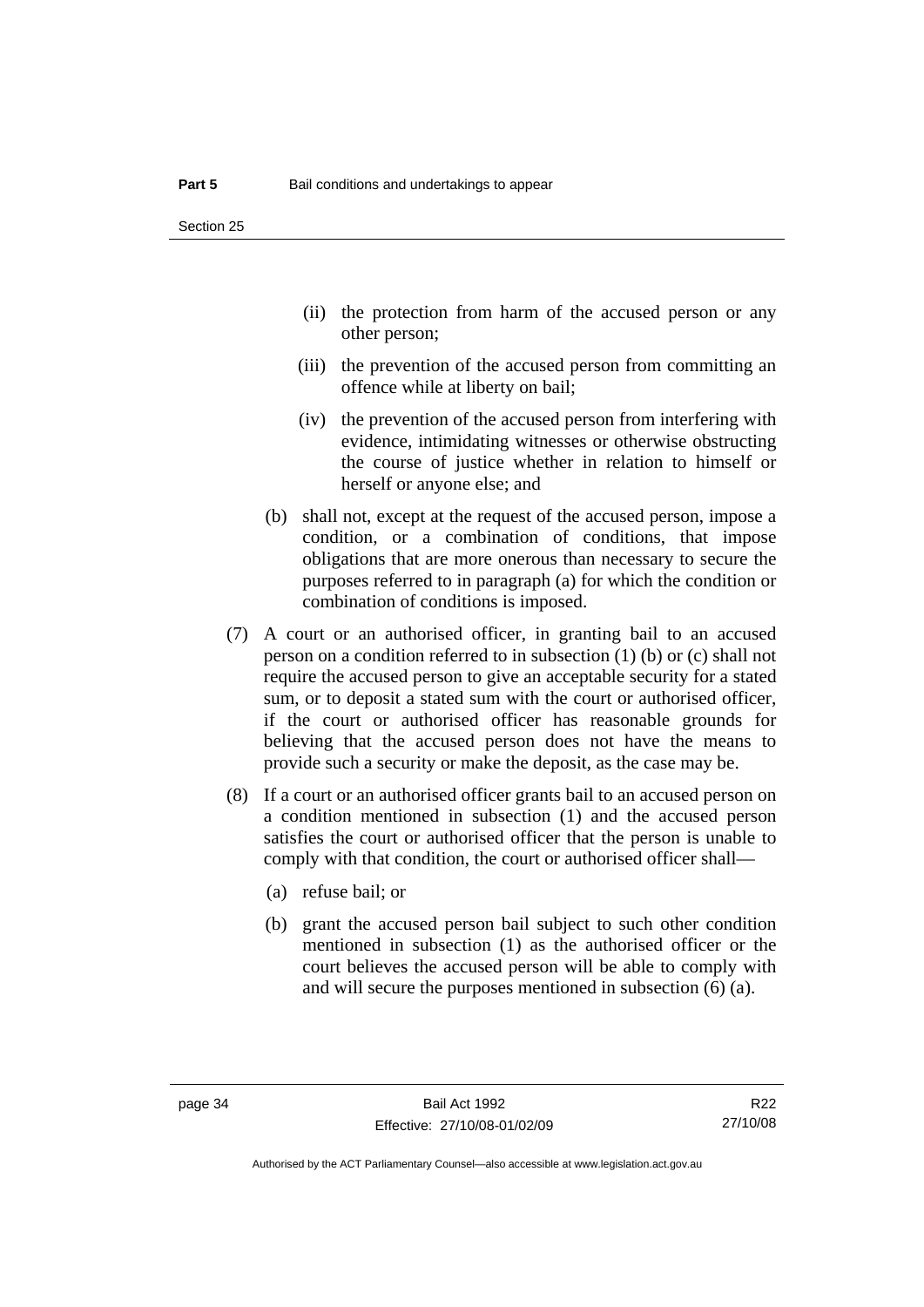(9) In this section:

### *premises* includes—

- (a) any land; and
- (b) any structure, building, vehicle, vessel or place (whether built on or not); and
- (c) any part of such a structure, building, vehicle, vessel or place.

# **U** 25A Supervision condition when offence committed as young **person**

## **U** 26 Conditions on which bail may be granted to children

- (1) The following conditions may be imposed on the grant of bail to a child—
	- (a) the conditions mentioned in section 25 (1) (other than a requirement mentioned in section 25 (4) (e)); and
	- (b) any other conditions that the court or authorised officer considers appropriate—
		- (i) having regard to the principles in the *Children and Young People Act 2008*, section 94; and
		- (ii) considering, as a primary consideration, the best interests of the child.
- (2) Without limiting section 25 (1), the requirements that a child may be required to comply with about his or her conduct while released on bail include a requirement that the child—
	- (a) accept supervision by the chief executive under the *Children and Young People Act 1999,* chapter 6 (Young offenders); and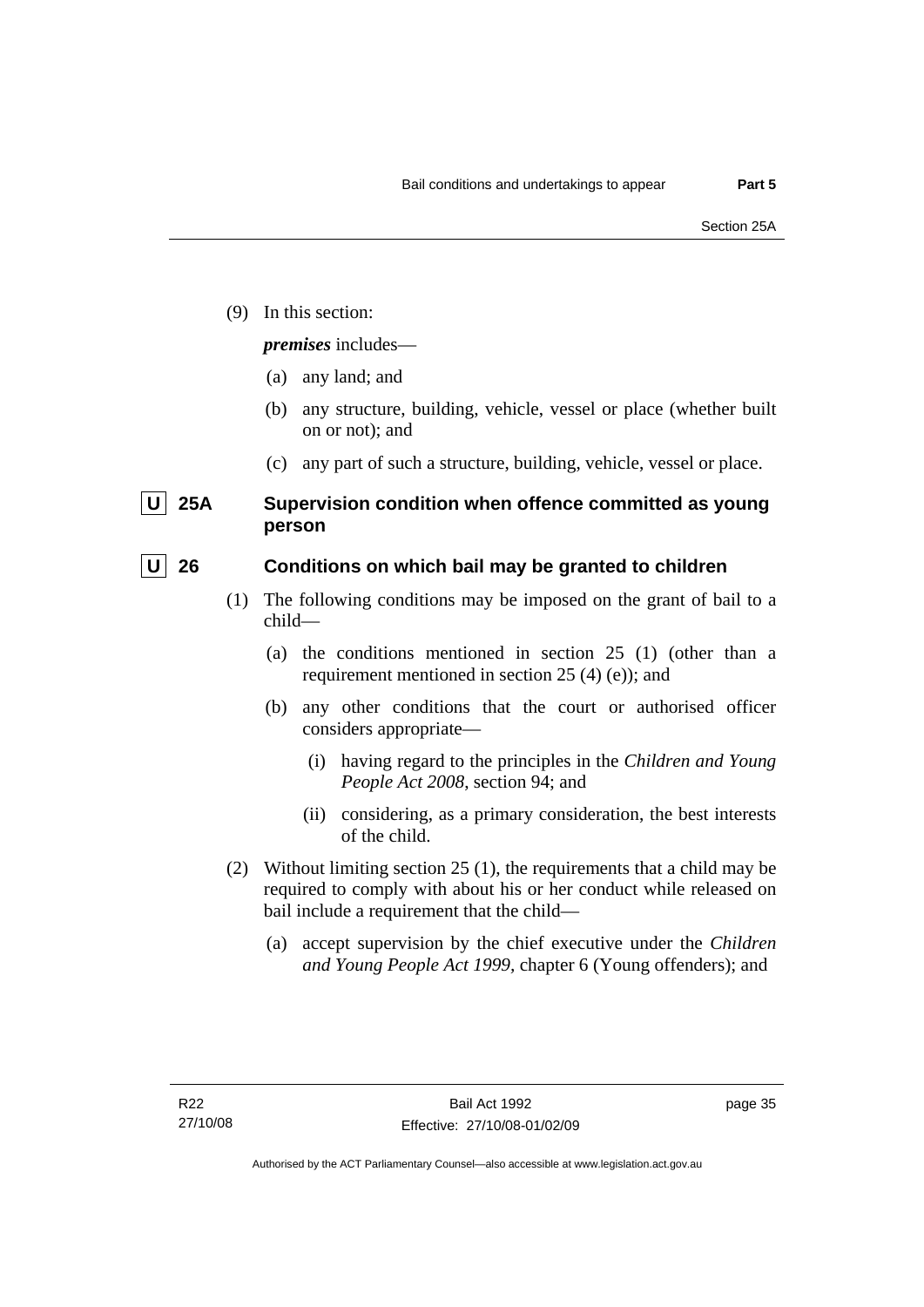Section 26

(b) comply with any reasonable direction of the chief executive.

#### **Examples of directions**

- 1 a direction to attend a program
- 2 a direction to comply with an order for assessment or a treatment order made by the mental health tribunal
- 3 a direction to attend drug or alcohol counselling.
- *Note* An example is part of the Act, is not exhaustive and may extend, but does not limit, the meaning of the provision in which it appears (see Legislation Act, s 126 and s 132).
- (3) A court or an authorised officer shall, in considering the release on bail of an accused person who is a child, consider the conditions for the release of the person that are mentioned in section 25 (1) in the sequence in which they are mentioned in that subsection.
- (4) A court or an authorised officer, in granting bail to an accused person who is a child—
	- (a) may not impose a condition referred to in section 25 (1) unless the court or the authorised officer is of the opinion that the imposition of the condition is—
		- (i) necessary to secure 1 or more of the purposes mentioned in section 25 (6) (a) (i), (ii), (iii) and (iv) (the *relevant purposes*); or
		- (ii) in accordance with the principles under the *Children and Young People Act 2008*, section 94 (Youth justice principles); and
	- (b) may not, except at the request of the accused person, impose a condition, or a combination of conditions, that puts a greater obligation on the accused than is—
		- (i) necessary to secure the relevant purposes; or
		- (ii) in accordance with the relevant principles.
- (5) Section 25 (7) applies in relation to a grant of bail under this section.

R22 27/10/08

Authorised by the ACT Parliamentary Counsel—also accessible at www.legislation.act.gov.au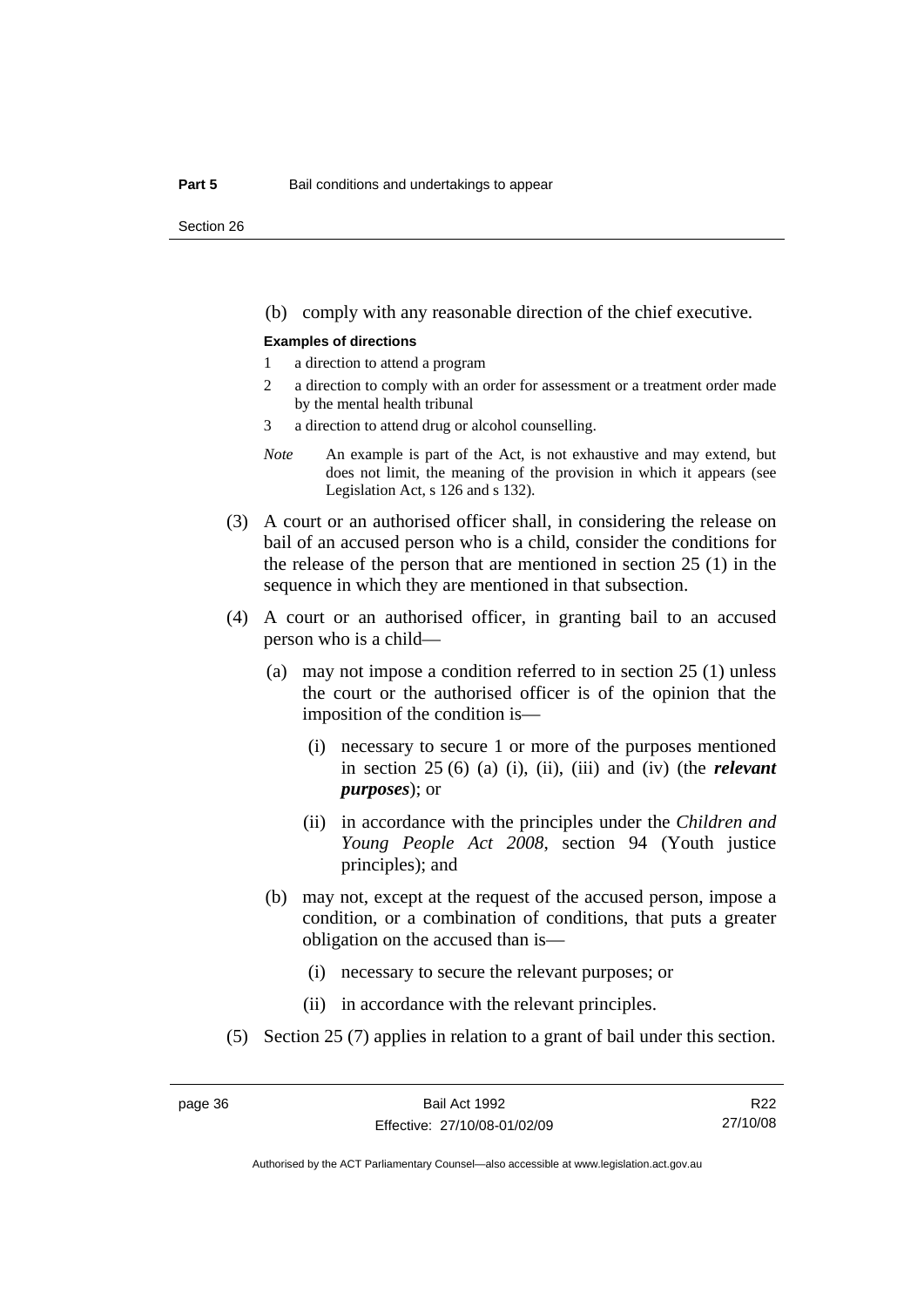- (6) If a court or an authorised officer grants bail to an accused person who is a child on a condition referred to in section 25 (1) and the accused person satisfies the court or authorised officer that the person is unable to comply with that condition, the court or authorised officer shall—
	- (a) refuse bail; or
	- (b) grant the accused person bail subject to the other conditions referred to in subsection (1) that the court or authorised officer believes the accused person will be able to comply with and will secure the purposes mentioned in subsection (4) (a) (i) and (ii).

# **27 Recording of certain bail decisions**

- $(1)$  If—
	- (a) a judge or magistrate hears an application by an accused person for bail, or release from custody without bail; or
	- (b) an authorised officer is required to consider whether to grant bail to an accused person, or to release an accused person from custody without bail;

he or she shall record, or cause to be recorded, his or her reasons for the decision.

 (2) If a judge, a magistrate or an authorised officer decides to grant bail to an accused person subject to a condition mentioned in section 25 (1) otherwise than in accordance with a request of an accused person that bail be granted on that condition, or on conditions that include that condition, the judge, magistrate or authorised officer shall record, or cause to be recorded, his or her reasons for deciding—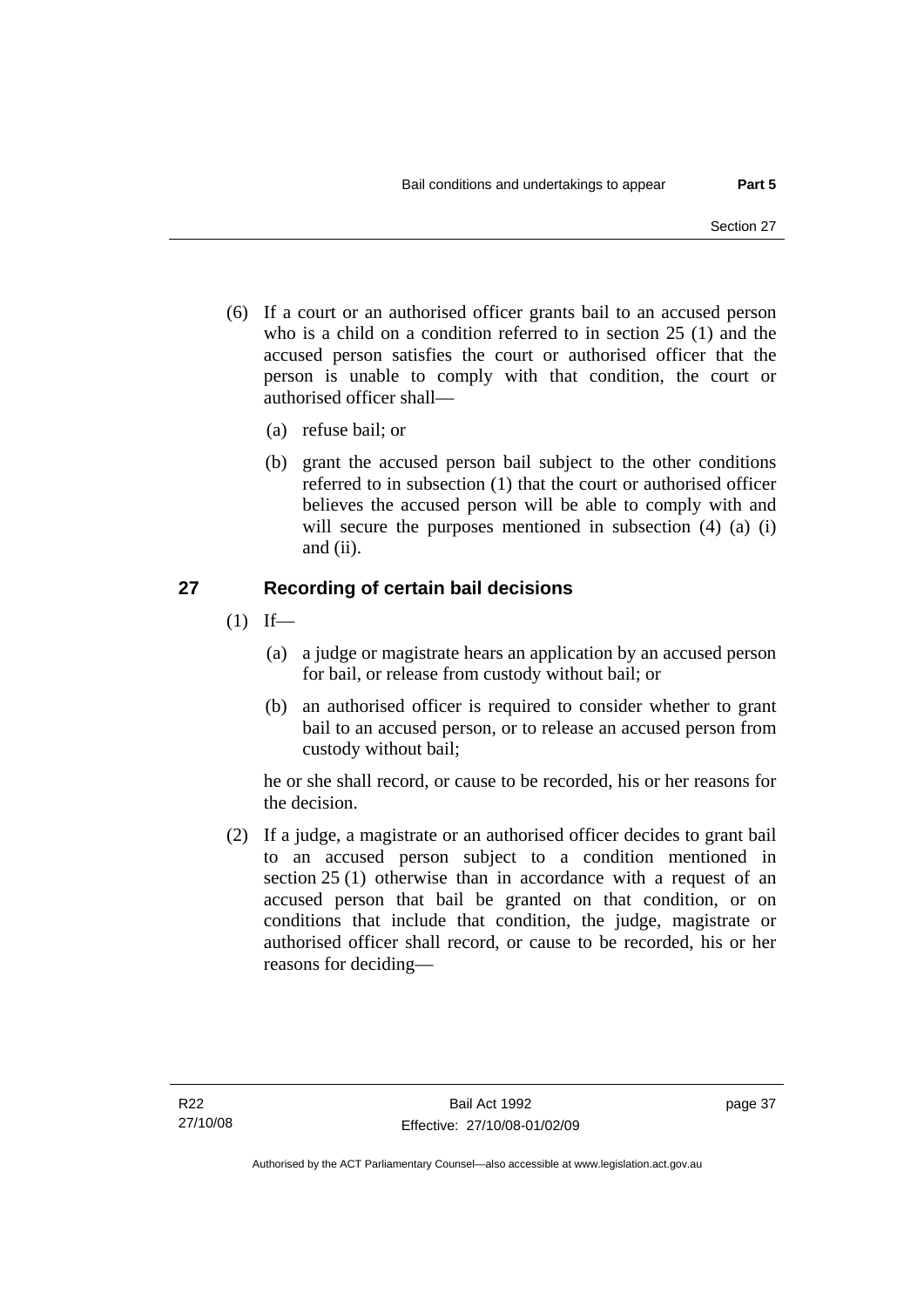- (a) that the imposition of a condition mentioned in that subsection was necessary to secure the purposes of whichever of section  $25(6)$  (a) and section  $26(4)$  (a) applies to the accused person; and
- (b) if the condition is a condition referred to in section 25 (1) (other than a condition mentioned in section  $25(1)(a)$ —that the imposition of a condition under the earlier paragraph or paragraphs of that subsection would be unlikely to secure the purposes of whichever of section 25 (6) (a) and section 26 (4) (a) applies to the accused person.

#### **28 Undertakings to appear**

- (1) A person may be released on bail only if the person gives a written undertaking—
	- (a) to appear before a stated court at the place, date and time—
		- (i) stated in the undertaking; or
		- (ii) notified to the person by a police officer; and
	- (b) to comply with the bail conditions (if any).
	- *Note* If a form is approved under s 58 for an undertaking, the form must be used.
- (2) For a continuation of bail, the person may undertake to appear at any time when, and at any place where, proceedings in relation to the offence with which the person has been charged may be continued.
- (3) An undertaking may be given in relation to more than 1 offence.
- (4) A court must accept an undertaking given under this section as proof of the matters stated in it if there is no evidence to the contrary.
- (5) Subsection (1) (a) does not apply to a person in relation to a breach of the peace or apprehended breach of the peace if no further appearance is required.

R22 27/10/08

Authorised by the ACT Parliamentary Counsel—also accessible at www.legislation.act.gov.au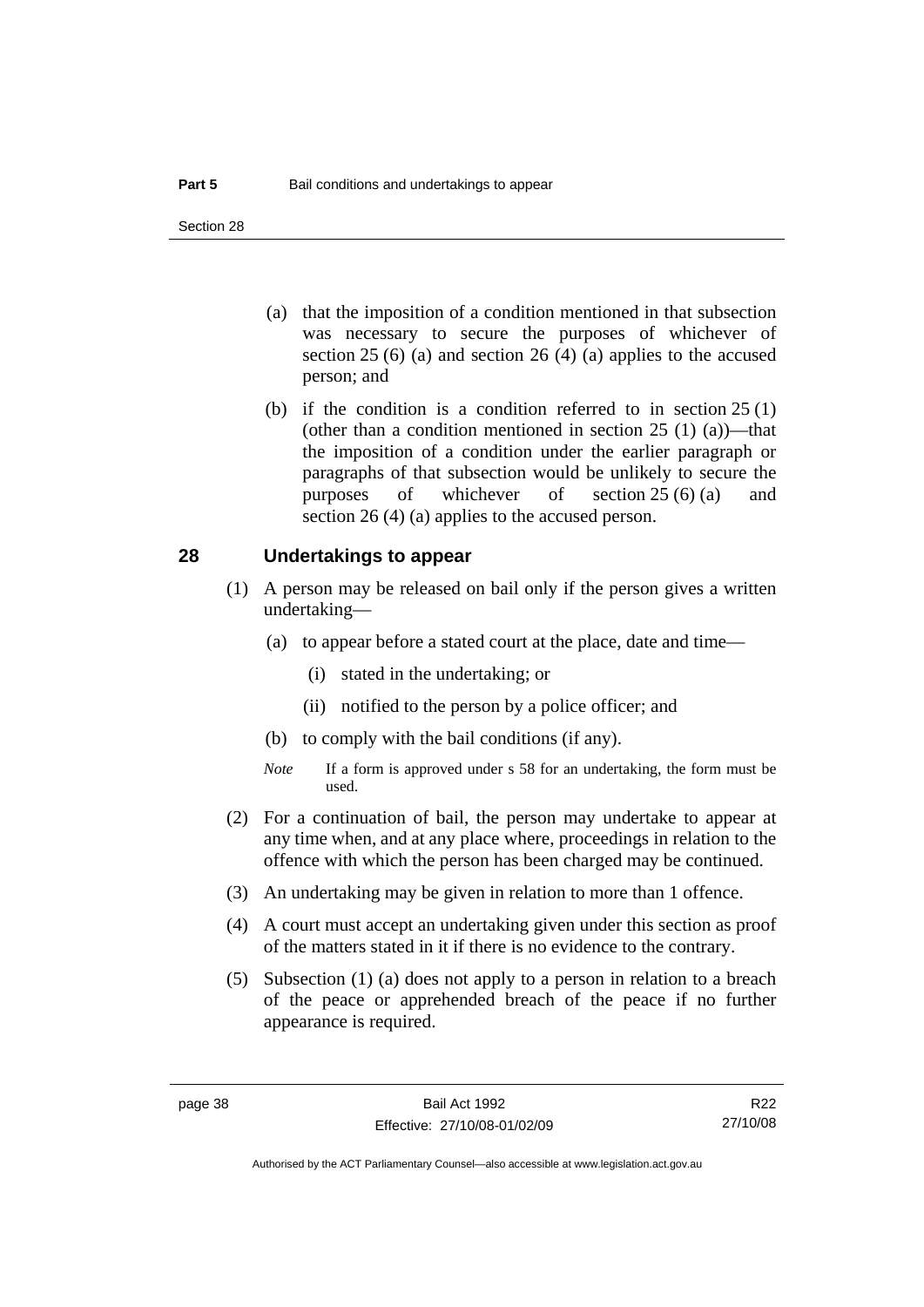## **30 Accused person may be excused from attendance before court**

- (1) If a person has given an undertaking to appear before a court under section 28 (1), the court may, on application made by or on behalf of that person, by order excuse the person from attendance before the court to answer the charge in relation to which bail has been granted or for any other purpose in relation to the proceedings relating to the charge.
- (2) An order under subsection (1) may be made—
	- (a) whether or not any evidence has been given in the proceedings; and
	- (b) whether or not the applicant for the order is before the court or has attended before the court in relation to the proceedings.
- (3) A court shall not make an order under subsection (1) unless it has been informed, by or on behalf of the applicant, that the applicant is represented by a lawyer for the purposes of the proceedings.
- (4) A court may, at any time during proceedings in relation to which an order has been made in relation to a person under subsection (1), direct the informant or the registrar of the court to serve the person in relation to whom the order has been made with a written notice requiring him or her to attend before the court, for the purposes of those proceedings, on a day and at a time and place stated by the court.
	- *Note 1* For how documents may be served, see the Legislation Act, pt 19.5.

*Note* 2 If a form is approved under s 58 for a notice, the form must be used.

 (5) If a person on whom a notice under subsection (4) has been served does not attend before the court in accordance with the requirements of the notice, the court may issue a warrant for the arrest of the person and for bringing the person before the court at the time and place specified in the warrant.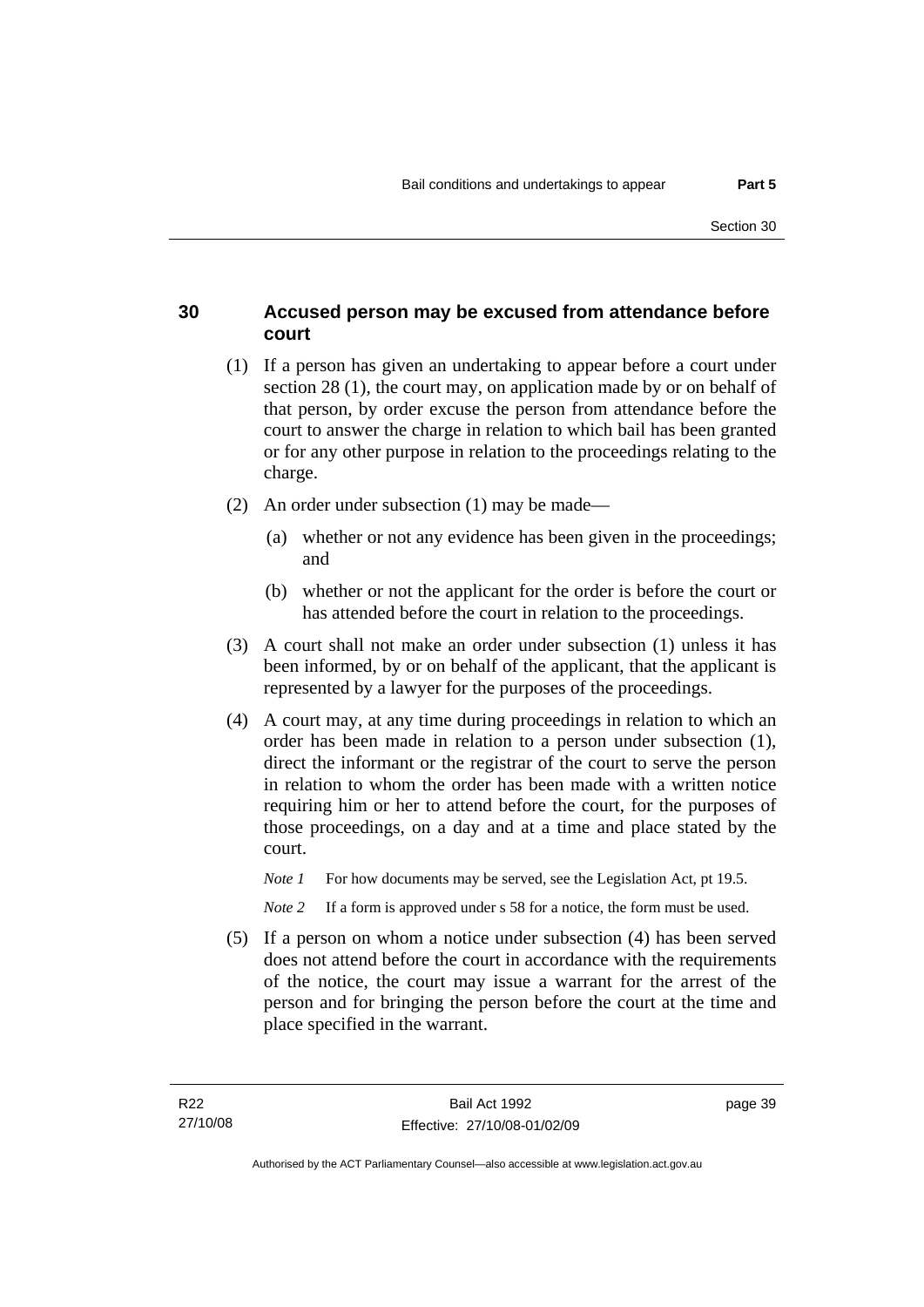### $(6)$  If—

- (a) a person has been discharged from custody on bail; and
- (b) an order is made under subsection (1) excusing the person from attendance before the court in accordance with his or her undertaking to appear; and
- (c) the person does not appear before the court at the place, date and time required under that undertaking;

the person shall not be taken to have failed to comply with a condition of his or her bail only because the person did not so attend before the court and bail continues subject to any condition other than a condition requiring the person to attend before the court.

### **31 Bail requirements**

- (1) An undertaking to appear may be given to—
	- (a) a court; or
	- (b) a registrar or deputy registrar; or
	- (c) an authorised officer; or
	- (d) for an accused person who is at a correctional centre or a NSW correctional centre—the person in charge of the centre.
- (2) An amount may be deposited, or security given, in accordance with a bail condition, to—
	- (a) a court; or
	- (b) registrar or deputy registrar; or
	- (c) an authorised officer.
- (3) In this section:

*deposit* includes a payment by cash or electronic funds transaction. *security* includes security given by way of bond or bank guarantee.

R22 27/10/08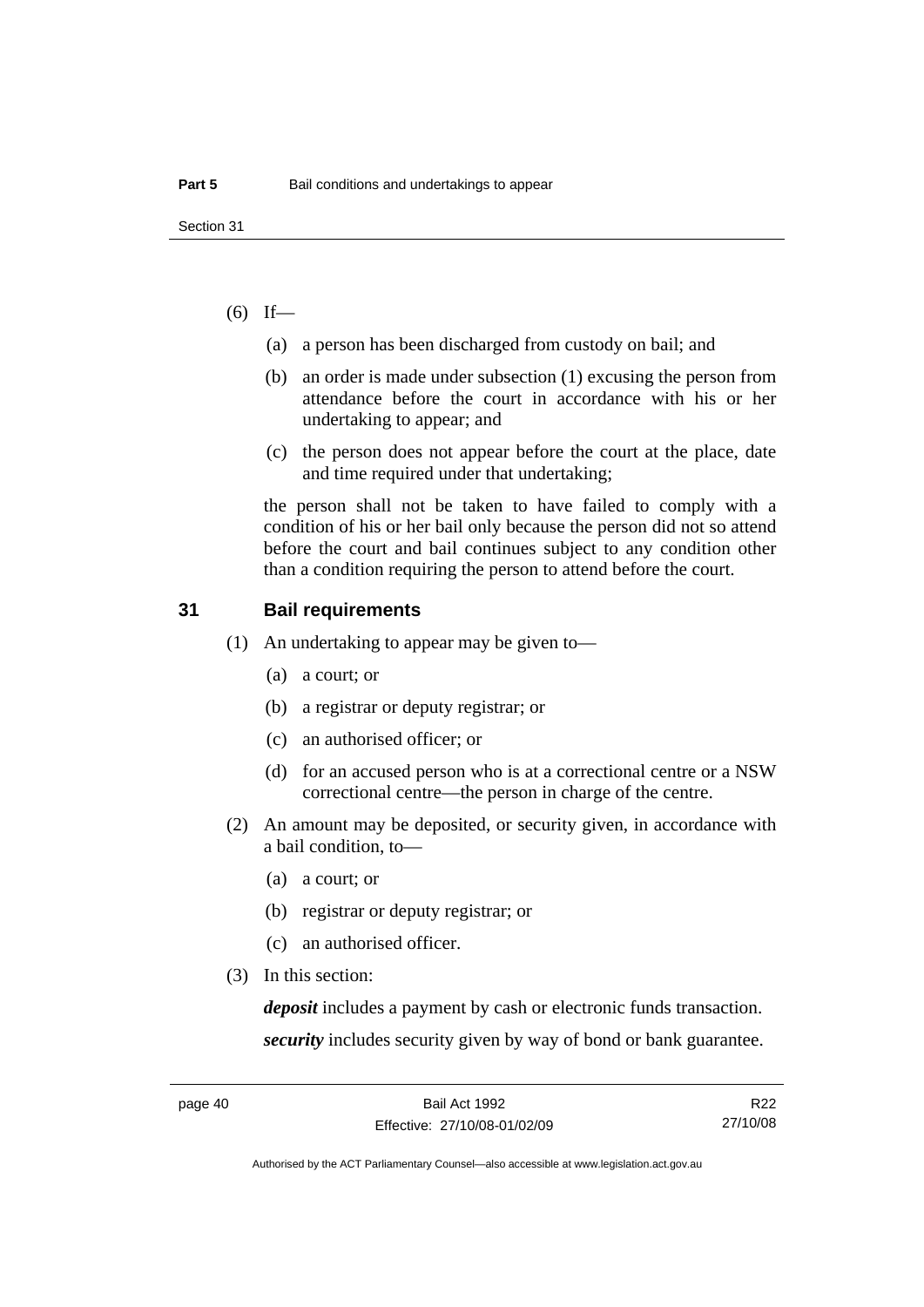## **32 Acceptable people and security for bail**

- (1) A court or authorised officer imposing a condition on bail may decide—
	- (a) the person, people or class of people who are acceptable people for a condition mentioned in section 25 (1) (b) or (c); and
	- (b) the number of people required for the condition; and
	- (c) the security acceptable for a condition mentioned in section 25 (1) (b) (ii).
- (2) If a decision has not been made when the undertaking to appear is given, the court or person to whom the undertaking to appear is given may decide.
- (3) Without limiting subsections (1) and (2), an acceptable person for a condition includes an entity prescribed by regulation for this subsection.

# **33 Continuation of bail and undertakings**

- (1) If an accused person has given an undertaking to appear at a place, date and time at which proceedings in relation to the offence may be continued, whether on any adjournment, postponement or other deferment of the proceedings, or by way of committal, a court may continue the bail already granted in relation to the offence, whether or not the accused person is present in court.
- (2) If bail is continued under subsection (1), the undertaking to appear and the bail conditions continue to apply, except to the extent that the undertaking or condition otherwise provides or the court otherwise orders.
	- *Note* A court continuing bail must give notice of the continuation, bail conditions and place, date and time to which the proceedings are adjourned, postponed or deferred (see s 34 (4)).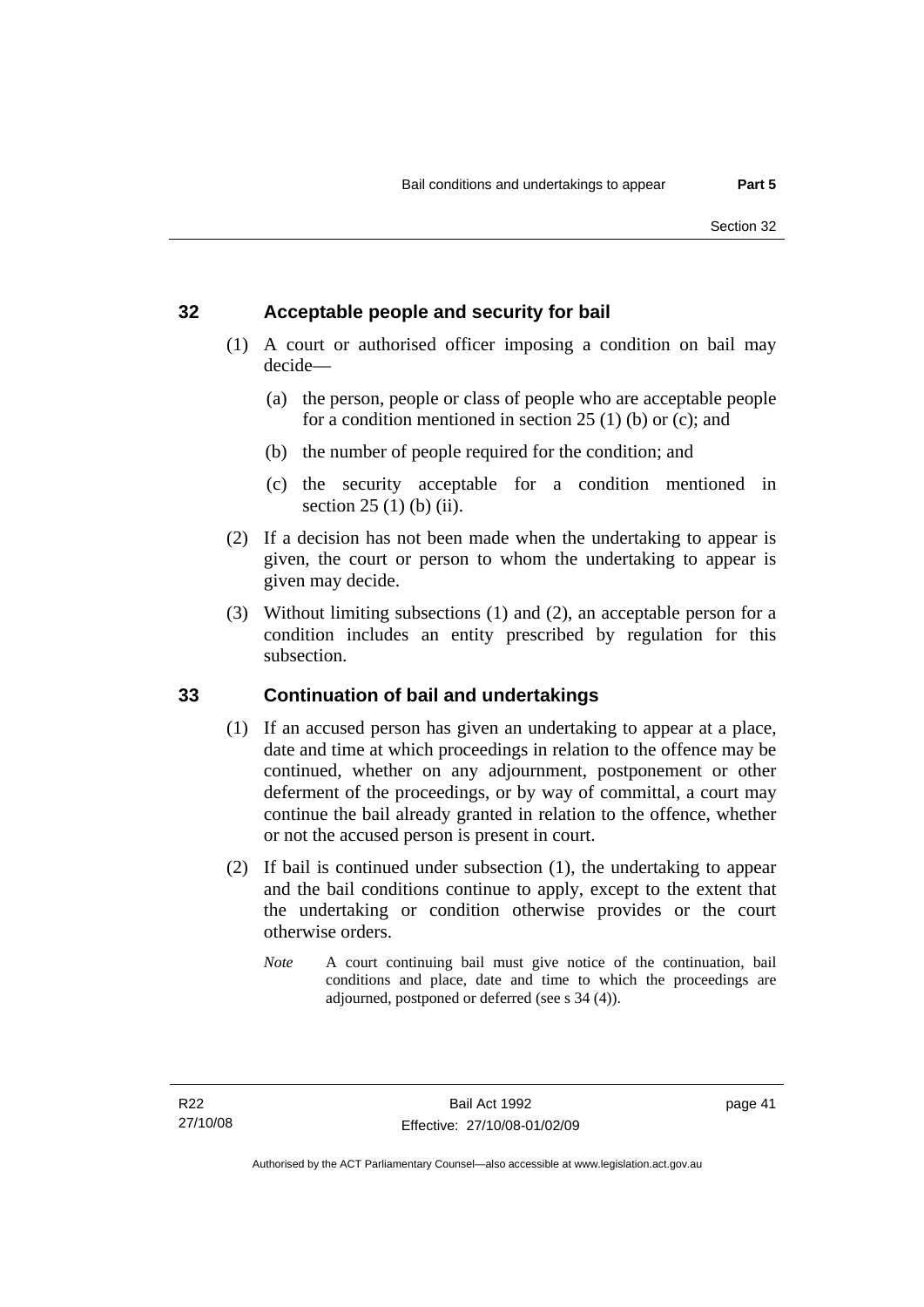Section 33

- (3) If no direction is made by the court in relation to bail, whether or not the accused person appears in accordance with the undertaking—
	- (a) the court is taken to have continued bail; and
	- (b) the undertaking to appear and any bail conditions continue to apply.
- (4) If the hearing of a charge against an accused person is adjourned or postponed, the court may—
	- (a) continue the person's bail; or
	- (b) make another order about bail.
- (5) However, if a deposit has been made, or security given, by a surety in accordance with a bail condition, the court must not continue bail without the surety's consent unless it is a condition of bail that the deposit or security continues to apply if bail is continued.
- (6) If bail is continued—
	- (a) the undertaking to appear is taken to be an undertaking to appear an any time when, and at any place where, proceedings in relation to the offence with which the person has been charged may be continued; and
	- (b) any bail conditions continue to apply.
- (7) If an accused person has been released on bail and the court is satisfied that the accused person is because of illness or accident or other sufficient cause unable to appear personally before the court on the day when the person is required to appear, the court may, in the absence of the accused person, order the person to be further remanded to the place, date and time that the court considers appropriate and may order that the undertaking to appear given by the accused person and any agreement entered into under a condition of the grant of bail be continued so as to require the appearance of the accused person at every place, date and time to

R22 27/10/08

Authorised by the ACT Parliamentary Counsel—also accessible at www.legislation.act.gov.au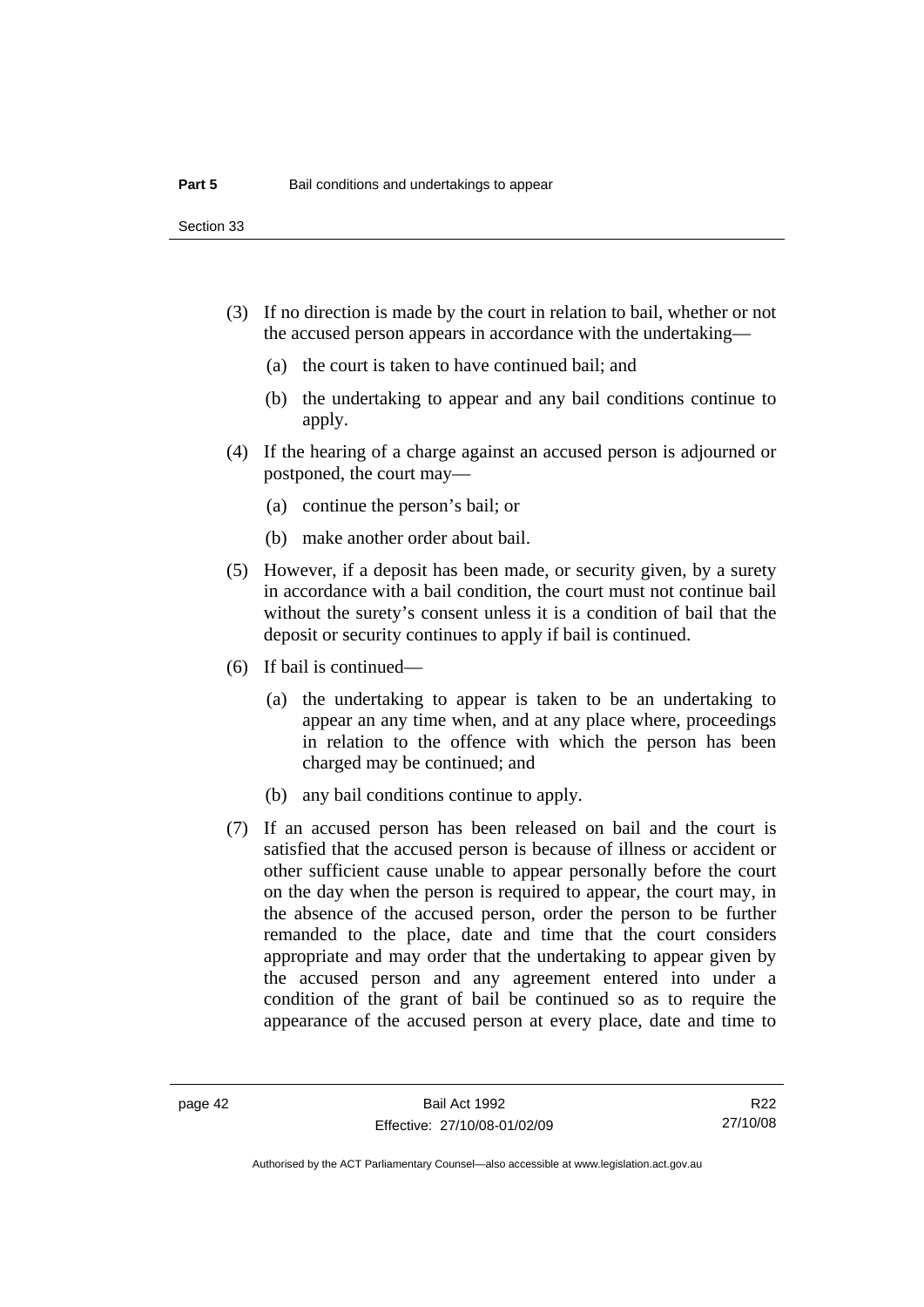which the accused person is remanded or the hearing adjourned, postponed or otherwise deferred.

### **34 Written notice of conditions of bail**

- (1) A court or authorised officer granting bail to an accused person shall give, or cause to be given, to the accused person a written notice setting out the obligations of the accused person about the conditions of his or her bail and the consequences of any failure by the person to comply with those conditions and shall be satisfied before releasing the accused person, or causing the accused person to be released, that the person will comply with the conditions.
	- *Note* If a form is approved under s 58 for a notice under this section, the form must be used.
- (2) A court or an authorised officer granting bail to an accused person with a surety or sureties for his or her appearance to answer the charges against the person shall give, or cause to be given, to the surety or each of the sureties, as the case may be, written notice of the obligations of the accused person about the conditions of his or her bail and the consequences of any failure by the person to comply with those conditions and shall be satisfied before releasing the accused person, or causing the accused person to be released, that the surety or each of the sureties, as the case may be, understands the nature and extent of the obligations of the accused person under the conditions of his or her bail and the consequences of any failure by the person to comply with them.
- (3) If a bail condition is imposed or varied on a review under part 6 of a decision made in relation to bail, the court or authorised officer imposing or varying the condition shall—
	- (a) give, or cause to be given, to the accused person a written notice setting out the obligations of the accused person about the condition and the consequences of any failure by the person to comply with the condition and shall be satisfied that the accused person will comply with the condition; and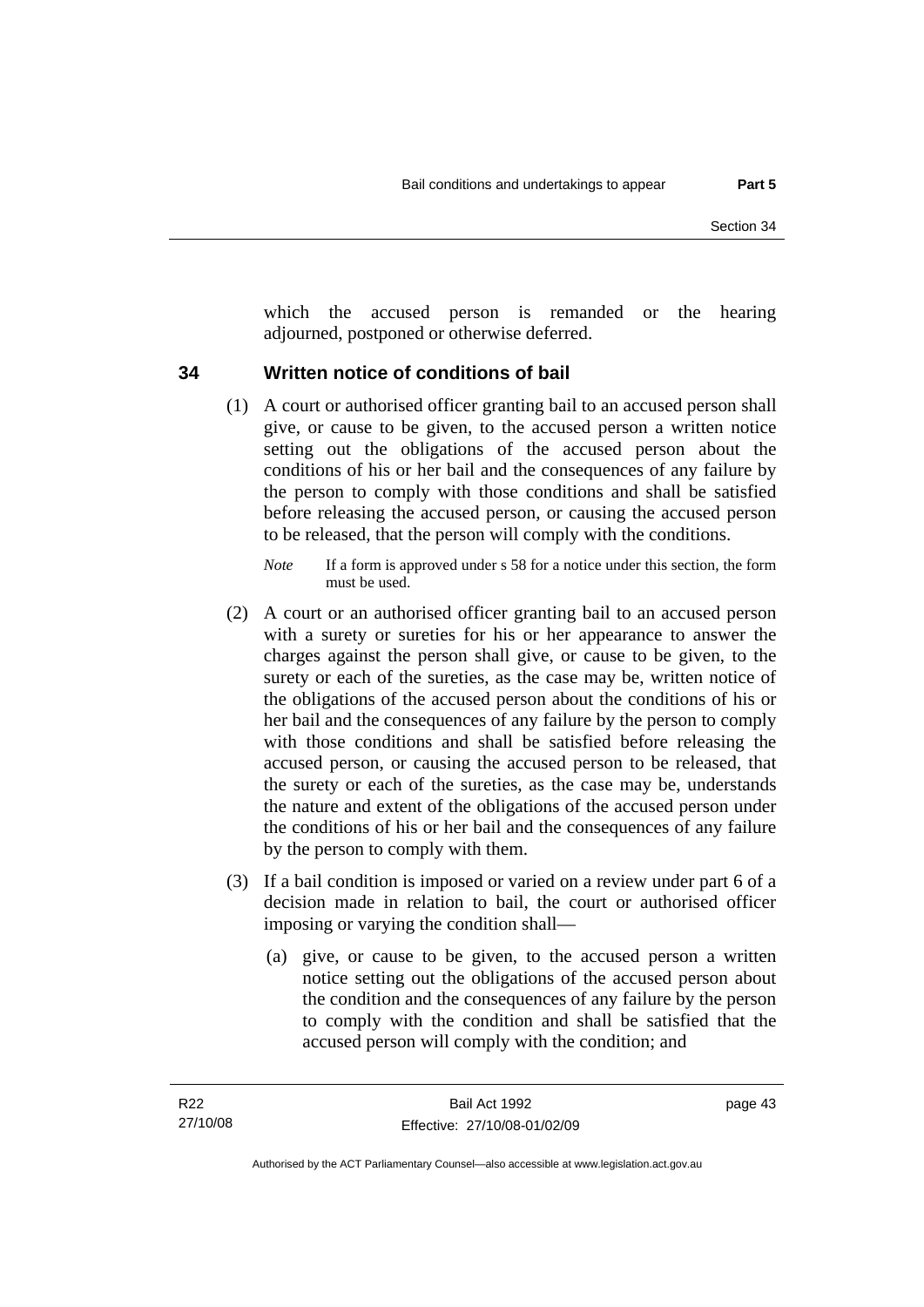Section 36

- (b) give, or cause to be given, to each surety (if any) for the appearance of the accused person to answer the charges against the person a written notice of the obligations of the accused person about the condition and the consequences of any failure by the person to comply with it and shall be satisfied that each surety understands the nature and extent of the obligations of the accused person under the condition and the consequences of any failure by the person to comply with it.
- (4) A court continuing bail on an adjournment or a postponement of proceedings shall forthwith give, or cause to be given, to the accused person a written notice that—
	- (a) states that bail is continued until the hearing is resumed or stated; and
	- (b) states the conditions on which bail is presently allowed; and
	- (c) states the place, date and time to which the proceedings are adjourned or postponed or states that the proceedings are adjourned or postponed to a place, date and time that are from time to time stated in a notice given or sent to the accused person as prescribed by regulation.

### **36 Discharge of surety**

- (1) A surety may, at any time apply to be discharged from his or her liability under a bail condition—
	- (a) if bail has been granted by a court—
		- (i) to the court that granted bail; or
		- (ii) to the court of appearance; or
	- (b) if bail has been granted by an authorised officer—to the court of appearance.
- (2) However, an application may not be made if the person granted bail has failed to comply with a bail condition or undertaking to appear.

R22 27/10/08

Authorised by the ACT Parliamentary Counsel—also accessible at www.legislation.act.gov.au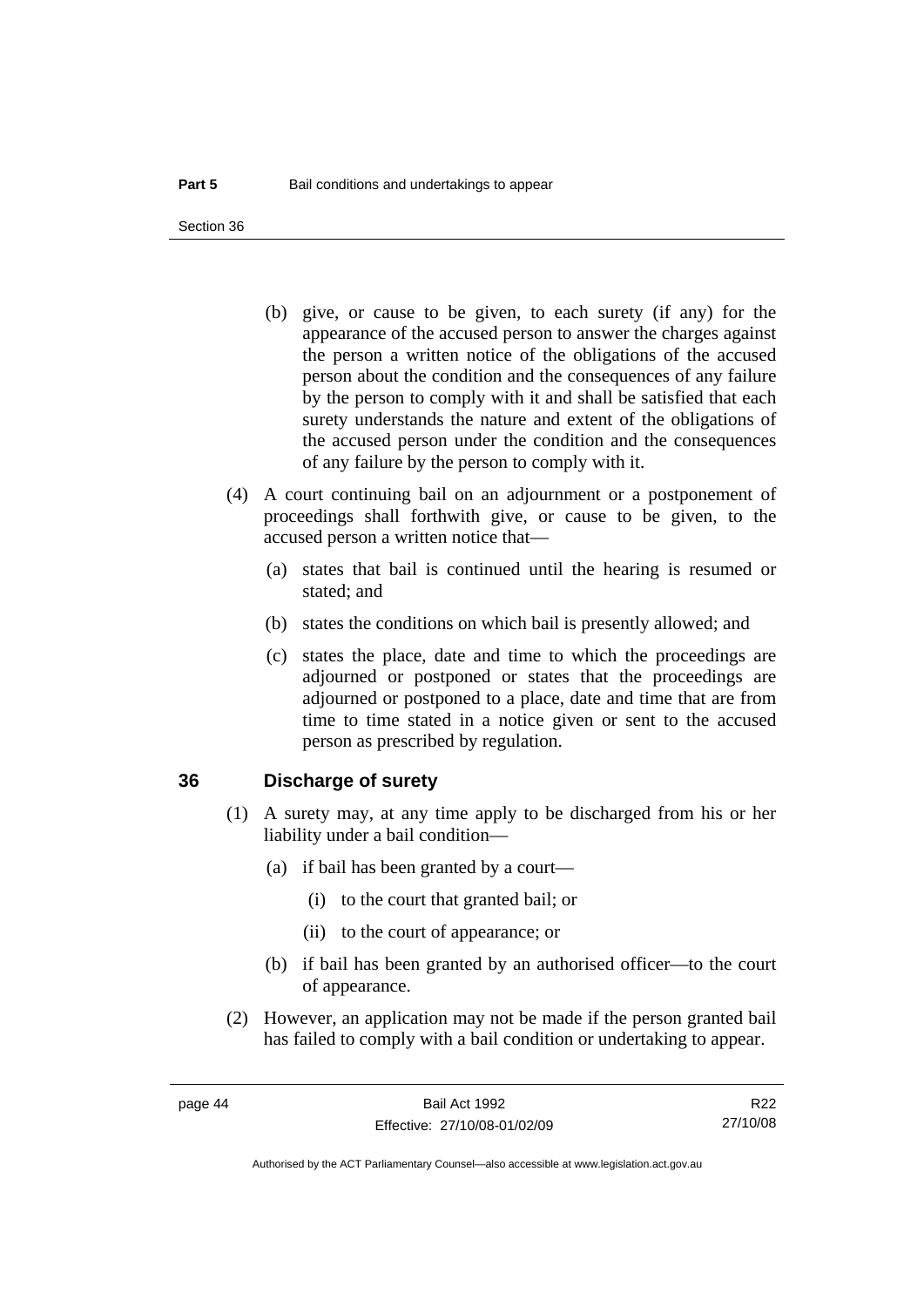- (3) If the person granted bail is not in custody or before the court when the application is made, the court must—
	- (a) issue a warrant to apprehend the person and bring the person before the court; or
	- (b) issue a summons for the person's appearance before the court.
- (4) On the person's appearance before the court, the court must, unless the court considers it would be unjust to do so—
	- (a) direct that the applicant be discharged from his or her liability; and
	- (b) release the security or deposit.
- (5) If the court discharges the applicant from liability, the court may—
	- (a) impose further bail conditions; and
	- (b) remand the person granted bail into custody until the further conditions are satisfied.
- (6) In this section:

*court of appearance* means the court before which the accused person is required to appear in accordance with his or her undertaking to appear.

# **37 Payment of amounts to Territory**

- (1) This section applies if—
	- (a) a person granted bail fails to appear in court in accordance with his or her undertaking; and
	- (b) a bail condition mentioned in section 25 (1) (b) or (c) requires the person or someone else (the *person required to pay*) to pay, or forfeit, an amount to the Territory if the person fails to appear.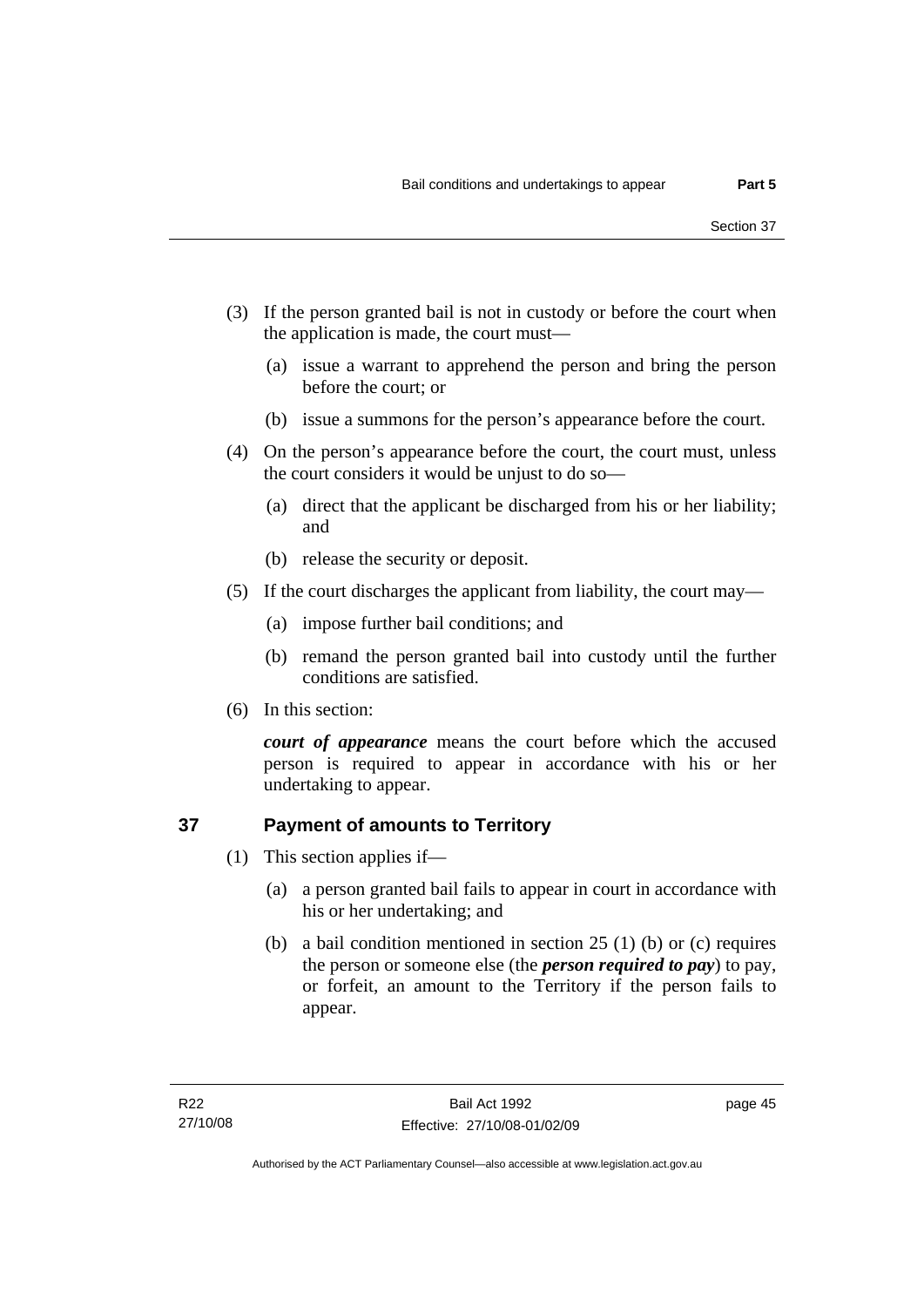Section 37

- (2) If the amount has been deposited in accordance with a condition mentioned in section 25 (1) (c), the amount is forfeited to the Territory.
- (3) If the amount has not been deposited, the court may order the person required to pay to pay the amount to the Territory.
- (4) Notice of the order must be given to the person required to pay as soon as practicable.

*Note* For how documents may be served, see the Legislation Act, pt 19.5.

- (5) If, after the end of 28 days after the day the notice is given, the amount has not been paid the amount may be recovered under the *Magistrates Court Act 1930*, division 3.9.2 (Enforcement of fines) as if it were a fine within the meaning of that division.
- (6) Subsection (4) applies to an amount even if the amount exceeds \$50 000.

R22 27/10/08

Authorised by the ACT Parliamentary Counsel—also accessible at www.legislation.act.gov.au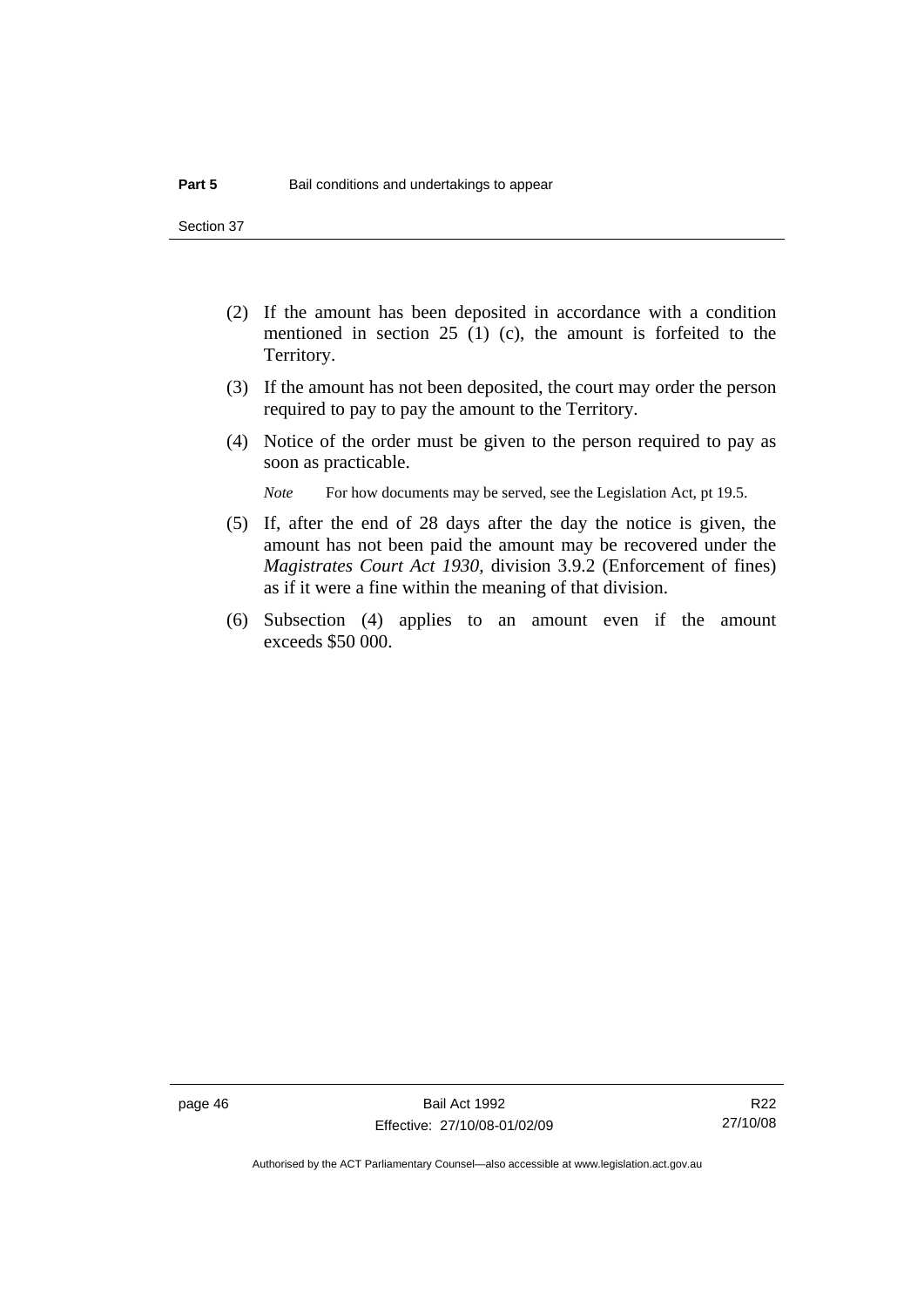# **Part 6 Review of bail decisions**

# **Division 6.1 Review of decisions by authorised officers**

## **38 Review by authorised officers**

- (1) If an authorised officer makes a decision under part 4 in relation to bail for an accused person that is—
	- (a) a decision to refuse to grant bail to the accused person; or
	- (b) a decision to grant bail to the accused person subject to 1 or more bail conditions;

the accused person may request a review of that decision by the authorised officer who made the decision or any other authorised officer.

 (2) If an application for a review of a bail decision is made to an authorised officer under subsection (1), the authorised officer shall as soon as possible conduct a review of the decision.

## **39 Exercise of power to review**

- (1) The power to review a decision under this division includes a power to confirm or vary a decision or to substitute another decision.
- (2) A decision as varied or substituted must be in conformity with this Act.
- (3) If, on a review of a decision under this division, the authorised officer varies the decision or substitutes another decision, section 27 applies in relation to the decision as varied or substituted as if the decision had been made by the authorised officer under part 4.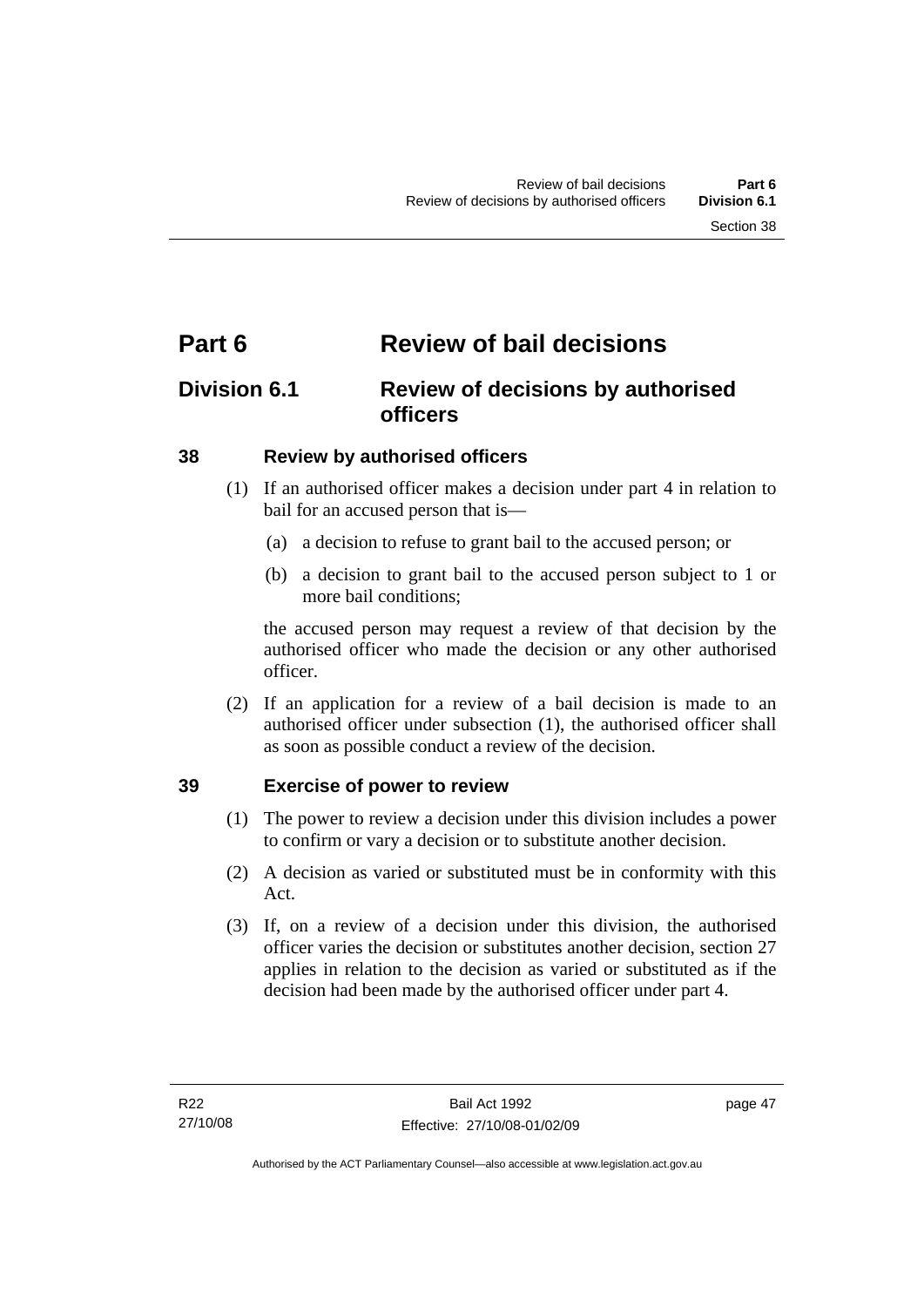- (4) An authorised officer may refuse to entertain a request to review a decision under this division if the authorised officer is satisfied that the request is frivolous or vexatious.
- (5) A regulation may—
	- (a) prescribe the way of making a request for the review of a decision under this division; and
	- (b) prescribe procedures for the conduct of a review under this division; and
	- (c) limit the time within which, and the circumstances in which, an accused person may apply for a review of a decision under this division; and
	- (d) limit the number of applications that may be made for the review of a bail decision under this division.

### **40 Limitation on power of authorised officer to review**

An authorised officer may not, under this division—

- (a) review a decision in circumstances if, had the decision not been made, the authorised officer would be prohibited from making a decision in relation to the grant of bail; or
- (b) review a decision that has been reviewed by a court.

# **Division 6.2 Review of decisions by courts**

### **41 Right of review of bail decisions**

An accused person or the informant may apply under this division for review of any decision by a court or an authorised officer in relation to bail.

R22 27/10/08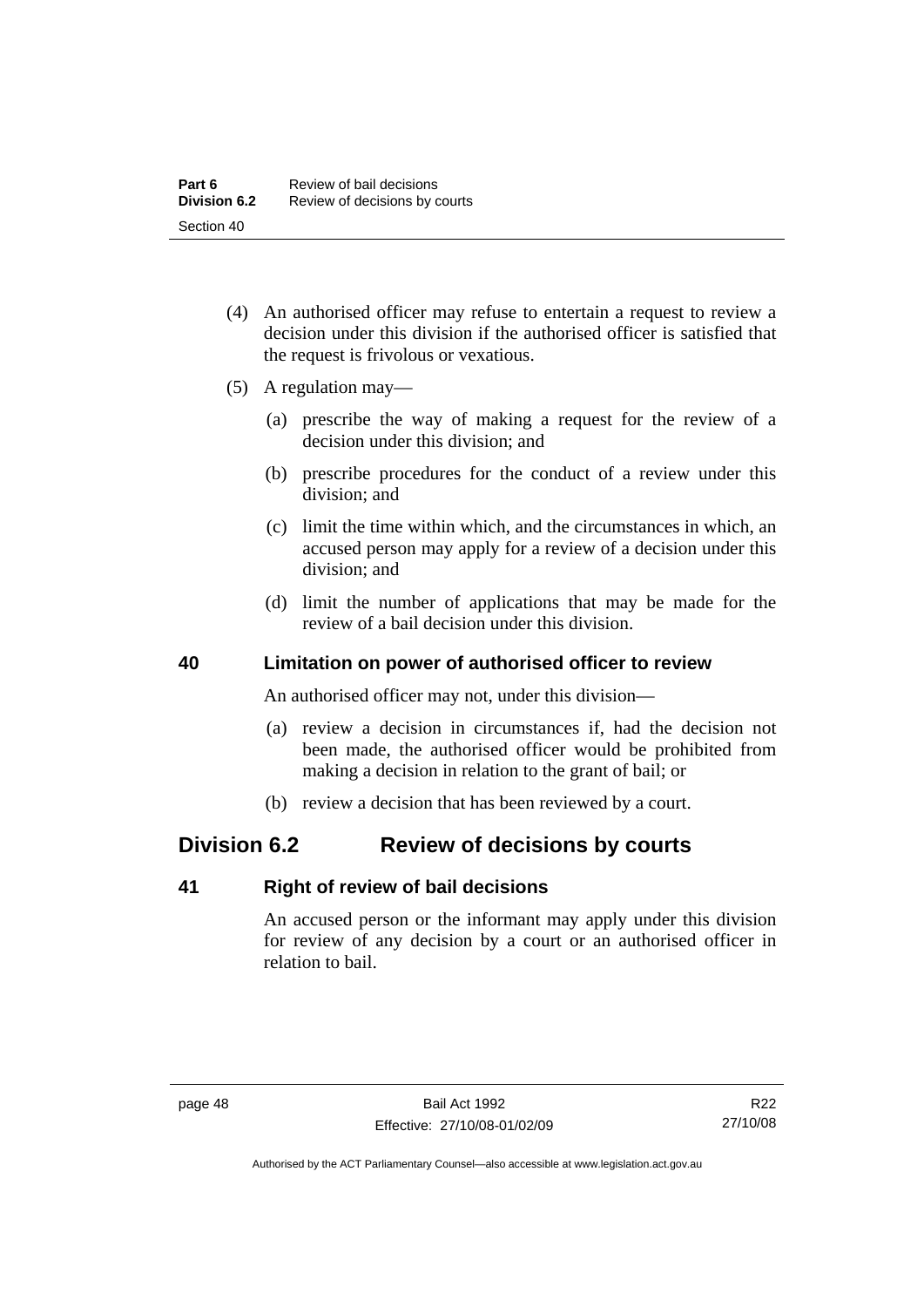## **41A Court may review on its own initiative**

- (1) A court that has made a decision in relation to bail may review the decision on its own initiative if the court considers it is in the interests of justice to do so.
- (2) The court may issue a warrant for the arrest of the person and for bringing the person before the court at the time and place stated in the warrant.

### **42 Power of Magistrates Court to review**

- (1) The Magistrates Court may, on application under this division, review any decision of an authorised officer or the Magistrates Court (however constituted) in relation to bail.
- (2) However, the Magistrates Court may review the decision only if the application for review is based on—
	- (a) a significant change in circumstances relevant to the granting of bail; or
	- (b) the availability of fresh evidence or information of material significance to the granting of bail to the person that was unavailable on the most recent application in relation to bail.
- (3) The power of the Magistrates Court to review a decision under this section may be exercised whether or not any power to review the decision under section 38 has been exercised or been sought to be exercised.

### **43 Power of Supreme Court to review**

- (1) The Supreme Court may, on application under this division, review any decision of an authorised officer, the Magistrates Court or the Supreme Court (however constituted) in relation to bail.
- (2) However, the Supreme Court may review the decision only if the application for review is based on—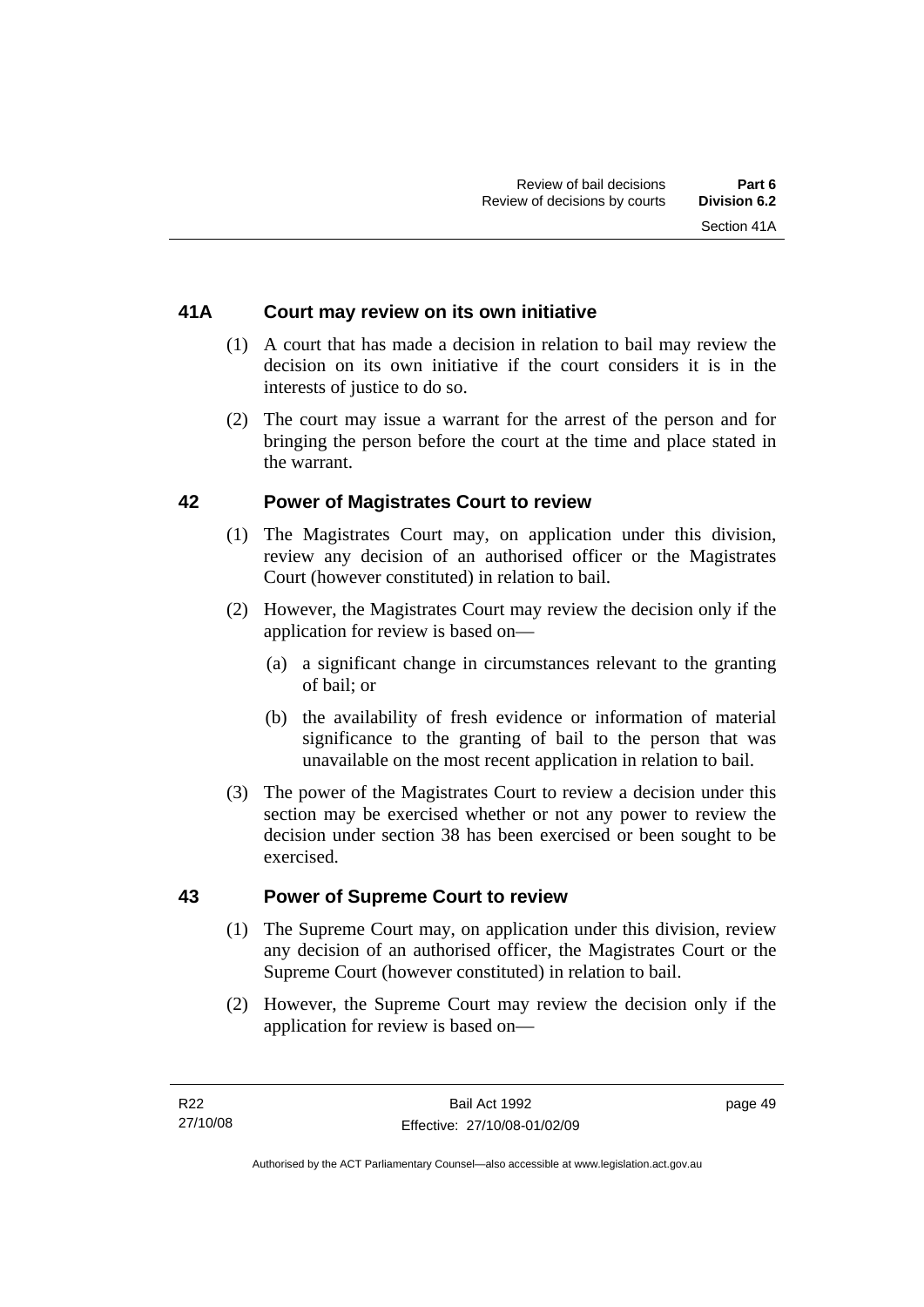- (a) a significant change in circumstances relevant to the granting of bail; or
- (b) the availability of fresh evidence or information of material significance to the granting of bail to the person that was unavailable on the most recent application in relation to bail.
- (3) The power of the Supreme Court to review a decision under this section may be exercised whether or not any power to review the decision under section 38 or section 42 has been exercised or has been sought to be exercised.

### **45 Exercise of power to review**

- (1) The power to review a decision under this division includes a power to confirm or vary the decision or to substitute another decision.
- (2) A decision as varied or substituted shall be in conformity with this Act.
- (3) The review of a decision shall be by way of rehearing and evidence or information in addition to, or in substitution for, the evidence or information given or obtained on the making of the decision may be given or obtained on the review.
- (4) If, on a review of a decision under this division the court varies the decision or substitutes another decision, section 27 applies in relation to the decision as varied or substituted as if that decision had been given by the court in relation to an application for bail.
- (5) If, on a review of a decision under this division, bail for an accused person is revoked, the court may, by warrant, commit the person into custody.
- (6) If, on a review of a decision under this division—
	- (a) bail is granted without any condition being imposed but the accused person has not given an undertaking to appear; or

R22 27/10/08

Authorised by the ACT Parliamentary Counsel—also accessible at www.legislation.act.gov.au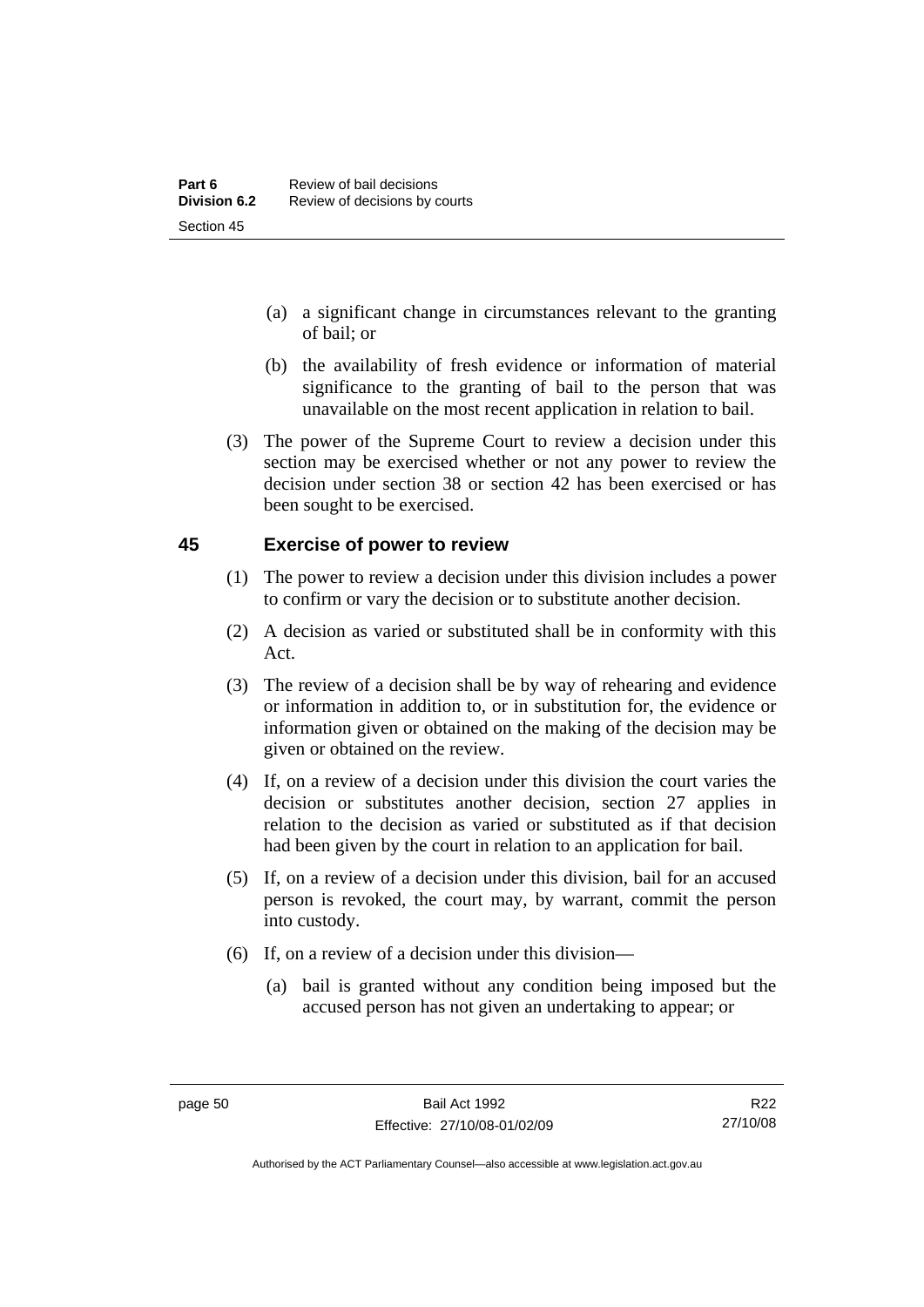(b) bail is granted subject to a condition;

the court may by warrant commit the person into custody until the person gives the undertaking to appear or satisfies the condition.

- (7) A court may refuse to entertain a request to review a decision under this division if the court is satisfied that the request is frivolous or vexatious.
- (8) A regulation may make provision in relation to—
	- (a) the way of making a request for the review of a decision under this division; and
	- (b) the giving or sending to people of notices relating to the proposed exercise of power to review a decision under this division.

### **46 Review limited to bail conditions**

- (1) If an accused person has remained in custody after being granted bail by a court because any condition of the bail has not been complied with, the decision in relation to bail may be reviewed by the court that granted bail—
	- (a) at the request of the accused person; or
	- (b) at the request of a police officer; or
	- (c) on the court's own initiative.
- (2) A review under this section of a decision in relation to bail is limited to a review of the conditions on which bail has been granted.
- (3) A review requested under this section by a police officer shall not be conducted unless the court is satisfied that the request was made—
	- (a) for the purpose of benefiting the accused person; and
	- (b) with the consent of the accused person.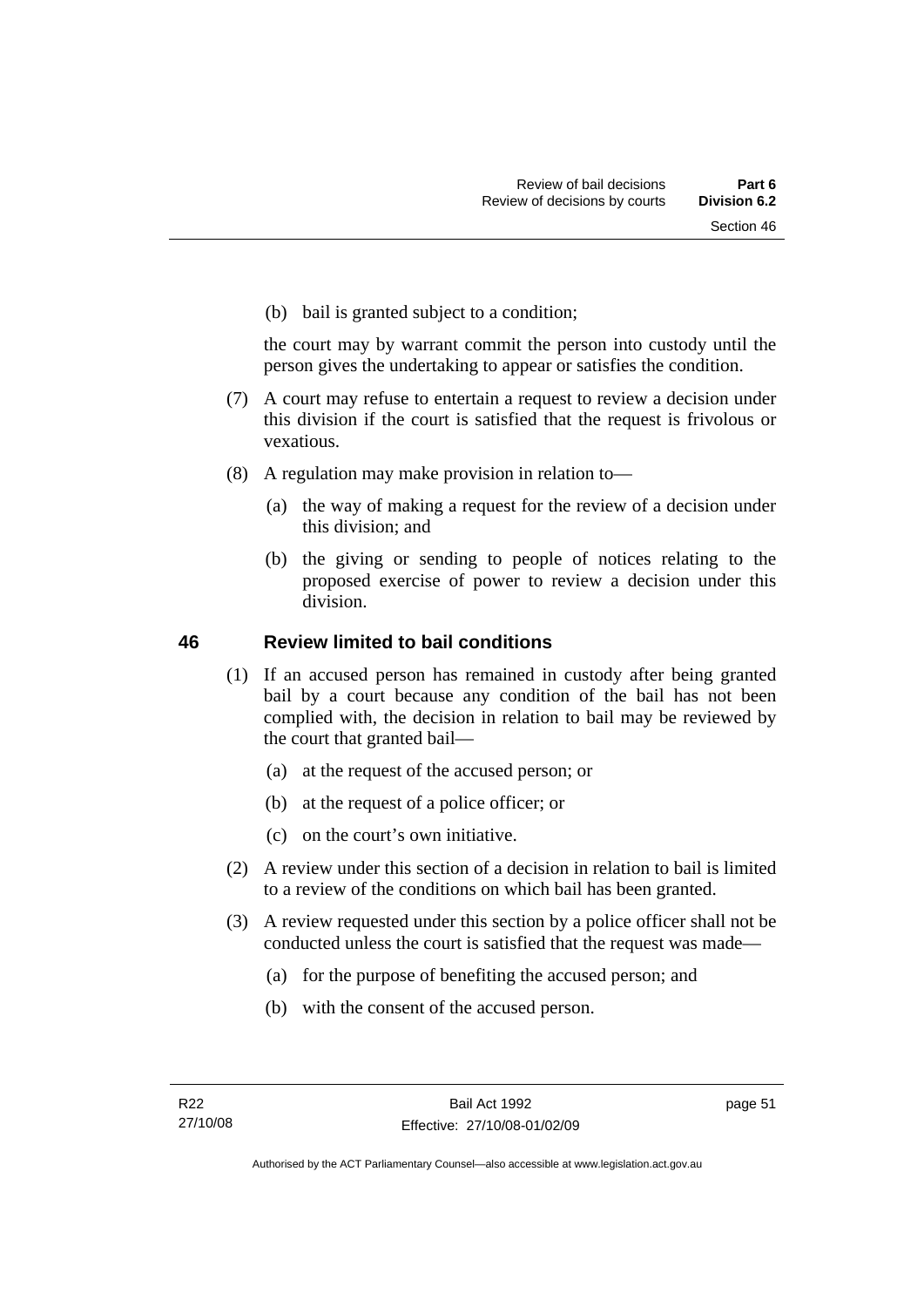- (4) On a review of a bail decision under this section, a court may—
	- (a) confirm the decision about the conditions of bail; or
	- (b) vary the decision by removing or imposing bail conditions; or
	- (c) grant bail without imposing any bail condition.
- (5) Notwithstanding section 43, the Supreme Court is empowered to conduct a review of a bail decision under this section only in relation to bail granted by the Supreme Court (however constituted).

page 52 Bail Act 1992 Effective: 27/10/08-01/02/09

R22 27/10/08

Authorised by the ACT Parliamentary Counsel—also accessible at www.legislation.act.gov.au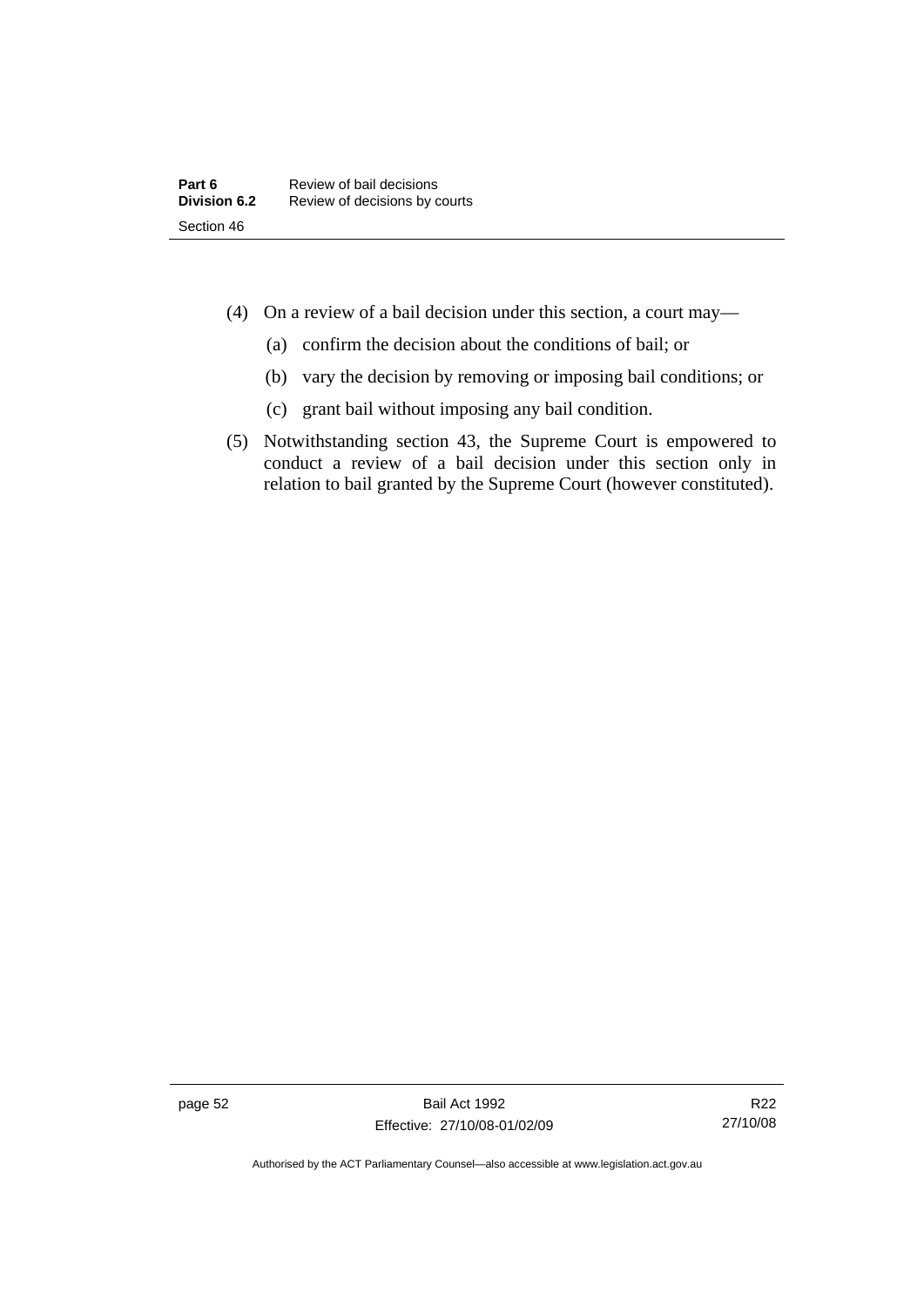# **Part 7 Miscellaneous**

## **47 Giving information relating to bail**

 (1) If a person is charged by a police officer with an offence and the person charged is being held in custody in relation to the offence, the police officer shall, as soon as is reasonably practicable after the person is charged, give to the person, by written notice, information relating to his or her entitlement to, or eligibility for, bail and to his or her entitlement to the review of decisions under this Act.

 (2) If an accused person is being held in custody in relation to an offence at the time of his or her first appearance in court in relation to that offence, the court shall, during that appearance, or as soon as is reasonably practicable, give to the person, by written notice, information relating to his or her entitlement to, or eligibility for, bail.

# **47A Notice to victim of bail decisions**

- (1) This section applies if—
	- (a) a court or authorised officer makes a decision about a grant of bail, or reviews a bail decision, in relation to a person; and
	- (b) the informant is aware that a victim has expressed concern about the need for protection from violence or harassment by the person.
- (2) The informant must tell a police officer assigned to liaise with victims of crime (a *victim liaison officer*) that the victim has expressed the concern.

*Note* If a form is approved under s 58 for a notice under this section, the form must be used.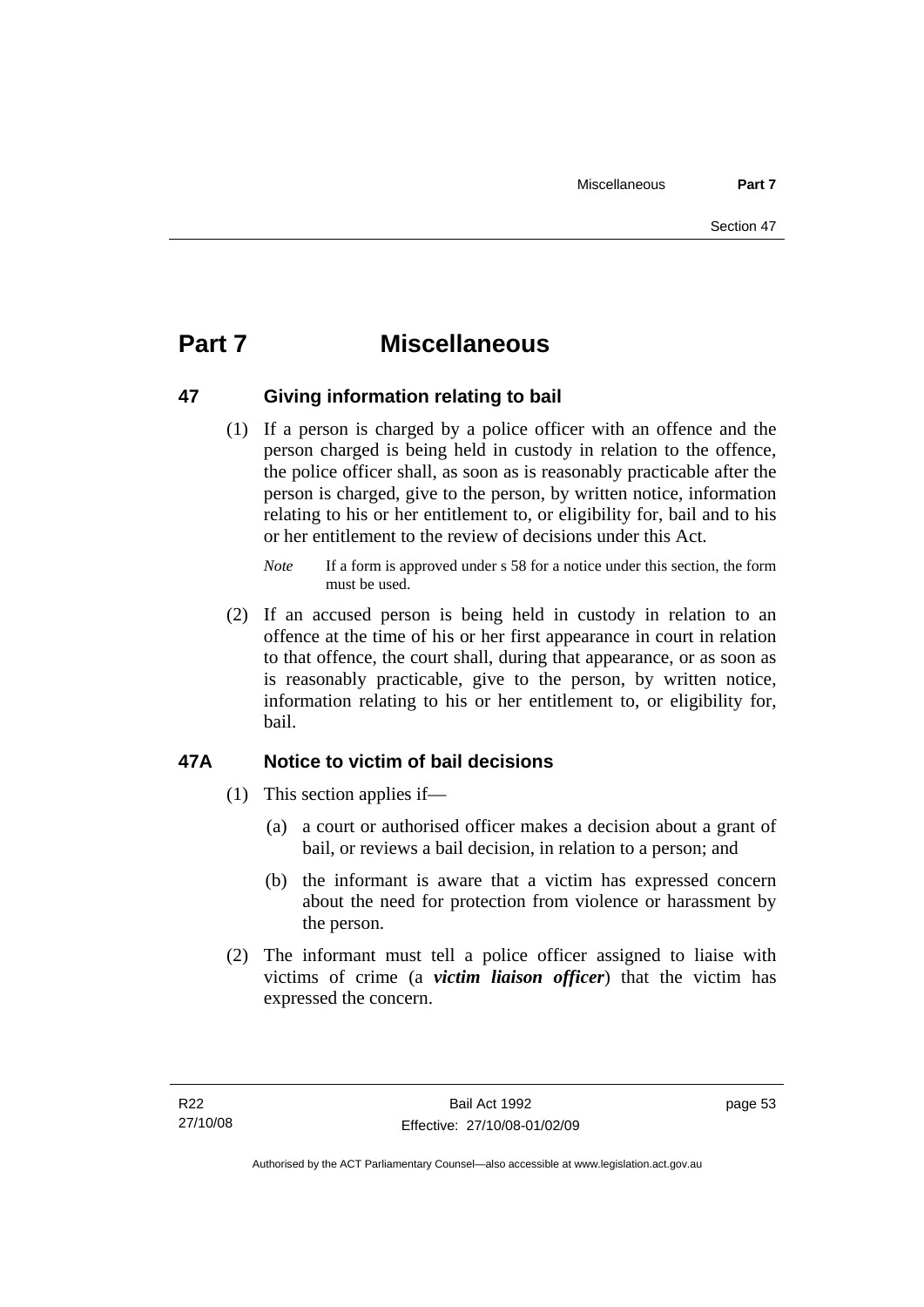#### **Part 7** Miscellaneous

Section 48

 (3) If a victim liaison officer is told about a victim's concern, the victim liaison officer must take all reasonable steps to tell the victim (or, if the victim is a child, a person who has parental responsibility for the child) about the bail decision as soon as practicable.

### **48 Notification to court that bail condition not satisfied**

- (1) This section applies to a person who has been granted bail by a court but who has remained in custody since bail was granted because a condition of the bail has not been complied with.
- (2) The person in charge of the correctional centre or other place where the person is in custody must give the court written notice that the person remains in custody because of the failure to comply with a bail condition.

*Note* If a form is approved under s 58 for a notice, the form must be used.

- (3) The notice must be given to the court not later than 7 days after the day the person is received into custody.
- (4) To remove any doubt, the court to which a notice is given under subsection (2) may, on its own initiative, conduct a review under section 46 of the condition on which bail was granted.
- (5) A notice under this section is required to be given only once in relation to any particular grant of bail.
- (6) A regulation may prescribe information that is to be given to a court with a notice under this section.

### **49 Failure to answer bail**

- (1) A person commits an offence if the person—
	- (a) gives an undertaking to appear before a court; and
	- (b) fails to carry out the undertaking.

Maximum penalty: 200 penalty units, imprisonment for 2 years or both.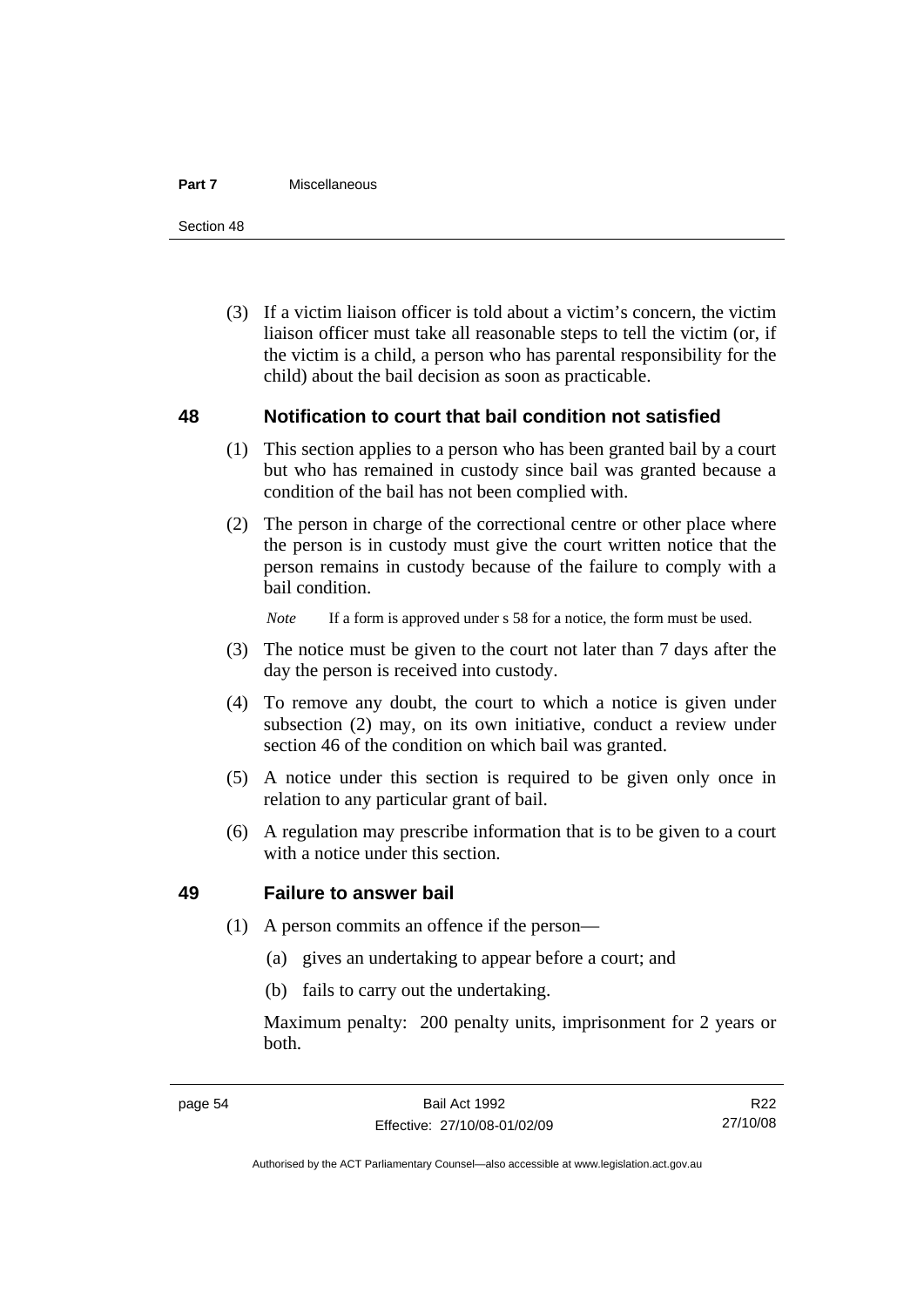- (2) The court may issue a warrant to arrest the person and to bring the person before the court.
- (3) Subsection (1) does not apply if the person has a reasonable excuse for failing to carry out the undertaking.

# **51 Indemnification of sureties**

 (1) A person commits an offence if the person indemnifies, or agrees to indemnify, anyone else against a liability the other person incurs or may incur as surety for an accused person.

Maximum penalty: 200 penalty units, imprisonment for 2 years or both.

 (2) A person commits an offence if the person is indemnified, or agrees to be indemnified, by someone else against a liability the person incurs or may incur as surety for an accused person.

Maximum penalty: 200 penalty units, imprisonment for 2 years or both.

- (3) For this section, it does not matter whether—
	- (a) the agreement is for compensation in money or anything else; or
	- (b) the agreement is made before or after the person indemnified, or agreed to be indemnified, becomes a surety; or
	- (c) the person indemnified, or agreed to be indemnified, becomes a surety.

## **52 Contravention of Act by police officers**

 (1) If a police officer contravenes a provision of this Act that is applicable to him or her as a police officer or as an authorised officer, the contravention is not punishable as an offence unless a penalty is expressly provided by this Act in relation to the contravention.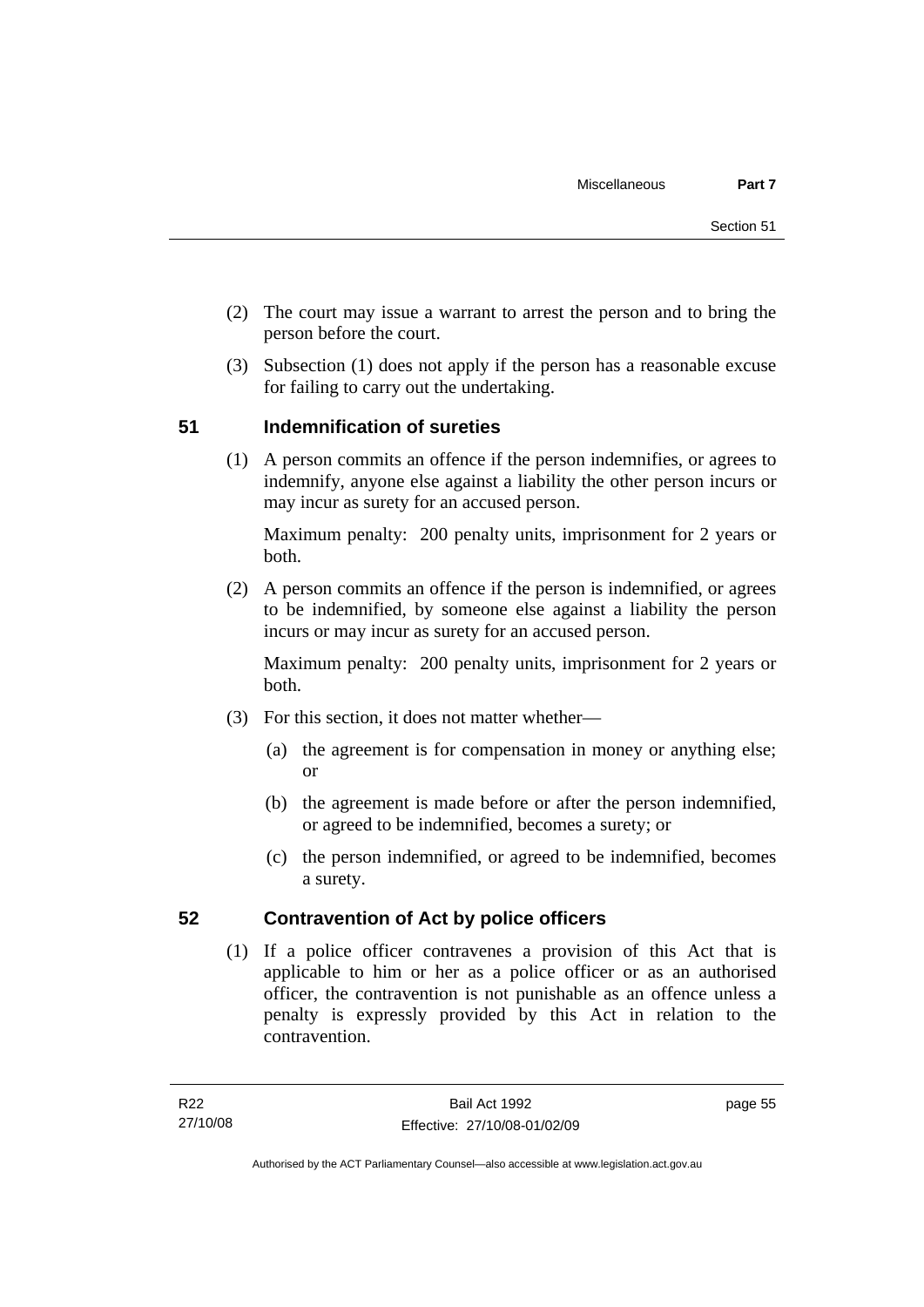- (2) Subsection (1) does not apply to prevent a contravention of a provision of this Act by a police officer from—
	- (a) being dealt with under the *Complaints (Australian Federal Police) Act 1981* (Cwlth); or
	- (b) constituting grounds for the institution of civil proceedings.

### **55 Civil standard of proof to apply for certain purposes**

If a court or an authorised officer, in making a decision in relation to bail (other than a decision in proceedings for an offence committed in relation to bail), is to be, or may be, satisfied as to any matter, it is sufficient if the court or authorised officer is satisfied on the balance of probabilities.

### **56 No right of surety to arrest**

A surety for an accused person does not have the right to arrest the accused person because the surety is a surety for the accused person.

### **56A Arrest without warrant of person on bail**

- (1) This section applies if a person has been granted bail in the ACT, a State or another Territory.
- (2) A police officer may arrest the person without warrant if the officer believes on reasonable grounds that the person—
	- (a) has failed to comply with a bail condition; or
	- (b) will not comply with a bail condition.
- (3) The police officer must bring the person before a court as soon as practicable.
- (4) The court may—
	- (a) for a person granted bail in the ACT—exercise the same powers in relation to bail as it has in relation to any other accused person in custody; or

R22 27/10/08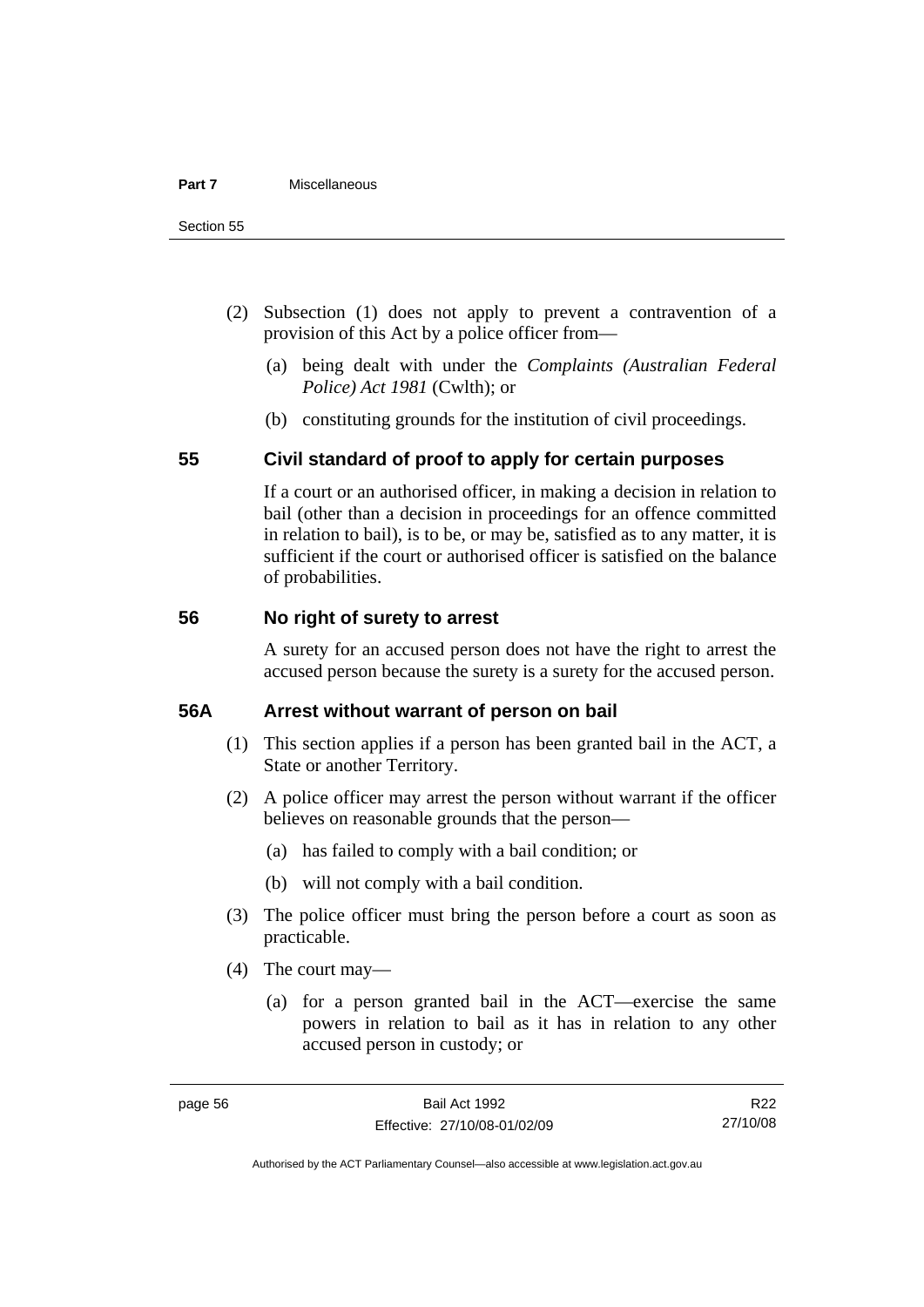- (b) for a person granted bail in a State or another Territory—
	- (i) release the person unconditionally; or
	- (ii) grant the person bail subject to the conditions that the court considers appropriate; or
	- (iii) remand the person in custody for a reasonable time while a warrant for the person's arrest is obtained from the State or other Territory.
- (5) A release mentioned in subsection (4) (b) (i) does not affect the grant of bail in the State or other Territory.

### **56B Arrest for breach of condition by person outside ACT**

- (1) This section applies if a police officer reasonably believes that—
	- (a) a person who has been granted bail in the ACT has failed to comply with a bail condition; and
	- (b) the person is in a State or another Territory.
- (2) An issuing officer may, on the information of a police officer—
	- (a) issue a warrant to arrest the person in the State or other Territory and bring the person before a court; or
	- (b) issue a summons for the person's appearance before a court.
- (3) In this section

*issuing officer*, for a warrant, means—

- (a) a judge, the registrar or a deputy registrar of the Supreme Court; or
- (b) a magistrate; or
- (c) if authorised by the Chief Magistrate to issue a warrant—the registrar or deputy registrar of the Magistrates Court.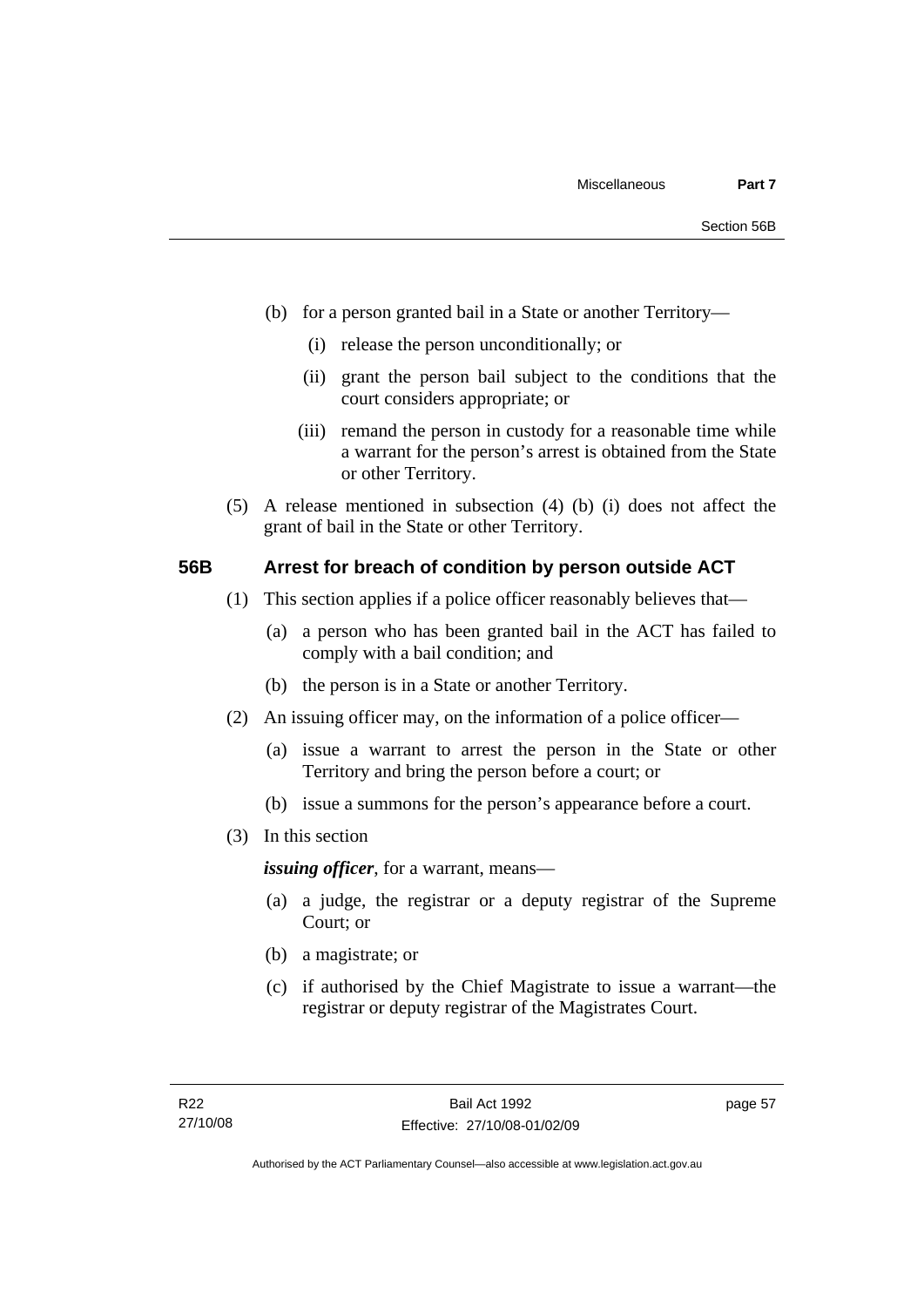#### **Part 7** Miscellaneous

### **57 Act to prevail**

- (1) Except if otherwise expressly provided by this Act, this Act applies in relation to the grant of bail to accused people to the exclusion of any other law in force immediately before the commencement of this Act so far as any other such law makes provision for or in relation to bail for accused people.
- (2) This Act does not affect the *Bill of Rights 1688* 1 Will and Mary sess 2 c 2.

### **57AA Abolition of inherent power of bail**

Any inherent power of the Supreme Court to grant bail is abolished.

### **58 Approved forms**

- (1) The Minister may, in writing, approve forms for this Act.
- (2) If the Minister approves a form for a particular purpose, the approved form must be used for that purpose.
- (3) A form approved for section 28 (1), 30 (4), 34, 47 or 48 (2) is a disallowable instrument.
	- *Note* A disallowable instrument must be notified, and presented to the Legislative Assembly, under the Legislation Act.
- (4) Any other approved form is a notifiable instrument.

*Note* A notifiable instrument must be notified under the Legislation Act.

 (5) If there is no approved form for an instrument under this Act, the instrument must be in a form acceptable to the registrar.

### **59 Regulation-making power**

- (1) The Executive may make regulations for this Act.
	- *Note* A regulation must be notified, and presented to the Legislative Assembly, under the Legislation Act.

R22 27/10/08

Authorised by the ACT Parliamentary Counsel—also accessible at www.legislation.act.gov.au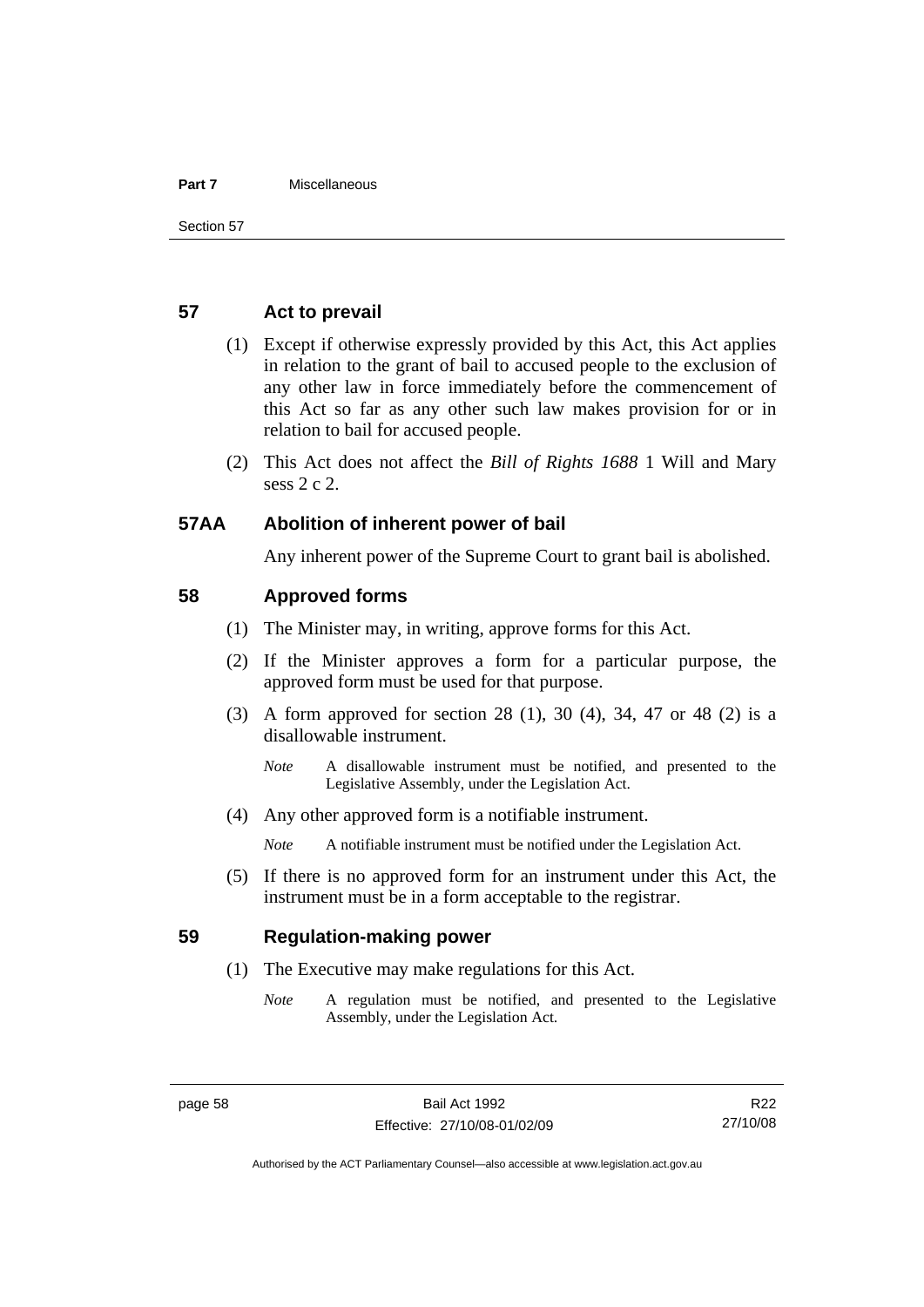(2) Without limiting subsection (1), a regulation may make provision in relation to the management (including the investment) of an amount deposited in accordance with a condition mentioned in section 25 (1) (c).

Authorised by the ACT Parliamentary Counsel—also accessible at www.legislation.act.gov.au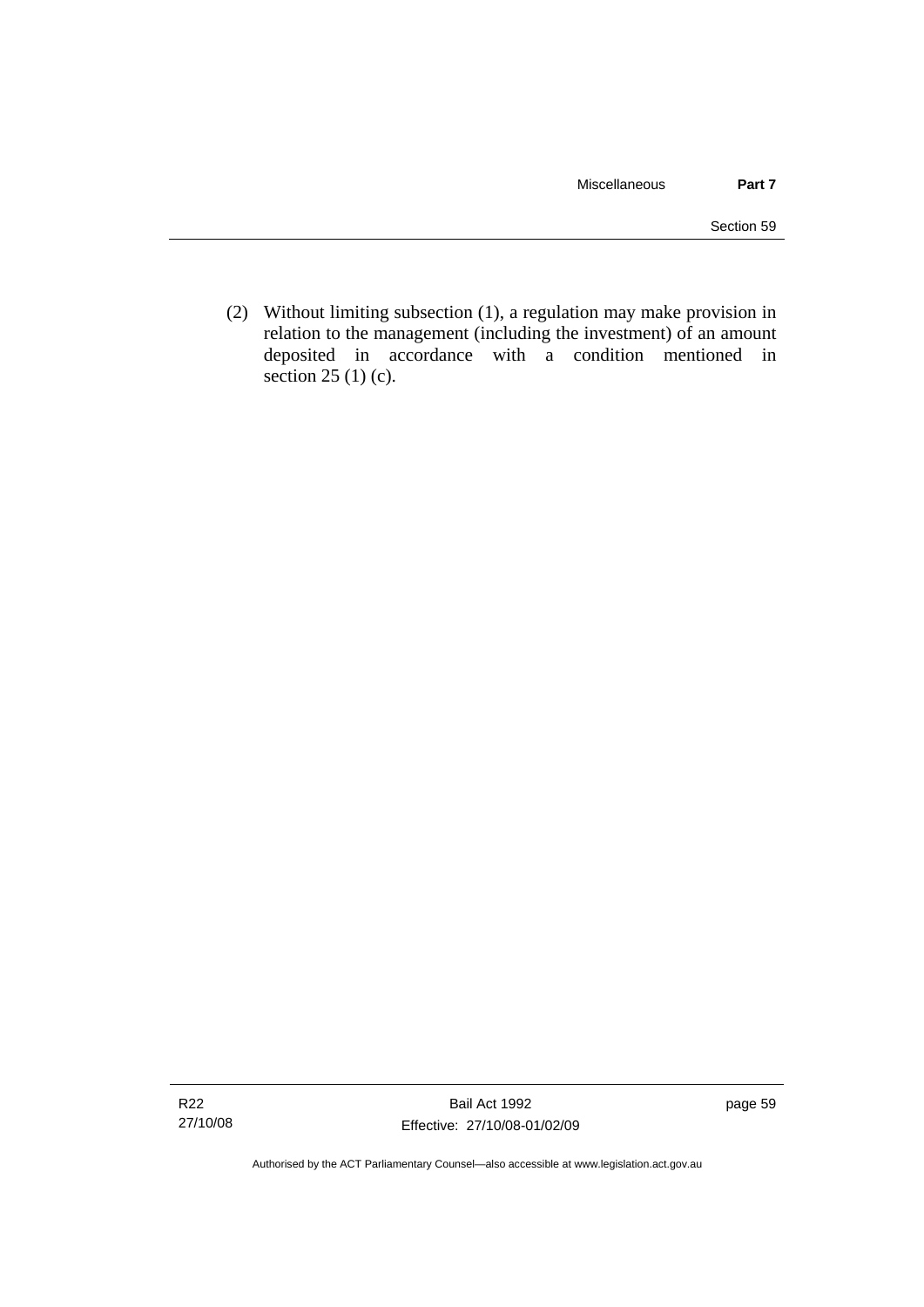# **U Schedule 1 Offences to which presumption of bail does not apply**

(see s 9B (a))

# **Part 1.1 Offences against Crimes Act 1900**

| column 1<br>item | column 2<br>provision | column 3<br>description of offence                         |
|------------------|-----------------------|------------------------------------------------------------|
|                  | 15                    | manslaughter                                               |
| 2                | 19                    | intentionally inflicting grievous bodily harm              |
| 3                | 49C                   | industrial manslaughter (employer offence)                 |
| 4                | 49D                   | industrial manslaughter (senior officer offence)           |
| 5                | 51                    | sexual assault in the first degree                         |
| 6                | 52                    | sexual assault in the second degree                        |
|                  | 54                    | sexual intercourse without consent                         |
| 8                | 55 $(1)$              | sexual intercourse with young person under<br>10 years old |

| <b>Part 1.2</b>  |                       | <b>Offences against Criminal Code</b> |  |
|------------------|-----------------------|---------------------------------------|--|
| column 1<br>item | column 2<br>provision | column 3<br>description of offence    |  |
|                  | 310                   | aggravated robbery                    |  |
|                  | 312                   | aggravated burglary                   |  |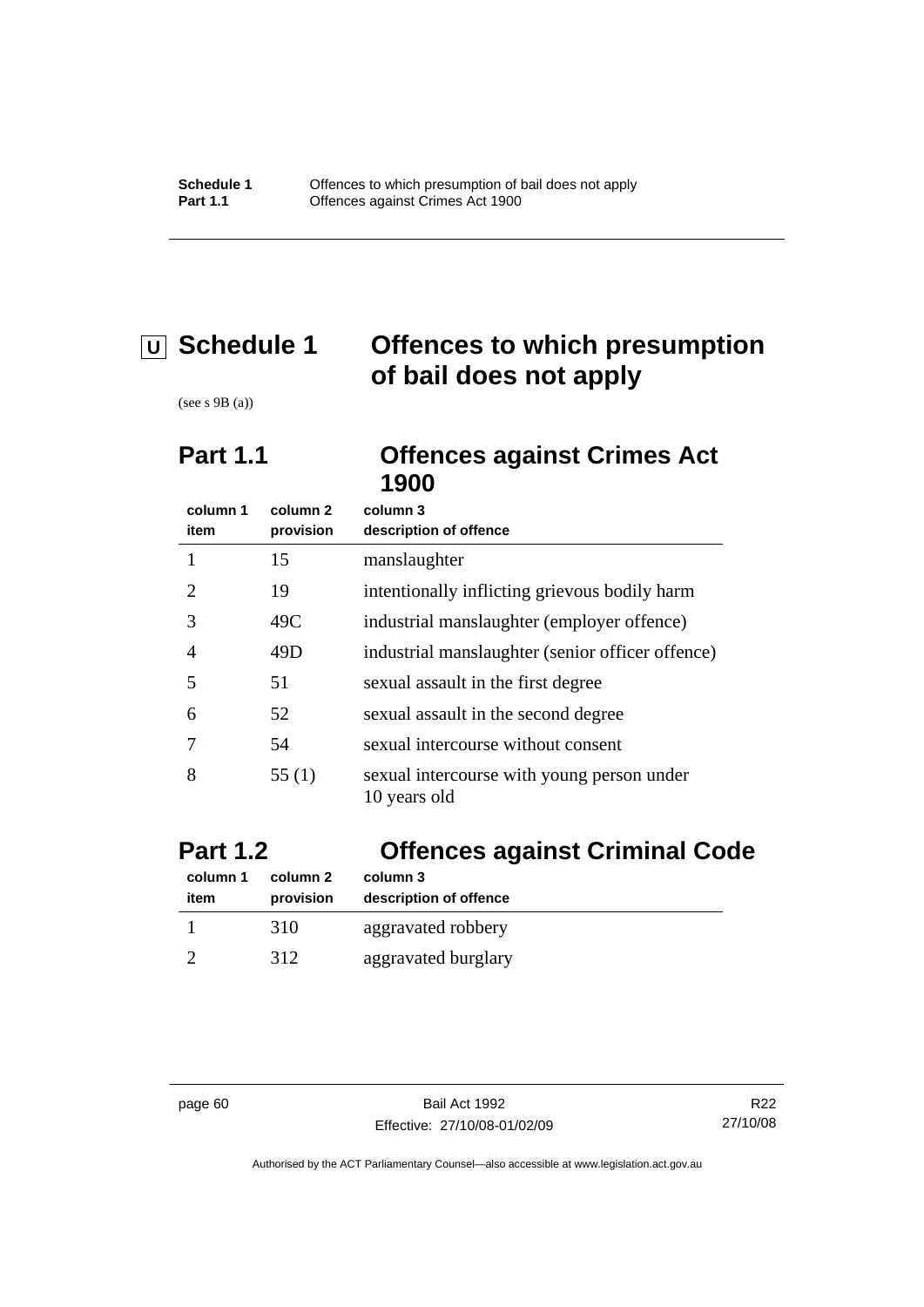| column 1<br>item | column <sub>2</sub><br>provision | column 3<br>description of offence                                                                       |
|------------------|----------------------------------|----------------------------------------------------------------------------------------------------------|
| 3                | 603(3)                           | trafficking in commercial quantity of<br>controlled drug                                                 |
| 4                | 603(5)                           | trafficking in trafficable quantity of cannabis                                                          |
| 5                | 603(7)                           | trafficking in controlled drug other than<br>cannabis                                                    |
| 6                | 607(3)                           | manufacturing commercial quantity of<br>controlled drug for selling                                      |
| 7                | 607(5)                           | manufacturing controlled drug for selling                                                                |
| 8                | 610(1)                           | selling large commercial quantity of controlled<br>precursor for manufacture of controlled drug          |
| 9                | 610(3)                           | selling commercial quantity of controlled<br>precursor for manufacture of controlled drug                |
| 10               | 611(1)                           | manufacturing large commercial quantity of<br>controlled precursor for manufacture of<br>controlled drug |
| 11               | 611(3)                           | manufacturing large commercial quantity of<br>controlled precursor for selling                           |
| 12               | 611(5)                           | manufacturing commercial quantity of<br>controlled precursor for manufacture of<br>controlled drug       |
| 13               | 611(7)                           | manufacturing commercial quantity of<br>controlled precursor for selling                                 |
| 14               | 612(1)                           | possessing large commercial quantity of<br>controlled precursor                                          |
| 15               | 612(3)                           | possessing commercial quantity of controlled<br>precursor                                                |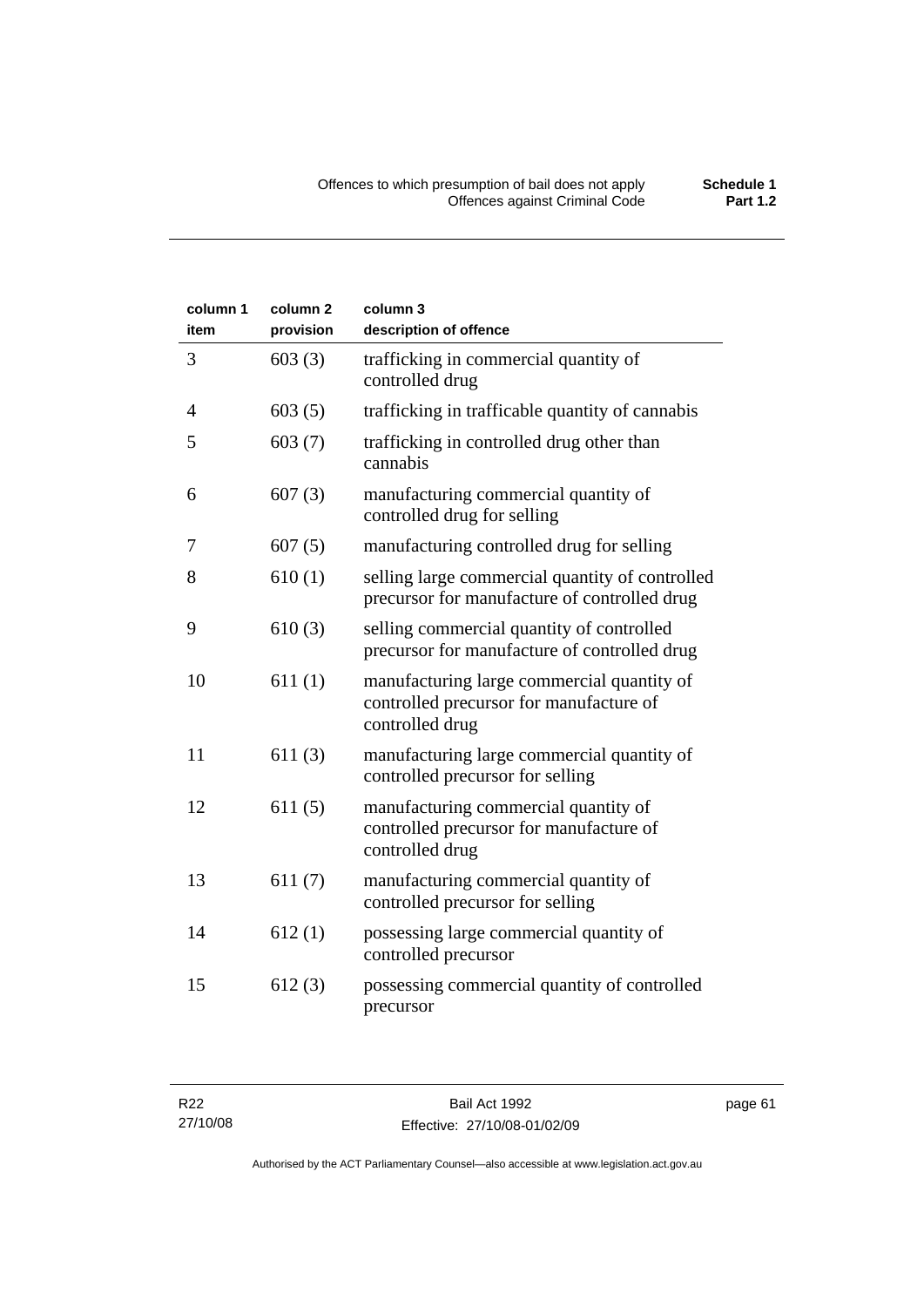| column 1<br>item | column 2<br>provision | column 3<br>description of offence                              |
|------------------|-----------------------|-----------------------------------------------------------------|
| 16               | 616(3)                | cultivating commercial quantity of controlled<br>plant          |
| 17               | 619(3)                | selling commercial quantity of controlled plant                 |
| 18               | 622(3)                | supplying etc controlled drug to child for<br>selling           |
| 19               | 624(4)                | procuring child to traffic in controlled drug                   |
| 20               | 625(1)                | supplying etc controlled drug (other than<br>cannabis) to child |
| 21               | 639                   | concealing etc property derived from drug<br>offence            |

# **U Part 1.3 Offences against Drugs of Dependence Act 1989**

| column 1<br>item | column 2<br>provision | column 3<br>description of offence                                |
|------------------|-----------------------|-------------------------------------------------------------------|
|                  | 161                   | manufacture of drug of dependence or<br>prohibited substance      |
|                  | 164                   | sale, supply etc of prohibited substance or<br>drug of dependence |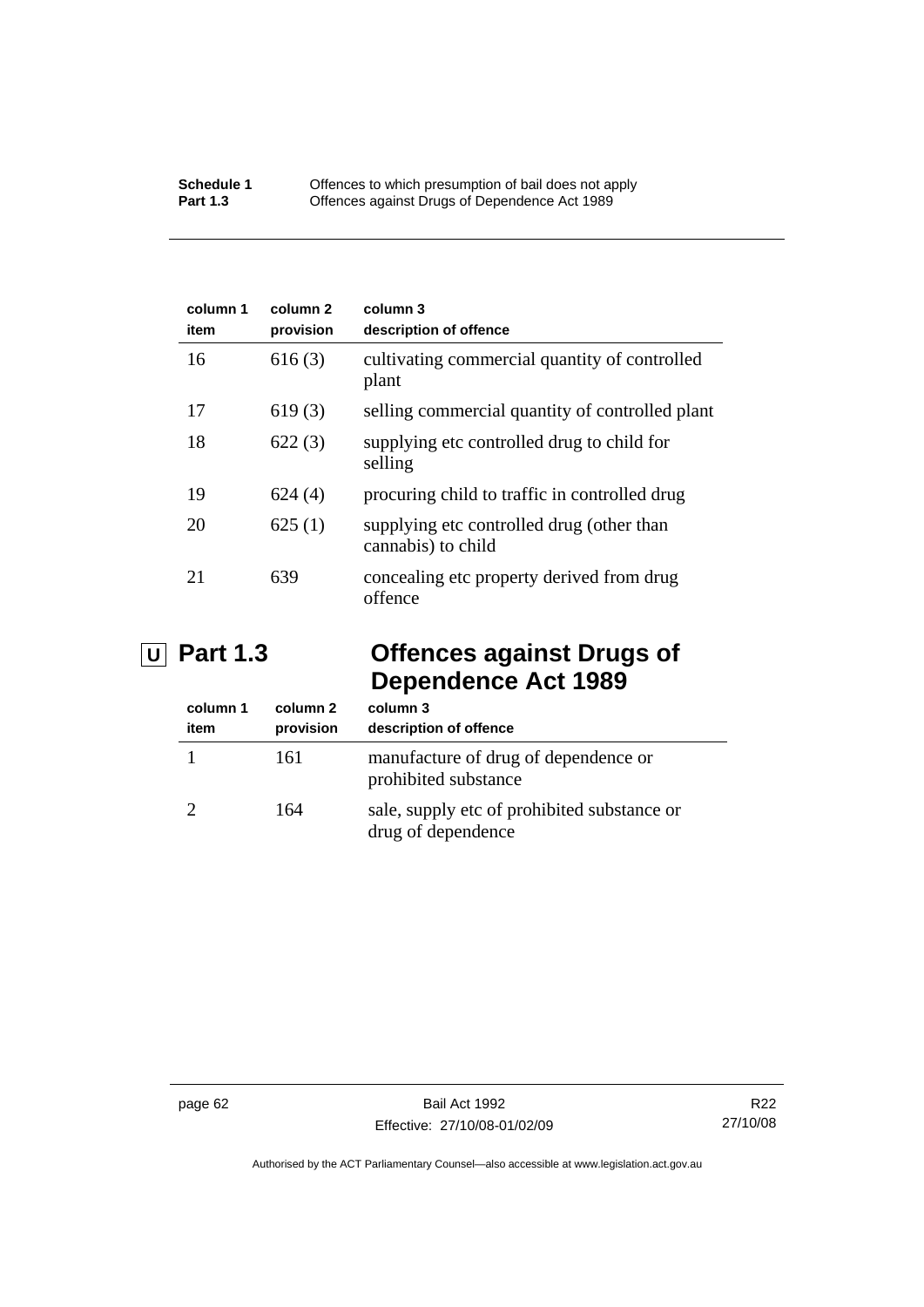# **U Part 1.3A Offences against Medicines, Poisons and Therapeutic Goods Act 2008**

# **U Part 1.4 Offences against Customs Act 1901 (Cwlth)**

| column 1<br>item | column 2<br>provision | column 3<br>description of offence                               |
|------------------|-----------------------|------------------------------------------------------------------|
|                  | 231(1)                | assembly for unlawful purposes                                   |
| $\mathcal{L}$    | 233AC                 | master allowing use of ship for smuggling etc.<br>narcotic goods |
|                  | 233B                  | special provisions about narcotic goods                          |

R22 27/10/08 page 63

Authorised by the ACT Parliamentary Counsel—also accessible at www.legislation.act.gov.au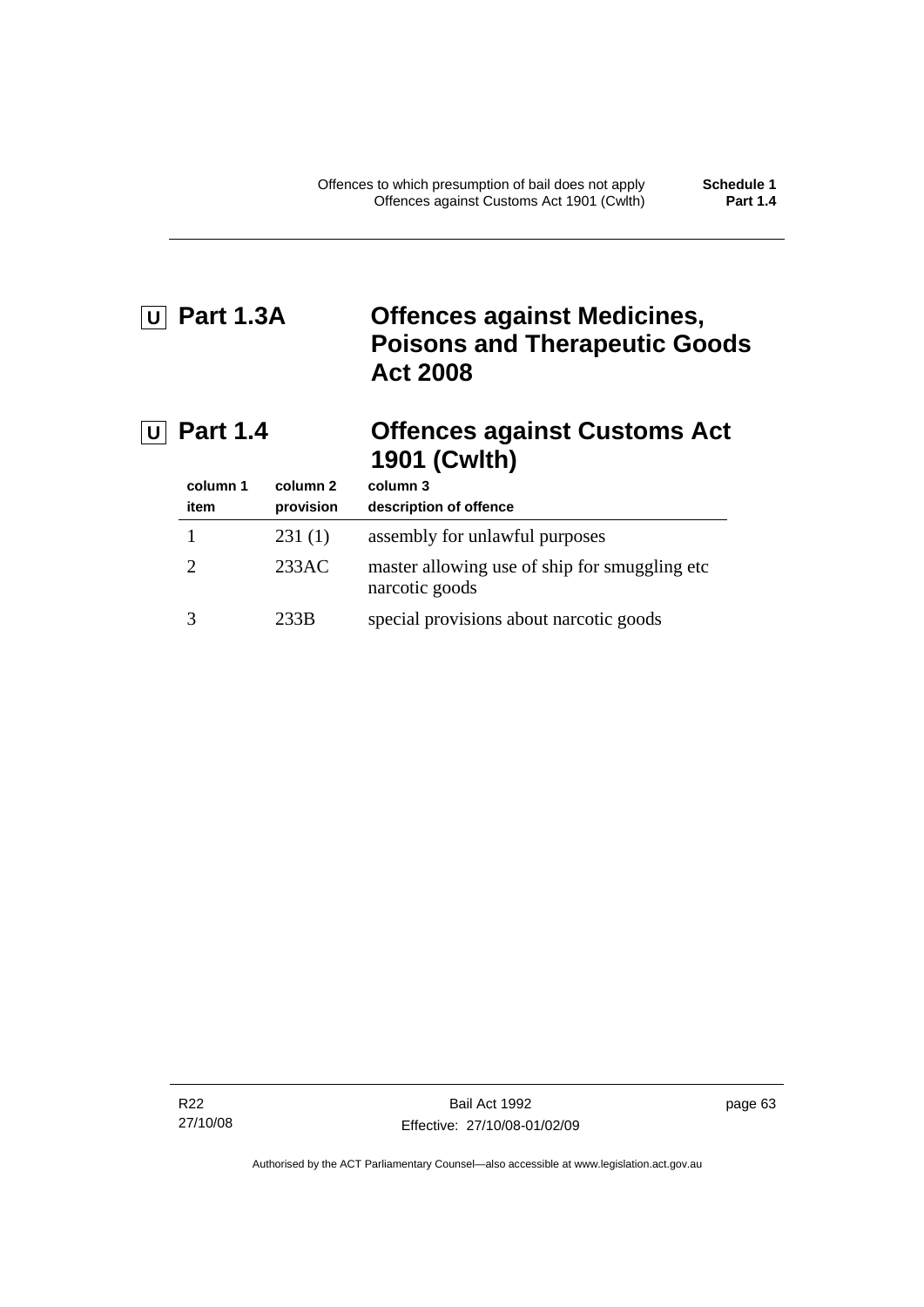# **U Dictionary**

(see s 3)

*Note 1* The Legislation Act contains definitions and other provisions relevant to this Act.

- *Note 2* For example, the Legislation Act, dict, pt 1, defines the following terms:
	- Act (see s  $7$ )
	- adult
	- child
	- chief executive
	- Chief Magistrate
	- chief police officer
	- correctional centre
	- domestic partner (see s 169 (1))
	- found guilty
	- indictable offence (see s 190 (1))
	- judge
	- magistrate
	- Magistrates Court
	- mental health tribunal
	- penalty unit (see s 133)
	- police officer
	- public trustee
	- **State**
	- Supreme Court
	- the Territory.

### *accused person* includes—

- (a) a person charged with, convicted of, or found guilty of, an offence; and
- (b) a person mentioned in section  $8(1)(c)$ , (d) or (e); and
- (c) a person whose conviction for an offence is stayed; and

page 64 Bail Act 1992 Effective: 27/10/08-01/02/09

R22 27/10/08

Authorised by the ACT Parliamentary Counsel—also accessible at www.legislation.act.gov.au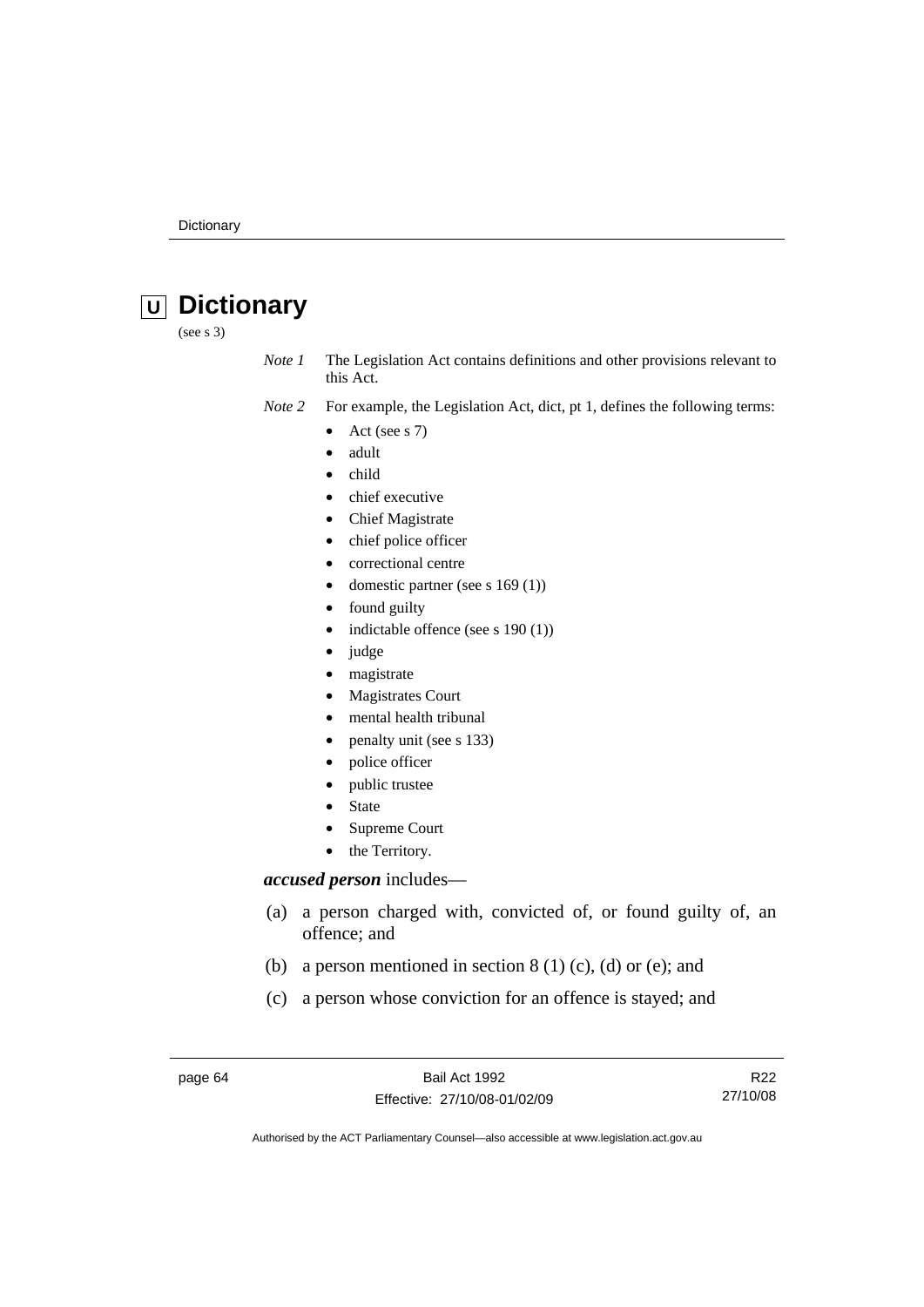- (d) a person subject to an order under the *Crimes (Sentencing) Act 2005*, section 17 (Non-conviction orders—general); and
- (e) a person in relation to whom an appeal relating to an offence is pending; and
- (f) a person in relation to whom a new trial has been ordered to be held for an offence.

*appeal* includes an application for leave to appeal and an appeal proceeding.

*applicable bail criteria*, for a decision about bail, means criteria under any of the following provisions applying to the decision:

- (a) section 9D (Bail for serious offence committed while charge for another is pending or outstanding);
- (b) section 9F (Domestic violence offence—bail by authorised officer);
- (c) section 22 (Criteria for granting bail to adults);
- (d) section 23 (Criteria for granting bail to children).

#### *authorised officer* means—

- (a) the chief police officer; or
- (b) a police officer exercising the functions of a superintendent or sergeant; or
- (c) another police officer authorised in writing by the chief police officer.

*bail* means an authorisation granted to a person under this Act to be at liberty.

*bail condition* means a condition on which bail is granted.

*child*, of a person, includes a child—

(a) who normally or regularly lives with the person; or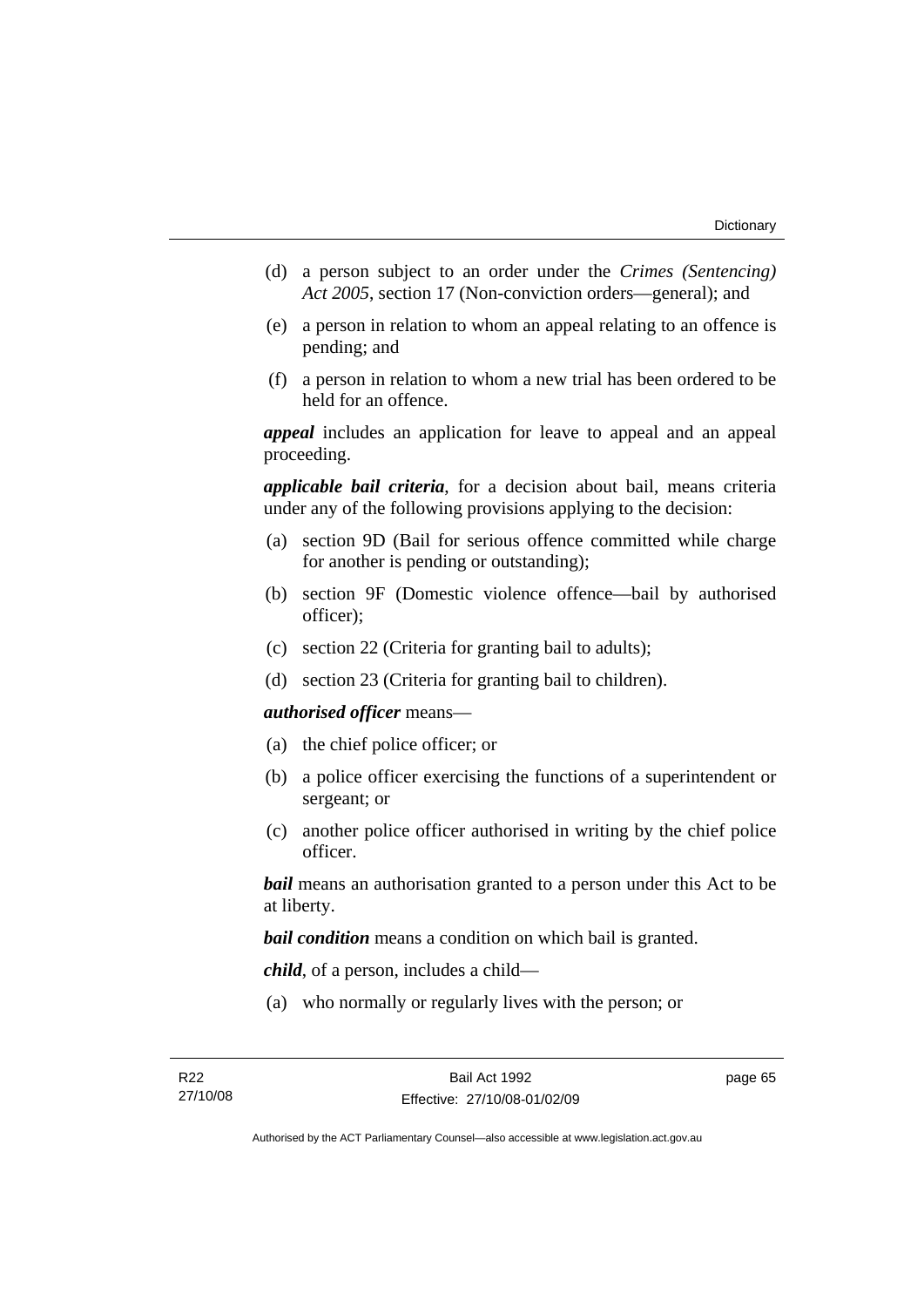(b) of whom the person is a guardian.

*court* means the Supreme Court or Magistrates Court.

*domestic violence offence—*an offence that a person is accused of committing is a *domestic violence offence* if the conduct making up the offence is domestic violence under the *Domestic Violence and Protection Orders Act 2001*.

*grant*, in relation to bail (other than in section 22 (Criteria for granting bail to adults) or section 23 (Criteria for granting bail to children)), includes continue.

*offence* includes—

- (a) an alleged offence; and
- (b) except for section  $8(1)(a)$  and section  $9(1)$ 
	- (i) a breach of the peace or an apprehended breach of the peace; and
	- (ii) a breach of an obligation mentioned in section 8A (Entitlement to bail—breach of sentence obligations).

*parental responsibility*—a person has *parental responsibility* for a child or young person if the person has parental responsibility for the child or young person under the *Children and Young People Act 2008*.

*Note* Parental responsibility is dealt with in the *Children and Young People Act 2008*, div 1.3.2.

*surety*, in relation to an accused person, means a person other than the accused person who is subject to a liability under a bail condition mentioned in section 25 (1).

*undertaking to appear* means an undertaking given under section 28 (1).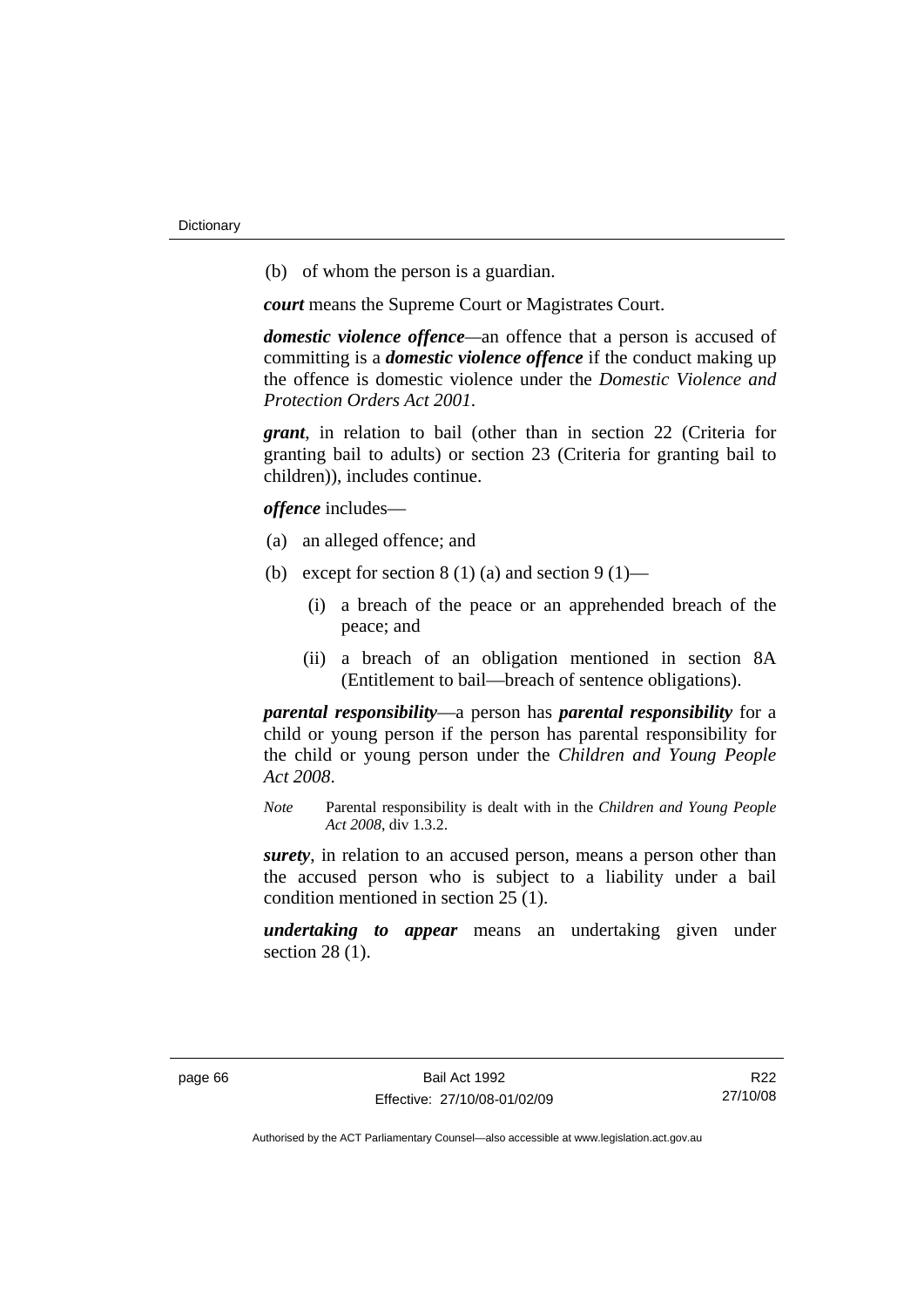*victim* in relation to an accused person, means—

- (a) a person (the *primary victim*) who suffers harm—
	- (i) in the course of, or because of, the commission of an offence of which the accused person is accused; or
	- (ii) in the course of assisting a police officer in the exercise of the officer's power to arrest the accused person or to take action to prevent the commission of an offence of which the accused person is accused; or
- (b) if a primary victim dies because of the commission of an offence of which the accused person is accused—anyone who was financially or psychologically dependent on the primary victim immediately before his or her death.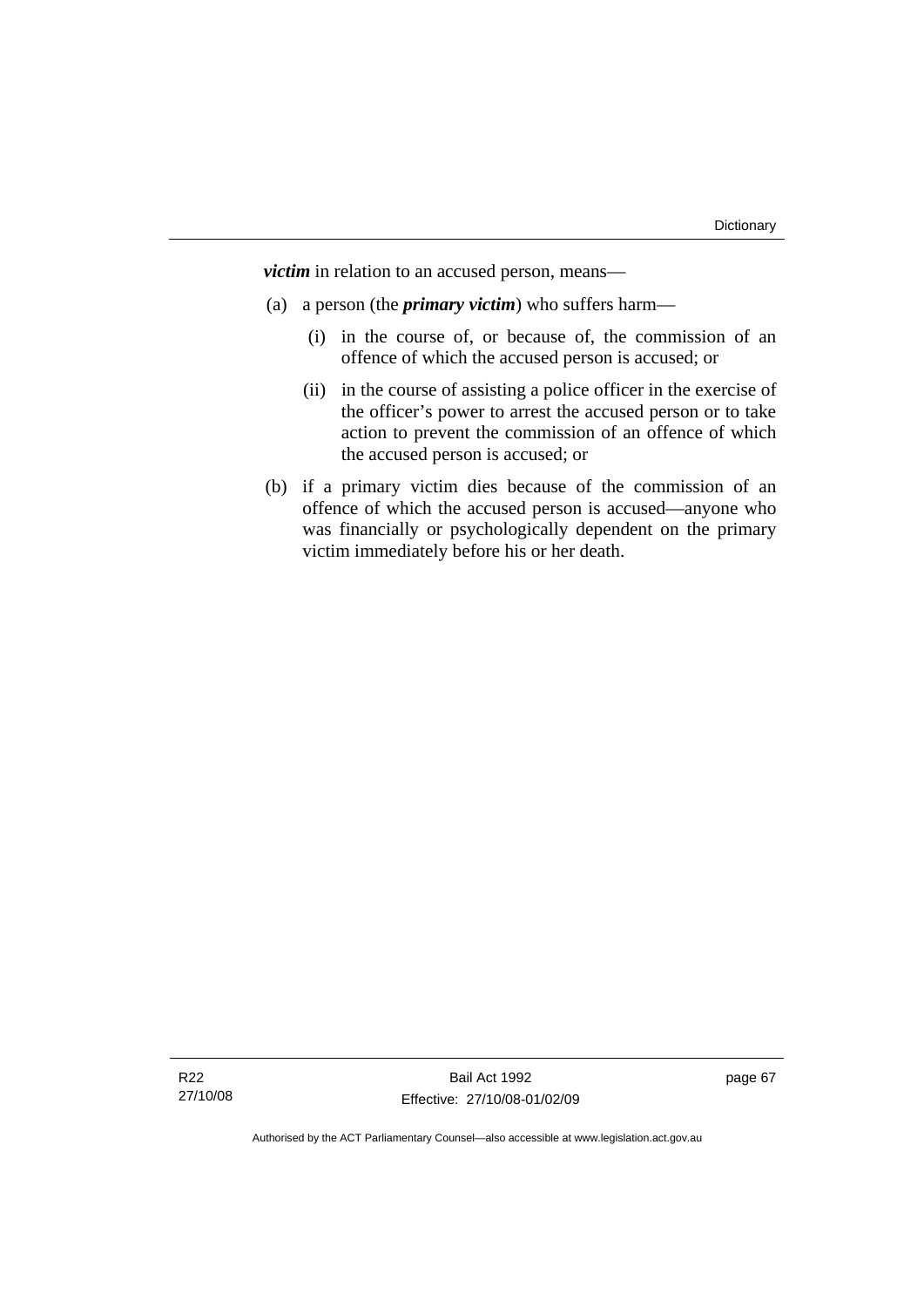1 About the endnotes

# **Endnotes**

# **1 About the endnotes**

Amending and modifying laws are annotated in the legislation history and the amendment history. Current modifications are not included in the republished law but are set out in the endnotes.

Not all editorial amendments made under the *Legislation Act 2001*, part 11.3 are annotated in the amendment history. Full details of any amendments can be obtained from the Parliamentary Counsel's Office.

Uncommenced amending laws and expiries are listed in the legislation history and the amendment history. These details are underlined. Uncommenced provisions and amendments are not included in the republished law but are set out in the last endnote.

If all the provisions of the law have been renumbered, a table of renumbered provisions gives details of previous and current numbering.

The endnotes also include a table of earlier republications.

| $am = amended$                               | $ord = ordinance$                         |
|----------------------------------------------|-------------------------------------------|
| $amdt = amendment$                           | orig = original                           |
| $ch = chapter$                               | $par = paragraph/subparagraph$            |
| $def = definition$                           | $pres = present$                          |
| $dict = dictionary$                          | $prev = previous$                         |
| disallowed = disallowed by the Legislative   | $(\text{prev}) = \text{previously}$       |
| Assembly                                     | $pt = part$                               |
| $div = division$                             | $r = rule/subrule$                        |
| $exp = expires/expired$                      | $renum = renumbered$                      |
| $Gaz = gazette$                              | $reloc = relocated$                       |
| $hdg =$ heading                              | $R[X]$ = Republication No                 |
| $IA = Interpretation Act 1967$               | $RI = reissue$                            |
| $ins = inserted/added$                       | $s = section/subsection$                  |
| $LA =$ Legislation Act 2001                  | $sch = schedule$                          |
| $LR =$ legislation register                  | $sdiv = subdivision$                      |
| $LRA =$ Legislation (Republication) Act 1996 | $sub =$ substituted                       |
| $mod = modified/modification$                | SL = Subordinate Law                      |
| $o = order$                                  | underlining = whole or part not commenced |
| $om = omitted/report$                        | or to be expired                          |
|                                              |                                           |

# **2 Abbreviation key**

page 68 Bail Act 1992 Effective: 27/10/08-01/02/09

R22 27/10/08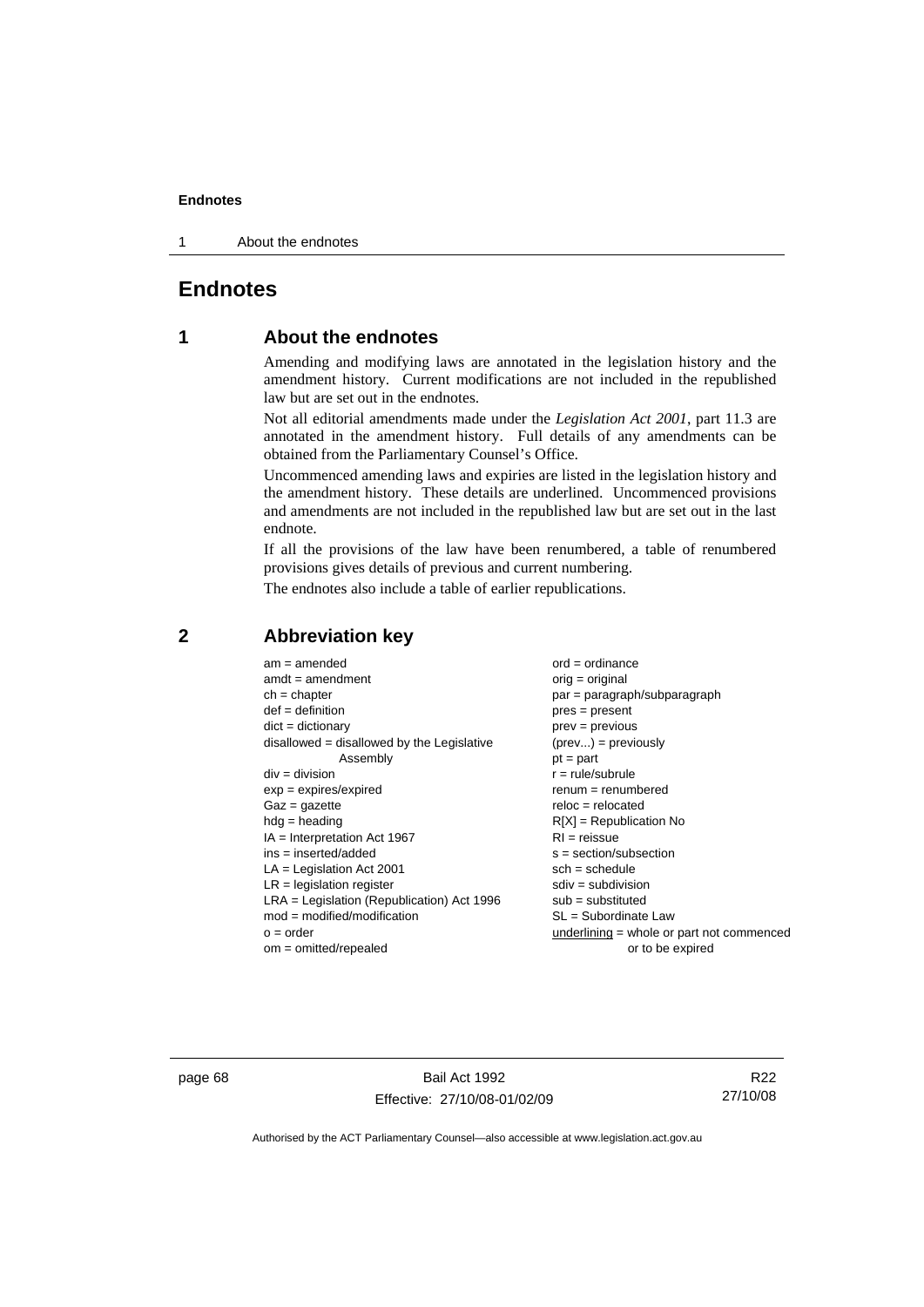# **3 Legislation history**

#### **Bail Act 1992 No 8**

notified 28 May 1992 (Gaz 1992 No S59) s 1, s 2 commenced 28 May 1992 (s 2 (1)) remainder commenced 28 November 1992 (s 2(3))

as amended by

# **Bail (Amendment) Act 1992 No 75**

notified 18 December 1992 (Gaz 1992 No S233) commenced 18 December 1992 (s 2)

#### **Bail (Amendment) Act 1994 No 73**

notified 1 November 1994 (Gaz 1994 No S229) ss 1-3 commenced 1 November 1994 (s 2 (1)) remainder commenced 1 May 1995 (s 2 (3))

#### **Crimes (Amendment) Act (No 2) 1994 No 75 sch 3**

notified 23 November 1994 (Gaz 1994 No S247) ss 1-3 commenced 23 November 1994 (s 2 (1)) sch 3 commenced 1 December 1994 (Gaz 1994 No S270)

#### **Statute Law Revision (Penalties) Act 1994 No 81 sch**

notified 29 November 1994 (Gaz 1994 No S253) s 1, s 2 commenced 29 November 1994 (s 2 (1)) sch commenced 29 November 1994 (Gaz 1994 No S269)

#### **Acts Revision (Victims of Crime) Act 1994 No 84 pt 2**

notified 15 December 1994 (Gaz 1994 No S280) s 1, s 2 commenced 15 December 1994 (s 2 (1)) pt 2 commenced 15 June 1995 (s 2 (3))

# **Remand Centres (Amendment) Act 1996 (No 2) No 81 s 7**

notified 20 December 1996 (Gaz 1996 No S328) ss 1-3 commenced 20 December 1996 (s 2 (1)) s 7 commenced 1 January 1997 (s 2 (2) and Gaz 1996 No S353)

R22 27/10/08 page 69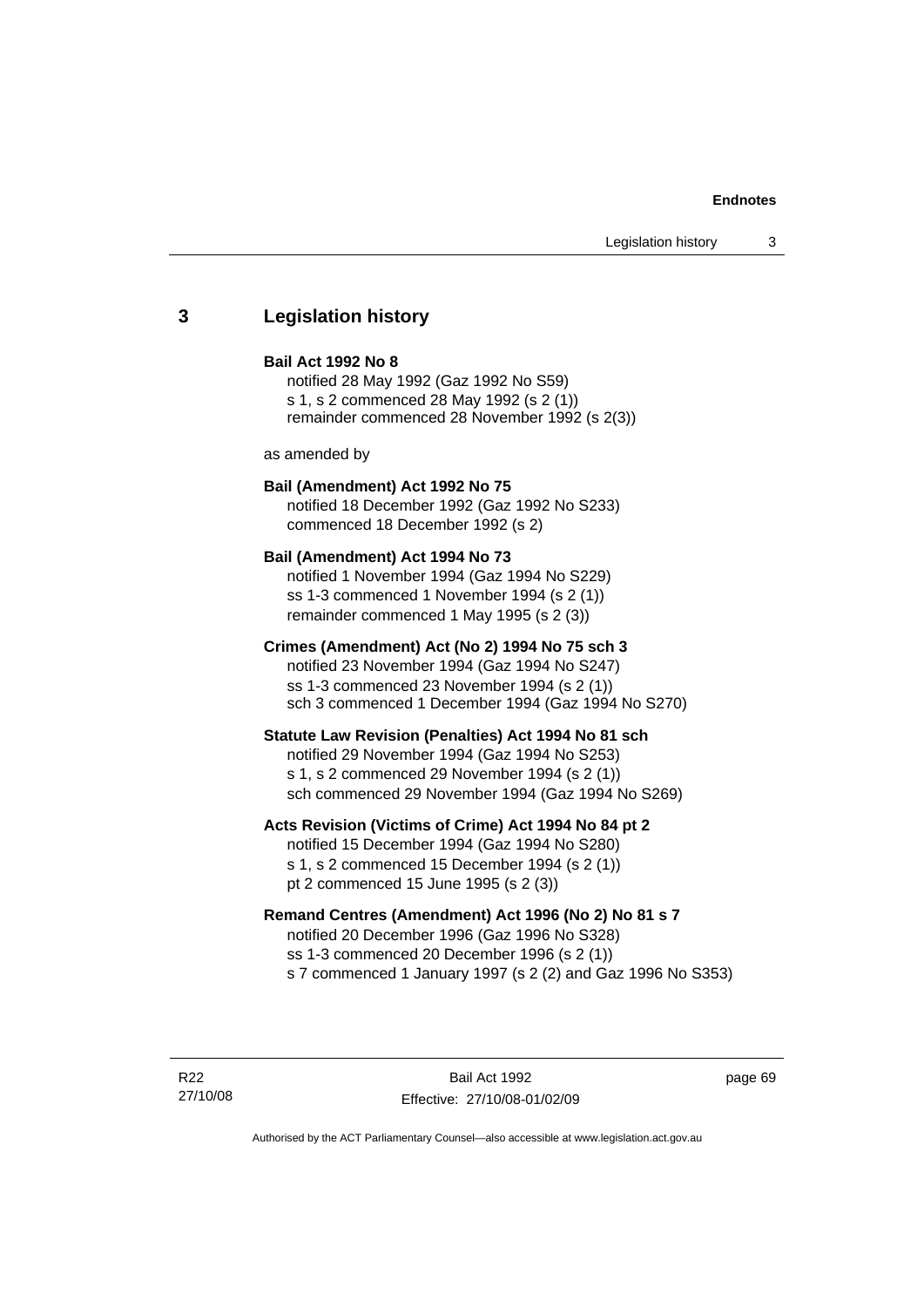3 Legislation history

#### **Bail (Amendment) Act 1997 No 22**

notified 29 May 1997 (Gaz 1997 No S136) ss 1-3 commenced 29 May 1997 (s 2 (1)) remainder commenced 30 May 1997 (s 2 (2) and Gaz 1997 No S149)

#### **Legal Practitioners (Consequential Amendments) Act 1997 No 96 sch 1**

notified 1 December 1997 (Gaz 1997 No S380) s 1, s 2 commenced 1 December 1997 (s 2 (1)) sch 1 commenced 1 June 1998 (s 2 (2))

# **Bail (Amendment) Act 1998 No 39**

notified 14 October 1998 (Gaz 1998 No 41) ss 1-3 commenced 14 October 1998 (s 2 (1)) remainder commenced 19 October 1998 (Gaz 1998 No 41)

### **Children and Young People (Consequential Amendments) Act 1999 No 64 sch 2**

notified 10 November 1999 (Gaz 1999 No 45) s 1, s 2 commenced 10 November 1999 (s 2 (1)) remainder commenced 10 May 2000 (s 2 (2))

#### **Road Transport Legislation Amendment Act 1999 No 79**

notified 1 March 2000 (Gaz 1999 No S65) commenced 1 March 2000 (s 2 and Gaz 2000 No S5)

#### **Bail Amendment Act 2001 No 25 pt 2**

notified 24 May 2001 (Gaz 2001 No 21) commenced 24 May 2001 (s 2)

# **Legislation (Consequential Amendments) Act 2001 No 44 pt 30**

notified 26 July 2001 (Gaz 2001 No 30) s 1, s 2 commenced 26 July 2001 (IA s 10B) pt 30 commenced 12 September 2001 (s 2 and see Gaz 2001 No S65)

# **Supreme Court Amendment Act 2001 (No 2) No 54 sch 2 pt 2.2**

notified 15 August 2001 (Gaz 2001 No S57) commenced 15 August 2001 (s 2 (1))

page 70 Bail Act 1992 Effective: 27/10/08-01/02/09

R22 27/10/08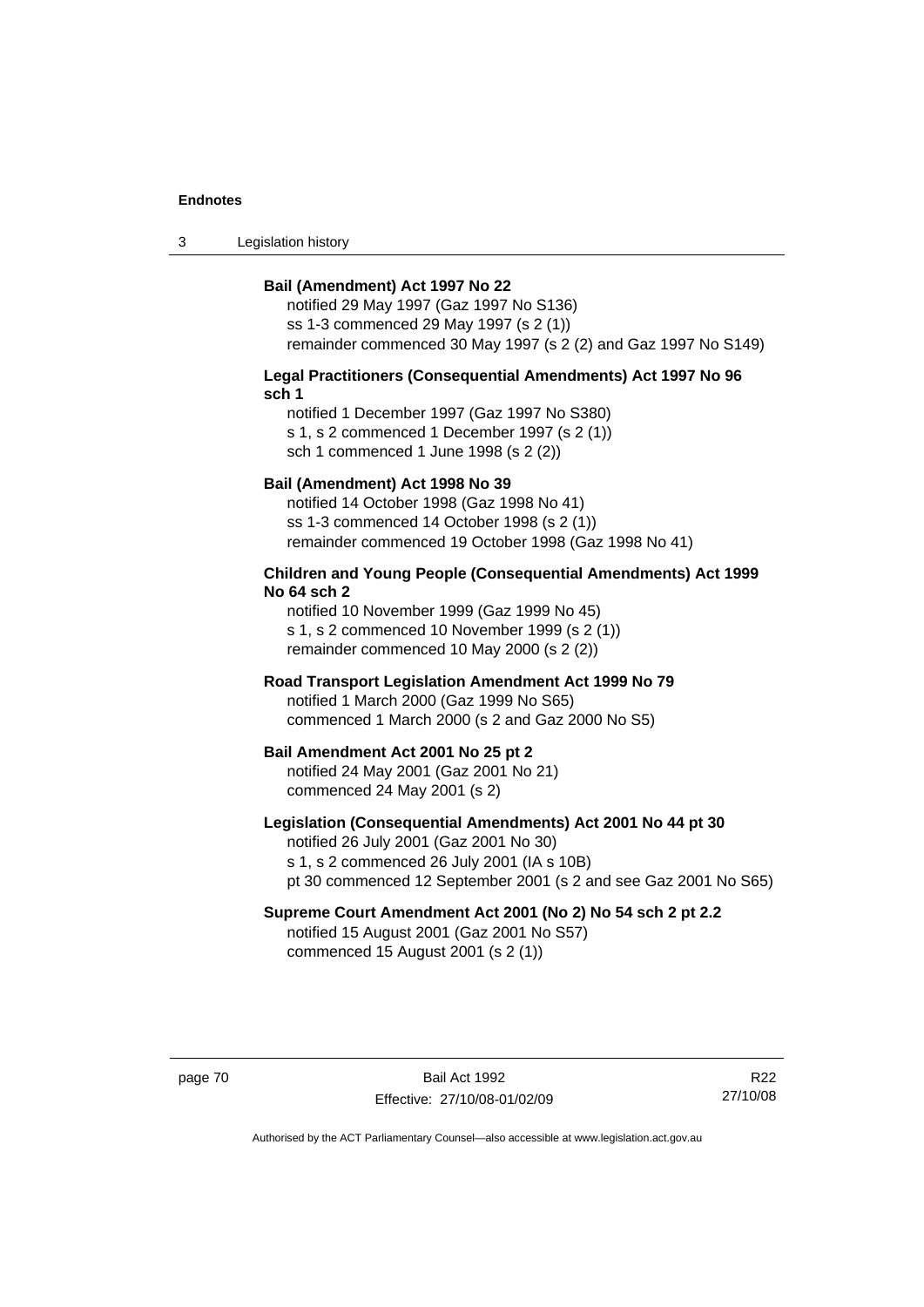#### **Bail Amendment Act 2001 (No 2) No 60**

notified 10 September 2001 (Gaz 2001 No S66) s 1, s 2 commenced 10 September 2001 (IA s 10B) remainder commenced 24 September 2001 (s 2)

## **Protection Orders (Consequential Amendments) Act 2001 No 90 sch 1 pt 1**

notified LR 27 September 2001

s 1, s 2 commenced 27 September 2001 (LA s 75)

sch 1 pt 1 commenced 27 March 2002 (s 2 and see the Protection Orders Act 2001, s 3 and LA s 79)

### **Legislation Amendment Act 2002 No 11 amdt 2.5, amdt 2.6**

notified LR 27 May 2002 s 1, s 2 commenced 27 May 2002 (LA s 75) amdt 2.5, amdt 2.6 commenced 28 May 2002 (s 2 (2))

## **Criminal Code 2002 No 51 pt 1.1**

notified LR 20 December 2002 s 1, s 2 commenced 20 December 2002 (LA s 75) pt 1.1 commenced 1 January 2003 (s 2 (1))

#### **Legislation (Gay, Lesbian and Transgender) Amendment Act 2003 A2003-14 sch 1 pt 1.2**

notified LR 27 March 2003 s 1, s 2 commenced 27 March 2003 (LA s 75) sch 1 pt 1.1 commenced 28 March 2003 (s 2)

# **Bail Amendment Act 2004 A2004-14**

notified LR 26 March 2004 s 1, s 2 commenced 26 March 2004 (LA s 75 (1)) s 44 commenced 26 June 2004 (s 2 (2) (a)) remainder commenced 26 June 2004 (s 2 (1))

## **Criminal Code (Theft, Fraud, Bribery and Related Offences) Amendment Act 2004 A2004-15 sch 3 pt 3.1**

notified LR 26 March 2004 s 1, s 2 commenced 26 March 2004 (LA s 75 (1)) sch 3 pt 3.1 commenced 26 June 2004 (s 2 (2) and see Bail Amendment Act 2004 A2004-14 s 2)

R22 27/10/08

Bail Act 1992 Effective: 27/10/08-01/02/09 page 71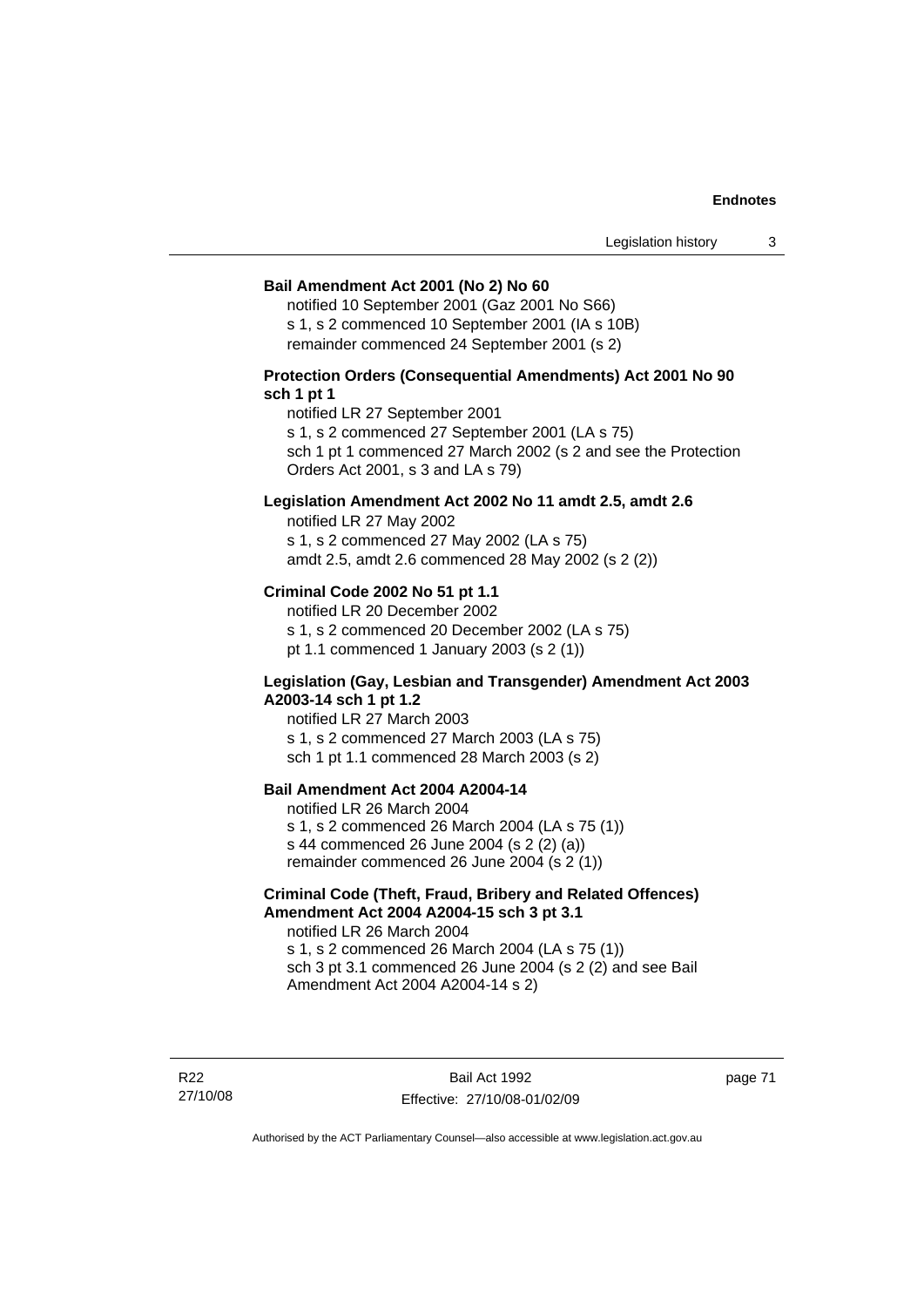3 Legislation history

# **Criminal Code (Serious Drug Offences) Amendment Act 2004 A2004-56 sch 1 pt 1.1**

notified LR 6 September 2004

s 1, s 2 commenced 6 September 2004 (LA s 75 (1))

sch 1 pt 1.1 commenced 6 March 2005 (s 2 and LA s 79)

### **Court Procedures (Consequential Amendments) Act 2004 A2004-60 sch 1 pt 1.5**

notified LR 2 September 2004

s 1, s 2 commenced 2 September 2004 (LA s 75 (1)) sch 1 pt 1.5 commenced 10 January 2005 (s 2 and see Court Procedures Act 2004 A2004-59, s 2 and CN2004-29)

#### **Justice and Community Safety Legislation Amendment Act 2005 A2005-5 pt 3**

notified LR 23 February 2005 s 1, s 2 commenced 23 February 2005 (LA s 75 (1)) pt 3 commenced 24 February 2005 (s 2 (2))

#### **Domestic Violence and Protection Orders Amendment Act 2005 A2005-13 sch 1 pt 1.1**

notified LR 24 March 2005 s 1, s 2 commenced 24 March 2005 (LA s 75 (1)) sch 1 pt 1.1 commenced 25 March 2005 (s 2)

## **Statute Law Amendment Act 2005 A2005-20 sch 3 pt 3.4**

notified LR 12 May 2005 s 1, s 2 taken to have commenced 8 March 2005 (LA s 75 (2)) sch 3 pt 3.4 commenced 2 June 2005 (s 2 (1))

#### **Criminal Code Harmonisation Act 2005 A2005-54 sch 1 pt 1.7**  notified LR 27 October 2005

s 1, s 2 commenced 27 October 2005 (LA s 75 (1)) sch 1 pt 1.7 commenced 24 November 2005 (s 2)

#### **Sentencing Legislation Amendment Act 2006 A2006-23 sch 1 pt 1.2**  notified LR 18 May 2006

s 1, s 2 commenced 18 May 2006 (LA s 75 (1)) sch 1 pt 1.2 commenced 2 June 2006 (s 2 (1) and see Crimes

(Sentence Administration) Act 2005 A2005-59 s 2, Crimes (Sentencing) Act 2005 A2005-58, s 2 and LA s 79)

page 72 Bail Act 1992 Effective: 27/10/08-01/02/09

R22 27/10/08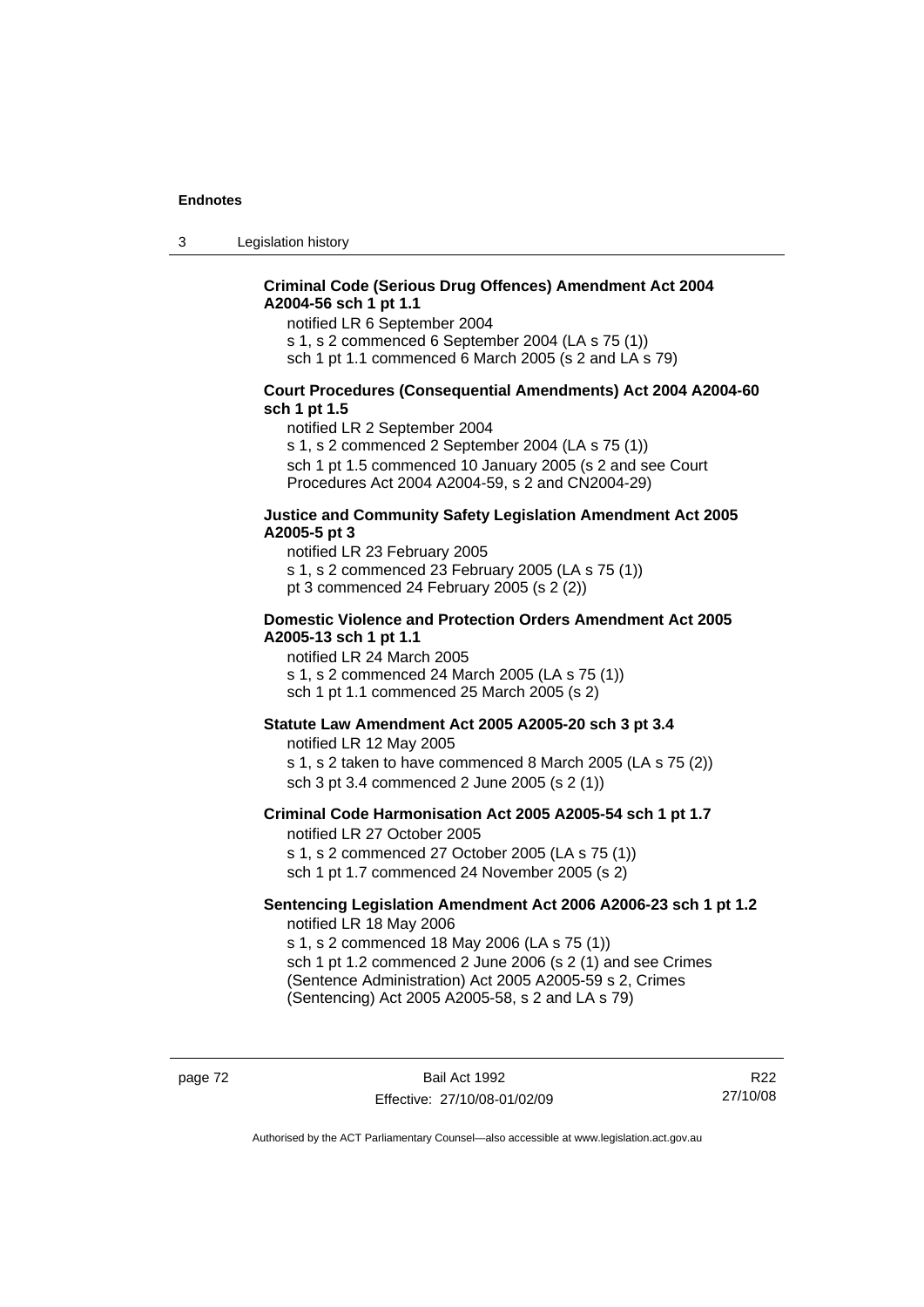# **Justice and Community Safety Legislation Amendment Act 2006 A2006-40 sch 2 pt 2.6**

notified LR 28 September 2006

s 1, s 2 commenced 28 September 2006 (LA s 75 (1)) sch 2 pt 2.6 commenced 29 September 2006 (s 2 (1))

## **Justice and Community Safety Legislation Amendment Act 2008 A2008-7 sch 1 pt 1.3**

notified LR 16 April 2008 s 1, s 2 commenced 16 April 2008 (LA s 75 (1)) sch 1 pt 1.3 commenced 7 May 2008 (s 2)

# **Children and Young People (Consequential Amendments) Act 2008 A2008-20 sch 2 pt 2.1, sch 3 pt 3.2, sch 4 pt 4.1**

notified LR 17 July 2008 s 1, s 2 commenced 17 July 2008 (LA s 75 (1)) s 3 commenced 18 July 2008 (s 2 (1)) sch 2 pt 2.1 commenced 9 September 2008 (s 2 (3) and see Children and Young People Act 2008 A2008-19, s 2 and CN2008-13) sch 3 pt 3.2 commenced 27 October 2008 (s 2 (4) and see Children and Young People Act 2008 A2008-19, s 2 and CN2008-13) sch 4 pt 4.1 commences 27 February 2009 (s 2 (5) and see Children and Young People Act 2008 A2008-19, s 2 and CN2008-13)

# **Medicines, Poisons and Therapeutic Goods Act 2008 A2008-26 sch 2 pt 2.2**

notified LR 14 August 2008

s 1, s 2 commenced 14 August 2008 (LA s 75 (1))

sch 2 pt 2.2 awaiting commencement (s 2)

*Note* default commencement under LA s 79: 14 February 2009

### **ACT Civil and Administrative Tribunal Legislation Amendment Act 2008 A2008-36 sch 1 pt 1.6**

notified LR 4 September 2008

s 1, s 2 commenced 4 September 2008 (LA s 75 (1))

sch 1 pt 1.6 commences on the commencement of ACT Civil and Administrative Tribunal Act 2008 A2008-35 s 6 (s 2 (1))

*Note* default commencement under A2008-35: 4 September 2010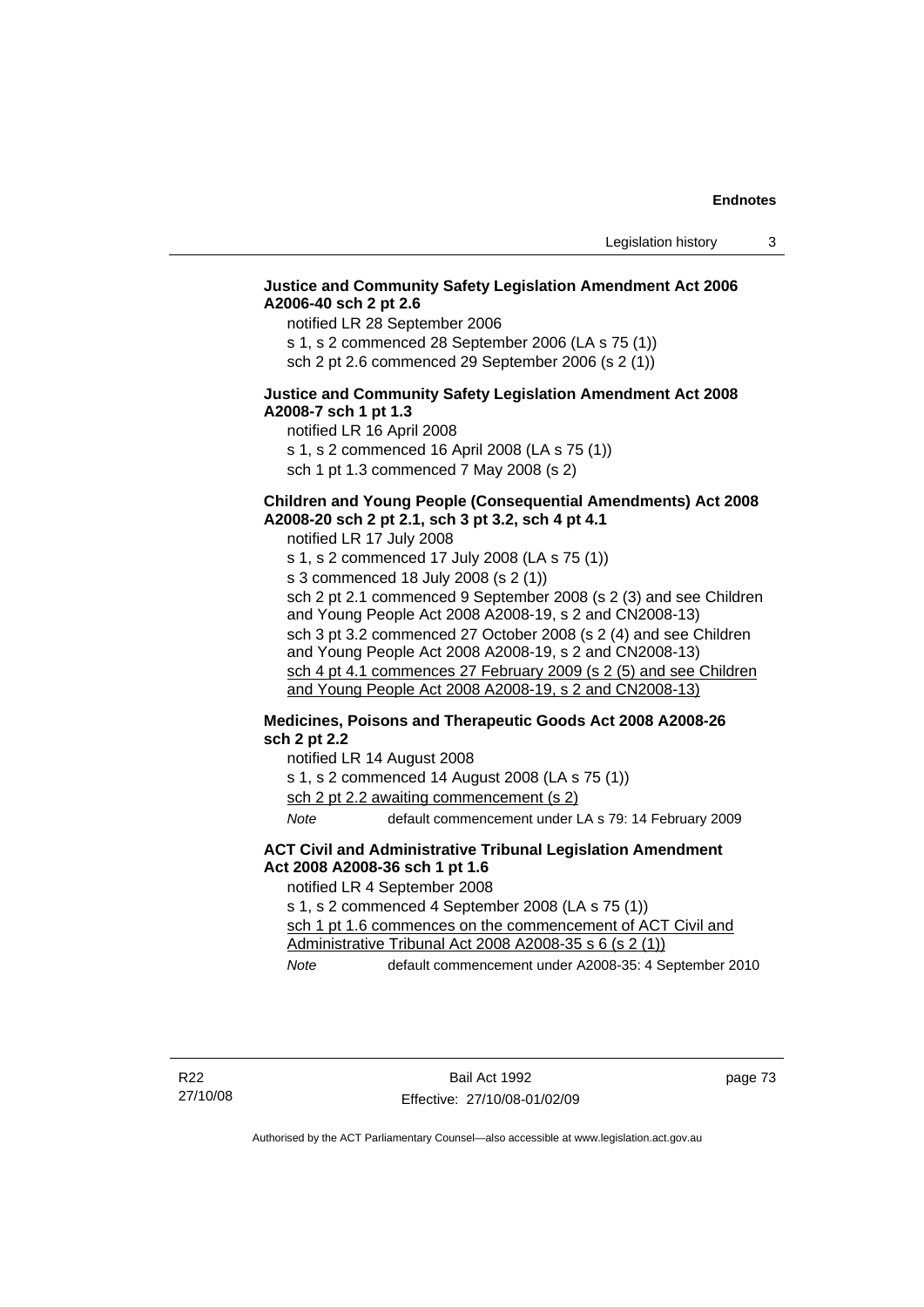4 Amendment history

|   | pt 3.1                   | Domestic Violence and Protection Orders Act 2008 A2008-46 sch 3                            |
|---|--------------------------|--------------------------------------------------------------------------------------------|
|   |                          | notified LR 10 September 2008                                                              |
|   |                          | s 1, s 2 commenced 10 September 2008 (LA s 75 (1))                                         |
|   |                          | sch 3 pt 3.1 commences 30 March 2009 (s 2)                                                 |
|   |                          |                                                                                            |
| 4 | <b>Amendment history</b> |                                                                                            |
|   | Name of Act              |                                                                                            |
|   | s 1                      | sub A2004-14 amdt 1.1                                                                      |
|   | <b>Dictionary</b>        |                                                                                            |
|   | s 2                      | om 2001 No 44 amdt 1.316                                                                   |
|   |                          | ins A2004-14 amdt 1.1                                                                      |
|   |                          | am A2005-13 amdt 1.1; A2006-23 amdt 1.4                                                    |
|   | <b>Notes</b>             |                                                                                            |
|   | s 3                      | (prev s 3) am 1994 No 73 s 4; s (2) pars renum R6 LA;                                      |
|   |                          | A2004-14 s 4<br>def appeal om A2004-14 amdt 1.1                                            |
|   |                          | def <i>applicable bail criteria</i> ins 2001 No 25 s 4                                     |
|   |                          | am 2001 No 60 s 4                                                                          |
|   |                          | om A2004-14 amdt 1.1                                                                       |
|   |                          | def <i>authorised officer</i> sub 2001 No 25 s 5                                           |
|   |                          | om A2004-14 amdt 1.1                                                                       |
|   |                          | def bail om A2004-14 amdt 1.1<br>def bail condition om A2004-14 amdt 1.1                   |
|   |                          | def bail undertaking om 1994 No 73 s 4                                                     |
|   |                          | def <i>child</i> sub 1997 No 22 s 4                                                        |
|   |                          | om A2004-14 amdt 1.1                                                                       |
|   |                          | def <i>clerk</i> om A2004-14 amdt 1.1                                                      |
|   |                          | def <i>court</i> om A2004-14 amdt 1.1                                                      |
|   |                          | def <i>Crimes Act</i> om R3 LRA<br>def <i>de facto spouse</i> ins 1997 No 22 s 4           |
|   |                          | om A2003-14 amdt 1.4                                                                       |
|   |                          | def domestic violence offence sub 1997 No 22 s 4; 1998                                     |
|   |                          | No 39 s 4                                                                                  |
|   |                          | am 1999 No 79 sch 3                                                                        |
|   |                          | sub 2001 No 90 amdt 1.1                                                                    |
|   |                          | par (e) exp 27 March 2002 (see s 60)<br>am 2002 No 11 amdt 2.5; pars renum R7 LA (see 2002 |
|   |                          | No 11 amdt 2.6); 2002 No 51 amdt 1.1                                                       |
|   |                          | om A2004-14 amdt 1.1                                                                       |
|   |                          | def <i>harm</i> ins 1994 No 84 s 4                                                         |
|   |                          | om A2004-14 amdt 1.1                                                                       |

page 74 Bail Act 1992 Effective: 27/10/08-01/02/09

R22 27/10/08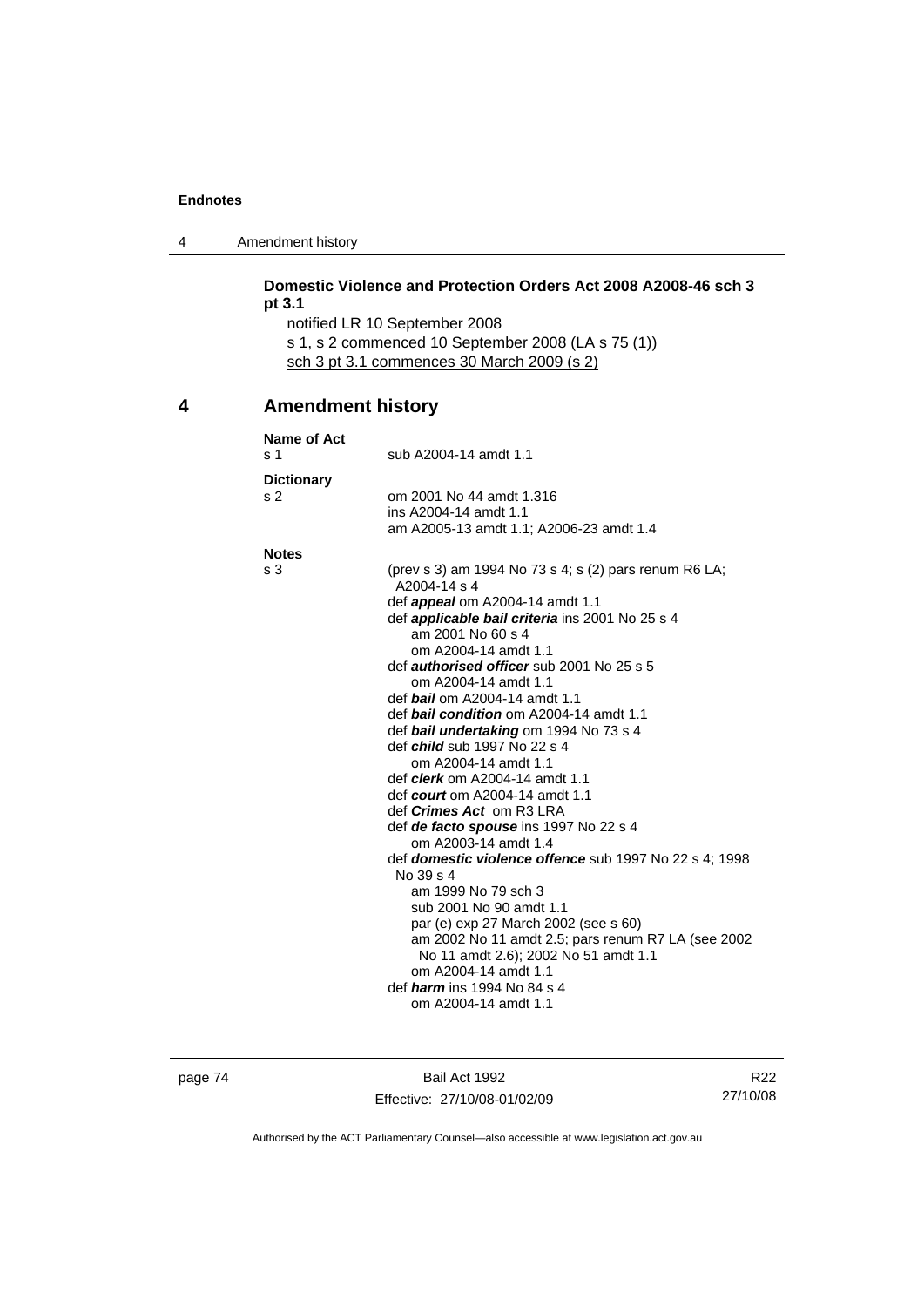def *household member* ins 1997 No 22 s 4 om 2001 No 90 amdt 1.2 def *judge* om A2004-14 amdt 1.1 def *offence* sub 1994 No 73 s 4 om A2004-14 amdt 1.1 def *outstanding* ins 2001 No 60 s 5 om A2004-14 amdt 1.1 def *pending* ins 2001 No 60 s 5 om A2004-14 amdt 1.1 def *relative* ins 1997 No 22 s 4 sub 2001 No 90 amdt 1.3 am A2003-14 amdt 1.5 om A2004-14 amdt 1.1 def *relevant person* ins 2001 No 90 amdt 1.4 am A2003-14 amdt 1.6, amdt 1.7 om A2004-14 amdt 1.1 def *remand centre* om A2004-14 amdt 1.1 def *serious offence* ins 2001 No 25 s 6 sub 2001 No 60 s 6 om A2004-14 amdt 1.1 def *spouse* ins 1997 No 22 s 4 (b) om A2003-14 amdt 1.8 def *undertaking to appear* om A2004-14 amdt 1.1 def *victim* ins 1994 No 84 s 4 om A2004-14 amdt 1.1 pres s 3 sub A2004-14 amdt 1.1 **Offences against Act—application of Criminal Code etc** 

# s 3A ins A2005-54 amdt 1.44 **Act applies to children**  s 4 am R3 LRA

sub A2004-14 amdt 1.2

**Availability of bail** 

pt 2 hdg sub A2004-14 s 5

**When bail may be granted and rights following**   $div 2.1$  hdg ins A2004-14 s 5

**When may bail be granted?**  s 5 am 2001 No 25 s 7 sub A2004-14 s 5

**Rights following grant of bail**  s 6  $\overline{\smash{\big)}\smash{\big)}\smash{\big)}$  sub A2004-14 s 5

**Presumption for bail** 

div 2.2 hdg ins A2004-14 s 5

R22 27/10/08

Bail Act 1992 Effective: 27/10/08-01/02/09 page 75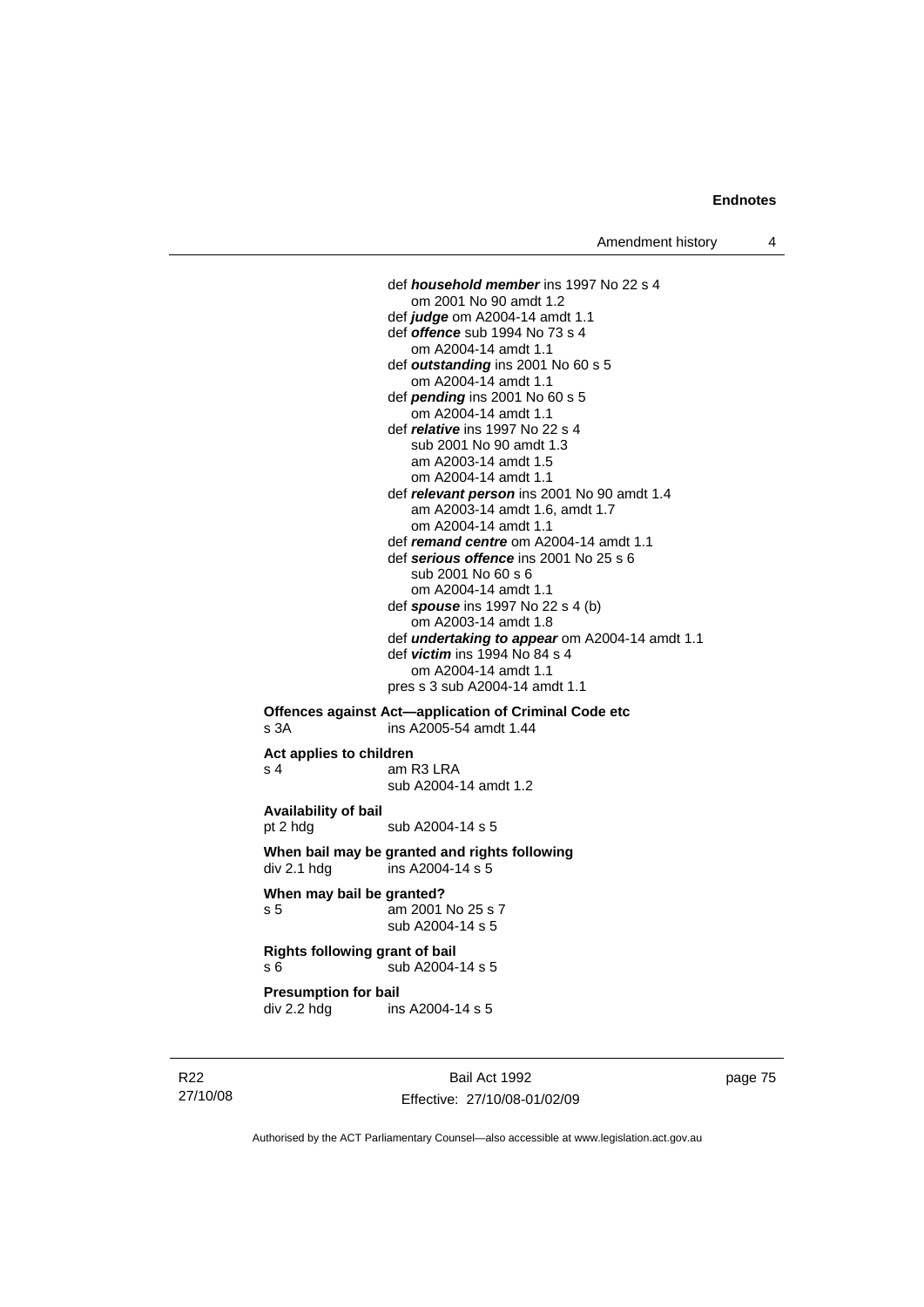4 Amendment history

| s 7                                                  | Div 2.2 subject to div 2.3 and div 2.4<br>am 1992 No 75 s 4; 1994 No 73 s 5; 1997 No 22 s 5; 1998<br>No 39 s 5; 2001 No 90 amdt 1.5<br>sub A2004-14 s 5                                                                                          |
|------------------------------------------------------|--------------------------------------------------------------------------------------------------------------------------------------------------------------------------------------------------------------------------------------------------|
| s 7A                                                 | Bail following arrest for breach of peace<br>ins 1994 No 73 s 6<br>sub 2001 No 90 amdt 1.6<br>om A2004-14 s 5                                                                                                                                    |
| s 8                                                  | Entitlement to bail-certain minor offences etc<br>sub 1994 No 73 s 6<br>am 1997 No 22 s 6; 2001 No 25 s 8, s 9; 2001 No 60 s 7<br>sub 2001 No 90 amdt 1.6; A2004-14 s 5<br>am A2006-40 amdt 2.59                                                 |
| s 8A                                                 | Entitlement to bail-breach of sentence obligations<br>ins 1997 No 22 s 7<br>am 1998 No 39 s 6; 2001 No 25 s 1<br>sub 2001 No 90 amdt 1.6; A2004-14 s 5; A2006-23 amdt 1.5<br>(3)-(5) exp 2 June 2009 (s 8A (5) (LA s 88 declaration<br>applies)) |
| hearings                                             | Entitlement to bail-custody relating to sentence administration board                                                                                                                                                                            |
| s 8B                                                 | ins A2006-23 amdt 1.5                                                                                                                                                                                                                            |
| Limitations on entitlement to bail<br>s 9 hdg<br>s 9 | sub 2001 No 25 s 11<br>sub 2001 No 54 amdt 2.2; A2004-14 s 5                                                                                                                                                                                     |
| s 9A hdg<br>s <sub>9A</sub>                          | Entitlement to bail-offences other than minor offences<br>sub 2001 No 60 s 8<br>ins 2001 No 25 s 12<br>am 2001 No 60 s 9, s 10<br>(7), (8) exp 24 September 2003 (s 9A (8))<br>sub A2004-14 s 5                                                  |
| No presumption for bail<br>div 2.3 hdg               | ins A2004-14 s 5                                                                                                                                                                                                                                 |
| s 9B                                                 | Div 2.2 not to apply to certain offences<br>ins A2004-14 s 5<br>am A2005-13 amdt 1.2; A2008-46 amdt 3.1                                                                                                                                          |
| <b>Presumption against bail</b><br>div 2.4 hdg       | ins A2004-14 s 5                                                                                                                                                                                                                                 |

page 76 Bail Act 1992 Effective: 27/10/08-01/02/09

R22 27/10/08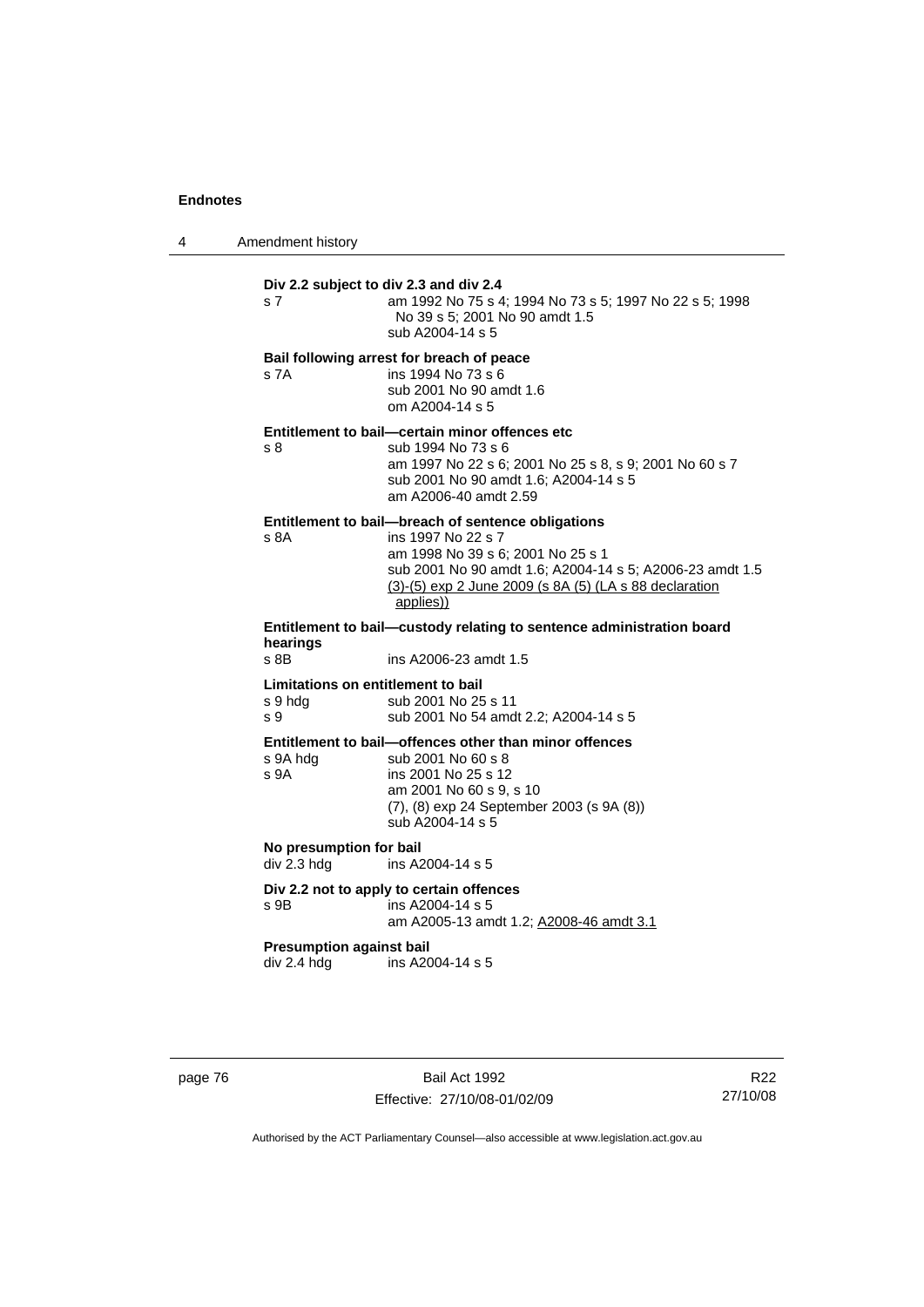| s 9C hdg<br>s 9C             | sub A2004-56 amdt 1.1<br>ins A2004-14 s 5<br>am A2004-56 amdt 1.2                                                                                                                   |
|------------------------------|-------------------------------------------------------------------------------------------------------------------------------------------------------------------------------------|
|                              | Bail for serious offence committed while charge for another pending or                                                                                                              |
| outstanding<br>s 9D          | ins A2004-14 s 5<br>am A2004-15 amdt 3.1; A2006-23 amdt 1.6; A2008-20<br>amdt 4.1                                                                                                   |
| s 9E                         | Bail for person sentenced to imprisonment<br>ins A2004-14 s 5                                                                                                                       |
| s 9F                         | Domestic violence offence-bail by authorised officer<br>ins A2004-14 s 5                                                                                                            |
|                              | am A2005-13 amdt 1.3; A2008-46 amdt 3.2                                                                                                                                             |
| s 9G                         | Special or exceptional circumstances<br>ins A2004-14 s 5<br>am A2004-15 amdt 3.2                                                                                                    |
| Dispensing with bail<br>s 10 | am 1994 No 73 s 7; 2001 No 25 s 13; 2001 No 60 s 11;                                                                                                                                |
|                              | $A2004 - 14s6$                                                                                                                                                                      |
| s 13                         | Deciding bail after charge laid<br>am 1994 No 73 s 8; 1997 No 22 s 8; 2001 No 25 s 14;<br>A2005-20 amdt 3.14                                                                        |
| s 14                         | Grant of bail by authorised officers<br>am A2004-14 s 7                                                                                                                             |
| s 15                         | Deciding of questions of bail by authorised officers<br>am 1997 No 22 s 9; 2001 No 25 s 15; A2004-14 s 8                                                                            |
| s 16                         | Notification of decision of authorised officer<br>am 1994 No 73 s 9; 1997 No 22 s 10; 2001 No 90 amdt 1.7;<br>ss renum R6 LA (see also 2001 No 90 amdt 1.8); A2005-13<br>amdt $1.4$ |
| s 19                         | General provisions relating to court bail<br>am 1997 No 22 sch 2; am 1997 No 96 sch 1; A2004-14 s 9                                                                                 |
| s 20                         | Limitations on power of magistrate<br>sub A2004-14 s 10                                                                                                                             |
| s 21                         | <b>Bail in relation to several offences</b><br>am 1997 No 22 s 11 and sch 2                                                                                                         |
| s 22                         | Criteria for granting bail to adults<br>am 1994 No 84 s 5; 1997 No 22 s 11<br>sub A2004-14 s 11                                                                                     |

R22 27/10/08

Bail Act 1992 Effective: 27/10/08-01/02/09 page 77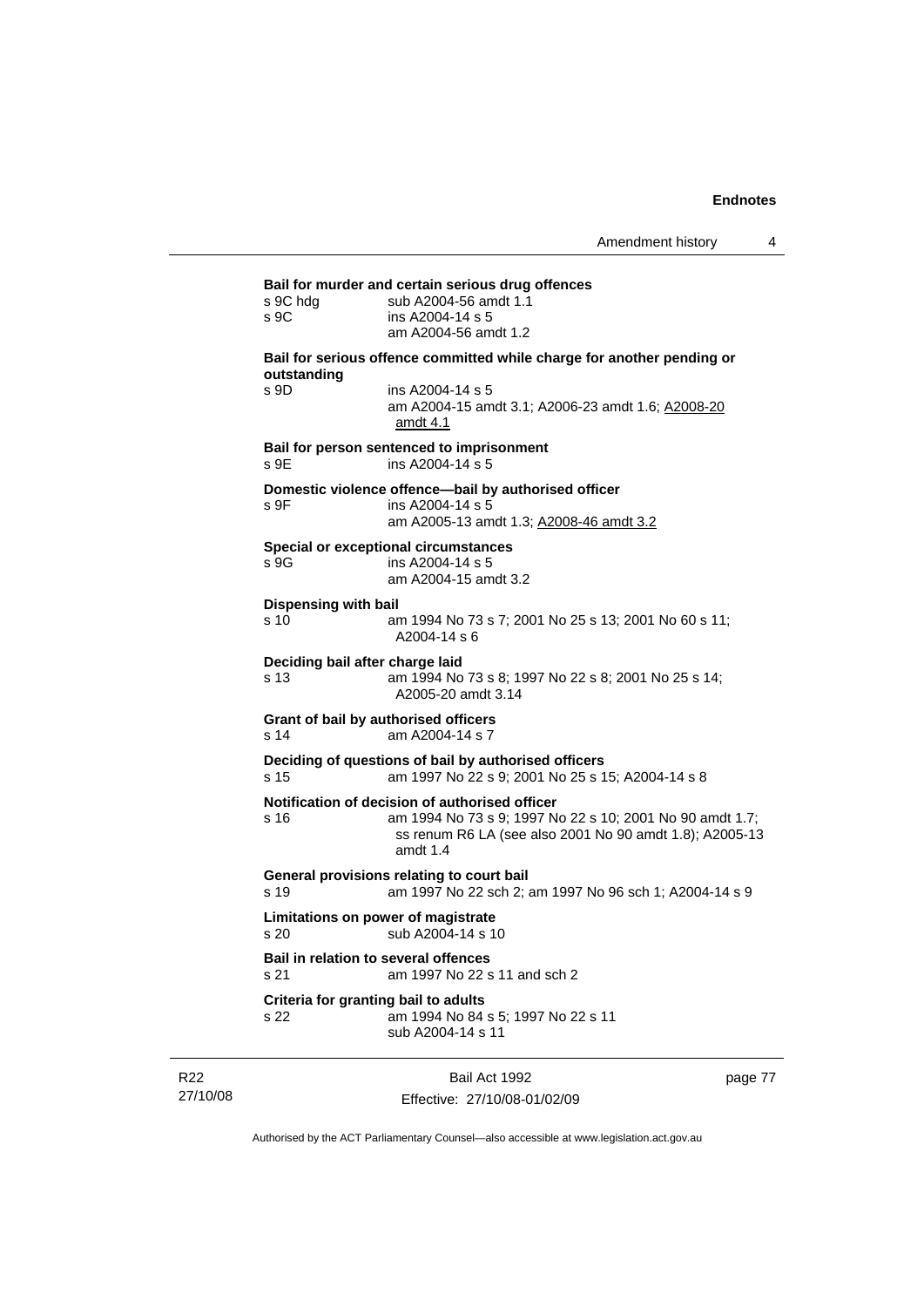4 Amendment history

| Criteria for granting bail to children<br>am 1997 No 22 s 12; 1999 No 64 sch 2<br>s 23<br>sub A2004-14 s 11<br>am A2008-20 amdt 2.1, amdt 4.2<br>Victim's concern about need for protection<br>ins 1994 No 84 s 6<br>s 23A<br>am 1997 No 22 s 13<br>sub A2004-14 s 11<br>Bail conditions and undertakings to appear<br>sub 1994 No 73 s 10<br>Conditions on which bail may be granted to adults<br>am 1994 No 73 s 11; am 1994 No 84 s 7; 2001 No 44<br>s 25<br>amdt 1.317; 2001 No 90 amdt 1.9; ss renum R6 LA;<br>A2004-14 s 12, s 13, s 15, s 16; pars renum R11 LA<br>A2006-23 amdt 1.7; A2008-36 amdt 1.58<br>Supervision condition when offence committed as young person<br>ins A2008-20 amdt 4.3<br>Conditions on which bail may be granted to children<br>am 1999 No 64 sch 2; A2004-14 s 18, s 19; ss renum R11 LA<br>s 26.<br>(see A2004-14 s 20); A2008-20 amdt 2.2, amdt 2.3,<br>amdt 4.4; A2008-36 amdt 1.58<br>Recording of certain bail decisions<br>am 1997 No 22 sch 2<br>Notice to victim of bail decisions<br>s 27A<br>ins 1994 No 84 s 8<br>om A2004-14 s 21<br><b>Undertakings to appear</b><br>s 28<br>am 2001 No 44 amdt 1.318<br>sub A2004-14 s 22<br>Undertakings in respect of more than 1 offence<br>om 1994 No 73 s 12<br>Accused person may be excused from attendance before court<br>am 1997 No 96 sch 1; 2001 No 44 amdt 1.319; A2004-14<br>s 30<br>amdt 1.3, amdt 1.4; ss renum R11 LA (see A2004-14<br>amdt 1.5)<br><b>Bail requirements</b><br>s 31<br>am 1994 No 73 s 13<br>sub A2004-14 s 23<br>am A2006-23 amdt 1.8; A2008-7 amdt 1.21 |          |                                                           |
|-------------------------------------------------------------------------------------------------------------------------------------------------------------------------------------------------------------------------------------------------------------------------------------------------------------------------------------------------------------------------------------------------------------------------------------------------------------------------------------------------------------------------------------------------------------------------------------------------------------------------------------------------------------------------------------------------------------------------------------------------------------------------------------------------------------------------------------------------------------------------------------------------------------------------------------------------------------------------------------------------------------------------------------------------------------------------------------------------------------------------------------------------------------------------------------------------------------------------------------------------------------------------------------------------------------------------------------------------------------------------------------------------------------------------------------------------------------------------------------------------------------------------------------------------------------------------------|----------|-----------------------------------------------------------|
|                                                                                                                                                                                                                                                                                                                                                                                                                                                                                                                                                                                                                                                                                                                                                                                                                                                                                                                                                                                                                                                                                                                                                                                                                                                                                                                                                                                                                                                                                                                                                                               |          |                                                           |
|                                                                                                                                                                                                                                                                                                                                                                                                                                                                                                                                                                                                                                                                                                                                                                                                                                                                                                                                                                                                                                                                                                                                                                                                                                                                                                                                                                                                                                                                                                                                                                               |          |                                                           |
|                                                                                                                                                                                                                                                                                                                                                                                                                                                                                                                                                                                                                                                                                                                                                                                                                                                                                                                                                                                                                                                                                                                                                                                                                                                                                                                                                                                                                                                                                                                                                                               | pt 5 hdg |                                                           |
|                                                                                                                                                                                                                                                                                                                                                                                                                                                                                                                                                                                                                                                                                                                                                                                                                                                                                                                                                                                                                                                                                                                                                                                                                                                                                                                                                                                                                                                                                                                                                                               |          | (see A2004-14 s 14); ss renum R11 LA (see A2004-14 s 17); |
|                                                                                                                                                                                                                                                                                                                                                                                                                                                                                                                                                                                                                                                                                                                                                                                                                                                                                                                                                                                                                                                                                                                                                                                                                                                                                                                                                                                                                                                                                                                                                                               | s 25A    |                                                           |
|                                                                                                                                                                                                                                                                                                                                                                                                                                                                                                                                                                                                                                                                                                                                                                                                                                                                                                                                                                                                                                                                                                                                                                                                                                                                                                                                                                                                                                                                                                                                                                               |          |                                                           |
|                                                                                                                                                                                                                                                                                                                                                                                                                                                                                                                                                                                                                                                                                                                                                                                                                                                                                                                                                                                                                                                                                                                                                                                                                                                                                                                                                                                                                                                                                                                                                                               | s 27     |                                                           |
|                                                                                                                                                                                                                                                                                                                                                                                                                                                                                                                                                                                                                                                                                                                                                                                                                                                                                                                                                                                                                                                                                                                                                                                                                                                                                                                                                                                                                                                                                                                                                                               |          |                                                           |
|                                                                                                                                                                                                                                                                                                                                                                                                                                                                                                                                                                                                                                                                                                                                                                                                                                                                                                                                                                                                                                                                                                                                                                                                                                                                                                                                                                                                                                                                                                                                                                               |          |                                                           |
|                                                                                                                                                                                                                                                                                                                                                                                                                                                                                                                                                                                                                                                                                                                                                                                                                                                                                                                                                                                                                                                                                                                                                                                                                                                                                                                                                                                                                                                                                                                                                                               | s 29     |                                                           |
|                                                                                                                                                                                                                                                                                                                                                                                                                                                                                                                                                                                                                                                                                                                                                                                                                                                                                                                                                                                                                                                                                                                                                                                                                                                                                                                                                                                                                                                                                                                                                                               |          |                                                           |
|                                                                                                                                                                                                                                                                                                                                                                                                                                                                                                                                                                                                                                                                                                                                                                                                                                                                                                                                                                                                                                                                                                                                                                                                                                                                                                                                                                                                                                                                                                                                                                               |          |                                                           |

page 78 Bail Act 1992

Effective: 27/10/08-01/02/09

R22 27/10/08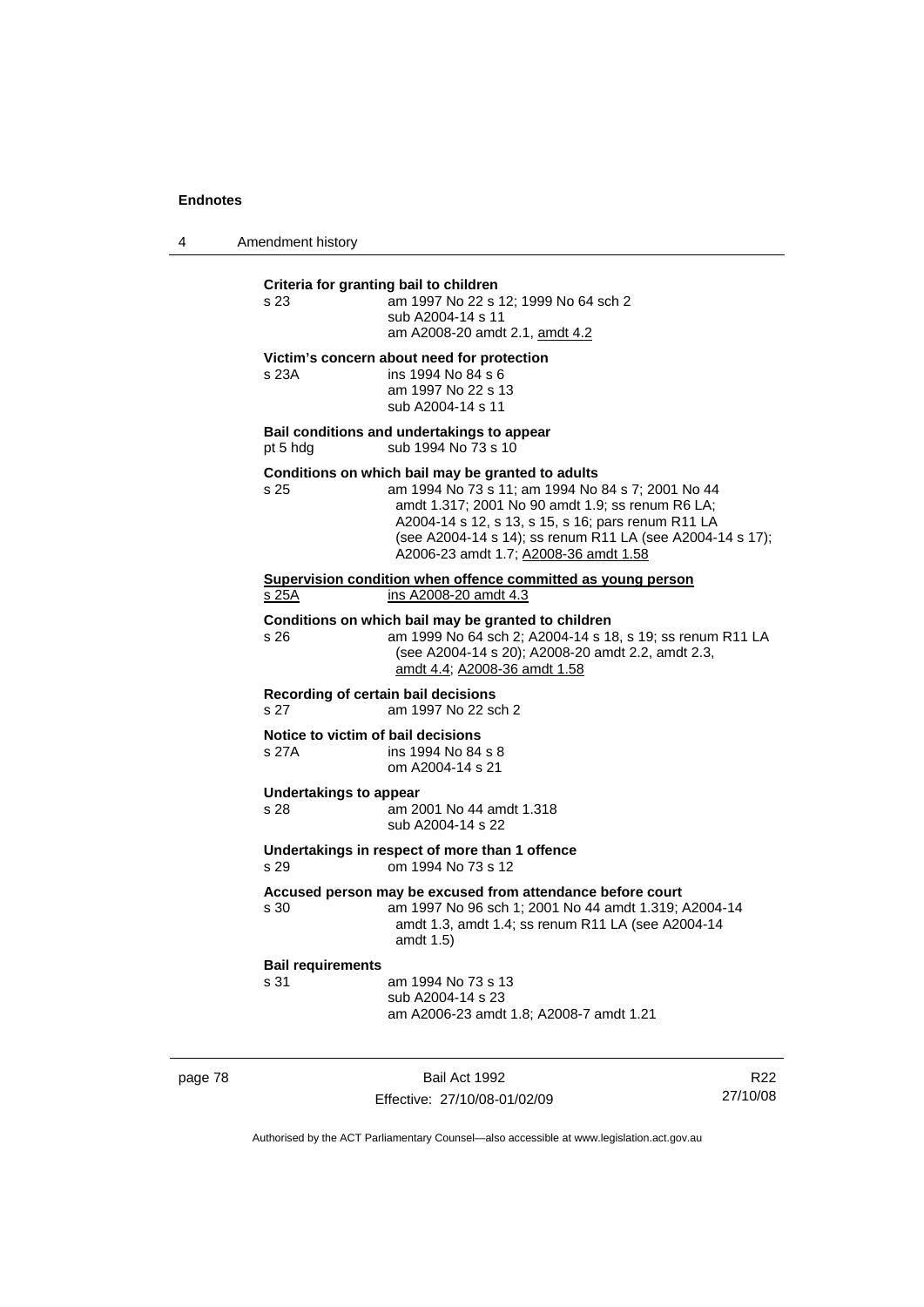| s 32                                                | am 1994 No 73 s 14; ss renum R6 LA<br>sub A2004-14 s 23                                                                      |
|-----------------------------------------------------|------------------------------------------------------------------------------------------------------------------------------|
| s 33                                                | <b>Continuation of bail and undertakings</b><br>am 1994 No 73 s 15; 1997 No 22 sch 2; ss renum R6 LA;<br>A2004-14 s 24, s 25 |
| s.34                                                | Written notice of conditions of bail<br>am 1997 No 22 sch 2; 2001 No 44 amdt 1.320                                           |
| s 35                                                | Warning to person making acknowledgment<br>om A2004-14 s 26                                                                  |
| <b>Discharge of surety</b><br>s 36                  | am 1994 No 73 s 16<br>sub A2004-14 s 27                                                                                      |
| s 37                                                | <b>Payment of amounts to Territory</b><br>sub A2004-14 s 28<br>am A2004-60 amdt 1.16                                         |
| div 6.1 hdg                                         | Review of decisions by authorised officers<br>(prev pt 6 div 1 hdg) renum R4                                                 |
| Review by authorised officers<br>s 38               | am 1997 No 22 sch 2                                                                                                          |
| s 39                                                | <b>Expiry-Motor Traffic Act reference</b><br>renum as s 60 R5 LA                                                             |
| <b>Review of decisions by courts</b><br>div 6.2 hdg | (prev pt 6 div 2 hdg) renum R4 LA                                                                                            |
| s 41A                                               | Court may review on its own initiative<br>ins A2004-14 s 29                                                                  |
| s 42                                                | <b>Power of Magistrates Court to review</b><br>sub A2004-14 s 30; A2005-5 s 6                                                |
| s 43                                                | <b>Power of Supreme Court to review</b><br>am A2004-14 s 31, s 32; ss renum R11 LA; A2005-5 s 8 (and<br>see s 7)             |
| s 44                                                | General limitation on power of court to review<br>om A2004-14 s 33                                                           |
| <b>Miscellaneous</b><br>div 6.3 hdg                 | orig pt 6 div 3 hdg ins 1994 No 84 s 9<br>(prev pt 6 div 3 hdg) renum R4 LA<br>om A2004-14 s 34                              |

R22 27/10/08

Bail Act 1992 Effective: 27/10/08-01/02/09 page 79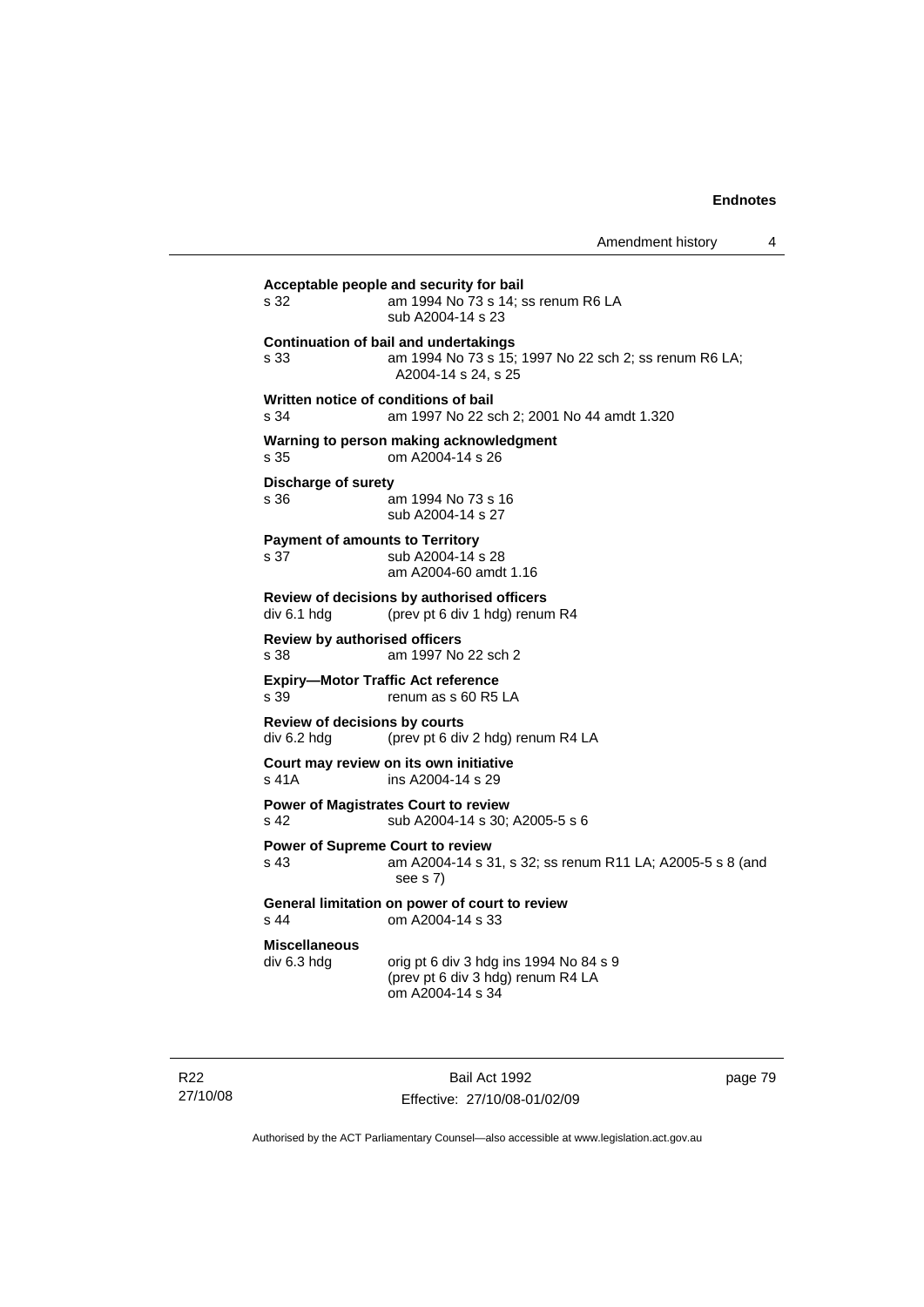| 4       | Amendment history                                                                                                                    |
|---------|--------------------------------------------------------------------------------------------------------------------------------------|
|         | Notice to victim of bail decisions<br>s 46A<br>ins 1994 No 84 s 9<br>om A2004-14 s 34                                                |
|         | Giving information relating to bail<br>s 47<br>am 1994 No 73 s 17; 2001 No 44 amdt 1.321                                             |
|         | Notice to victim of bail decisions<br>s 47A<br>ins A2004-14 s 35; ss renum R11 LA<br>am A2005-13 amdt 1.5                            |
|         | Notification to court that bail condition not satisfied<br>am 1994 No 73 s 18; 2001 No 44 amdt 1.322; A2006-23<br>s 48<br>amdt $1.9$ |
|         | <b>Failure to answer bail</b><br>s 49<br>am 1994 No 73 s 19; 1994 No 81 sch<br>sub 2001 No 25 s 16; A2005-54 amdt 1.45               |
|         | <b>False statements in acknowledgments</b><br>s 50<br>am 1994 No 81 sch<br>om A2004-14 s 36                                          |
|         | Indemnification of sureties<br>s 51<br>am 1994 No 81 sch<br>sub A2005-54 amdt 1.46                                                   |
|         | Apprehension of person admitted to bail<br>s 53<br>om 1994 No 75 sch 3                                                               |
|         | Power of court where person apprehended<br>om 1994 No 75 sch 3<br>s 54                                                               |
|         | No right of surety to arrest<br>am 1994 No 73 s 20<br>s 56<br>sub A2004-14 s 37                                                      |
|         | Arrest without warrant of person on bail<br>ins A2004-14 s 28<br>s 56A                                                               |
|         | Arrest for breach of condition by person outside ACT<br>s 56B<br>ins A2004-14 s 28                                                   |
|         | Act to prevail<br>s <sub>57</sub><br>am A2004-14 amdt 1.6, amdt 1.7                                                                  |
|         | Abolition of inherent power of bail<br>s 57AA<br>ins 1996 No 81 s 7                                                                  |
|         | Form of certain instruments<br>ins 1994 No 73 s 21<br>s 57A<br>om 2001 No 44 amdt 1.323                                              |
| page 80 | Bail Act 1992                                                                                                                        |

Effective: 27/10/08-01/02/09

R22 27/10/08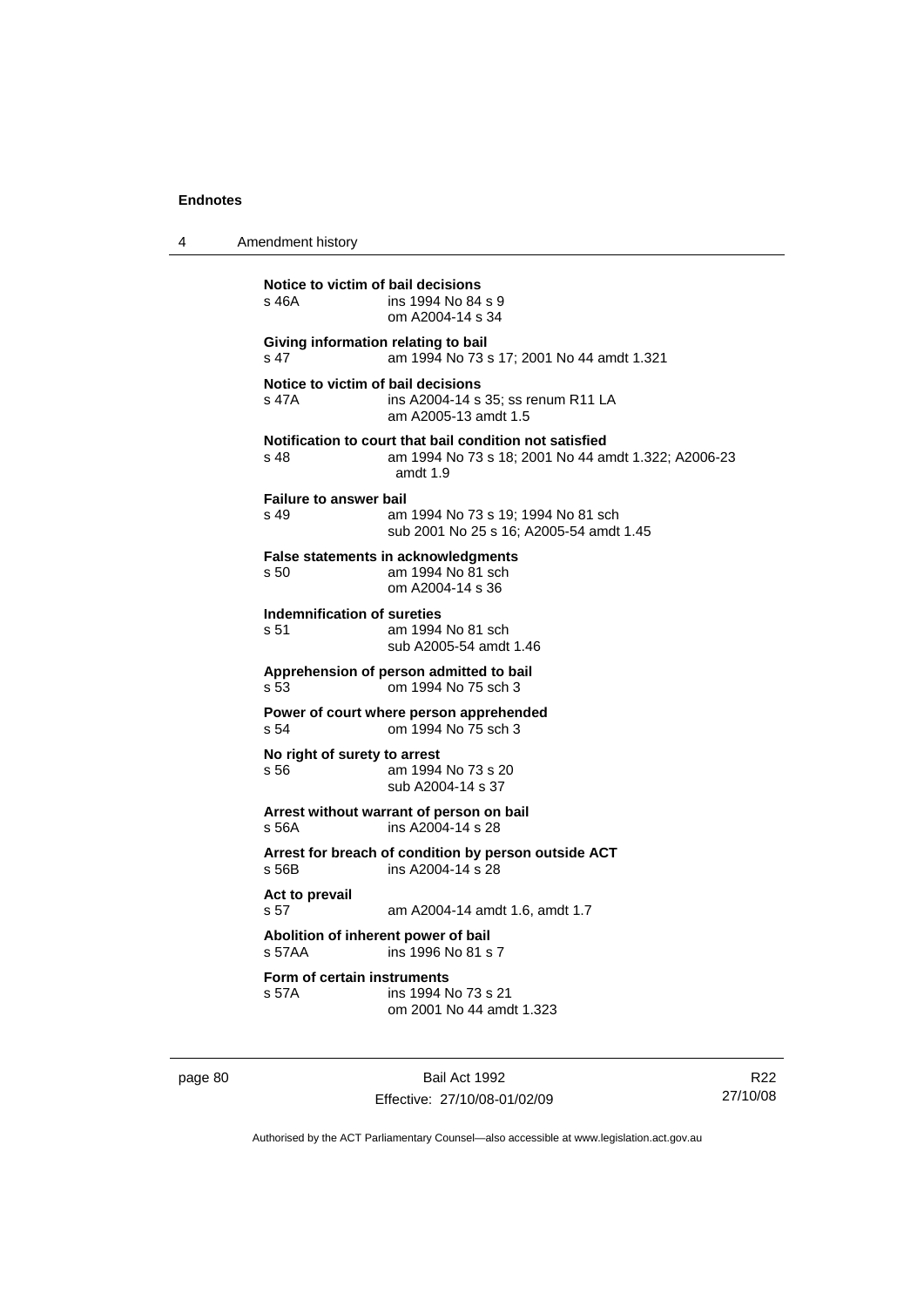| s 58                                   | <b>Approved forms</b><br>sub 2001 No 44 amdt 1.323<br>am A2004-14 s 39                                                                                                                                                                                                                                                                                                                                                                                                                                                                                                                                                                                                                                   |
|----------------------------------------|----------------------------------------------------------------------------------------------------------------------------------------------------------------------------------------------------------------------------------------------------------------------------------------------------------------------------------------------------------------------------------------------------------------------------------------------------------------------------------------------------------------------------------------------------------------------------------------------------------------------------------------------------------------------------------------------------------|
| <b>Regulation-making power</b><br>s 59 | ins 2001 No 44 amdt 1.323<br>am A2004-14 s 40. s 41                                                                                                                                                                                                                                                                                                                                                                                                                                                                                                                                                                                                                                                      |
| <b>Transitional</b><br>pt 8 hdg        | ins 1999 No 79 sch 3<br>om R6 LA                                                                                                                                                                                                                                                                                                                                                                                                                                                                                                                                                                                                                                                                         |
| s 60                                   | <b>Expiry-Motor Traffic Act reference</b><br>(prev s 39) ins 1999 No 79 sch 3<br>sub 2001 No 90 amdt 1.10 as s 59<br>renum R5 LA<br>exp 27 March 2002 (see s 60)                                                                                                                                                                                                                                                                                                                                                                                                                                                                                                                                         |
| sch 1                                  | Domestic violence offences against the Crimes Act 1900<br>ins 1997 No 22 s 14<br>am 1998 No 39 s 7<br>sub 2001 No 90 amdt 1.11<br>am 2002 No 51 amdt 1.2<br>sub A2004-14 s 43<br>am A2004-14 s 44; A2004-15 amdt 3.3, amdt 3.4; pts renum<br>R11 LA (see A2004-15 amdt 3.5); items renum R11 LA;<br>A2004-56 amdt 1.3, amdt 1.4; items renum R14 LA;<br>A2008-26 amdt 2.2, amdt 2.3                                                                                                                                                                                                                                                                                                                      |
| <b>Dictionary</b>                      |                                                                                                                                                                                                                                                                                                                                                                                                                                                                                                                                                                                                                                                                                                          |
| dict                                   | ins A2004-14 amdt 1.8<br>am A2006-23 amdts 1.10-1.12; A2008-36 amdt 1.59.<br>amdt 1.60<br>def accused person ins A2004-14 s 42<br>am A2006-23 amdt 1.13<br>def <i>appeal</i> ins A2004-14 amdt 1.8<br>def applicable bail criteria ins A2004-14 amdt 1.8<br>def <b>authorised officer</b> ins A2004-14 amdt 1.8<br>def bail ins A2004-14 amdt 1.8<br>def bail condition ins A2004-14 amdt 1.8<br>def <i>child</i> ins A2004-14 amdt 1.8<br>def <i>court</i> ins A2004-14 amdt 1.8<br>def <b>domestic violence offence</b> ins A2004-14 amdt 1.8<br>sub A2005-13 amdt 1.6<br>am A2008-46 amdt 3.3<br>def grant ins A2004-14 amdt 1.8<br>def <i>offence</i> ins A2004-14 amdt 1.8<br>am A2006-23 amdt 1.14 |

R22 27/10/08

Bail Act 1992 Effective: 27/10/08-01/02/09 page 81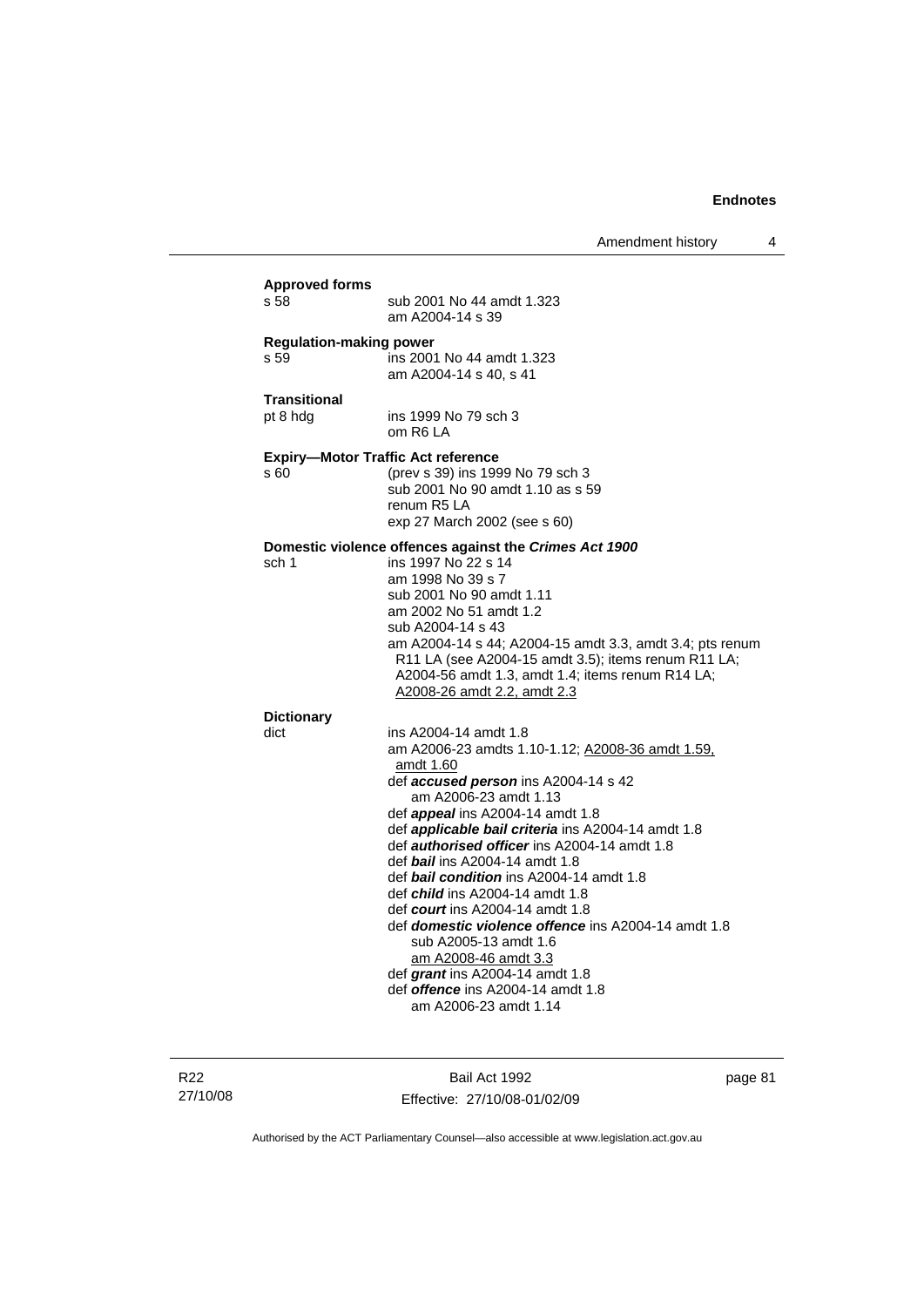5 Earlier republications

```
 def parental responsibility ins A2005-13 amdt 1.7 
   sub A2006-23 amdt 1.15; A2008-20 amdt 3.3 
def relevant person ins A2004-14 amdt 1.8 
   om A2005-13 amdt 1.8 
def surety ins A2004-14 amdt 1.8 
def undertaking to appear ins A2004-14 amdt 1.8 
def victim ins A2004-14 amdt 1.8
```
# **5 Earlier republications**

Some earlier republications were not numbered. The number in column 1 refers to the publication order.

Since 12 September 2001 every authorised republication has been published in electronic pdf format on the ACT legislation register. A selection of authorised republications have also been published in printed format. These republications are marked with an asterisk (\*) in column 1. Electronic and printed versions of an authorised republication are identical.

| <b>Republication No</b> | <b>Amendments to</b>  | <b>Republication date</b> |
|-------------------------|-----------------------|---------------------------|
| 1                       | Act 1994 No 84        | 29 February 1996          |
| 2                       | Act 1996 No 81        | 1 January 1997            |
| 3                       | Act 1998 No 39        | 31 January 1999           |
| 4                       | Act 2001 No 54        | 12 September 2001         |
| 5                       | <u>Act 2001 No 90</u> | 12 October 2001           |
| 6                       | Act 2001 No 90        | 27 March 2002             |
| $7^*$                   | Act 2002 No 11        | 28 May 2002               |
| 8                       | Act 2002 No 51        | 1 January 2003            |
| 9                       | A2003-14              | 28 March 2003             |
| 10                      | A2003-14              | 25 September 2003         |
| 11                      | A2004-15              | 26 June 2004              |
| $12 \overline{ }$       | A2004-60              | 10 January 2005           |
| 13                      | A2005-5               | 24 February 2005          |
| 14                      | A2005-5               | 6 March 2005              |
| 15                      | A2005-13              | 25 March 2005             |
| $16*$                   | A2005-20              | 2 June 2005               |
|                         |                       |                           |

page 82 Bail Act 1992 Effective: 27/10/08-01/02/09

R22 27/10/08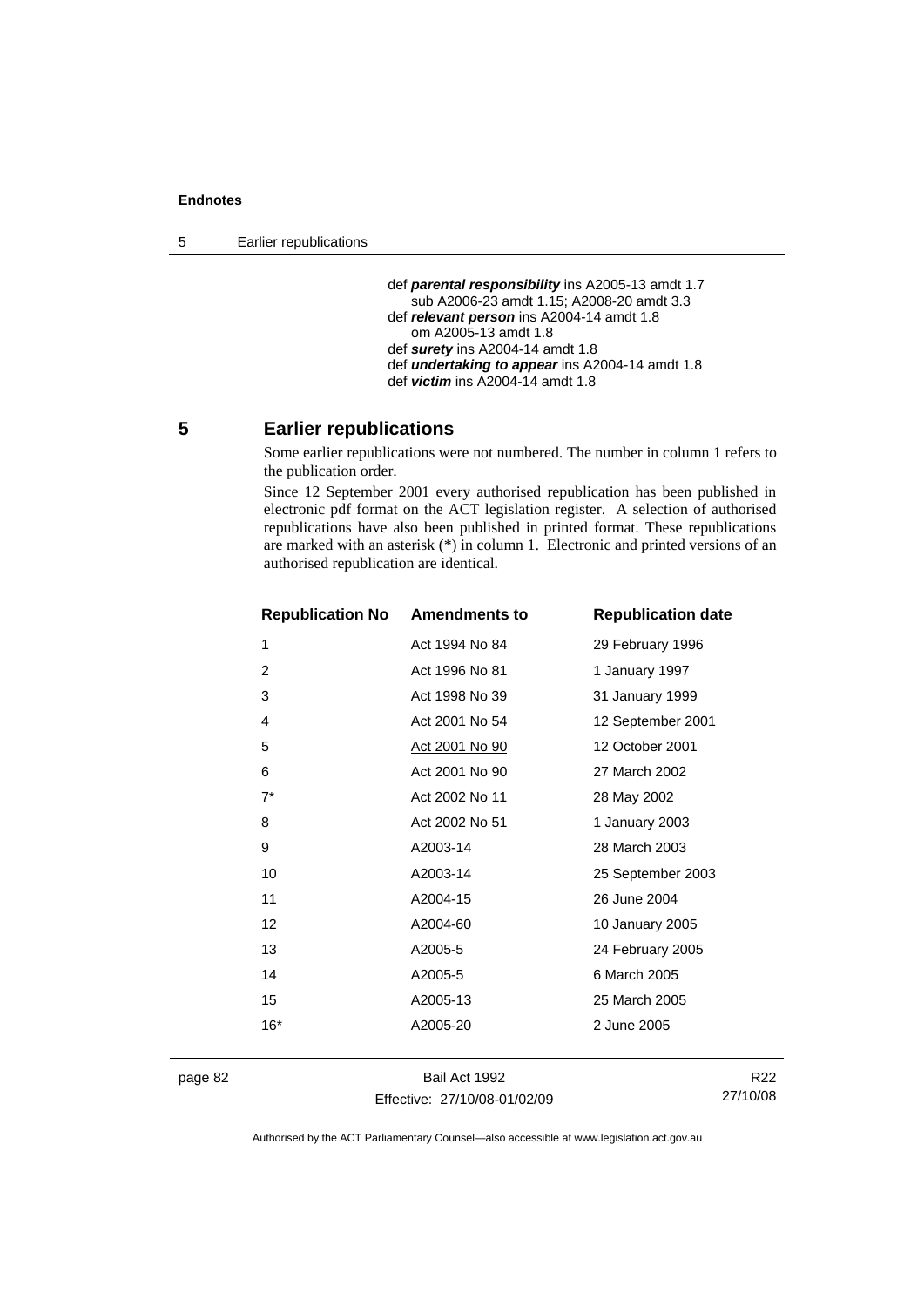| <b>Republication No</b> | <b>Amendments to</b> | <b>Republication date</b> |
|-------------------------|----------------------|---------------------------|
| 17                      | A2005-54             | 24 November 2005          |
| 18                      | A2006-23             | 2 June 2006               |
| 19                      | A2006-40             | 29 September 2006         |
| 20                      | A2008-7              | 7 May 2008                |
| 21                      | A2008-36             | 9 September 2008          |

# **6 Uncommenced amendments**

The following amendments have not been included in this republication because they were uncommenced at the republication date:

 **Children and Young People (Consequential Amendments) Act 2008 A2008-20 sch 4 pt 4.1** 

# **Part 4.1 Bail Act 1992**

# **[4.1] Section 9D (6), definition of** *outstanding***, note, 3rd dot point**

*omit* 

# **[4.2] Section 23 (1) (c)**

# *omit*

*Children and Young People Act 1999*, section 73 (Powers of court in relation to reports)

# *substitute*

*Court Procedures Act 2004*, section 74D (Court may order report about young person)

| [4.3] | <b>New section 25A</b> |
|-------|------------------------|
|       |                        |

*insert* 

R22 27/10/08

Bail Act 1992 Effective: 27/10/08-01/02/09 page 83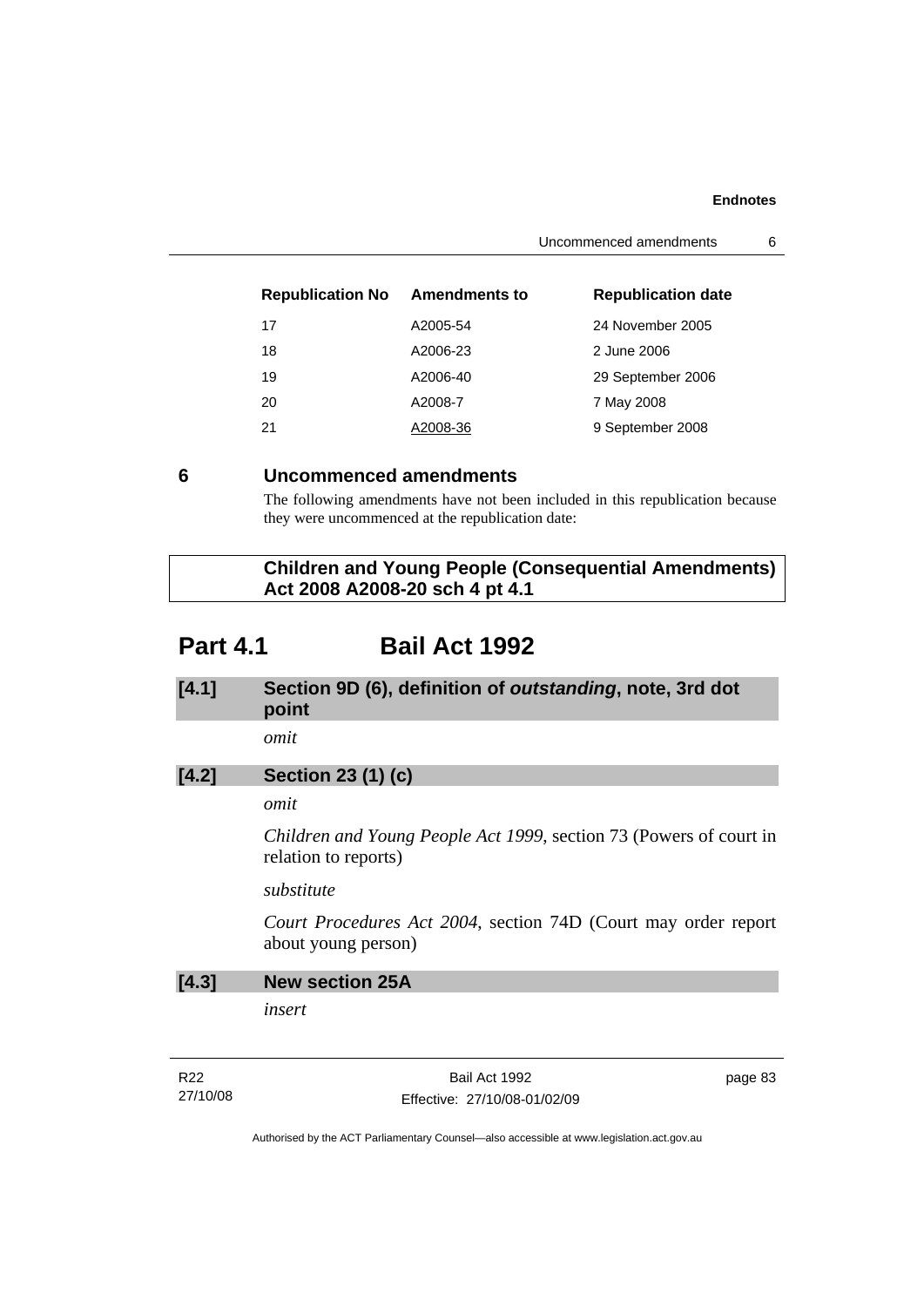6 Uncommenced amendments

# **25A Supervision condition when offence committed as young person**

- (1) This section applies if—
	- (a) a condition is imposed on the grant of bail to an accused person under section 25 (4) (e); and
	- (b) the accused person is at least 18 years old but less than 21 years old; and
	- (c) the accused person was under 18 years old when the offence to which the grant of bail relates was committed.
- (2) The chief executive responsible for this Act and the chief executive responsible for the *Children and Young People Act 2008* must decide which of them is to be the responsible chief executive for matters relating to the supervision of the accused person.

# **[4.4] Section 26 (2) (a)**

*omit* 

*Children and Young People Act 1999*, chapter 6 (Young Offenders)

*substitute* 

*Children and Young People Act 2008*

# **Medicines, Poisons and Therapeutic Goods Act 2008 A2008-26 sch 2 pt 2.2**

# **Part 2.2 Bail Act 1992**

# **[2.2] Schedule 1, part 1.3**

*substitute* 

page 84 Bail Act 1992 Effective: 27/10/08-01/02/09

R22 27/10/08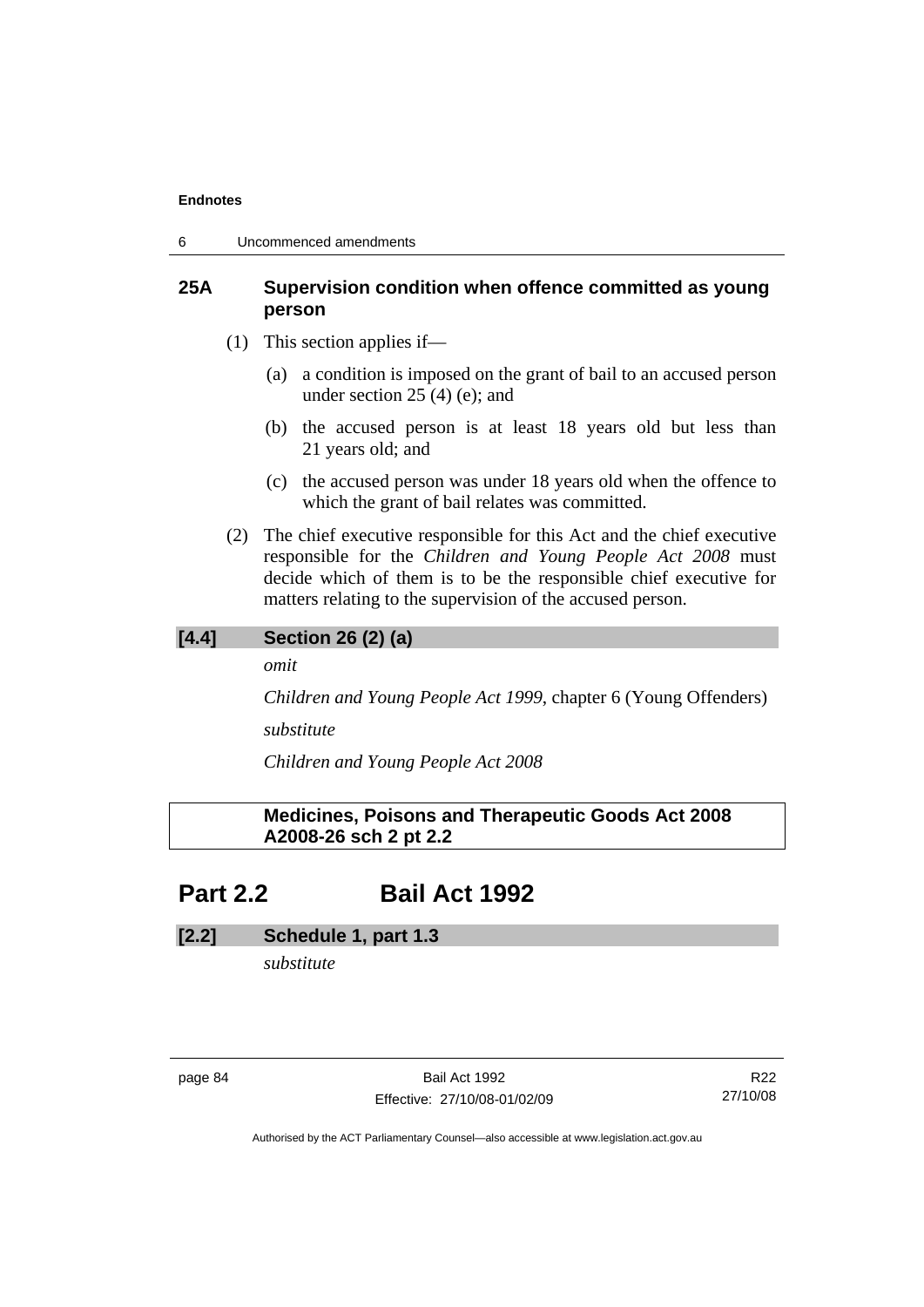# **Part 1.3 Offence against Drugs of Dependence Act 1989**

| column 1 | column 2  | column 3                                                          |
|----------|-----------|-------------------------------------------------------------------|
| item     | provision | description of offence                                            |
|          | 164       | sale, supply etc of drug of dependence or<br>prohibited substance |

# **Part 1.3A Offences against Medicines, Poisons and Therapeutic Goods Act 2008**

| column 1<br>item | column 2<br>provision | column 3<br>description of offence                            |
|------------------|-----------------------|---------------------------------------------------------------|
|                  | 26                    | supply of controlled medicine or prohibited<br>substance      |
|                  | 33                    | manufacture of controlled medicine or<br>prohibited substance |
|                  |                       |                                                               |

# **[2.3] Schedule 1, parts 1.3A and 1.4**

*renumber as schedule 1, parts 1.4 and 1.5* 

# **ACT Civil and Administrative Tribunal Legislation Amendment Act 2008 A2008-36 sch 1 pt 1.6**

# **Part 1.6 Bail Act 1992**

# **[1.58] Sections 25 (4) (e), example 2 and 26 (2) (b), example 2**

# *substitute*

2 a direction to comply with a mental health assessment or treatment order made by the ACAT

| R22      | Bail Act 1992                | page 85 |
|----------|------------------------------|---------|
| 27/10/08 | Effective: 27/10/08-01/02/09 |         |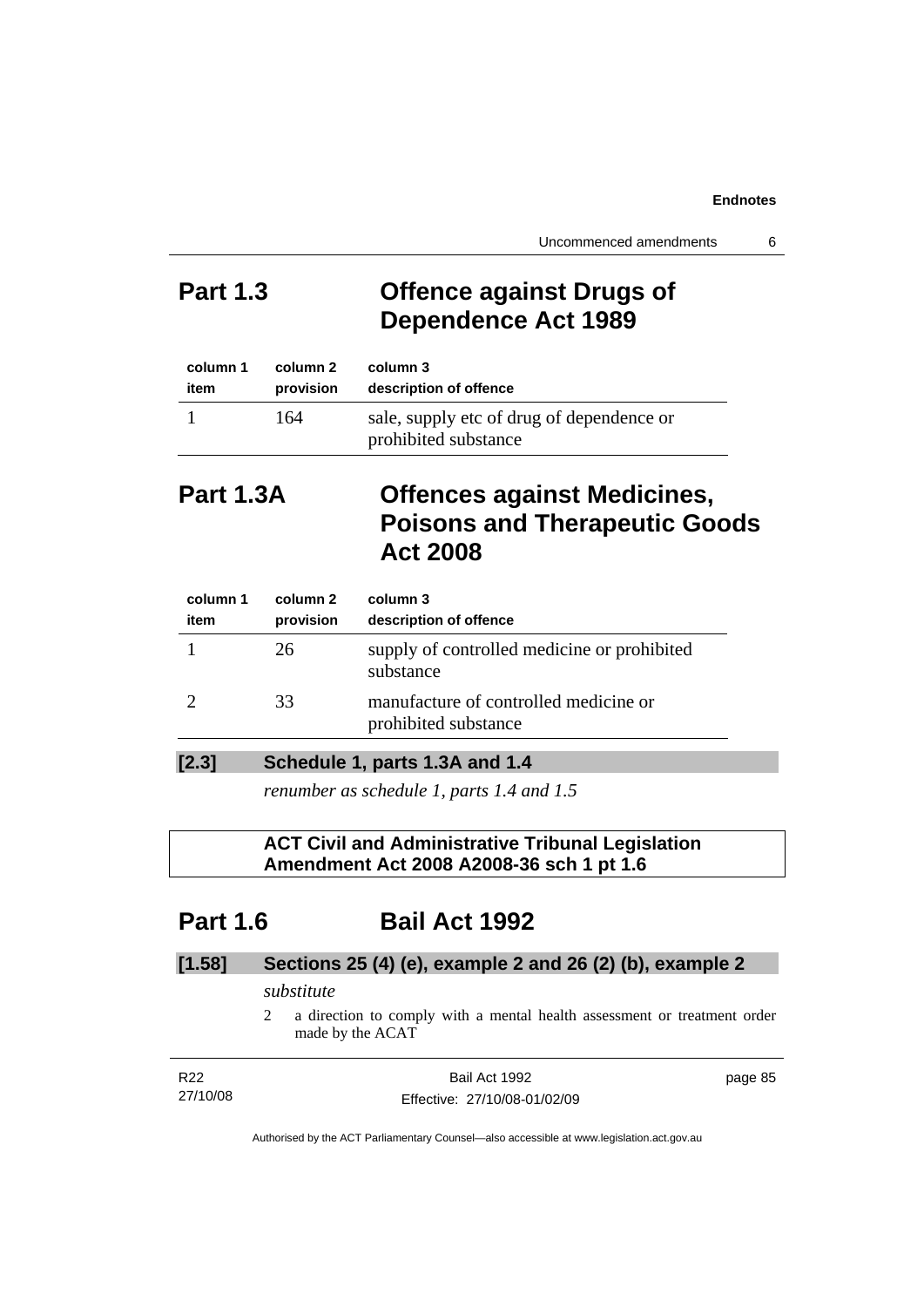6 Uncommenced amendments

# **[1.59] Dictionary, note 2, new dot point**

*insert* 

• ACAT

# **[1.60] Dictionary, note 2, dot points**

*omit* 

mental health tribunal

# **Domestic Violence and Protection Orders Act 2008 A2008-46 sch 3 pt 3.1**

# **Part 3.1 Bail Act 1992**

# **[3.1] Section 9B (b) (iv)**

*substitute* 

 (iv) an offence against the *Domestic Violence and Protection Orders Act 2008*, section 90 (Offence for contravention of protection order); or

# **[3.2] Section 9F (6), definition of** *relevant person*

## *substitute*

*relevant person*—see the *Domestic Violence and Protection Orders Act 2008*, dictionary.

- *Note* The *Domestic Violence and Protection Orders Act 2008*, s 15 (1) defines a *relevant person* in relation to a person (the *original person*) as any of the following people:
	- a domestic partner of the original person (*domestic partner* is defined in the Legislation Act, s 169 (1))
	- a relative of the original person (*relative* is defined in the *Domestic Violence and Protection Orders Act 2008*, s 15 (2))
	- a child of a domestic partner of the original person
	- a parent of a child of the original person

page 86 Bail Act 1992 Effective: 27/10/08-01/02/09

R22 27/10/08